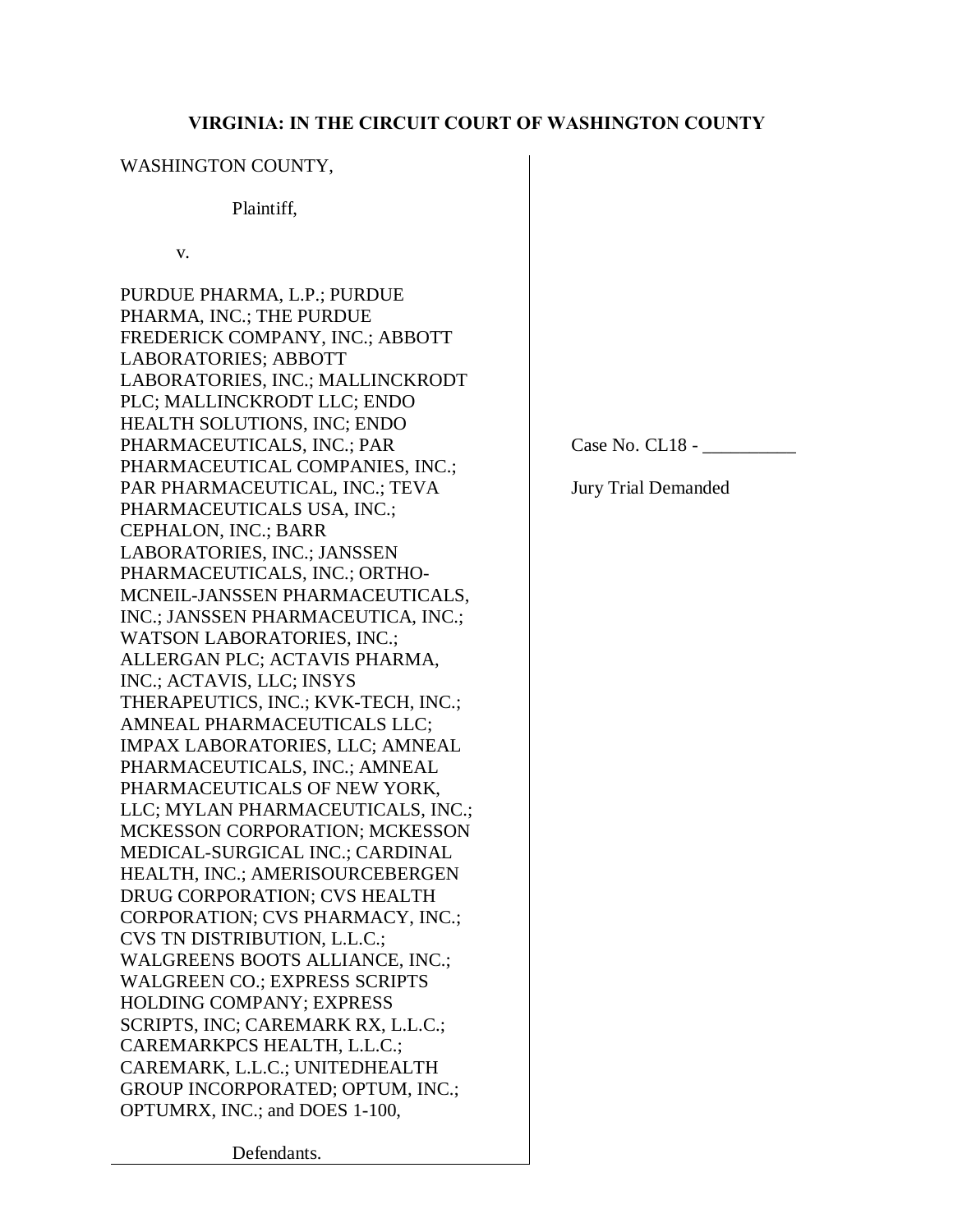## **PLAINTIFF'S ORIGINAL COMPLAINT**

Plaintiff, Washington County, Virginia, by and through the undersigned attorneys, (hereinafter  $\delta$ Plaintiff, $\ddot{o}$   $\ddot{o}$ Washington County, $\ddot{o}$  or  $\ddot{o}$ County $\ddot{o}$ ) against Defendants: Purdue Pharma, L.P.; Purdue Pharma, Inc.; The Purdue Frederick Company, Inc.; Abbott Laboratories; Abbott Laboratories, Inc.; Mallinckrodt PLC; Mallinckrodt LLC; Endo Health Solutions, Inc.; Endo Pharmaceuticals, Inc.; Par Pharmaceutical Companies, Inc.; Par Pharmaceuticals, Inc.; Teva Pharmaceuticals USA, Inc.; Cephalon, Inc.; Barr Laboratories, Inc.; Janssen Pharmaceuticals, Inc.; Ortho-McNeil-Janssen Pharmaceuticals, Inc.; Janssen Pharmaceutica, Inc.; Watson Laboratories, Inc.; Allergan PLC; Actavis Pharma, Inc.; Actavis, LLC; Insys Therapeutics, Inc.; KVK-Tech, Inc.; Amneal Pharmaceuticals LLC; Impax Laboratories, LLC; Amneal Pharmaceuticals, Inc.; Amneal Pharmaceuticals of New York, LLC; Mylan Pharmaceuticals, Inc. (collectively, "Manufacturer Defendants"); McKesson Corporation; McKesson Medical-Surgical Inc.; Cardinal Health, Inc.; AmerisourceBergen Drug Corporation; CVS Health Corporation; CVS Pharmacy, Inc.; CVS TN Distribution, L.L.C.; Walgreens Boots Alliance, Inc.; Walgreen Co.; (collectively, "Distributor Defendants"); Express Scripts Holding Company; Express Scripts, Inc.; CVS Health Corporation (in its pharmacy benefit management capacity); Caremark Rx, L.L.C.; CaremarkPCS Health, L.L.C. d/b/a CVS/Caremark; Caremark, L.L.C.; UnitedHealth Group Incorporated; Optum, Inc.; OptumRx Inc.; (collectively,  $\delta$ PBM Defendantsö); and DOES 1 through 100 inclusive (collectively,  $\delta$ Defendants $\ddot{\text{o}}$ ) alleges as follows:

#### **I. INTRODUCTION**

1. Defendants have caused an opioid epidemic that has resulted in economic, social and emotional damage to tens of thousands of Americans throughout virtually every community in the United States. It is indiscriminate and ruthless. It has impacted across demographic lines, harming every economic class, race, gender and age group. It is killing Americans, more than one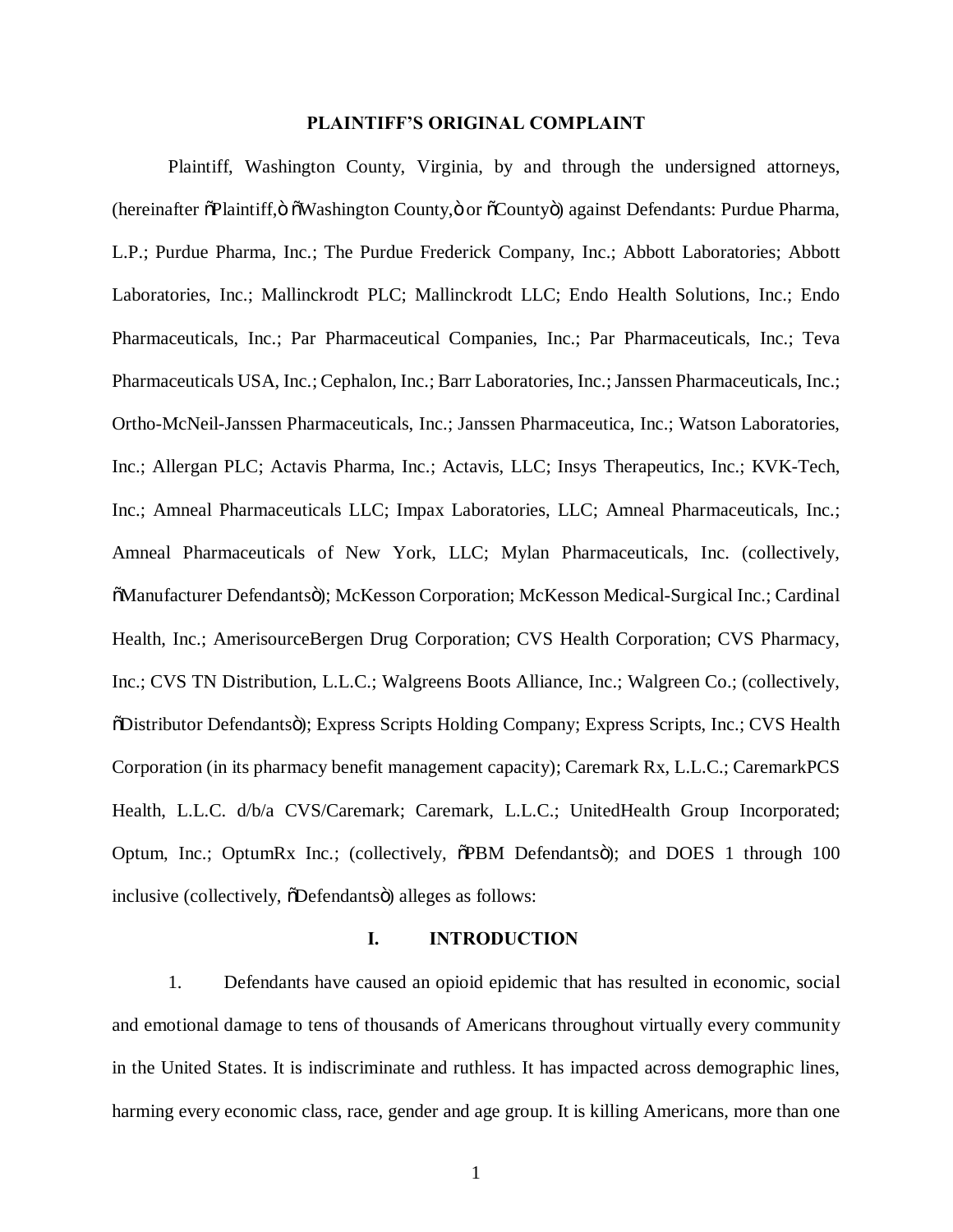hundred fifteen (115) every day.<sup>1</sup> Prescription and illegal opioids account for more than sixty percent (60%) of overdose deaths in the United States, a toll that has quadrupled over the past two decades, according to the United States Centers for Disease Control and Prevention ( $\delta$ CDC $\ddot{\rm o}$ ). More people died from opioid-related causes in 2016 than from car accidents<sup>2</sup> or guns.<sup>3</sup> More than one hundred seventy-five (175) people die every day from drug overdoses, comparable to an airplane crashing, killing everyone on board, every day.<sup>4</sup>

2. According to the CDC, the costs of healthcare, lost productivity, addiction treatment, and criminal justice involvement due to opioid misuse *alone* is \$78.5 billion a year.<sup>5</sup>

3. Prescription drug manufacturers, wholesalers/distributors, and pharmacy benefit managers ( $\delta$ PBMs $\ddot{o}$ ) have created this epidemic. The manufacturers make the opioids and lie about their efficacy and addictive properties. The wholesalers distribute the opioids from the point of manufacture to the point of delivery to the patient. And the PBMs control, through their pharmacy plan design and formulary management, which drugs go where and how they are paid for.

4. Each defendant group profits enormously from the movement of opioid products. Each has incentives to move certain drugs over others. Defendants themselves create the incentives and share in their perversity 6 usually without disclosure to those who reasonably rely on

 <sup>1</sup> *Opioid Overdose Crisis*, NATIONAL INSTITUTE ON DRUG ABUSE, revised March 2018, https://www.drugabuse.gov/drugs-abuse/opioids/opioid-overdose-crisis

<sup>2</sup> *Deaths from Opioid Overdoses Now Higher Than Car Accident Fatalities*, HEALTHLINE, March 30, 2018, https://www.healthline.com/health-news/deaths-from-opioid-overdoses-higher-than-car-accident-fatalities#1

<sup>3</sup> Ethan Siegal, *Opioid Epidemic So Dangerous, Says CDC, It's Finally Killing As Many Americans As Guns*, FORBES, March 20, 2018, https://www.forbes.com/sites/startswithabang/2018/03/20/opioid-epidemic-so-dangerous-says-cdcits-finally-killing-as-many-americans-as-guns/#32f5256f6c21

<sup>4</sup> Jerry Mitchell, *With 175 Americans dying a day, what are the solutions to the opioid epidemic?* USA TODAY NETWORK, Jan. 29, 2018, https://www.usatoday.com/story/news/nation-now/2018/01/29/175-americans-dying-daywhat-solutions-opioid-epidemic/1074336001/

<sup>5</sup> *Supra*, note 1.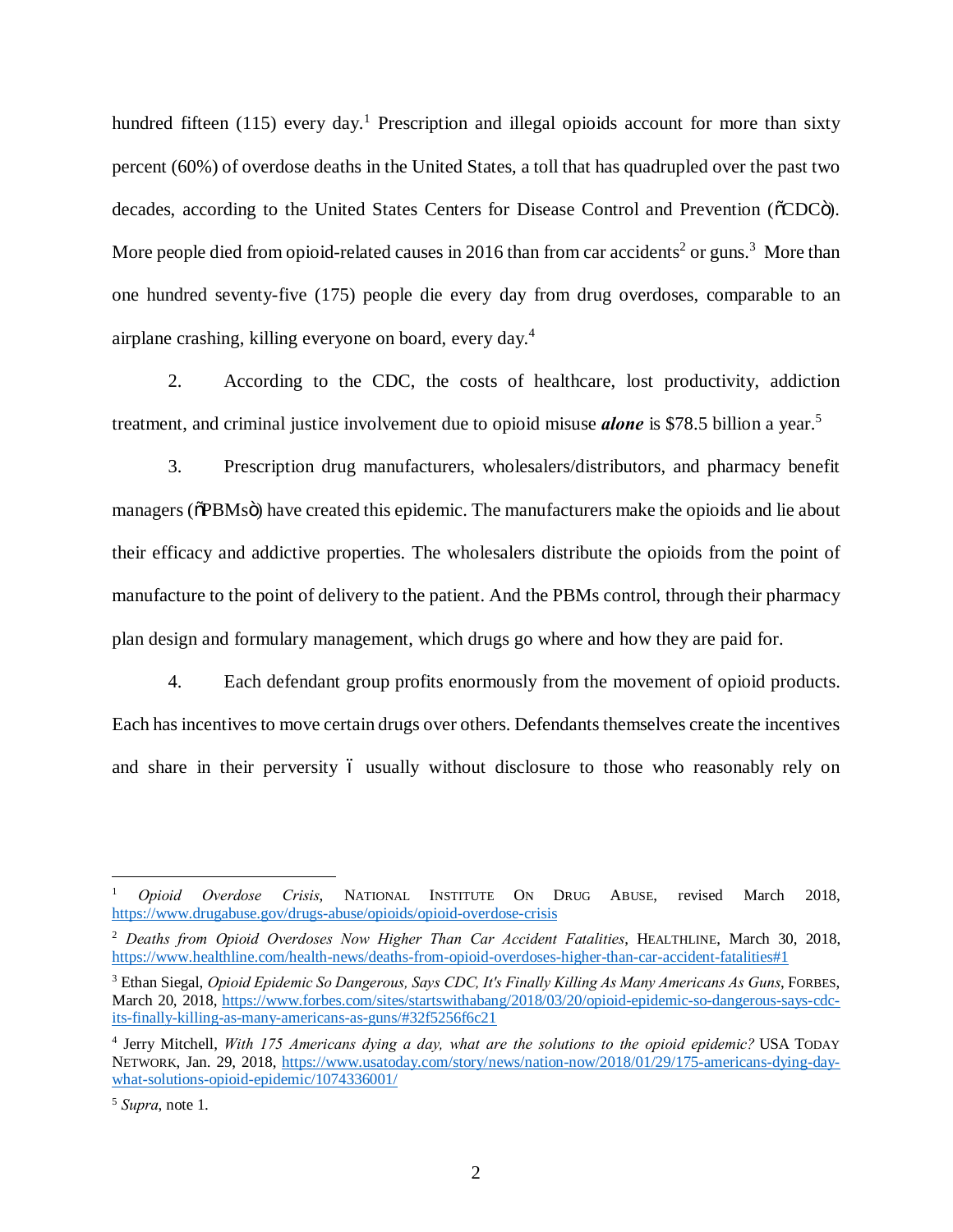Defendants to abide by their federal, state and common law duties. They do so at the expense of Plaintiff and communities like it nationwide.

5. Each defendant group bears culpability in the crisis and is a necessary party to addressing the damage it has wreaked, including the costs of abatement.

6. The devastating impact of opioid abuse cannot be overstated. After years of decreasing death rates in the United States, they are now on the rise fueled by an increase in opioidrelated drug overdose deaths. Drug overdoses are now the leading cause of death for Americans under the age of fifty (50). The number of Americans who died of drug overdose deaths in 2017 was roughly equal the number of Americans who died in the Vietnam, Iraq, and Afghanistan wars combined.<sup>6</sup>

7. Washington County has been hit particularly hard by the opioid epidemic. There were at least 8 deaths in Washington County due to opioid overdoses in 2015.<sup>7</sup> During the same year, the rate of Neonatal Abstinence Syndrome in Washington County was more than four times greater than the statewide rate in Virginia, and the rate of reported Hepatitis C cases was nearly five times greater than the statewide rate.<sup>8</sup>

8. The acute opioid problem in Washington County reflects the overwhelming epidemic affecting the entire Commonwealth. In 2016, Virginia tstate health commissioner declared the state opioid addiction problem a public health emergency. On average, three Virginians die of a drug overdose and over two dozen are treated in emergency departments for

 <sup>6</sup> Nicholas Kristof, *Opioids, a Mass Killer We're Meeting With a Shrug*, NEW YORK TIMES, Jun. 22, 2017, https://www.nytimes.com/2017/06/22/opinion/opioid-epidemic-health-care-bill.html

<sup>&</sup>lt;sup>7</sup> VIRGINIA DEPARTMENT OF HEALTH, VIRGINIA OPIOID ADDICTION INDICATORS (2016), https://public.tableau.com/views/VirginiaOpioidAddictionIndicators/VAOpioidAddictionIndicators?:embed=y&:dis play\_count=yes&:showVizHome=no

<sup>8</sup> *Id.*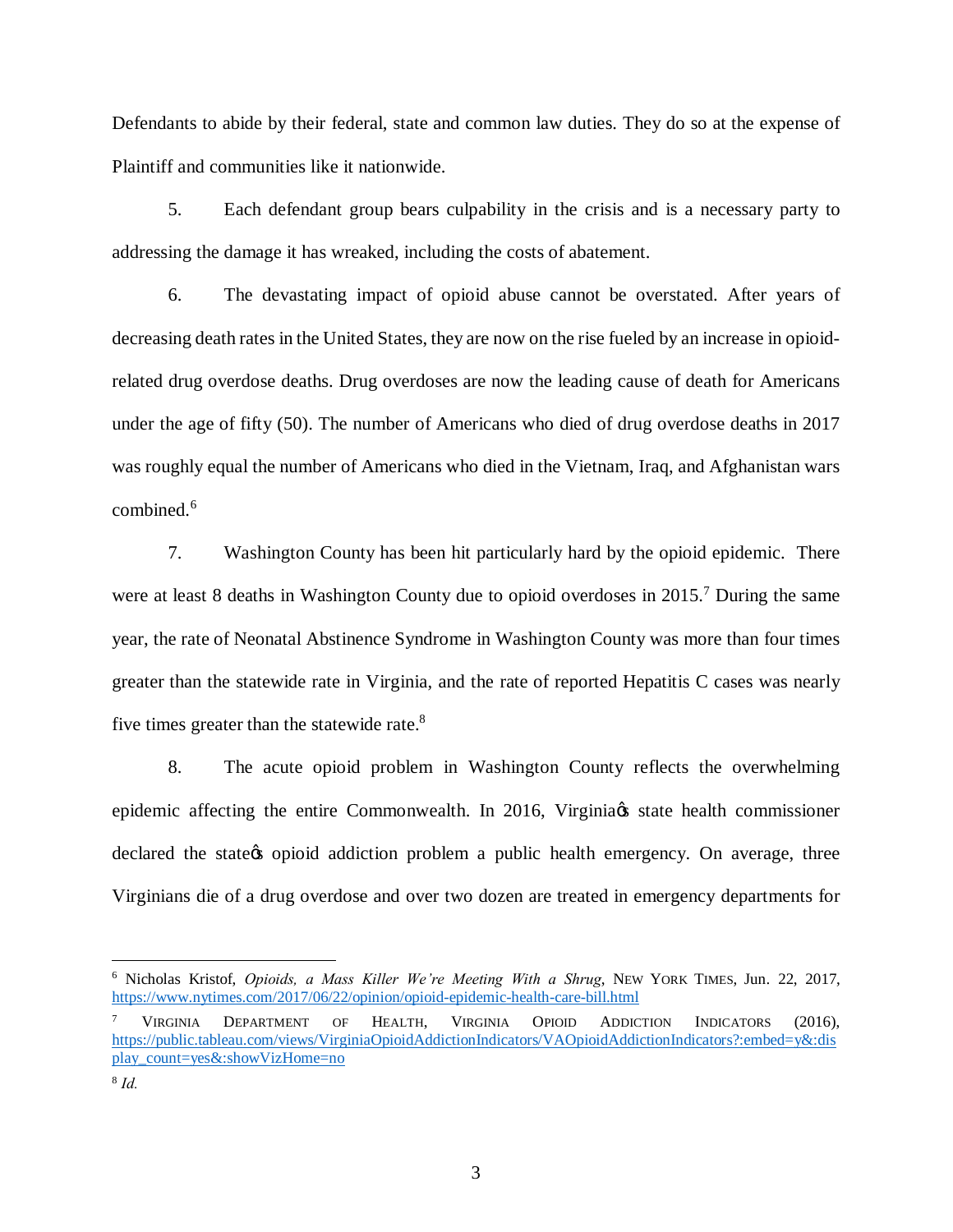drug overdoses each day.<sup>9</sup> Fatal drug overdoses in the first half of 2016 increased by 35% compared to the same period in 2015.<sup>10</sup> More Virginians die each year from drug overdoses than motor vehicle accidents.<sup>11</sup>

9. Defendantsø opioid-related misconduct drives heroin abuse. A 2015 study found that four out of five heroin users reported that their addiction started with opioid pain relievers.<sup>12</sup> In this way, prescription opioids 6 now, thanks to Defendants, provided to patients for everyday conditions such as knee pain, headaches, and dental pain 6 can operate as a  $\delta$ gatewayo drug to heroin use and involvement with the illegal drug market.

10. In addition, Washington County is now having to allocate substantial taxpayer dollars, resources, staff, energy and time to address the damage the opioid scourge has left in its wake and to address its many casualties. The County to costs for incarceration and correction services have increased rapidly in recent years due to an increasing crime rate attributable to the opioid epidemic. The costs that the County has borne for foster care and other child placement services have similarly increased due to the increasing number of children who need such services because opioid addiction has destroyed the structure of their families. Fire and emergency medical services are over-utilized because of an increased number of opioid-related overdoses. The burden on law enforcement is substantially increased by opioid-related crimes related to prescription opioid theft, diversion, and sales on the black market. Courts, social workers, nurses, schools,

 <sup>9</sup> Dr. Melissa Levine, State Health Commissioner Telebriefing on Opioid Addiction Public Health Emergency (Nov. 21, 2016) (transcript available at http://www.vdh.virginia.gov/commissioner/opioid-addiction-in-virginia/). <sup>10</sup> *Id.*

<sup>&</sup>lt;sup>11</sup> Andrew Barnes and Katherine Neuhausen, Virginia Commonwealth University School of Medicine,  $\delta$ The Opioid Crisis Among Virginia Medicaid Beneficiaries, ö https://hbp.vcu.edu/media/hbp/policybriefs/pdfs/Senate\_Opioid CrisisPolicyBrief\_Final.pdf

<sup>&</sup>lt;sup>12</sup> NAT¢L SAFETY COUNCIL, PRESCRIPTION NATION 2016: ADDRESSING AMERICA¢S DRUG EPIDEMIC 9 (2016), http://www.nsc.org/RxDrugOverdoseDocuments/Prescription-Nation-2016-American-Drug-Epidemic.pdf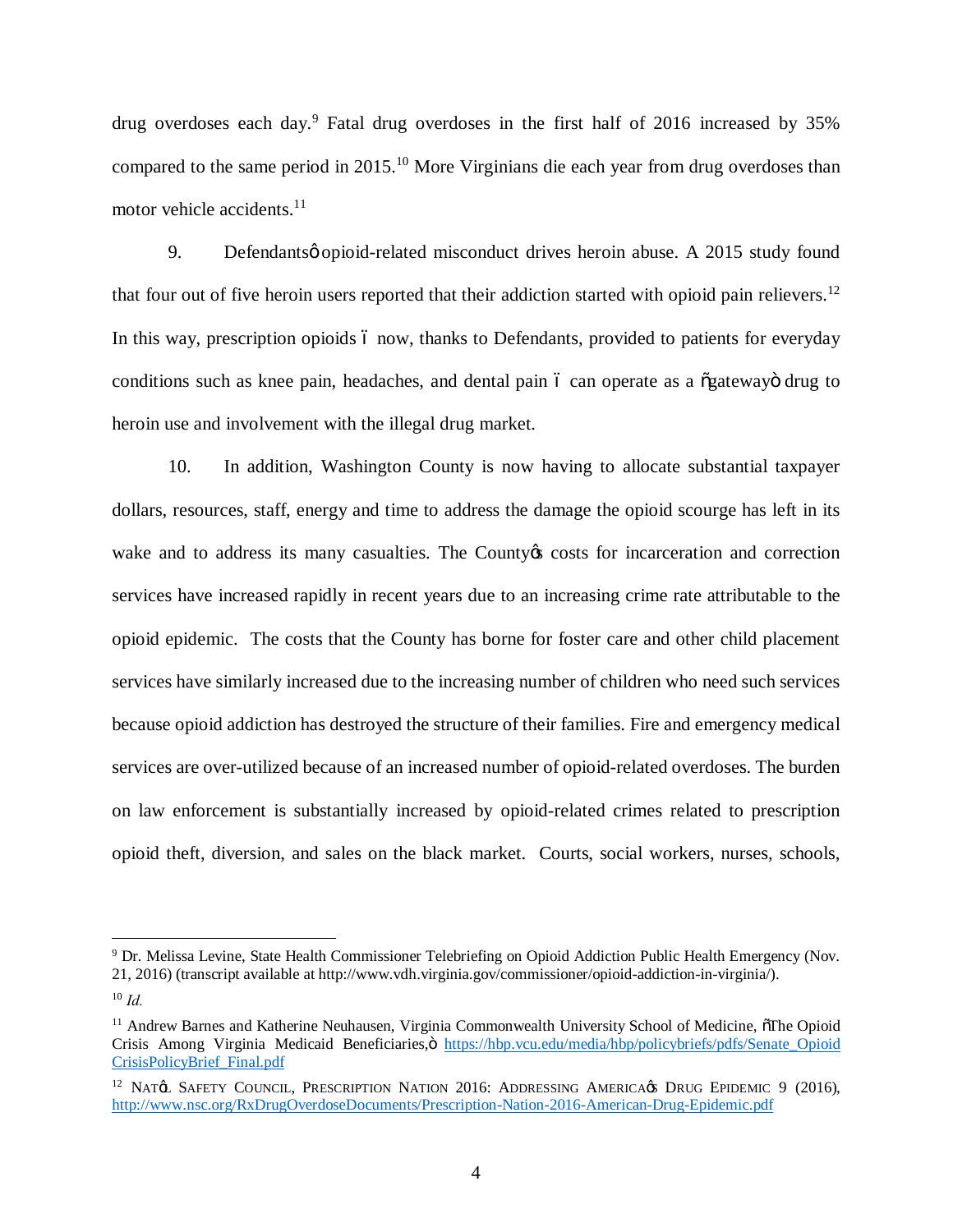intervention programs, and clinics have all been harmed. Nearly every aspect of Washington County to budget has been significantly and negatively impacted by this Defendant-made epidemic.

11. Defendants q efforts to deceive and make opioids widely accessible have also resulted in a windfall of profits. Opioids are now the most prescribed class of drugs; they generated \$11 billion in revenue for drug companies in 2014 alone. While Americans represent only five percent  $(5\%)$  of the world of population, they consume eighty percent  $(80\%)$  of the world production of prescription opioids.<sup>13</sup>

12. The side effects of opioid use have provided even more profits for drug manufacturers. For example, television airwaves are now flooded with advertisements for remedies for the most common opioid-related side effect, opioid-induced constipation, which increases a long-term opioid user $\alpha$  healthcare costs by over \$10,000.<sup>14</sup>

13. The recipe for generating sky-high revenues is clear: patients who are prescribed opioids become physically and psychologically dependent on the drugs. When these opioidaddicted patients can no longer legally obtain opioids, they seek the drugs on the black market or turn to heroin which provides a similar high to prescription opioids. Defendants have generated a loyal customer base: hundreds of thousands of patients whose addiction guarantees an insatiable demand for the drugs and consistently high profits.

 <sup>13</sup> Dina Gusovsky, *Americans Consume Vast Majority of the World's Opioids*, CNBC, Apr. 27, 2016 9:13 AM, http://www.cnbc.com/2016/04/27/americans-consume-almost-all-of-the-global-opioid-supply.html

<sup>14</sup> Yin Wan, Shelby Corman, Xin Gao, Sizhu Liu, Haridarshan Patel, Reema Mody , *Economic Burden of Opioid-Induced Constipation Among Long-Term Opioid Users with Noncancer Pain*, AM HEALTH DRUG BENEFITS. 2015 Apr; 8(2): 936102, https://www.ncbi.nlm.nih.gov/pmc/articles/PMC4437482/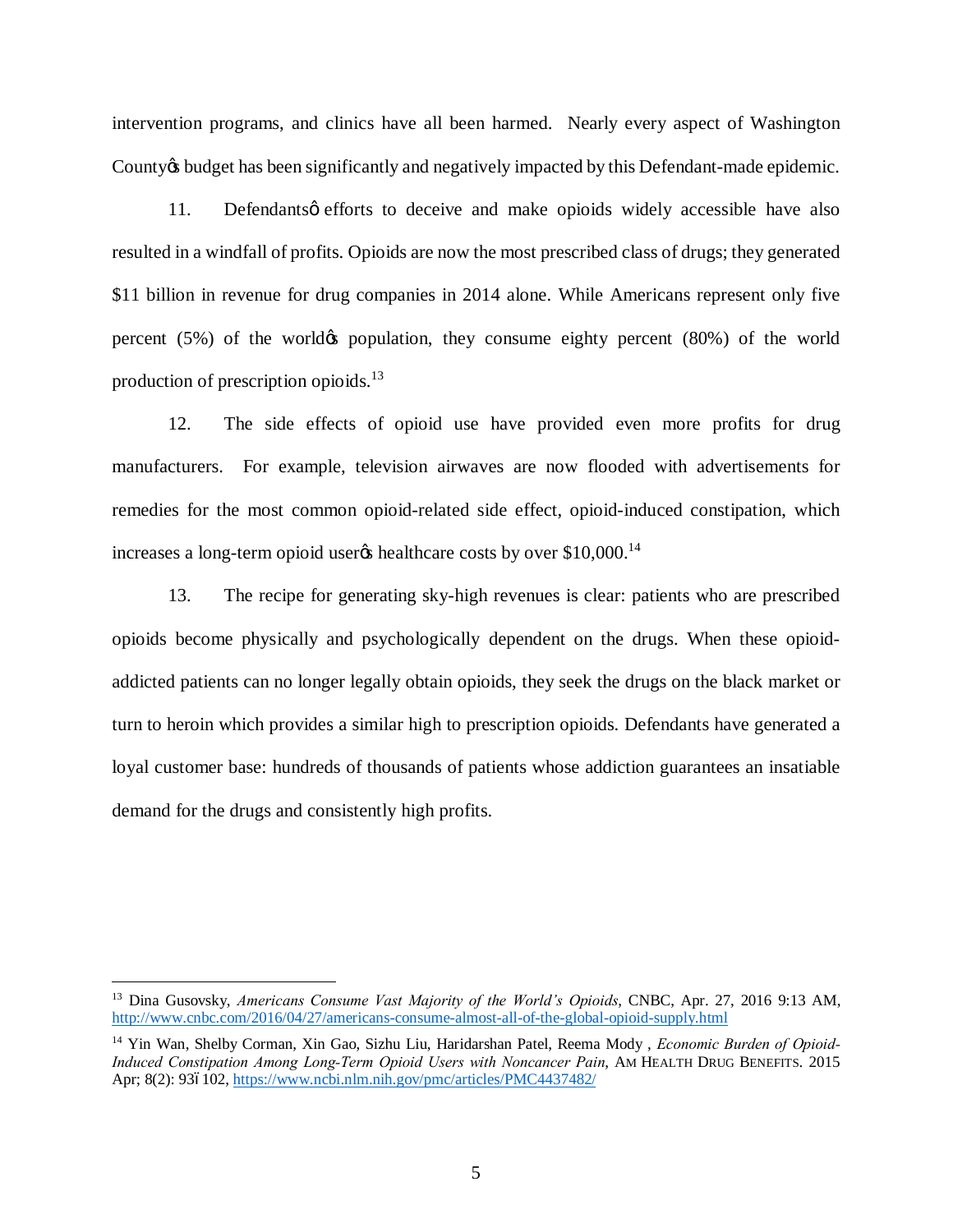14. Then when these opioid-addicted patients can no longer legally obtain opioids, they seek the drugs on the black market or turn to heroin, which provides a similar high to prescription opioids.

15. The scheme began with Manufacturer Defendants who deliberately polluted the national marketplace, including in Washington County, with lies and misinformation about the efficacy of opioids to treat chronic pain and the risks of addiction. Using hired guns, advertising and marketing materials, the Manufacturers promoted the fictitious concept of  $\delta$  pseudoaddiction, $\delta$ advocated that signs of addiction should be treated with more opioids, falsely claimed that opioid dependence and withdrawal could be easily managed and denied the risks of higher and protracted opioid dosages.

16. Wholesale distributors, such as the Distributor Defendants, could have and should have been able to stem the excess flow of opioids into Virginia and Washington County, but they did not. Wholesale drug distributors receive prescription opioids from drug manufacturers and transfer the opioids to hospitals, pharmacies, doctors, and other healthcare providers who then dispense the drugs to patients. Distributors are required by federal and state law to control and report unlawful drug diversions. The Distributor Defendants deliberately ignored these responsibilities, lobbied for higher reporting thresholds and pocketed profits at the expense of Washington County.

17. The Manufacturer and Distributer Defendants of efforts to promote their scheme to distribute unnecessary opioids were purposefully facilitated by pharmacy benefit managers ( $\delta$ PBMs) who ensured that opioids were paid for, reimbursed, or covered by public and private payors through their pharmacy benefit plans.

18. PBMs are the gatekeepers to the vast majority of opioid prescriptions filled in the United States. Caremark, Express Scripts, and OptumRx (all named defendants here) manage the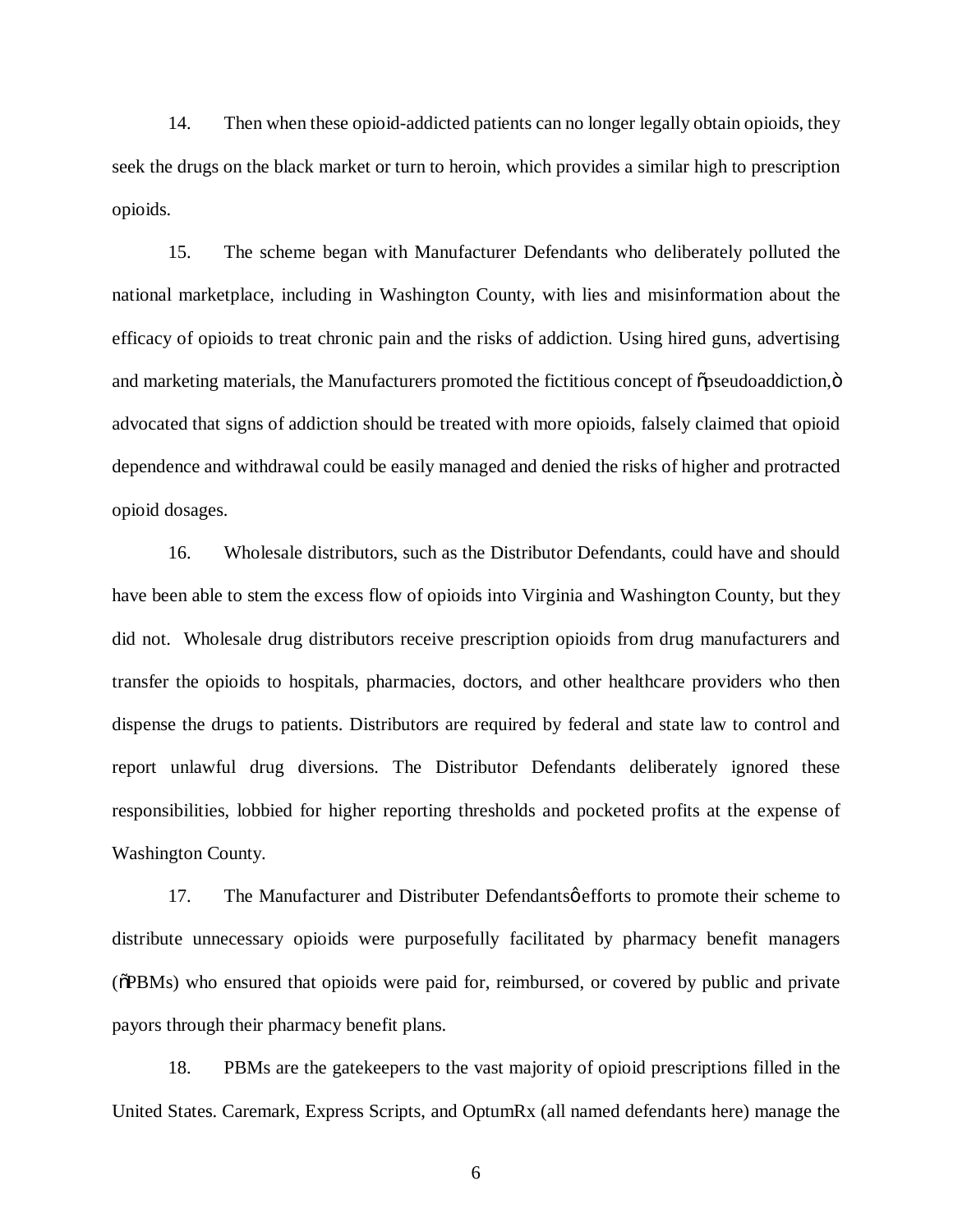drug benefits for approximately ninety-five percent (95%) of the United States *population*, or 253 million Americans.<sup>15</sup> PBMs design prescription drug benefit programs and create formularies which set the criteria and terms under which pharmaceutical drugs are reimbursed. They also determine numbers of refills permitted, number of pills per prescription, pre-authorization requirements, generic and branded drug co-pay amounts, and other criteria. PBMs thereafter commit to monitor their customersø utilization, manage drug plans and overall employee wellbeing. In these ways, PBMs tout their ability to control and manage overall prescription drug utilization.

19. Because PBMs are the intermediary between drug manufacturers, pharmacies, and ultimately patients, these companies control everything from pharmacy reimbursements to what drugs are covered under formularies.<sup>16</sup> In these ways, the PBMs influence which drugs enter the marketplace. Their fingerprints are on nearly every opioid prescription filled and they profit in myriad ways on every pill.

20. Virginia and Washington County have experienced a significant spike in opioidrelated abuse and deaths in recent years. The CDC found that Virginia was one of the states with a statistically significant increase in drug overdose death rates from 2015 to 2016.17 The CDC estimated that 1,405 people died from drug overdoses in Virginia in 2016.<sup>18</sup>

 <sup>15</sup> Brittany Hoffman-Eubanks, *The Role of Pharmacy Benefit Managers in American Health Care: Pharmacy Concerns and Perspectives: Part 1*, PHARMACY TIMES, Nov. 14, 2017, http://www.pharmacytimes.com/news/therole-of-pharmacy-benefit-mangers-in-american-health-care-pharmacy-concerns-and-perspectives-part-1

<sup>&</sup>lt;sup>16</sup> Matthew Kandrach, *PBM stranglehold on prescription drug market demands reform*, THE HILL, May 2, 2017, http://thehill.com/blogs/pundits-blog/healthcare/331601-pbm-stranglehold-on-prescription-drug-market-demandsreform

<sup>&</sup>lt;sup>17</sup> *Drug Overdose Death Data*, CENTERS FOR DISEASE CONTROL AND PREVENTION, last updated Dec. 19, 2017, https://www.cdc.gov/drugoverdose/data/statedeaths.html

<sup>18</sup> *Id.*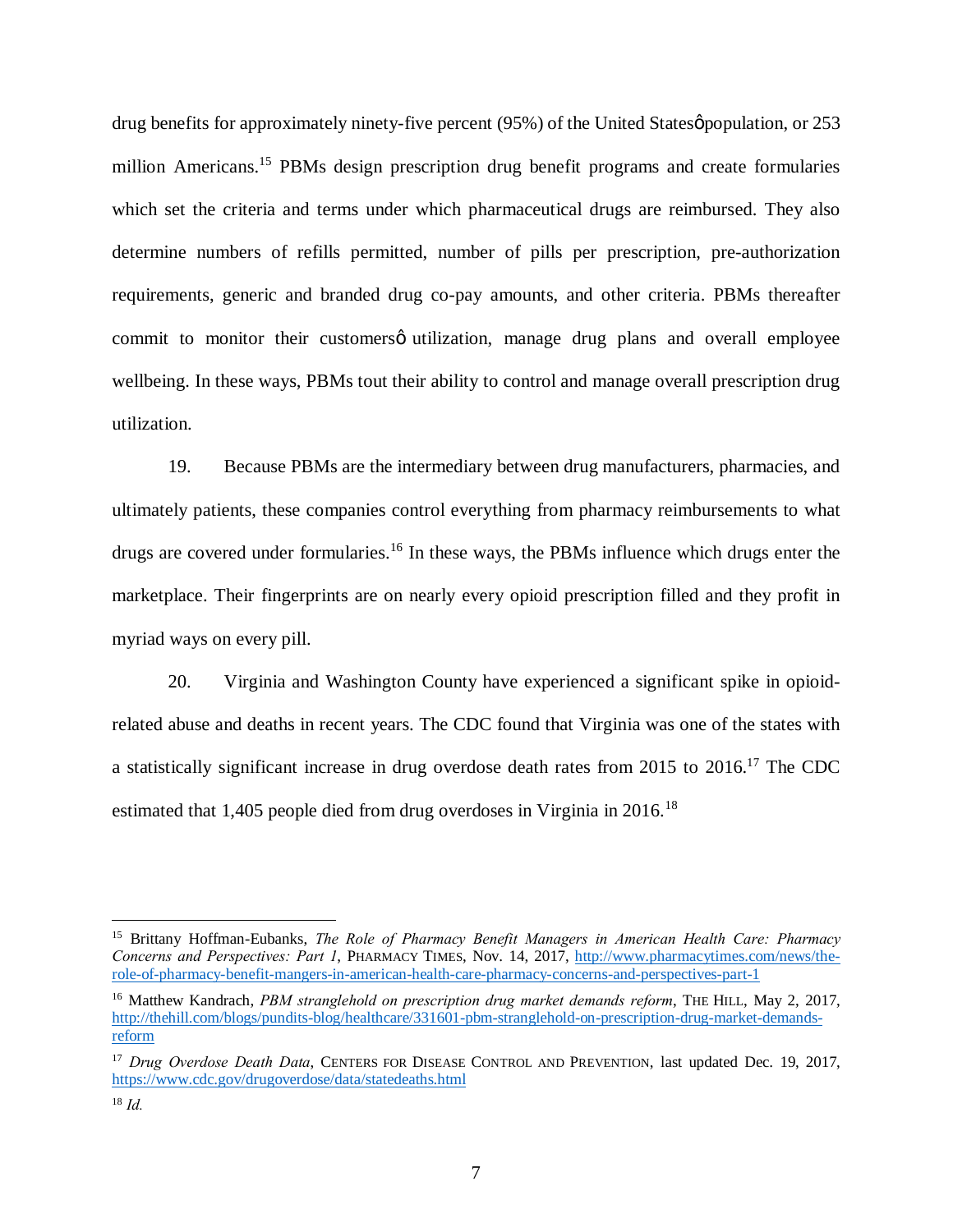21. Accordingly, Plaintiff brings this action to recover damages and costs it has incurred as a result of the prescription drug abuse problem in Washington County. Plaintiff seeks to recover those costs and damages from the Defendants because they are the entities that have substantially contributed to and profited from the scourge of opioid abuse in Washington County.

22. Plaintiff also seeks an order compelling the abatement and removal of the public nuisance the Defendants have created, knew their misconduct would likely create and from which they profited, by ceasing their unlawful promotion, distribution, reimbursement and sale of opioids, as well as treble damages, punitive damages and attorneys' fees and costs in addition to granting any other equitable relief authorized by law.

### **II. VENUE AND JURISDICTION**

23. This Court has subject matter jurisdiction over this matter pursuant to Virginia Code § 17.1-513.

24. This Court has personal jurisdiction over Defendants pursuant to Virginia Code § 8.01-328.1 because they conduct business in Virginia, purposefully direct or directed their actions toward Virginia, caused tortious injury in Virginia, consented to be sued in Virginia by registering an agent for service of process, and/or consensually submitted to the jurisdiction of Virginia when obtaining a manufacturer or distributor license and have the requisite minimum contacts with Virginia necessary to constitutionally permit the Court to exercise jurisdiction.

25. Venue is proper in this Court pursuant to Virginia Code § 8.01-262 in that the Defendants regularly conduct substantial business activity in Washington County, Virginia and the causes of action alleged herein arose in Washington County, Virginia.

26. Defendants are regularly engaged in the business of manufacturing, marketing, distributing, dispensing and reimbursing prescription opioids in Virginia and, specifically, in Washington County. Defendantsø activities in Washington County in connection with the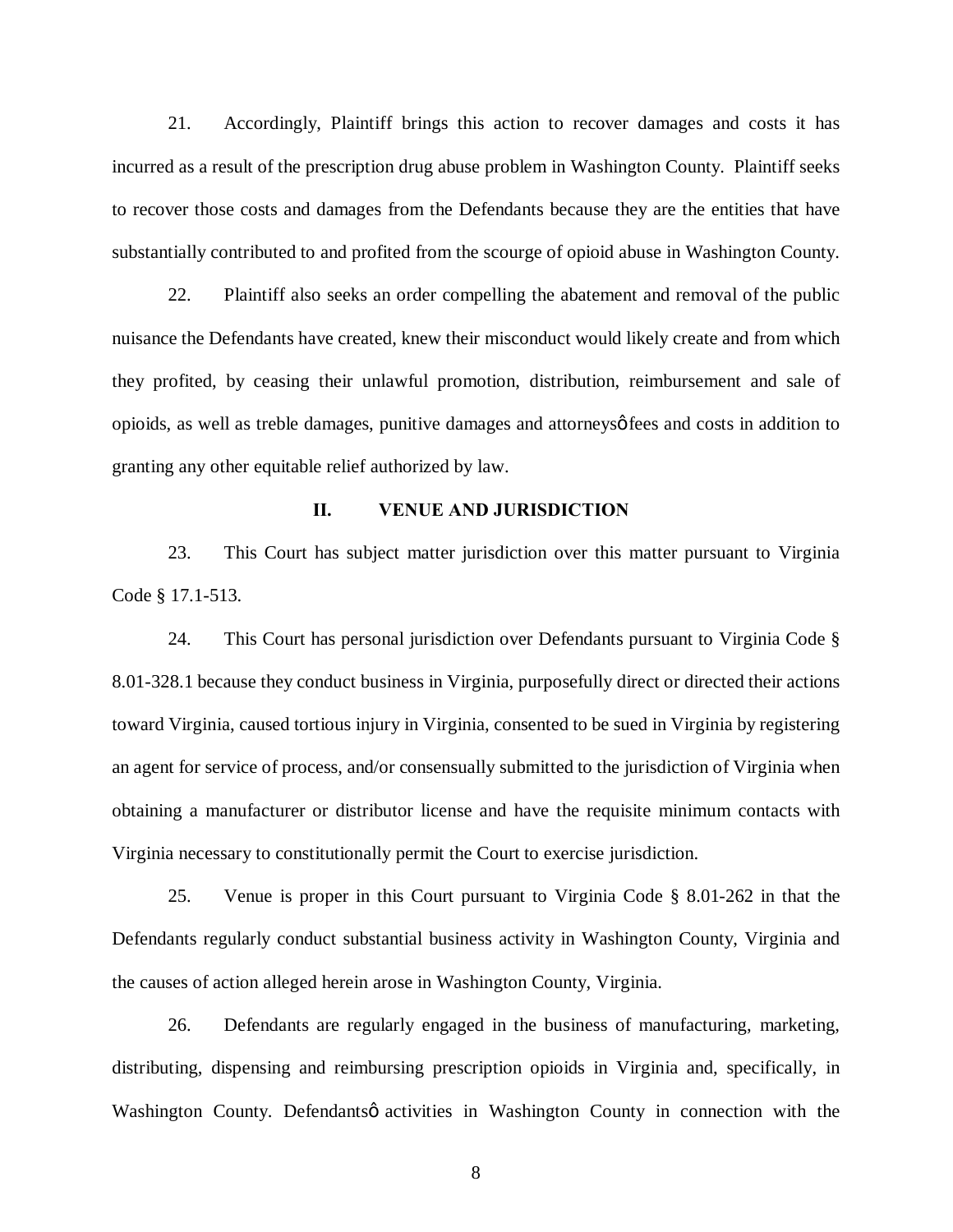manufacture, marketing, distribution, dispensation and reimbursement of prescription opioids was, and is, continuous and systematic, and gives rise to the causes of action alleged herein.

### **III. PARTIES**

## **A. PLAINTIFF**

27. Washington County is a political subdivision of the Commonwealth of Virginia.

28. Washington County derives its governmental powers from the laws of the Commonwealth of Virginia.

#### **B. MANUFACTURER DEFENDANTS**

29. Defendant, PURDUE PHARMA, L.P., is a limited partnership organized under the laws of Delaware. Defendant, PURDUE PHARMA, INC., is a New York corporation with its principal place of business in Stamford, Connecticut, and Defendant, THE PURDUE FREDERICK COMPANY, INC., is a Delaware corporation with its principal place of business in Stamford, Connecticut.

30. PURDUE PHARMA, L.P. may be served through its registered agent: The Prentice-Hall Corporation System, Inc., 2711 Centerville Road, Suite 400, Wilmington, Delaware 19808. PURDUE PHARMA INC. may be served through its registered agent: The Prentice-Hall Corporation System, Inc., 80 State Street, Albany, New York 12207. THE PURDUE FREDERICK COMPANY may be served through its registered agent: The Prentice-Hall Corporation System, Inc., 2711 Centerville Road, Suite 400, Wilmington, Delaware 19808.

31. PURDUE PHARMA, L.P., PURDUE PHARMA, INC., and THE PURDUE FREDERICK COMPANY, INC. are referred to collectively as  $\delta$ Purdue. $\delta$ 

32. In Virginia and nationally, Purdue is engaged in the manufacture, promotion, and distribution of opioids, including: (a) OxyContin (oxycodone hydrochloride extended release), a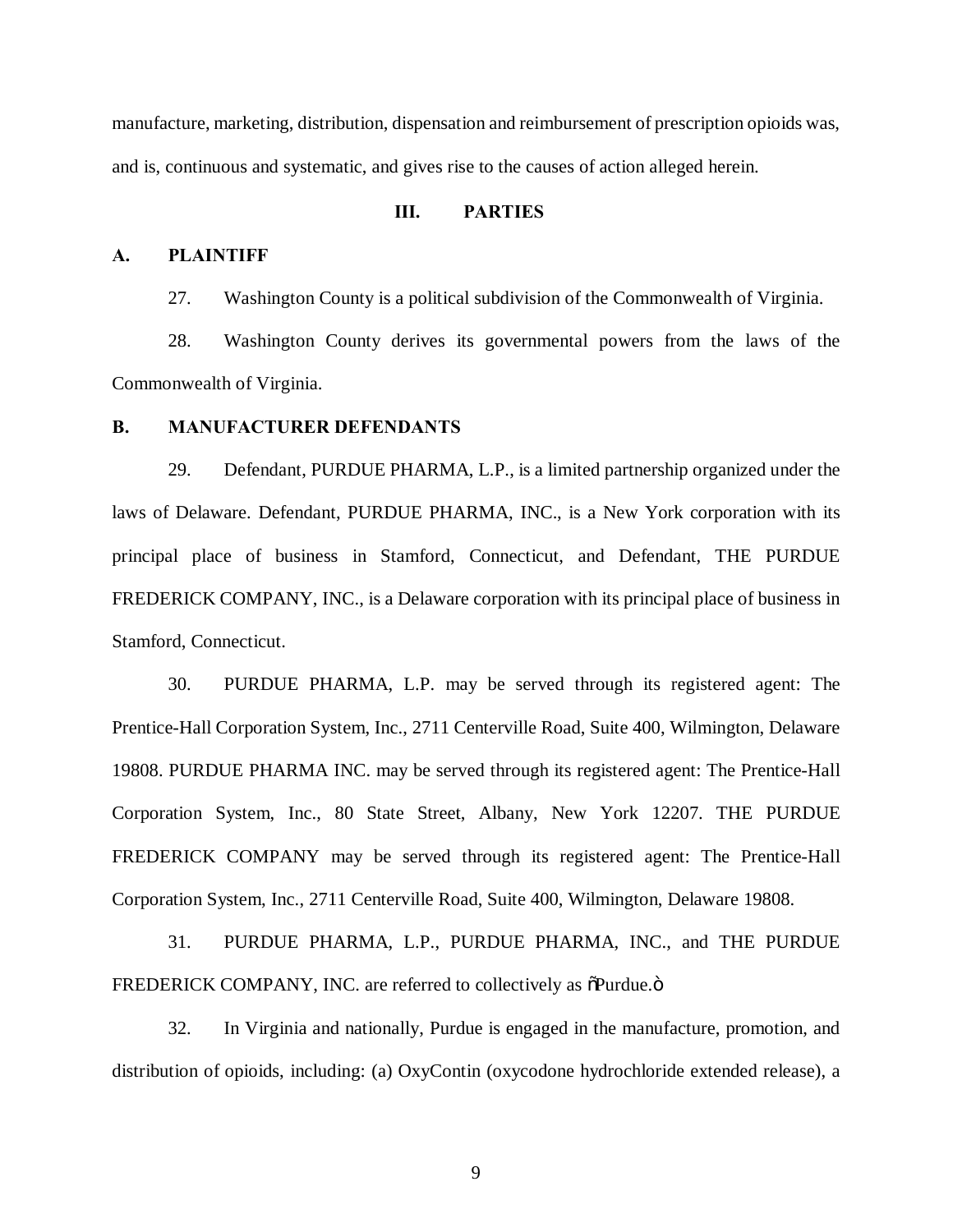Schedule II opioid agonist tablet first approved in 1995 and marketed by Purdue for the "management of pain severe enough to require daily, around-the-clock, long-term opioid treatment and for which alternative treatment options are inadequate. $\ddot{o}$  OxyContin was indicated, or legally approved, for the  $\tilde{\text{om}}$  management of moderate to severe pain when a continuous, around-the-clock opioid analgesic is needed for an extended period of time $\ddot{\text{o}}$ ; and (b) MS-Contin (morphine sulfate extended release), a Schedule II opioid agonist tablet first approved in 1987 and indicated for the "management of pain severe enough to require daily, around-the-clock, long-term opioid treatment and for which alternative treatment options are inadequate. $\ddot{o}$ 

33. OxyContin is Purdue & best-selling opioid. Since 2009, Purdue & national annual sales of OxyContin have fluctuated between \$2.47 billion and \$2.99 billion, up almost four-fold from 2006 sales of \$800 million. OxyContin constitutes roughly thirty percent (30%) of the entire market for analgesic drugs (painkillers).

34. In 2007, Purdue settled criminal and civil charges against it for misbranding OxyContin and agreed to pay the United States \$635 million. At the time, this was one of the largest settlements with a drug company for marketing misconduct. Purdue & misconduct has continued, as alleged herein, settlement notwithstanding.

35. Purdue transacts business in Virginia, targeting the Virginia market for its products, including the opioids at issue in this lawsuit. Purdue hires employees to service the Virginia market. For example, Purdue recently advertised online that it was seeking a Territory Business Manager to operate out of Bristol, Virginia, and another Territory Business Manager to operate out of Richmond South, Virginia.<sup>19</sup> On information and belief, Purdue also directs advertising and

 <sup>19</sup>https://www.google.com/search?q=purdue+pharma+job+virginia&oq=purdue+pharma+job+virginia&aqs=chrome ..69i57.7359j0j9&sourceid=chrome&ie=UTF-8&safe=active&ibp=htl;jobs&sa=X&ved=0ahUKEwjhv\_fM\_9\_ZAh VDtFMKHUq2CakQiYsCCCkoAA#fpstate=tldetail&htidocid=7crc6THcWHB7I7Y\_AAAAAA%3D%3D&htivrt=j obs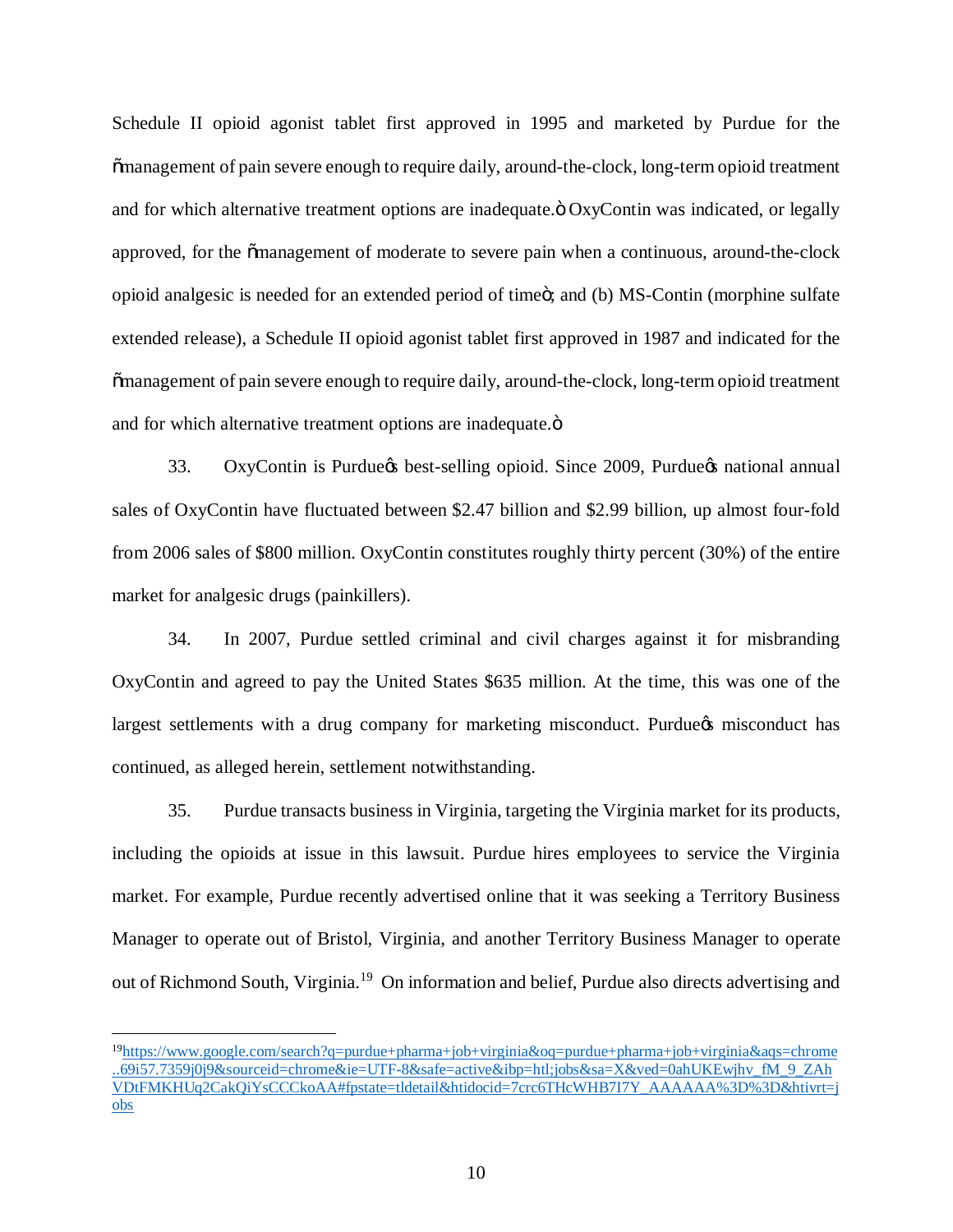informational materials to impact Virginia physicians and potential users of Purdue products. Purdue possesses a Virginia out-of-state manufacturer license.

36. Purdue also benefits from reimbursements by the Virginia Medicaid program. Between 2006 and 2017, Virginia Medicaid spent over \$23.8 million on Purdue to opioids. This represents approximately 18% of total Virginia Medicaid reimbursements for opioids during that time period. $20$ 

37. Defendant, ABBOTT LABORATORIES, is an Illinois corporation with its principal place of business in Abbott Park, Illinois. Defendant, ABBOTT LABORATORIES, INC., is an Illinois corporation with its principal place of business in Abbott Park, Illinois.

38. ABBOTT LABORATORIES and ABBOTT LABORATORIES, INC. are both registered to do business in Virginia and have been since at least October 4, 2013. Both may be served in Virginia through their registered agent: The Corporation Service Company, 4701 Cox Road, Suite 285, Glen Allen, Virginia.

39. Defendants ABBOTT LABORATORIES and ABBOTT LABORATORIES, INC. are referred to collectively as  $\tilde{o}$ Abbott. $\ddot{o}$ 

40. Abbott was primarily engaged in the promotion and distribution of opioids nationally due to a co-promotional agreement with Defendant Purdue. Pursuant to that agreement, between 1996 and 2006, Abbott actively promoted, marketed, and distributed Purdue opioid products as set forth above.

41. Abbott, as part of the co-promotional agreement, helped make OxyContin into the largest selling opioid in the nation. Under the co-promotional agreement with Purdue, the more Abbott generated in sales, the higher the reward. Specifically, Abbott received twenty-five to thirty

 <sup>20</sup> State Medicaid Drug Utilization Data, Centers for Medicaid and CHIP Services (CMS), https://www.medicaid.gov/medicaid/ prescription-drugs/state-drug-utilization-data/index.html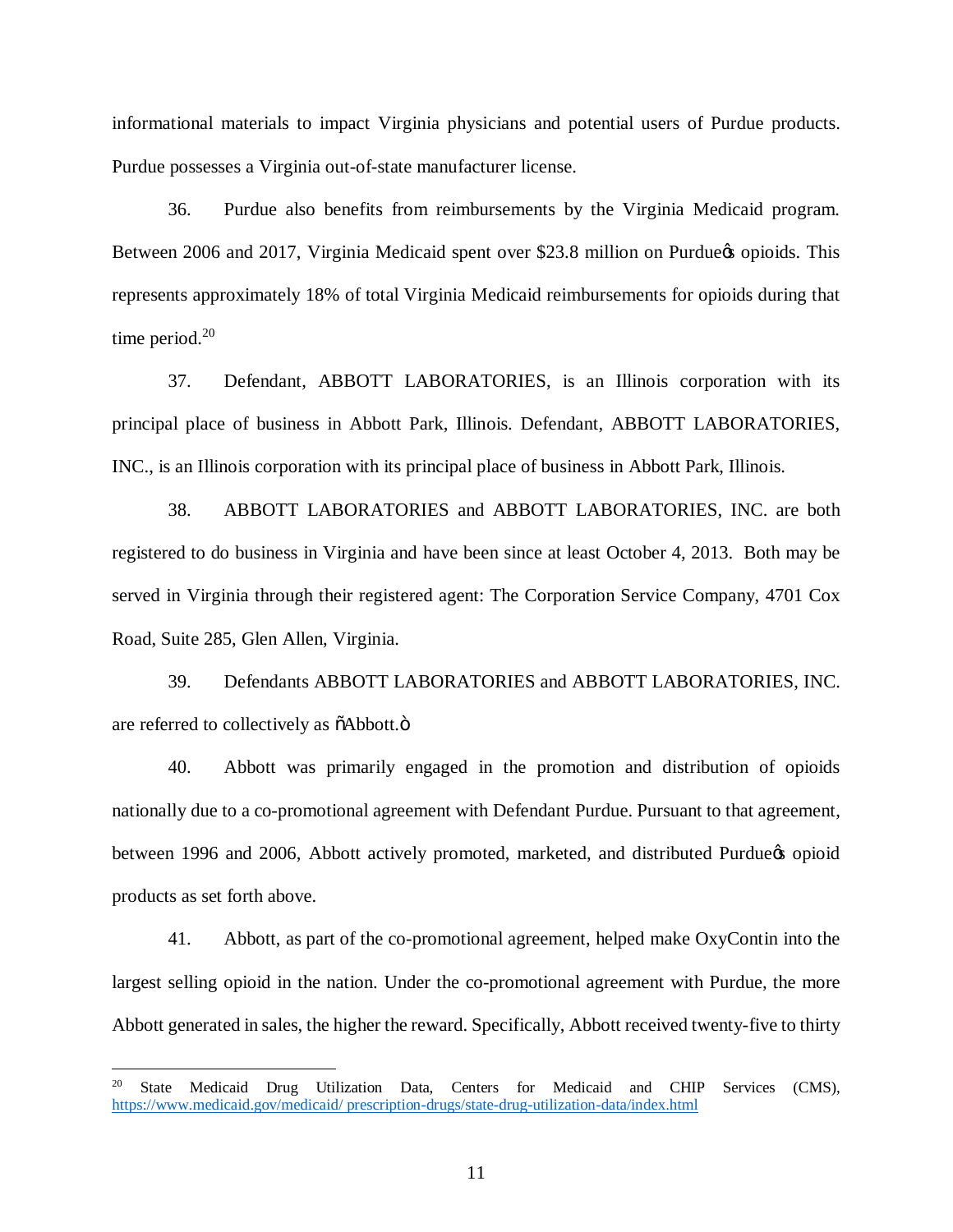percent (25-30%) of all net sales for prescriptions written by doctors its sales force called on. This agreement was in operation from 1996-2002, following which Abbott continued to receive a residual payment of six percent (6%) of net sales up through at least 2006.

42. With Abbott & help, sales of OxyContin went from a mere \$49 million in its first full year on the market to \$1.6 billion in 2002. Over the life of the co-promotional agreement, Purdue paid Abbott nearly half a billion dollars.

43. Abbott transacts business in Virginia, targeting the Virginia market for its products, including the opioids at issue in this lawsuit. Abbott hires employees to service the Virginia market. For example, Abbott recently advertised online that it was seeking a Laboratory Technician for Richmond, Virginia, a Coronary Account Manager for Charlottesville, Virginia, and a Territory Representative for Alexandria, Virginia.<sup>21</sup> On information and belief, Abbott also directs advertising and informational materials to impact Virginia physicians and potential users of Abbott products.

44. Abbott and Purdue *s* conspiring with PBMs to drive opioid use is documented. As described in an October 28, 2016 article from Psychology Today entitled *America's Opioid Epidemic*:

> Abbott and Purdue actively misled prescribers about the strength and safety of the painkiller [OxyContin]. To undermine the policy of requiring prior authorization, they offered lucrative rebates to middlemen such as Merck Medco [now Express Scripts, a defendant herein] and other pharmacy benefits managers, on condition that they eased availability of the drug and lowered co-pays. The records were part of a case brought by the state of West Virginia against both drug makers alleging inappropriate and illegal marketing of the drug as a cause of widespread addiction. i One reason

<sup>&</sup>lt;sup>21</sup> https://www.google.com/search?safe=active&ei=wuSiWqjaEo3azwLA-6\_oCw&q=ABBOTT+LABORATORIES +jobs+virginia&oq=ABBOTT+LABORATORIES+jobs+virginia&gs\_l=psy-ab.3...64303.67196.0.67351.15.10.0.0. 0.0.584.1084.5-2.2.0....0...1.1.64.psy-ab..13.2.1083...0j0i22i30k1.0.VtU5QZ7lGP0&ibp=htl;jobs&sa=X&ved=0ah UKEwj3o4W\_geDZAhWFvlMKHX5GDLwQiYsCCCkoAA#fpstate=tldetail&htidocid=7MBAw2y9JNZKVNMnA AAAAA%3D%3D&htivrt=jobs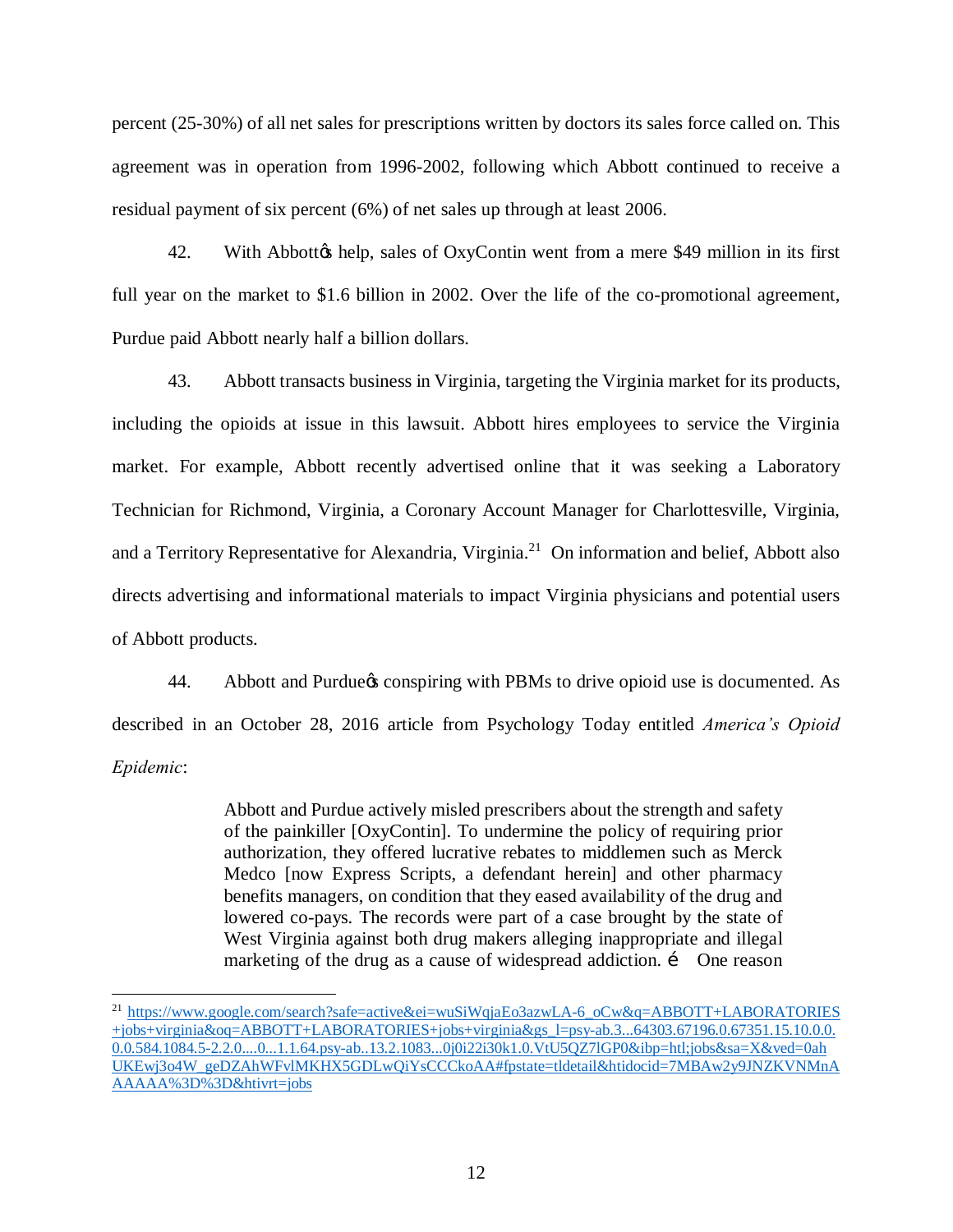the documents are so troubling is that, in public at least, the drug maker was carefully assuring authorities that it was working with state authorities to curb abuse of OxyContin. Behind the scenes, however, as one Purdue official openly acknowledged, the drug maker was õworking with Medco (PBM) [now defendant Express Scripts] to try to make parameters [for prescribing] less stringent.<sup>22</sup>

45. Upon information and belief, Abbott & and Purdue & practices with Medco (now Defendant Express Scripts (as defined below)), were not confined to West Virginia and has caused injury nationwide, including in Washington County.

46. Indeed, PBM giant Express Scripts appears to have played a particularly critical role in facilitating and preserving market growth for OxyContin. From at least 2003, it has maintained the brand drug OxyContin as an approved reimbursable drug on Express Scriptson formularies. Express Scripts imposed no pre-authorization requirements or quantity limits on OxyContin prescriptions until 2013 at the earliest.

47. Express Scripts also facilitated reimbursement of MS-Contin, which similarly appears not to have had pre-authorization requirements before those imposed by Medicare in 2013 and often had preferred tier placement.

48. All of the foregoing was pursuant to agreements between Purdue and Express Scripts that set forth the terms of Express Scripts services to Purdue and how it would be paid by Purdue.

49. PBM Defendant Caremark (as defined below) also facilitated OxyContings market position throughout the relevant time period. For most, if not all, of the relevant times hereto, on information and belief, Caremark maintained OxyContin as a reimbursable drug on its formulary. Caremark imposed no pre-authorization requirements or quantity limits on OxyContin

 <sup>22</sup> American Society of Addiction Medicine, *America's Opioid Epidemic – Court released documents show drug makers blocked efforts to curb prescribing,* PSYCHOLOGY TODAY, Oct. 28, 2016, https://www.psychologytoday.com/ blog/side-effects/201610/america-s-opioid-epidemic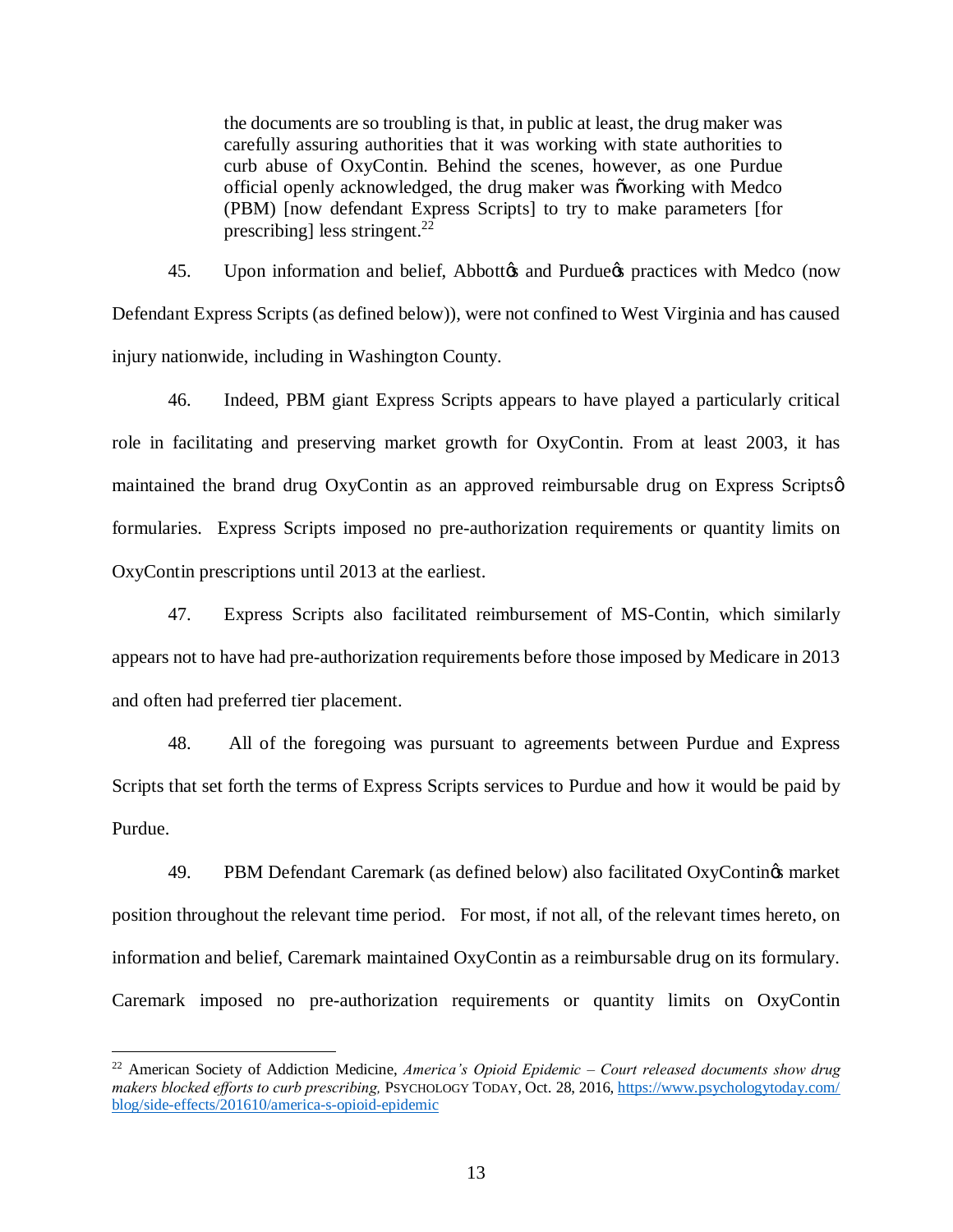prescriptions until 2014 at the earliest. Caremark also facilitated reimbursement of MS-Contin, which similarly appears not to have had pre-authorization requirements or quantity limits on prescriptions before those imposed by Medicare in 2013.

50. The foregoing treatment of OxyContin reimbursement was pursuant to agreements between Purdue and Caremark that set forth the terms of Caremark services to Purdue and how it would be paid by Purdue.

51. PBM Defendant OptumRx (as defined below) also facilitated OxyContin and MS-Contings market growth. At all times relevant hereto, on information and belief, both were approved drugs on OptumRx $\alpha$ s formulary.

52. Defendant, MALLINCKRODT PLC, is an Irish public limited company with its corporate headquarters in Staines-upon-Thames, United Kingdom. MALLINCKRODT PLC may be served through its registered agent in the United States: CT Corporation System, 120 South Central Avenue, Suite 400, Clayton, Missouri 63105.

53. Defendant, MALLINCKRODT LLC, is a wholly owned subsidiary of MALLINCKRODT PLC and is a Delaware limited liability company with its principal place of business in St. Louis, Missouri. MALLINCKRODT LLC is registered to do business in Virginia and has been since at least October 4, 2013. Mallinckrodt LLC may be served in Virginia through its registered agent: CT Corporation System, 4701 Cox Road, Suite 285, Glen Allen, Virginia 23060.

54. MALLINCKRODT PLC and MALLINCKRODT LLC are referred to collectively as  $\delta$ Mallinckrodt. $\ddot{\mathrm{o}}$ 

55. In Virginia and nationally, Mallinckrodt is engaged in the manufacture, promotion, and distribution of Roxicodone, oxycodone, and hydrocodone, among other drugs. Mallinckrodt transacts business in Virginia, targeting the Virginia market for its products, including the opioids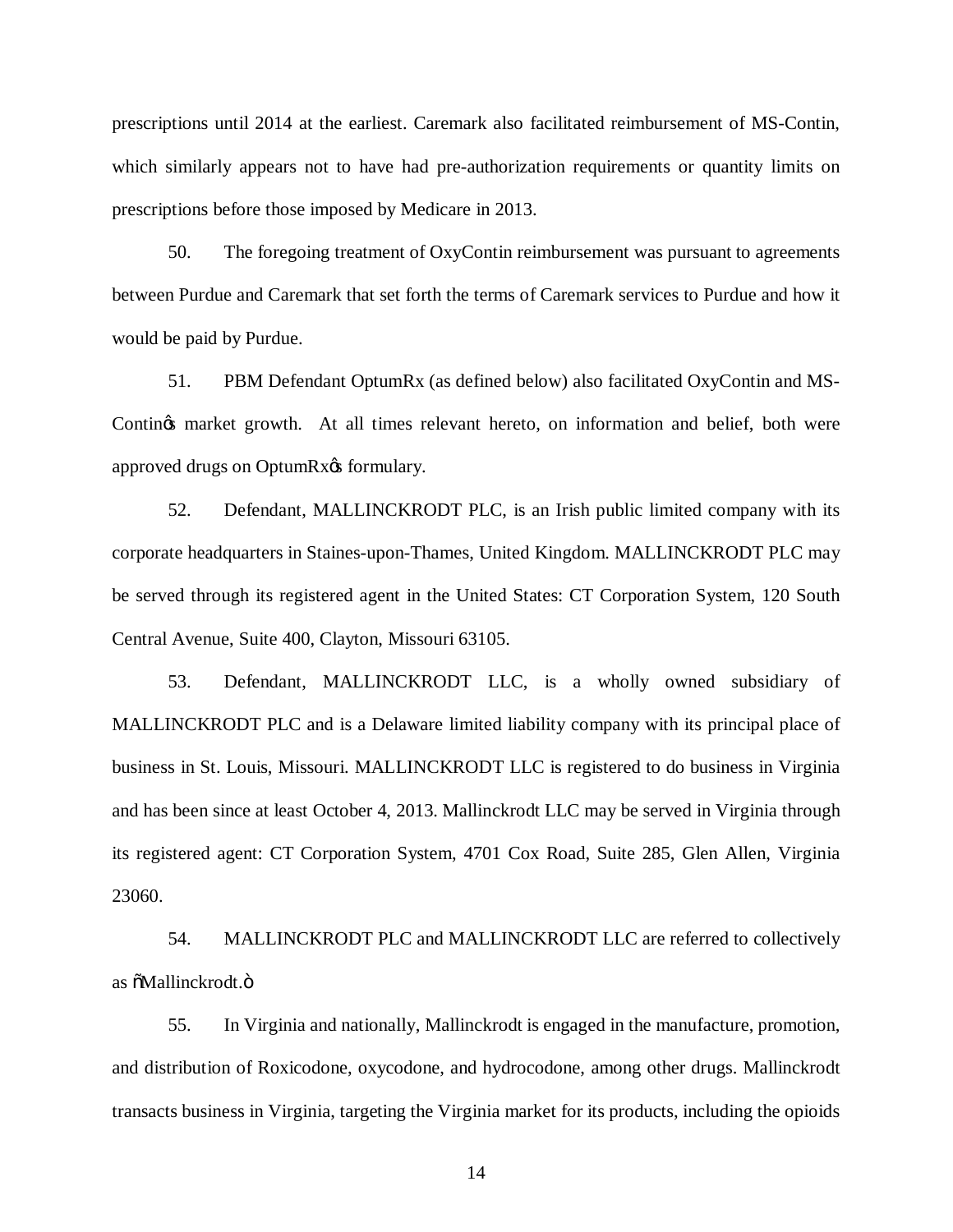at issue in this lawsuit, which Mallinckrodt has sold in Virginia. On information and belief, Mallinckrodt hires employees to service the Virginia market and also directs advertising and informational materials to impact Virginia physicians and potential users of Mallinckrodt products.

56. Mallinckrodt also benefits from reimbursements by the Virginia Medicaid program. Between 2006 and 2017, Virginia Medicaid spent over \$36.1 million on Mallinckrodtos opioids. This represents approximately 27% of total Virginia Medicaid reimbursements for opioids during that time period. $23$ 

57. At all times relevant hereto, the PBM Defendants listed the brand drug Roxicodone or its generic alternative oxycodone as approved reimbursable drugs on their formularies. They imposed no pre-authorization requirements or quantity limits on prescriptions until 2014 at the earliest.

58. Defendant, ENDO HEALTH SOLUTIONS, INC., is a Delaware corporation with its principal place of business in Malvern, Pennsylvania. Defendant, ENDO PHARMACEUTICALS, INC., is a wholly owned subsidiary of ENDO HEALTH SOLUTIONS, INC. and is a Delaware corporation with its principal place of business in Malvern, Pennsylvania.

59. ENDO HEALTH SOLUTIONS, INC. may be served through its registered agent: The Corporation Trust Company, Corporation Trust Center, 1209 Orange Street, Wilmington, Delaware 19801. ENDO PHARMACEUTICALS, INC. may be served through its registered agent, The Corporation Trust Company, Corporation Trust Center, 1209 Orange Street, Wilmington, Delaware 19801.

60. Defendant PAR PHARMACEUTICAL COMPANIES, INC. ( $\delta$ Par Pharmaceutical Cos. $\ddot{\text{o}}$ ) is a Delaware corporation, having a principal place of business in Chestnut Ridge, New

 <sup>23</sup> State Medicaid Drug Utilization Data, *supra* note 20.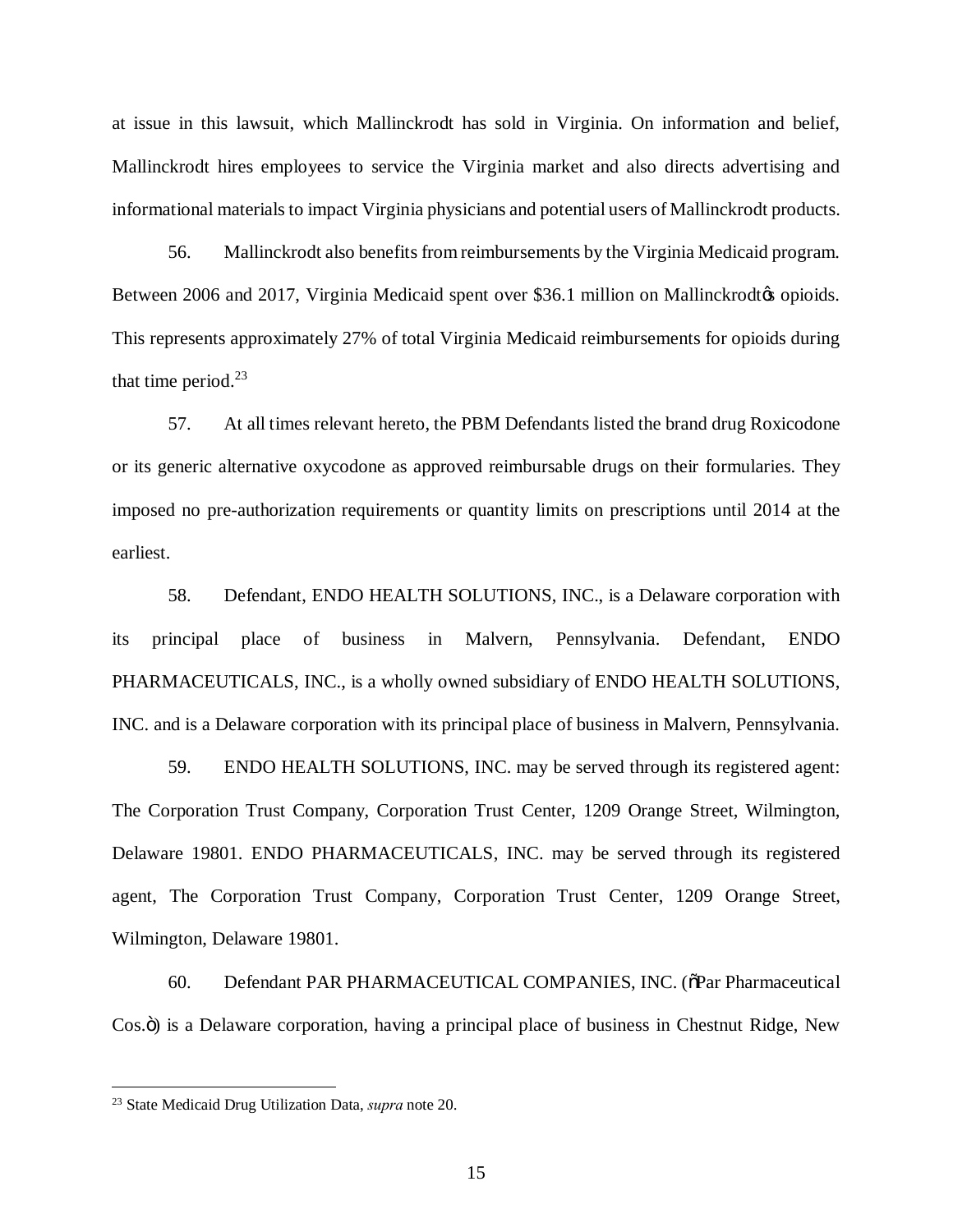York. On information and belief, Par Pharmaceutical Cos. is a holding company and is a whollyowned subsidiary, directly or indirectly, of Endo International plc.

61. Defendant, PAR PHARMACEUTICAL, INC. ( $\delta$ Par Pharmaceuticalo) is a New York corporation, having a principal place of business located in Chestnut Ridge, New York. On information and belief, Par Pharmaceutical is a wholly-owned subsidiary of Par Pharmaceutical Cos. and holds itself out as  $\tilde{o}$  an Endo International Company. $\ddot{o}$  Par Pharmaceutical is licensed and has been licensed as a non-resident distributor with the Virginia Department of Health Professions since 2005.

62. Par Pharmaceutical Cos. may be served through its registered agent: The Corporation Trust Company, Corporation Trust Center, 1209 Orange Street, Wilmington, Delaware 19801. Par Pharmaceutical may be served through its registered agent: CT Corporation System, 111 Eight Avenue, 13<sup>th</sup> Floor, New York, New York 10011.

63. Par Pharmaceutical and Par Pharmaceutical Cos. are referred to collectively as  $\tilde{\Omega}$ Parö.

64. ENDO HEALTH SOLUTIONS, INC., ENDO PHARMACEUTICALS, INC. and Par are, at times, referred to collectively as  $\delta$ Endo $\ddot{o}$ .

65. Endo develops, markets, and sells prescription drugs, including the opioids Opana/Opana ER, Percodan, Percocet, and Zydone, throughout the United States, including Virginia. Opioids made up roughly \$403 million of Endoos overall revenues of \$3 billion in 2012. Opana ER yielded \$1.15 billion in revenue from 2010 to 2013, and it accounted for ten percent  $(10\%)$  of Endo $\alpha$  total revenue in 2012. Endo, by itself and through its subsidiary, Qualitest Pharmaceuticals, Inc., also manufactures and sells generic opioids such as oxycodone, oxymorphone, hydromorphone, meperidine, and hydrocodone products across the United States, including Virginia.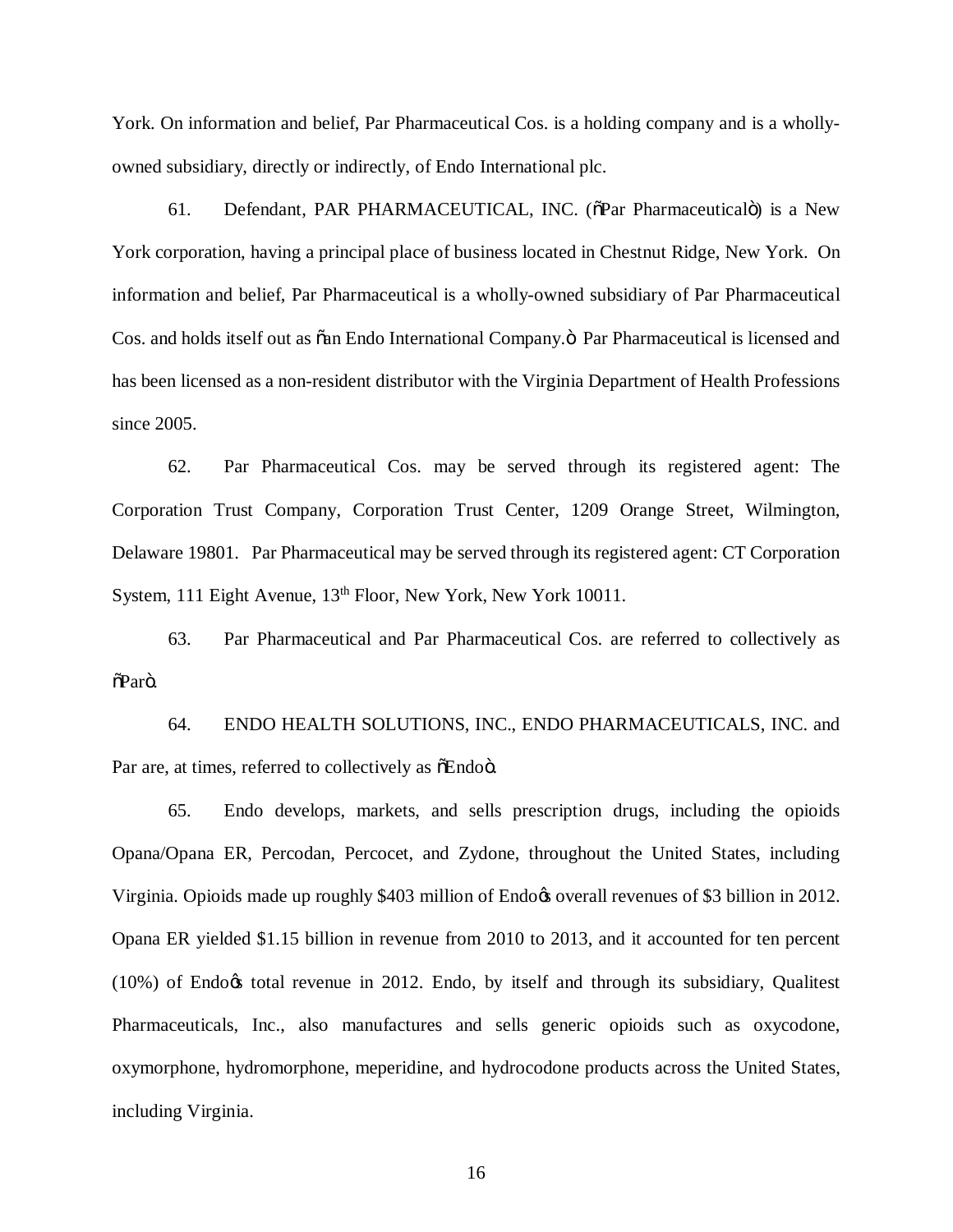66. Par develops, markets, and sells prescription drugs including the brand opioid Endocet and generic opioids consisting of oxycodone, oxymorphone, hydrocodone, morphine sulfate, and fentanyl citrate, throughout the United States, including Virginia.

67. Endo transacts business in Virginia, targeting the Virginia market for its products, including the opioids at issue in this lawsuit. Endo hires employees to service the Virginia market. For example, Endo recently posted online that it was seeking a Specialty Sales Consultant to work out of its Richmond, Virginia location.<sup>24</sup> On information and belief, Endo also directs advertising and informational materials to impact Virginia physicians and potential users of Endo products.

68. Endo also benefits from reimbursements by the Virginia Medicaid program. Between 2006 and 2017, Virginia Medicaid spent over \$25.5 million on Endo $\alpha$  opioids. This represents approximately 18% of total Virginia Medicaid reimbursements for opioids during that time period.<sup>25</sup>

69. Defendant, TEVA PHARMACEUTICALS USA, INC. (õTeva USAö), is a Delaware corporation with its principal place of business in North Whales, Pennsylvania and is a wholly owned subsidiary of Teva Pharmaceutical Industries, Ltd., (oTeva Ltd.o), an Israeli corporation.

70. Defendant, CEPHALON, INC. (õCephalonö), is a Delaware corporation with its principal place of business in Frazer, Pennsylvania. In 2011, Teva Ltd. acquired Cephalon, Inc.

71. Defendant, BARR LABORATORIES, INC. ( $\delta$ Barrö), is a Delaware corporation with its principal place of business in Horsham, Pennsylvania. In 2008, Teva Ltd. acquired Barr.

 <sup>24</sup> https://www.google.com/search?safe=active&ei=EumiWrqUHMjBzgKl65\_ICg&q=ENDO+HEALTH+SOLUTI ONS,+INC.+jobs+virginia&oq=ENDO+HEALTH+SOLUTIONS,+INC.+jobs+virginia&gs\_l=psyab.3...155352.155352.0.155764.1.1.0.0.0.0.364.364.3-1.1.0....0...1.1.64.psy-ab..0.0.0....0.Mvfb-

eZuOfE&ibp=htl;jobs&sa=X&ved=0ahUKEwjm3JmQhuDZAhUKXlMKHbpJCb0QiYsCCCkoAA#fpstate=tldetail &htidocid=J6XwduKDNlT-vHtgAAAAAA%3D%3D&htivrt=jobs

<sup>25</sup> State Medicaid Drug Utilization Data, *supra* note 20.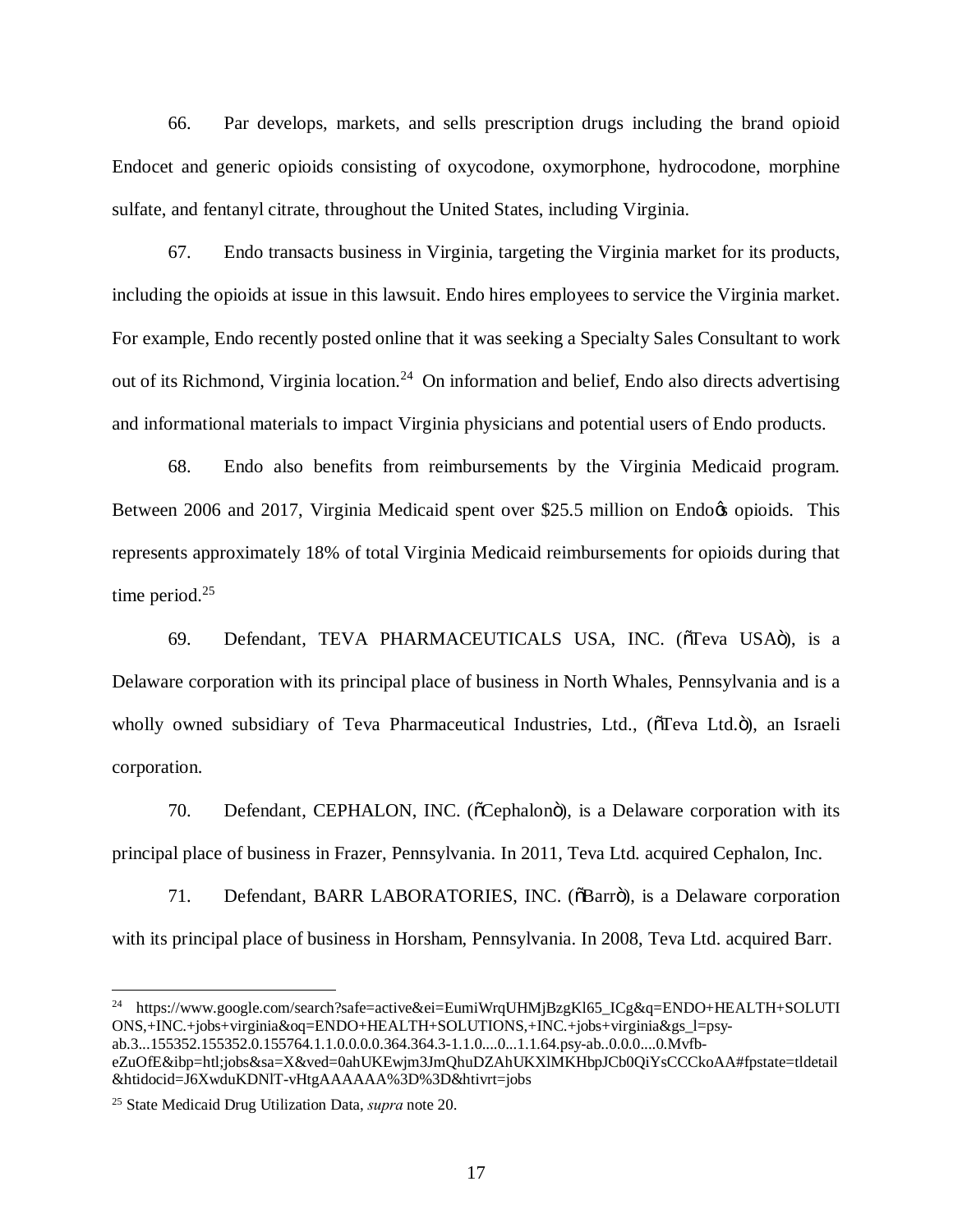72. Teva USA has a Virginia taxpayer number and may be served through its registered agent: Corporate Creations Network Inc., 3411 Silverside Road Tatnall Building, Suite 104, Wilmington, Delaware 19810. Cephalon. may be served at 41 Moores Road, Frazer, Pennsylvania 19355. Barr is registered to do business and Virginia may be served in Virginia through its registered agent: Corporate Creations Network Inc., 6802 Paragon Place Suite 410, Richmond, Virginia 23230.

73. Teva USA, Cephalon and Barr are referred to collectively as  $\sigma$ Teva $\ddot{o}$ 

74. Teva manufactures, promotes, distributes and sells both brand name and generic versions of opioids nationally, and in Washington County, including the following: (a) Actiq, and (b) Fentora. Teva also was in the business of selling generic opioids, including morphine, hydromorphone, tramadol, codeine, and meperidine from at least 2000, and a generic form of OxyContin from 2005 to 2009, among others.

75. Teva transacts business in Virginia, targeting the Virginia market for its products, including the opioids at issue in this lawsuit. Barr hires employees to service the Virginia market, and operates a manufacturing plant in Lynchburg, Virginia. On information and belief, Teva also directs advertising and informational materials to impact Virginia physicians and potential users of their products.

76. Teva also benefits from reimbursements by the Virginia Medicaid program. Between 2006 and 2017, Virginia Medicaid spent over \$1.6 million on Teva & opioids. This represents approximately 1.3% of total Virginia Medicaid reimbursements for opioids during that time period. $26$ 

 <sup>26</sup> State Medicaid Drug Utilization Data, *supra* note 20.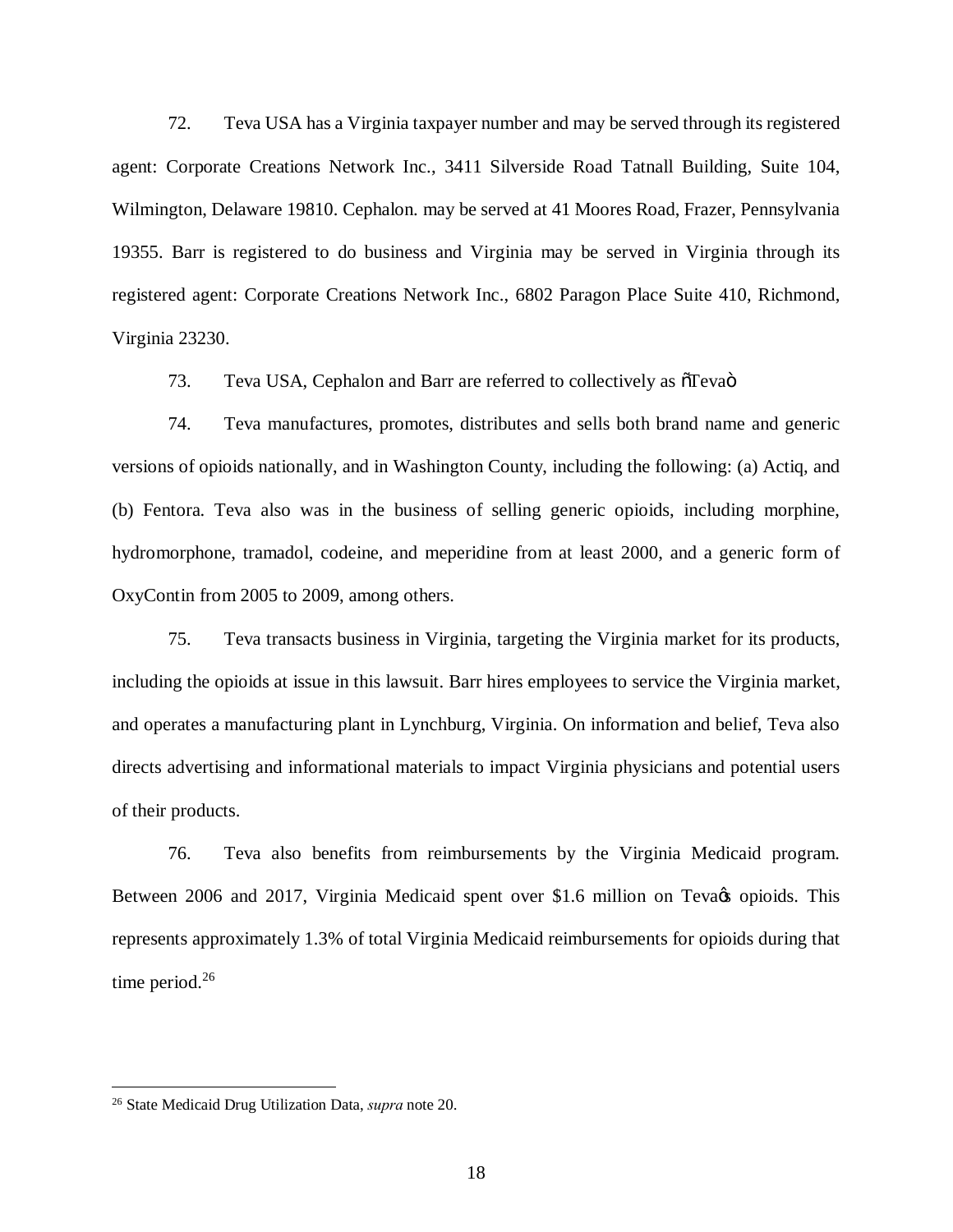77. At all times relevant hereto, PBM Defendant OptumRx listed both Actiq and Fentora as approved reimbursable brand drugs on its formularies. In many years, the products had preferred brand status.

78. Each PBM defendant included Teva & generic opioids on their formularies as approved drugs. OptumRx did not impose any quantity limits or pre-authorization requirements for the generic Teva OxyContin.

79. Defendant, JANSSEN PHARMACEUTICALS, INC., is a Pennsylvania corporation with is principal place of business in Titusville, New Jersey. JANSSEN PHARMACEUTICALS, INC. was formerly known as ORTHO-MCNEIL-JANSSEN PHARMACEUTICALS, INC., which in turn was formerly known as JANSSEN PHARMACEUTICA, INC.

80. Defendant, ORTHO-MCNEIL-JANSSEN PHARMACEUTICALS, INC., now known as JANSSEN PHARMACEUTICALS, INC., is a Pennsylvania corporation with its principal place of business in Titusville, New Jersey.

81. Defendant, JANSSEN PHARMACEUTICA, INC., now known as JANSSEN PHARMACEUTICALS, INC., is a Pennsylvania corporation with its principal place of business in Titusville, New Jersey.

82. JANSSEN PHARMACEUTICALS, INC. may be served at 1125 Trenton-Harbourton Road, Titusville, New Jersey 08560.

83. JANSSEN PHARMACEUTICALS, INC., ORTHO-MCNEIL-JANSSEN PHARMACEUTICALS, INC, and JANSSEN PHARMACEUTICA, INC. are collectively referred to as  $\tilde{\text{a}}$ Janssen. $\ddot{\text{o}}$ 

84. Janssen is or has been engaged in the manufacture, promotion, distribution, and sale of opioids nationally and in Washington County, including the following: (a) Duragesic, (b)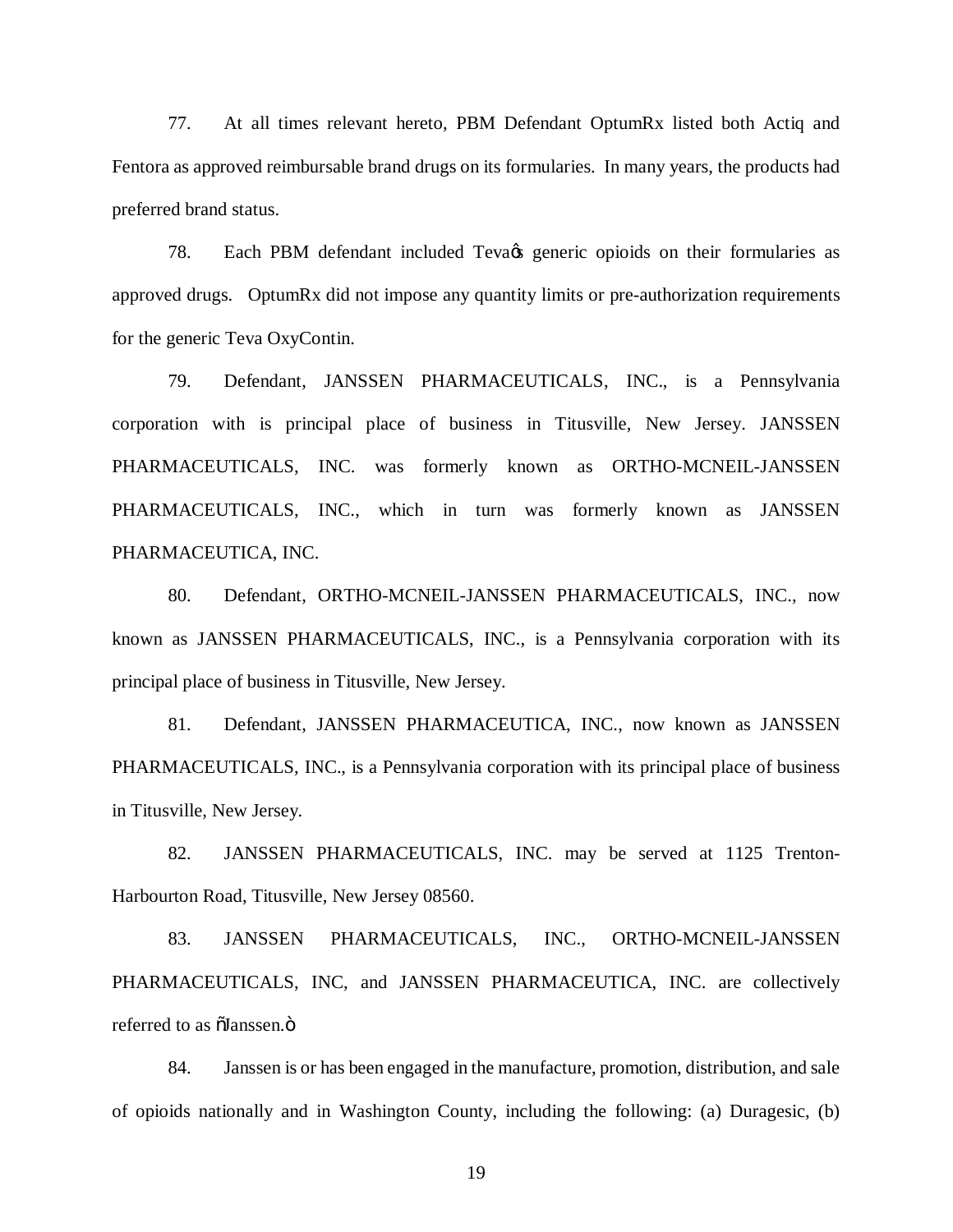Nucynta and (c) Nucynta ER. Together, Nucynta and Nucynta ER accounted for \$172 million in sales in 2014. Prior to 2009, Duragesic accounted for at least \$1 billion in annual sales.

85. Janssen transacts business in Virginia, targeting the Virginia market for its products, including the opioids at issue in this lawsuit. Janssen hires employees to service the Virginia market. For example, Janssen recently advertised online that it was seeking a District Manager to operate out of Arlington, Virginia.<sup>27</sup> On information and belief, Janssen also direct advertising and informational materials to impact Virginia physicians and potential users of their products.

86. Janssen also benefits from reimbursements by the Virginia Medicaid program. Between 2006 and 2017, Virginia Medicaid spent over \$5.1 million on Janssen & opioids. This represents approximately 3.8% of total Virginia Medicaid reimbursements for opioids during that time period.<sup>28</sup>

87. PBM Defendant OptumRx has routinely listed Janssen's Duragesic as an approved reimbursable brand drug on its formularies, often with preferred brand status and without preauthorization requirements. It has also reimbursed for the Nucynta products, again without preauthorization requirements and with preferred brand status.

88. PBM Defendant Express Scripts has listed Janssenøs Nucynta and Nucynta ER as approved reimbursable brands on its formulary without quantity limits or preauthorization requirements.

<sup>&</sup>lt;sup>27</sup> https://www.google.com/search?safe=active&ei=KeuiWtb-D4mxzwKTg6CoCw&q=janssen+jobs+virginia& oq=janssen+jobs+virginia&gs\_l=psy-ab.3...23190.24380.0.25837.7.7.0.0.0.0.511.948.0j1j1j5-1.3.0....0...1.1.64.psyab..5.1.242...0i7i30k1j0i8i7i30k1.0.Z9oevDVYbek&ibp=htl;jobs&sa=X&ved=0ahUKEwjKo5GxieDZAhWOtlMK HbslD8wQiYsCCCkoAA#fpstate=tldetail&htidocid=kZ61d5\_IbdmdWVOxAAAAAA%3D%3D&htivrt=jobs

<sup>28</sup> State Medicaid Drug Utilization Data, *supra* note 20.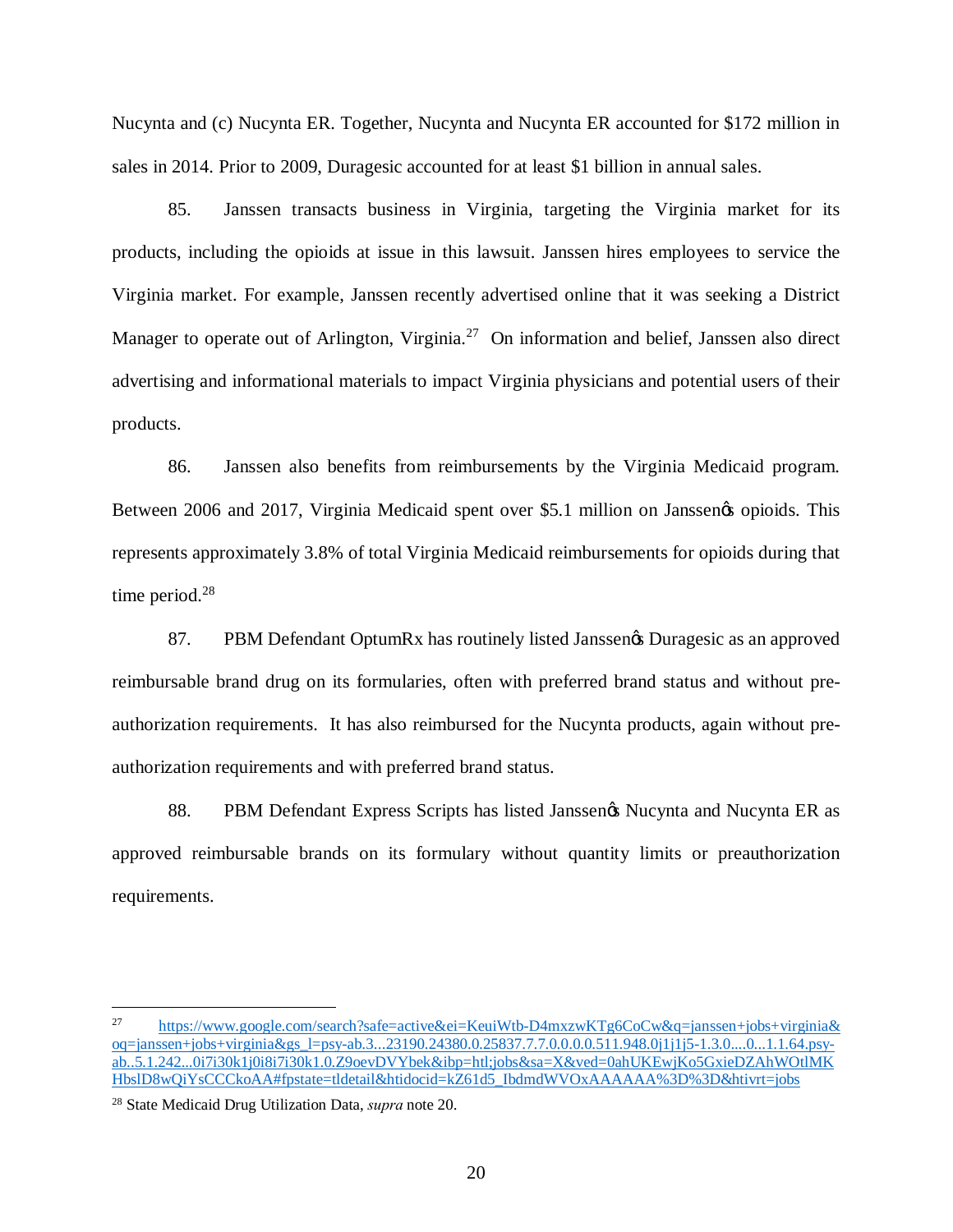89. PBM Defendant Caremark also has listed Duragesic and Nucynta products as approved brands on its formularies without prior authorization requirements.

90. Defendant, WATSON LABORATORIES, INC., is a Nevada corporation with its principal place of business in Corona, California, and is a wholly owned subsidiary of Defendant, ALLERGAN PLC (f/k/a Actavis, Inc., f/k/a Watson Pharmaceuticals, Inc.), a public limited company incorporated under the laws of the State of Ireland with its headquarters and principal place of business in Dublin, Ireland.

91. Defendant, ACTAVIS PHARMA, INC. (f/k/a Actavis, Inc.) is a Delaware corporation with its principal place of business in New Jersey and was formerly known as Watson Pharma, Inc.

92. Defendant, ACTAVIS, LLC, is a Delaware limited liability company with its principal place of business in Parsippany, New Jersey.

93. Each of these defendants is owned by Defendant, ALLERGAN PLC, which uses them to market and sell its drugs in the United States. Upon information and belief, ALLERGAN PLC exercises control over these marketing and sales efforts and profits from the sale of Allergan/Actavis products ultimately inure to its benefit.

94. WATSON LABORATORIES, INC. may be served through its registered agent: Corporate Creations Network Inc., 8275 South Eastern Avenue, #200, Las Vegas, Nevada 89123. ACTAVIS, LLC may be served through its registered agent: Corporate Creations Network Inc., 3411 Silverside Road Tatnall Building, Suite 104, Wilmington, Delaware 19810. ACTAVIS PHARMA, INC. is registered to do business in Virginia may be served in Virginia through its registered agent: Corporate Creations Network Inc., 6802 Paragon Place #410, Richmond, Virginia 23230.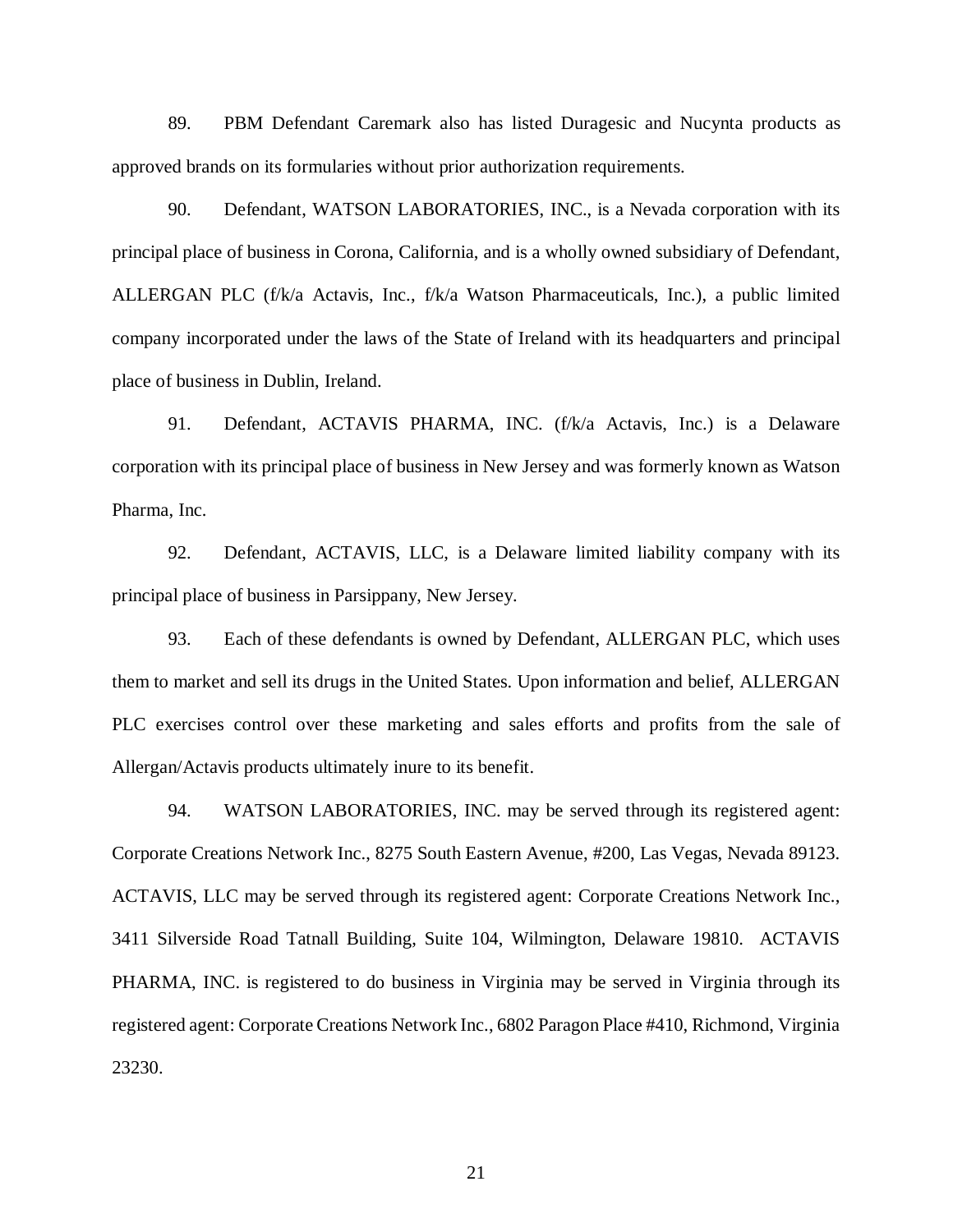95. ALLERGAN PLC, ACTAVIS LLC, ACTAVIS PHARMA, INC., and WATSON LABORATORIES, INC. are collectively referred to as  $\tilde{o}$ Actavis. $\tilde{o}$ 

96. Actavis manufactures, promotes, sells and distributes opioids, including the branded drugs Kadian and Norco, and generic versions of Duragesic and Opana throughout the United States, including Virginia, and in Washington County. Actavis acquired the rights to Kadian from King Pharmaceuticals, Inc. on December 30, 2008 and began marketing Kadian in 2009.

97. Actavis transacts business in Virginia, targeting the Virginia market for its products, including the opioids at issue in this lawsuit. Actavis hires employees to service the Virginia market. For example, Actavis recently advertised online that it was seeking a Pharmaceutical Sales Representative to operate out of Manassas, Virginia. Actavis also direct advertising and informational materials to impact Virginia physicians and potential users of their products.

98. Actavis also benefits from reimbursements by the Virginia Medicaid program. Between 2006 and 2017, Virginia Medicaid spent over \$8.5 million on Actavisø opioids. This represents 6.4% of total Virginia Medicaid reimbursements for opioids during that time period.<sup>29</sup>

99. At all times relevant hereto, the PBM Defendants listed Actavis opioid products as approved reimbursable drugs on their formularies, often without any quantity limits or preauthorization requirements; often in preferred tiers.

100. Defendant, INSYS THERAPEUTICS, INC. (õInsysö), is a Delaware corporation with its headquarters and principal place of business in Chandler, Arizona. Insys may be served

 <sup>29</sup> State Medicaid Drug Utilization Data, *supra* note 20.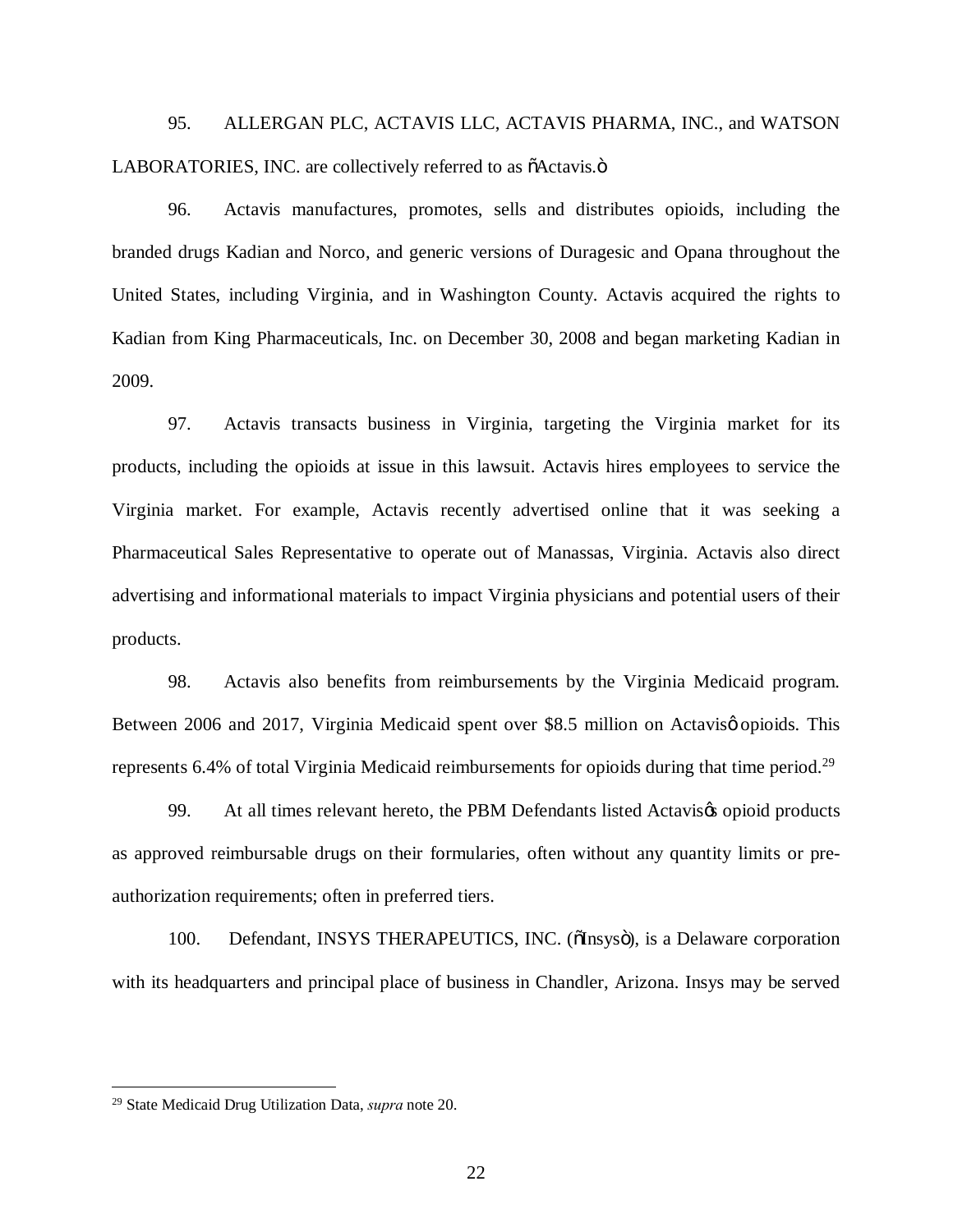through its registered agent: The Corporation Trust Company, Corporation Trust Center, 1209 Orange Street, Wilmington, Delaware 19801.

101. Insys manufactures, promotes, distributes and sells prescription opioids such as Subsys. These opioids are manufactured in the United States and promoted, distributed, and sold across the United Statesô including in Virginia and Washington County.

102. Insys transacts business in Virginia, targeting the Virginia market for its products, including the opioids at issue in this lawsuit, which it has sold in Virginia. On information and belief, Insys hires employees to service the Virginia market, and also directs advertising and informational materials to impact Virginia physicians and potential users of their products.

103. Defendant, KVK-TECH, INC. ( $\delta$ KVK-Tech $\ddot{o}$ ) is a Pennsylvania corporation with its principle place of business in Newton, Pennsylvania. KVK-Tech may be served through its registered agent: Frank Ripp, Jr., 110 Terry Drive, Newton, Pennsylvania 18940.

104. KVK-Tech is currently licensed as an out-of-state manufacturer/distributor with the Virginia Department of Health Professions. Upon information and belief, KVK-Tech manufactures, promotes, distributes and/or sells opioids nationally, in Virginia, and in Washington County, including many controlled substances such as oxymorphone and oxycodone.

105. KVK-Tech also benefits from reimbursements by the Virginia Medicaid program. Between 2006 and 2017, Virginia Medicaid spent over \$3.7 million on KVK-Tech $\alpha$  opioids. This represents approximately 2.8% of total Virginia reimbursements for opioids during that time period.30

106. Defendant, AMNEAL PHARMACEUTICALS LLC, is a Delaware limited liability company with its principal place of business in Bridgewater, New Jersey. AMNEAL

 <sup>30</sup> State Medicaid Drug Utilization Data, *supra* note 20.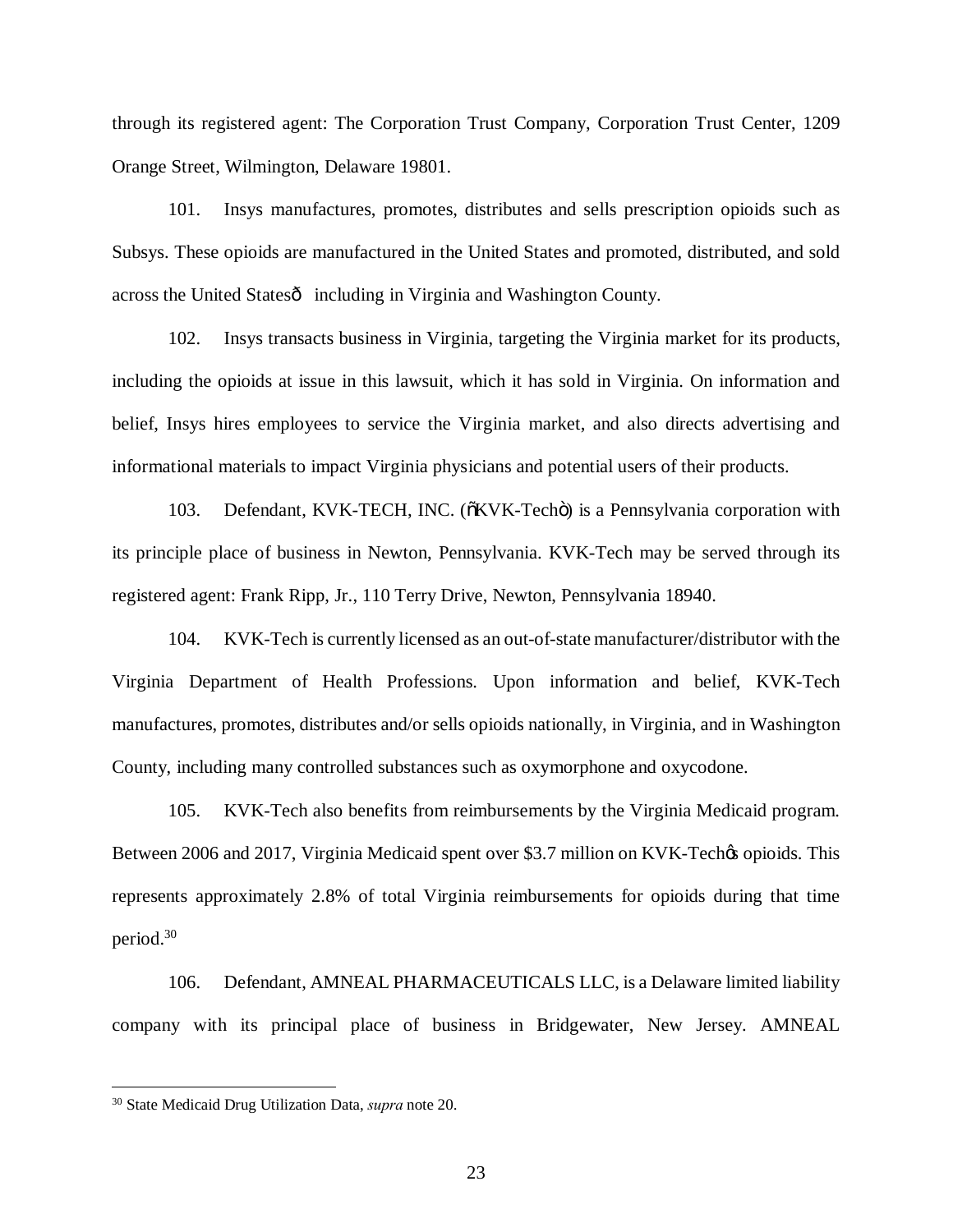PHARMACEUTICALS LLC was registered to do business in Virginia until 2017 and is currently licensed as a non-resident wholesale distributor with the Virginia Department of Health Professions. AMNEAL PHARMACEUTICALS LLC may be served through its registered agent: The Corporation Trust Company, Corporation Trust Center, 1209 Orange Street, Wilmington, Delaware 19801.

107. Defendant, IMPAX LABORATORIES, LLC., formerly known as Impax Laboratories, Inc., is a Delaware limited liability company with its principle place of business in Bridgewater, New Jersey. IMPAX LABORATORIES, LLC. may be served through its registered agent: Corporation Service Company, 251 Little Falls Drive, Wilmington, Delaware 19808.

108. Upon information and belief, in May of 2018 Impax Laboratories, Inc. merged with and into AMNEAL PHARMACEUTICALS LLC to form Defendant, AMNEAL PHARMACEUTICALS, INC., a Delaware corporation with its principal place of business in Bridgewater, New Jersey. AMNEAL PHARMACEUTICALS, INC. may be served through its registered agent: Corporation Service Company, 251 Little Falls Drive, Wilmington, Delaware 19808.

109. Defendant, AMNEAL PHARMACEUTICALS OF NEW YORK, LLC, is a Delaware limited liability company with its principal place of business in Hauppauge, New York. Upon information and belief, AMNEAL PHARMACEUTICALS OF NEW YORK, LLC is a subsidiary of AMNEAL PHARMACEUTICALS, INC. AMNEAL PHARMACEUTICALS OF NEW YORK, LLC was registered to do business in Virginia until 2017 and is currently licensed as a non-resident wholesale distributor with the Virginia Department of Health Professions. AMNEAL PHARMACEUTICALS OF NEW YORK, LLC may be served through its registered agent: The Corporation Trust Company, Corporation Trust Center, 1209 Orange Street, Wilmington, Delaware 19801.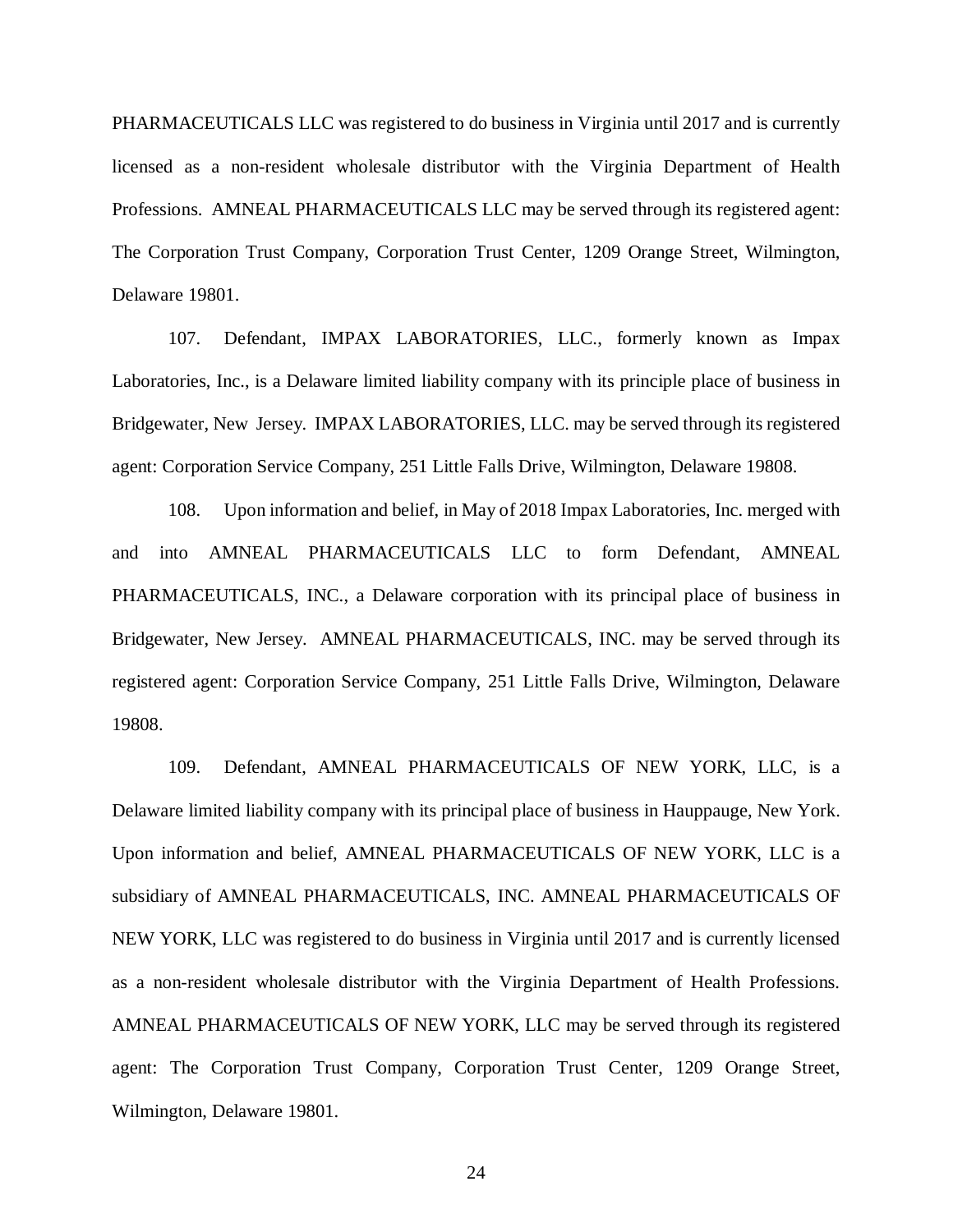110. AMNEAL PHARMACEUTICALS, INC. AMNEAL PHARMACEUTICALS LLC, AMNEAL PHARMACEUTICALS OF NEW YORK, LLC, and IMPAX LABORATORIES, LLC are collectively referred to as  $\tilde{o}$ Amneal. $\tilde{o}$ 

111. Upon information and belief, Amneal manufactures, promotes, distributes and/or sells opioids nationally, in Virginia, and in Washington County, including many controlled substances such as oxycodone, oxymorphone, hydrocodone, tramadol, morphine and codeine.

112. Amneal also benefits from reimbursements by the Virginia Medicaid program. Between 2006 and 2017, Virginia Medicaid spent over \$7.9 million on Amneal¢ opioids. This represents approximately 6% of total Virginia reimbursements for opioids during that time period.31

113. Defendant, MYLAN PHARMACEUTICALS, INC. ( $\delta$ Mylanö), is a West Virginia corporation with its principal place of business in Canonsburg, Pennsylvania. Mylan is and has been registered to do business in Virginia since 2010 and may be served in Virginia through its registered agent: Corporation Service Company, 100 Shockoe Slip, 2nd Floor, Richmond, Virginia 23219.

114. Mylan is currently licensed as an out-of-state manufacturer/distributor with the Virginia Department of Health Professions. Upon information and belief, Mylan manufactures, promotes, distributes and/or sells opioids nationally, in Virginia, and in Washington County, including many controlled substances such as fentanyl, methadone, oxycodone, hydrocodone, morphine and tramadol.

 <sup>31</sup> State Medicaid Drug Utilization Data, *supra* note 20.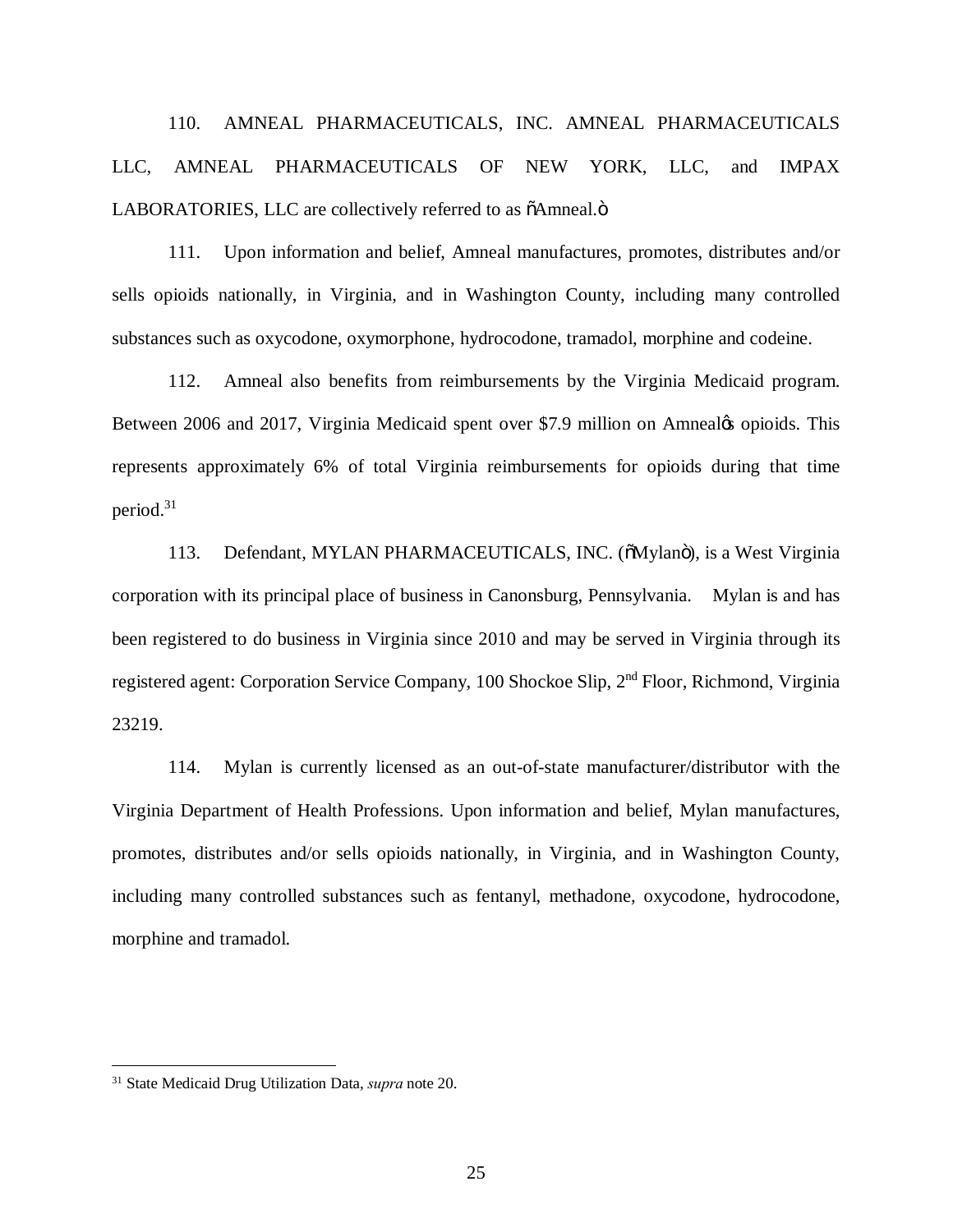115. Mylan also benefits from reimbursements by the Virginia Medicaid program. Between 2006 and 2017, Virginia Medicaid spent over \$4.5 million on Mylangs opioids. This represents approximately 3.4% of total Virginia reimbursements for opioids during that time period.32

116. The manufacturer defendants listed above are all engaged in the manufacturing of opioids. The manufacturer defendants listed above are collectively referred to herein as the  $\tilde{\text{o}}$ Manufacturer Defendants.ö

117. The failure of all Manufacturer Defendants to effectively monitor and report suspicious orders of prescription opioids, their aggressive misinformation campaign aimed at increasing public consumption of highly addictive opioids, including in Washington County, their failure to forthrightly provide accurate information to the United States Food and Drug Administration ( $\delta$ FDA $\delta$ ), their failure to adhere to FDA regulations regarding misbranding, their failure to implement measures to prevent the filling of suspicious orders, and their perverse utilization of so-called  $\ddot{\phi}$  patient advocacy groups to evade FDA regulations concerning consumer drug-marketing greatly contributed to a vast increase in opioid overuse and addiction. Manufacturer Defendants *o*conduct thus directly caused a public-health and law-enforcement crisis across this country, including in Washington County.

# **C. DISTRIBUTOR DEFENDANTS**

118. Defendant McKESSON CORPORATION ( $\delta$ McKesson $\ddot{o}$ ) is a Delaware corporation with its principal place of business in San Francisco, California.

119. McKesson has been registered to do business in Virginia since at least January 1, 2018 and does substantial business in Virginia. McKesson has a Virginia taxpayer number and

 <sup>32</sup> State Medicaid Drug Utilization Data, *supra* note 20.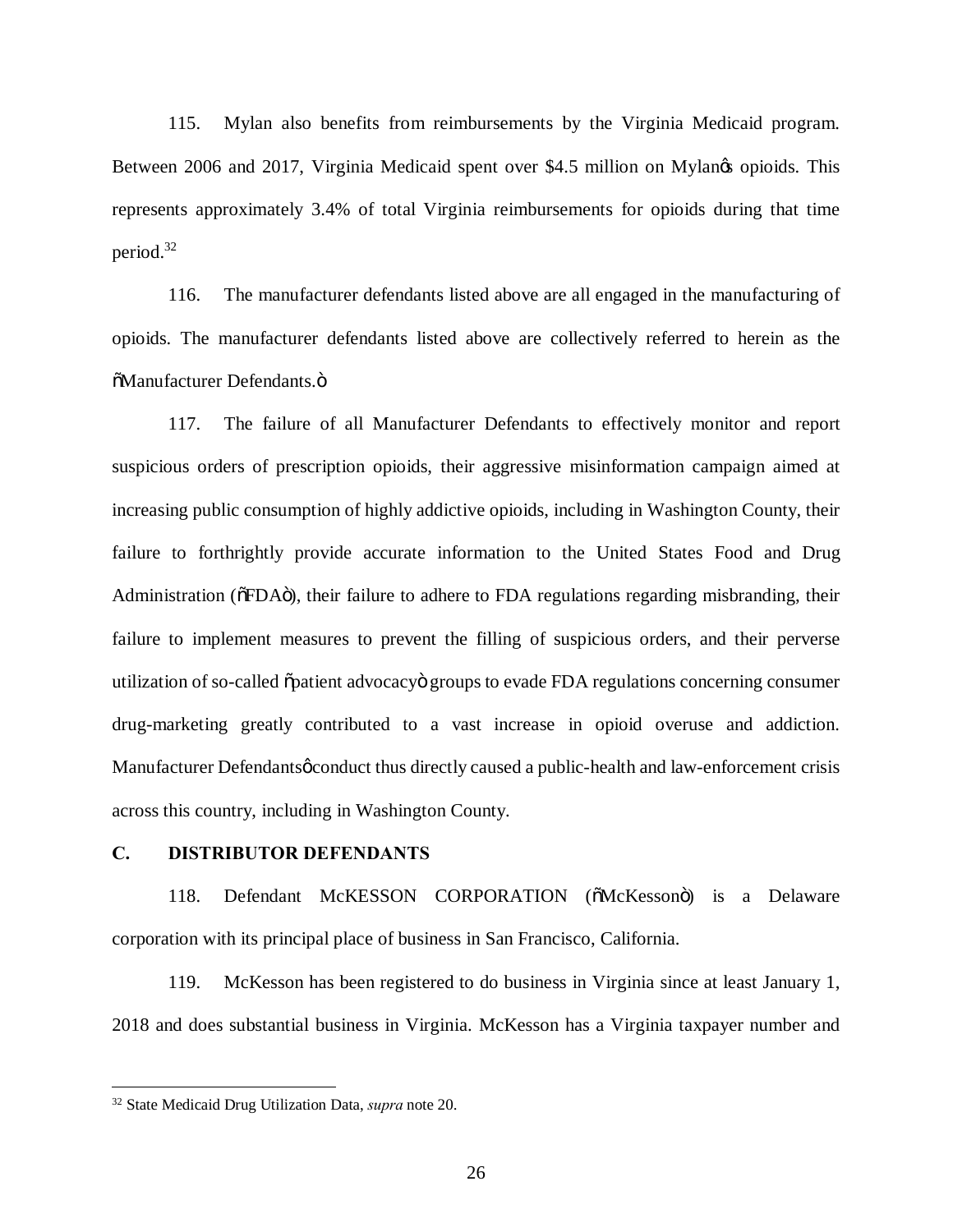may be served in Virginia through its registered agent: Corporation Service Company, 100 Shockoe Slip, 2nd Floor, Richmond, Virginia 23219.

120. McKesson is the largest pharmaceutical distributor in North America. It distributes pharmaceuticals to retail pharmacies and institutional providers in all 50 states, including Virginia.

121. Upon information and belief, McKesson is one of the largest distributors of opioid pain medications in the country, including Virginia. In 2015, McKesson had a net income in excess of \$1.5 billion.

122. In its 2017 Annual Report, McKesson states that it "partner[s] with pharmaceutical manufacturers, providers, pharmacies, governments and other organizations in healthcare to help provide the right medicines, medical products and healthcare services to the right patients at the right time, safely and cost-effectively. $\ddot{\mathrm{o}}^{33}$ 

123. According to the 2017 Annual Report, McKesson õpharmaceutical distribution business operates and serves thousands of customer locations through a network of 27 distribution centers, as well as a primary redistribution center, two strategic redistribution centers and two repackaging facilities, serving all 50 states and Puerto Rico. $\ddot{\sigma}^{34}$ 

124. McKesson hires employees to service the Virginia market. For example, McKesson recently advertised online that it was seeking a Delivery Driver to operate out of Chesapeake, Virginia, a Senior Accountant to operate out of Richmond, Virginia, and a Client Service Rep to operate out of Richmond, Virginia.

125. Defendant MCKESSON MEDICAL-SURGICAL INC. (õMcKesson Medical-Surgicalo is a Virginia corporation with its principal place of business in Richmond, Virginia.

 <sup>33</sup> McKesson 2017 Annual Report found at http://investor.mckesson.com/sites/mckesson.investorhq .businesswire.com/files/report/file/2017\_McKesson\_Annual\_R%20eport\_0.pdf

<sup>34</sup> *Id.*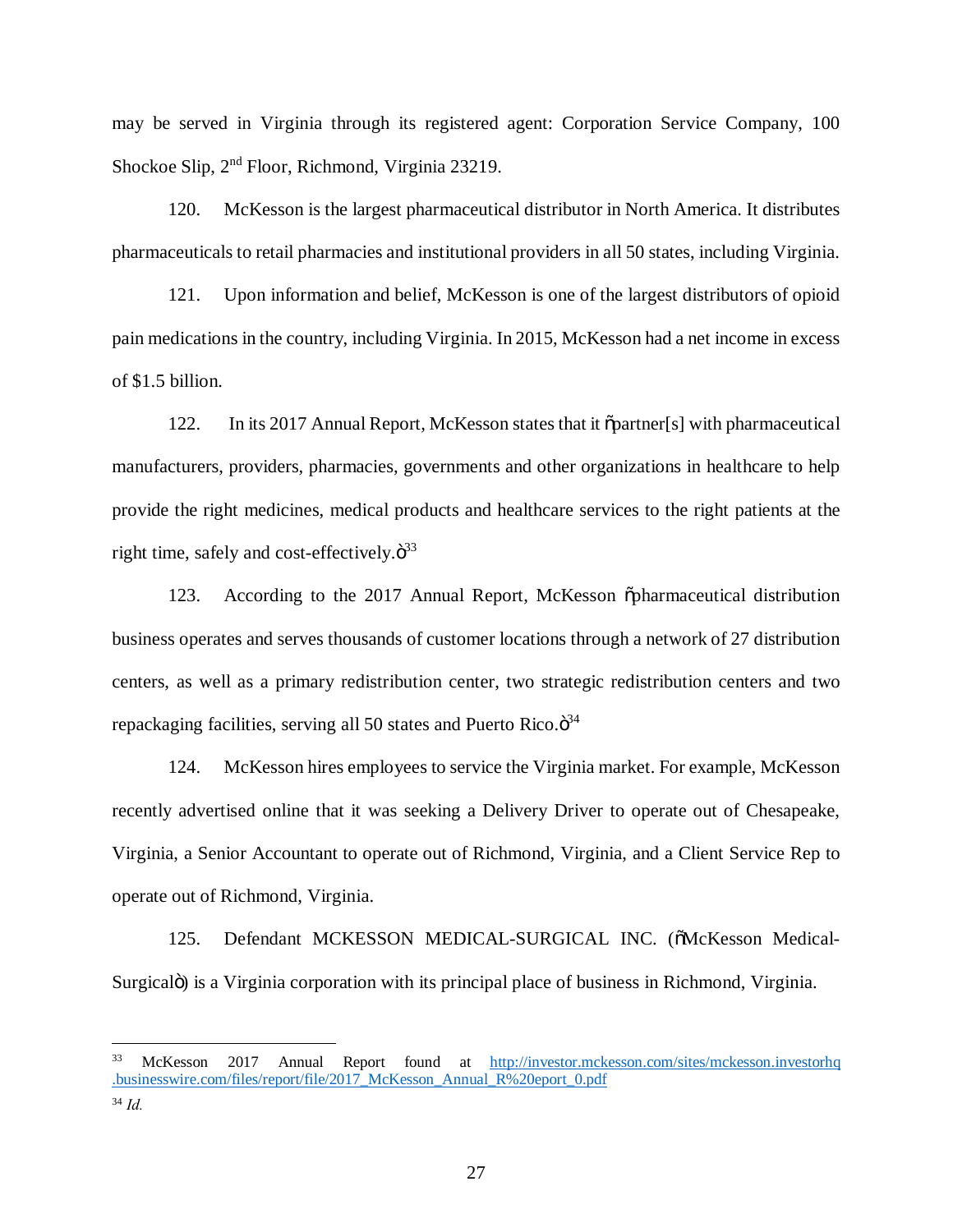126. McKesson Medical-Surgical has been registered to do business in Virginia since at least January 1, 2018 and does substantial business in Virginia. McKesson Medical-Surgical may be served in Virginia through its registered agent: Corporation Service Company, 100 Shockoe Slip, 2nd Floor, Richmond, Virginia 23219.

127. McKesson Medical-Surgical engages in business in Virginia as a wholesale distributor of pharmaceuticals, including opioids.

128. Defendant CARDINAL HEALTH, INC. ( $\tilde{C}$ Cardinalogorial) is an Ohio corporation with its principal place of business in Dublin, Ohio. Cardinal distributes pharmaceuticals to retail pharmacies and institutional providers to customers in all 50 states, including Virginia.

129. Cardinal may be served in through its registered agent: CT Corporation System, 4400 Easton Commons Way Suite 125, Columbus, Ohio 43219.

130. Cardinal, through its many subsidiaries, including Cardinal Health Care Services, Inc., possesses out-of-state pharmaceutical distribution licenses in Virginia, has been registered to do business in Virginia since at least October 4, 2013 and may be served in Virginia through its registered agent: CT Corporation System, 4701 Cox Road, Suite 285, Glen Allen, Virginia 23060.

131. Upon information and belief, Cardinal is one of the largest distributors of opioid pain medications in the country, including in Virginia.

132. Defendant AMERISOURCEBERGEN DRUG CORPORATION (õAmerisourceö) is a Delaware corporation with its principal place of business in Chesterbrook, Pennsylvania. Amerisource distributes pharmaceuticals to retail pharmacies and institutional providers to customers in all 50 states, including Virginia.

133. Amerisource has been registered to do business in Virginia since at least October 4, 2013 and may be served in Virginia through its registered agent: CT Corporation System, 4701 Cox Road, Suite 285, Glen Allen, Virginia 23060.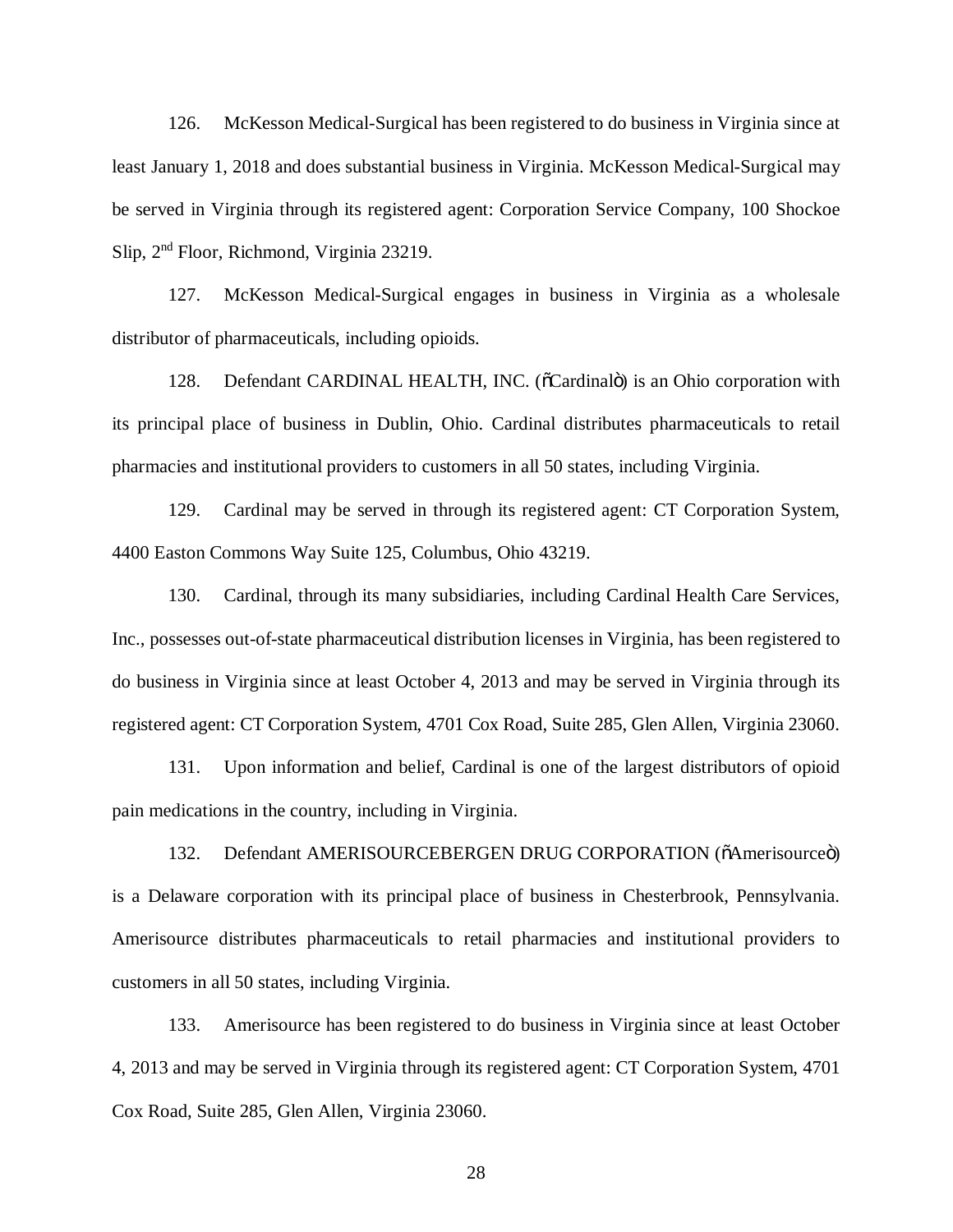134. According to its 2016 Annual Report, Amerisource is one of the largest global pharmaceutical sourcing and distribution services companies, helping both healthcare providers and pharmaceutical and biotech manufacturers improve patient access to products and enhance patient care. $\ddot{\mathrm{o}}^{35}$ 

135. Amerisource hires employees to service the Virginia market. For example, Amerisource recently advertised online that it was seeking a Warehouse Associate I for the Night Shift to operate out of Glen Allen, Virginia, a Warehouse Associate II for the Day Shift to operate out of Glen Allen, Virginia, and a Dispatcher/Operations to operate out of Herndon, Virginia.

136. Upon information and belief, Amerisource is one of the largest distributors of opioid pain medications in the country, including Virginia.

137. Defendant CVS HEALTH CORPORATION (õCVS Healthö), formerly known as CVS Caremark Corporation, is a Delaware corporation with its principal place of business located in Woonsocket, Rhode Island. CVS Health may be served through its registered agent: The Corporation Trust Company, Corporation Trust Center, 1209 Orange, Street, Wilmington, Delaware 19801.

138. Defendant CVS PHARMACY, INC. ( $\sigma$ CVS Pharmacyo is a Rhode Island corporation whose principal place of business is at the same location as CVS Health. On information and belief, CVS Health is the direct parent company of CVS Pharmacy. CVS Pharmacy has been registered to do business in Virginia since at least 1996 and may be served in Virginia through its registered agent: CT Corporation System, 4701 Cox Road, Suite 285, Glen Allen, Virginia 23060.

<sup>&</sup>lt;sup>35</sup> Amerisource 2016 Annual Report found at http://www.amerisourcebergen.com/investor/phoenix.zhtml ?c= $61181$ &p=irol-irhome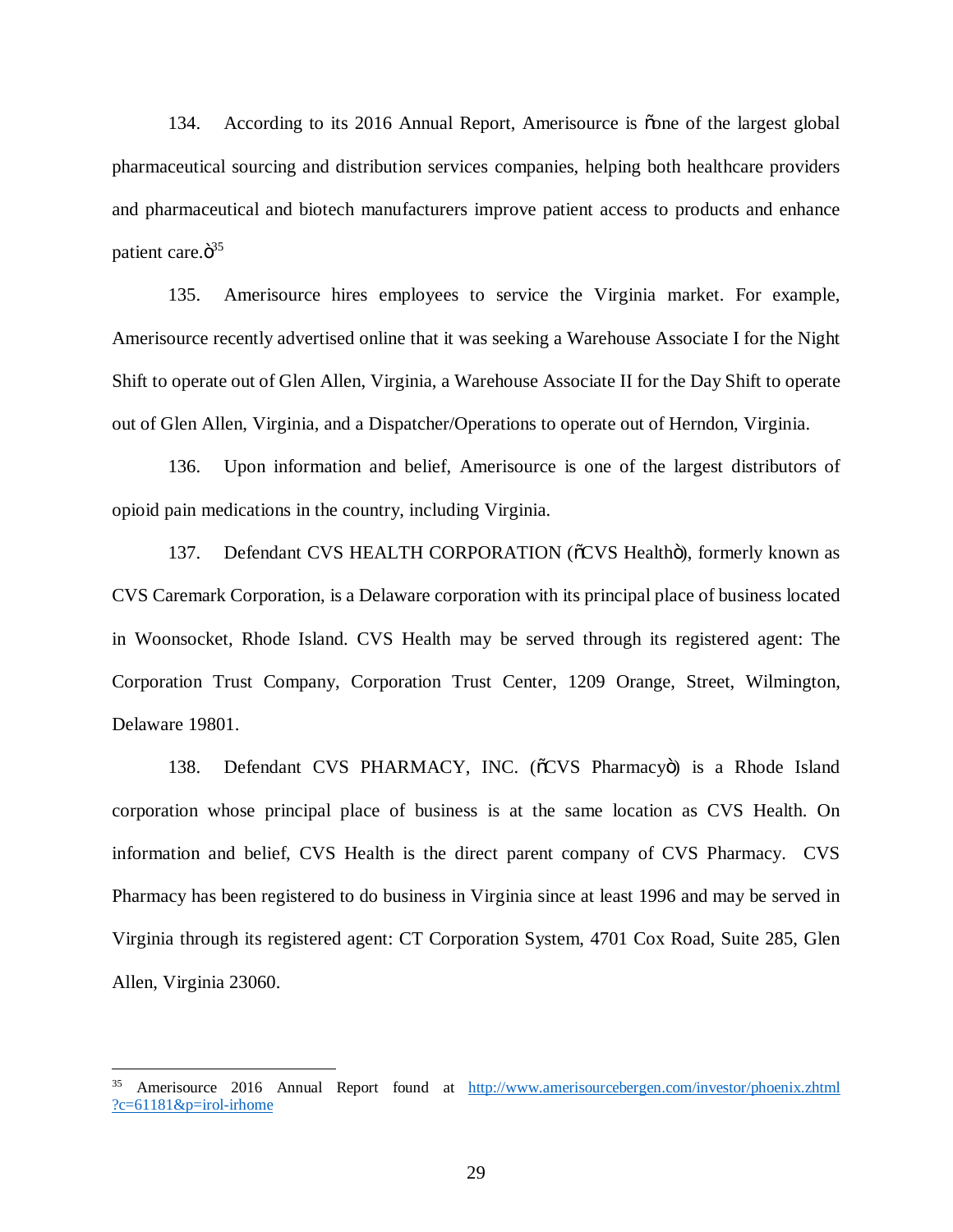139. Defendant CVS TN DISTRIBUTION, L.L.C. (õCVS TNö) is Tennessee limited liability company whose principal place of business is at the same location as CVS Health and CVS Pharmacy. On information and belief, CVS Pharmacy is the sole member of CVS TN. CVS TN may be served through its registered agent: CT Corporation System, 300 Montvue Road, Knoxville, Tennessee 37919.

140. Upon information and belief, CVS Health, CVS Pharmacy and CVS TN distribute pharmaceuticals to retail pharmacies and institutional providers to customers in all 50 states, including Virginia. At all relevant times, CVS TN conducted business as a licensed prescription drug distributor in Virginia.

141. Defendant WALGREENS BOOTS ALLIANCE, INC. ( $\delta$ Walgreens Boots $\ddot{o}$ ) is a Delaware corporation with its principal place of business in Deerfield, Illinois. Walgreens Boots may be served through its registered agent: Corporation Service Company, 251 Little Falls Drive, Wilmington, Delaware 19808.

142. Defendant WALGREEN CO. is an Illinois corporation whose principal place of business is at the same location as Walgreens Boots. On information and belief, Walgreens Boots is the parent company of WALGREEN CO. WALGREEN CO. has been registered to do business in Virginia since 1995 and may be served in Virginia through its registered agent: Corporation Service Company, 100 Shockoe Slip, 2<sup>nd</sup> Floor, Richmond, Virginia 23219. Walgreens Boots and WALGREEN CO. are collectively referred to as  $\delta$ Walgreens. $\ddot{\text{o}}$ 

143. Upon information and belief, Walgreens distributes pharmaceuticals to retail pharmacies and institutional providers to customers in all 50 states, including Virginia. Walgreens is currently licensed as a non-resident distributor with the Virginia Department of Health Professions.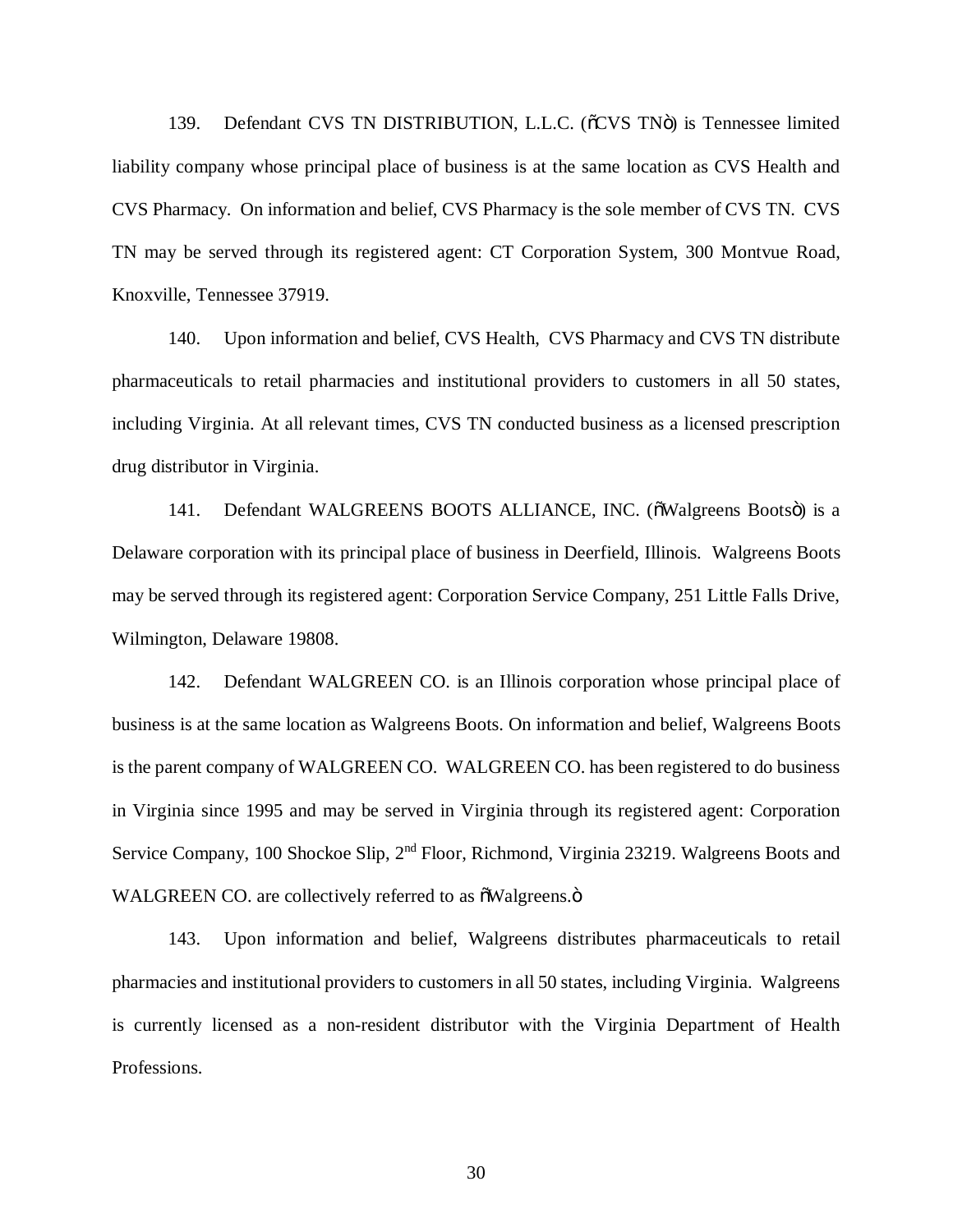144. The distributor defendants listed above are all engaged in the wholesale distribution of opioids. The distributor defendants listed above are collectively referred to herein as the  $\delta$ Distributor Defendants. $\ddot{\mathrm{o}}$ 

145. The Distributor Defendants purchased opioids from manufacturers, such as the Manufacturer Defendants herein, and sold them to pharmacies throughout Virginia, including in Washington County. The Distributor Defendants played an integral role in opioids being distributed across Virginia, including Washington County.

146. The failure of all Distributor Defendants to effectively monitor and report suspicious orders of prescription opioids and to implement measures to prevent the filling of invalid and medically unnecessary prescriptions greatly contributed to the vast increase in opioid overuse and addiction. Distributor Defendantsø conduct thus directly caused a public-health and law-enforcement crisis across this country, including in Washington County.

### **D. PHARMACY BENEFIT MANAGER DEFENDANTS**

147. The Pharmacy Benefit Manager Defendants ( $\delta$ PBM Defendants $\delta$ ) are defined below. At all relevant times the PBM Defendants acted as the gatekeepers of prescription drugs including opioids. Pharmacy benefit managers ( $\delta$ PBMs $\ddot{o}$ ) establish formularies which govern which drugs are reimbursed and how. They determine quantity (refill) limits and pre-authorization requirements. They negotiate with drug manufacturers to offer preferred drug formulary placement for drugs. They establish reimbursement rates for the drugs dispensed. PBMs earn revenue from at least the following sources: fees from health plans and employers, rebates and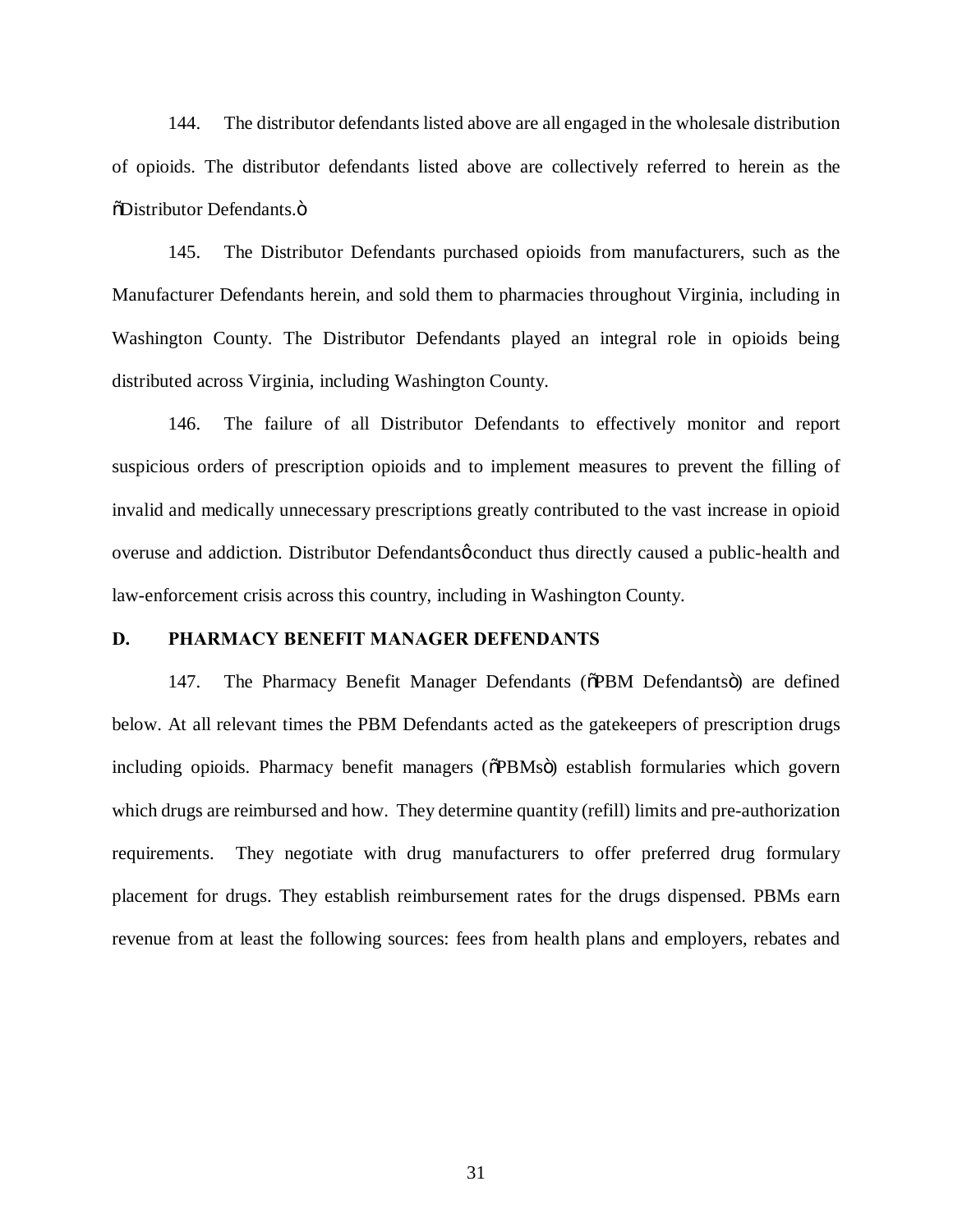other incentives from drug manufacturers, including administrative fees and volume bonuses, and fees from maintaining pharmacy networks.36

148. Defendant, EXPRESS SCRIPTS HOLDING COMPANY ( $\delta$ ESHC $\ddot{o}$ ), is a Delaware corporation with its principal place of business in St. Louis, Missouri. ESHC may be served through its registered agent: Corporation Service Company, 251 Little Falls Drive, Wilmington, Delaware 19808.

149. Defendant, EXPRESS SCRIPTS, INC. ( $\delta$ ESI $\ddot{o}$ ), is incorporated in the State of Delaware with its principal place of business located in St. Louis, Missouri, is a pharmacy benefit management company, and is a wholly-owned subsidiary of ESHC. ESI has been registered to do business in Virginia since at least 1987 and has an active license with the Virginia Department of Health Professions (the original of which was applied for in 1991). ESI may be served in Virginia through its registered agent: The Corporation Service Company, 100 Shockoe Slip, 2nd Floor, Richmond, Virginia 23219.

150. ESHC and ESI are collectively referred to as  $\delta$ Express Scripts $\ddot{o}$ .

151. In 2012, ESI acquired its rival, Medco Health Solutions Inc., in a \$29.1 billion deal. As a result of the merger, ESHC was formed and became the largest PBM in the nation, filing a combined 1.4 billion prescriptions for employers and insurers.<sup>37</sup> In March of 2018, ESI made a \$67 billion bid to purchase Cigna. If the companies merge, the clout of ESI will grow even more.

 <sup>36</sup> Health Policy Brief, *On behalf of payers, pharmacy benefit managers negotiate rebates from drug makers in exchange for preferred formulary placement*, HEALTH AFFAIRS, Sep. 14, 2017, https://www.healthaffairs.org/do/ 10.1377/hpb20171409.000178/full/

<sup>37</sup> Peter Frost, *Express Scripts closes \$29.1-billion purchase of Medco*, LOS ANGELES TIMES (Apr. 3, 2012), http://articles.latimes.com/2012/apr/03/business/la-fi-medco-20120403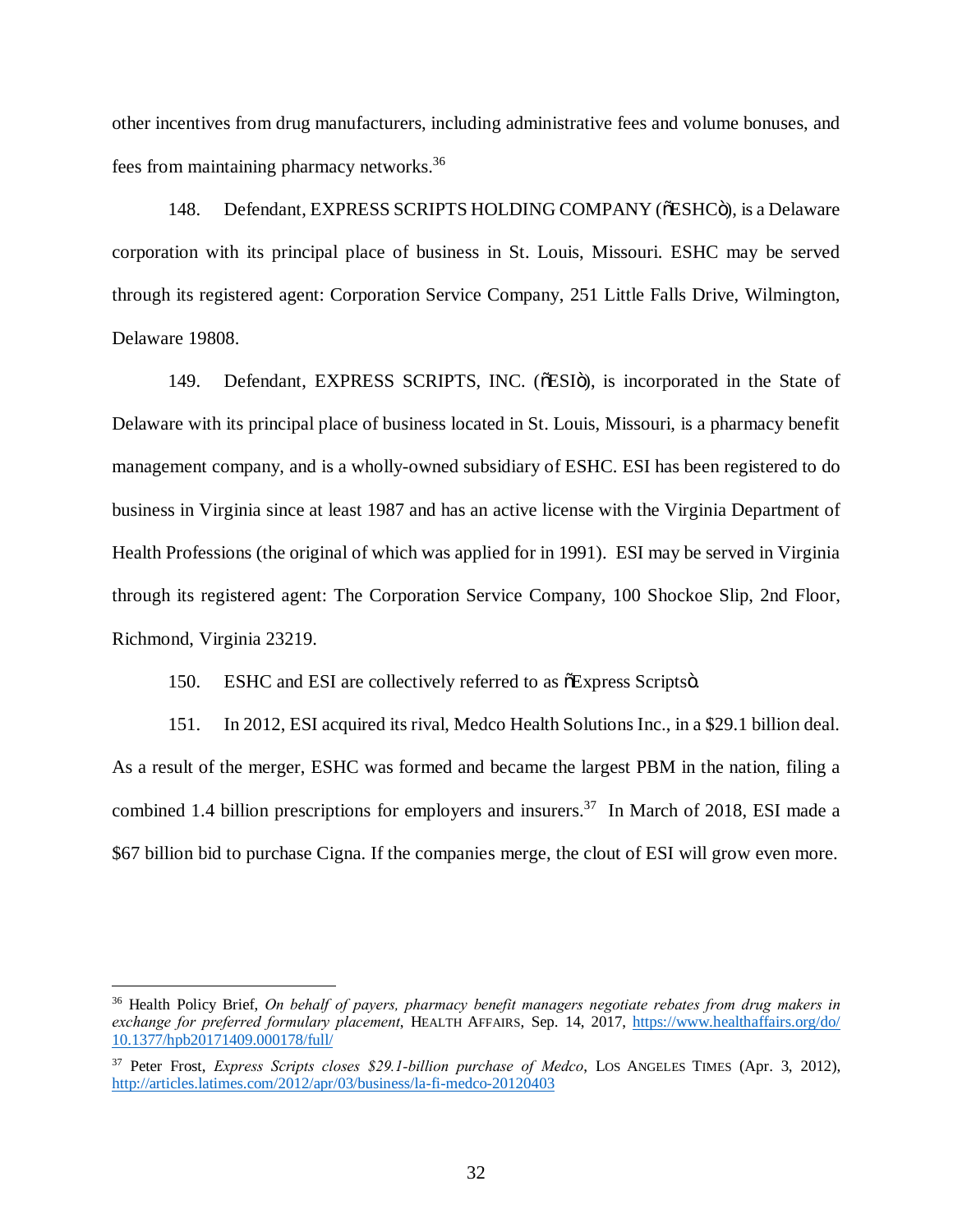152. According to the Pharmacy Benefit Management Institute, in 2015, Express Scripts was the top ranking PBM nationwide with twenty-six percent  $(26%)$  of the industry market share.<sup>38</sup>

153. Express Scripts derives substantial revenue managing pharmacy benefits in Virginia through several different means, including, but not limited to, providing services and its formulary to (i) the Express Scripts Medicare for the Commonwealth of Virginia Retiree Health Benefits Program<sup>39</sup>, (ii) the Virginia Private Colleges Benefits Consortium, which covers as many as  $7,000$  lives<sup>40</sup>, and (iii) workers  $\phi$  compensation insurance programs in Virginia such as the Virginia Association of Counties Group Self-Insurance Risk Pool ( $\delta$ VACORP $\ddot{o}$ ).<sup>41</sup> Upon information and belief, these are some of the many ways in which Express Scripts reimburses for claims in Washington County, including opioids.

154. Express Scripts publishes employment vacancies related to its Virginia PBM business activities on its website. $42$ 

155. At all times relevant hereto, Express Scripts offered pharmacy benefit management services, including mail-order pharmacy services, a nationwide retail pharmacy network, and maintained a national formulary or formularies that are used nationwide, including in Washington

 <sup>38</sup> *PBM Market Share, by Total Prescription Claims,* 2015, PHARMACY BENEFIT MANAGEMENT INSTITUTE, INDUSTRY RESEARCH, https://www.pbmi.com/PBMI/Research/Industry\_Research/PBMI/Research/PBMI\_\_\_Industry\_Research .aspx?hkey=22023612-80c4-4ada-a17e-85e7dfcbc1f8

<sup>39</sup> The Virginia Private Colleges Benefits Consortium, http://www.cicv.org/Benefits-Consortium.aspx

<sup>&</sup>lt;sup>40</sup> State Retiree Health Benefits Programô Fact Sheet #8A, Prescription Drugsô Medicareô Eligible Participants. https://www.dhrm.virginia.gov/docs/default-source/benefitsdocuments/ohb/factsheets/sheet-8aA894A6CA3857.pdf? sfvrsn=0

<sup>&</sup>lt;sup>41</sup> VACORP, Understanding the Virginia Workersø Compensation Claims Process, 2016, http://www.vacorp.org/wpcontent/uploads/2016/02/Workers-Compensation-VACORP.pdf

<sup>&</sup>lt;sup>42</sup> Express Scripts employment listings in Virginia, e.g., (i) Infusion Nurse RN 6 Accredo, Richmond, Virginia (https://www.indeed.com/viewjob?jk=f5ccf1a9c43b2c03&tk=1c85ulcckafthav0&from=serp&vjs=3); (ii) Infusion Nurse RN Per Diem - Accredo. Roanoke, Virginia (https://www.indeed.com/viewjob?jk=7d1b16bc 59d5d0d0&tk=1c85ulcckafthav0&from=serp&vjs=3); and (iii) Infusion Nurse RN 6 Accredo, Ashburn, Virginia (https://www.glassdoor.com/job-listing/infusion-nurse-rn-accredo-express-scripts-JV\_IC1130338\_KO0,25\_KE26,4 1.htm?jl=2627435077&ctt=1520618868067)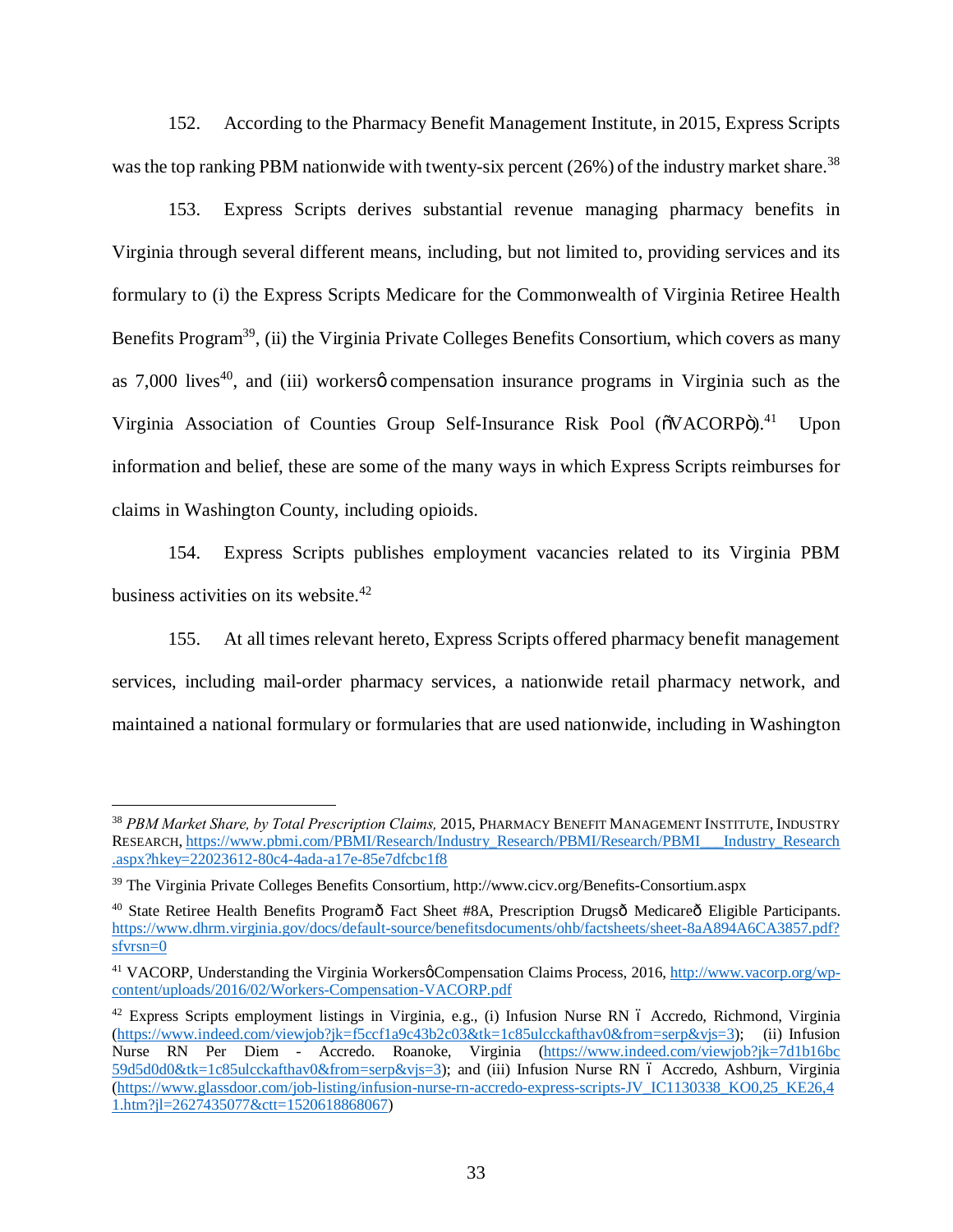County. At all times relevant hereto, those formularies included opioids, including those at issue in this case. At all times relevant hereto, those formularies allowed for the dispensing and reimbursement of such opioids in Virginia, including in Washington County.

156. Defendant, CVS HEALTH CORPORATION ( $\delta$ CVS Healthö), formerly known as CVS Caremark Corporation, is a Delaware corporation with its principal place of business located in Woonsocket, Rhode Island. CVS Health may be served through its registered agent: The Corporation Trust Company, Corporation Trust Center, 1209 Orange, Street, Wilmington, Delaware 19801.

157. Defendant, CAREMARK RX, L.L.C., is a Delaware limited liability company whose principal place of business is at the same location as CVS Health. On information and belief, CVS Health is the direct parent company of CAREMARK RX, L.L.C. According to CVS Healthos 2016 Annual Report, Defendant CAREMARK RX, L.L.C. is othe parent of [CVS Health]  $\alpha$ pharmacy services subsidiaries, is the immediate or indirect parent of many retail pharmacies, mail-order pharmacies, a pharmacy benefit management division, infusion services, services to Medicaid and Medicare Part D beneficiaries, insurance, specialty mail and retail specialty pharmacy subsidiaries, all of which operate in the United States and its territories.ö CAREMARK RX, L.L.C. may be served through its registered agent: The Corporation Trust Company, Corporation Trust Center, 1209 Orange, Street, Wilmington, Delaware 19801.

158. Defendant, CAREMARKPCS HEALTH, L.L.C., is a Delaware limited liability company whose principal place of business is at the same location as CVS Health. On information and belief, CVS Health is the direct or indirect parent company of CAREMARKPCS HEALTH, L.L.C. CAREMARKPCS HEALTH, L.L.C. is registered to do business in Virginia and may be served in Virginia through its registered agent: CT Corporation System, 4701 Cox Road, Suite 285, Glen Allen, Virginia 23060.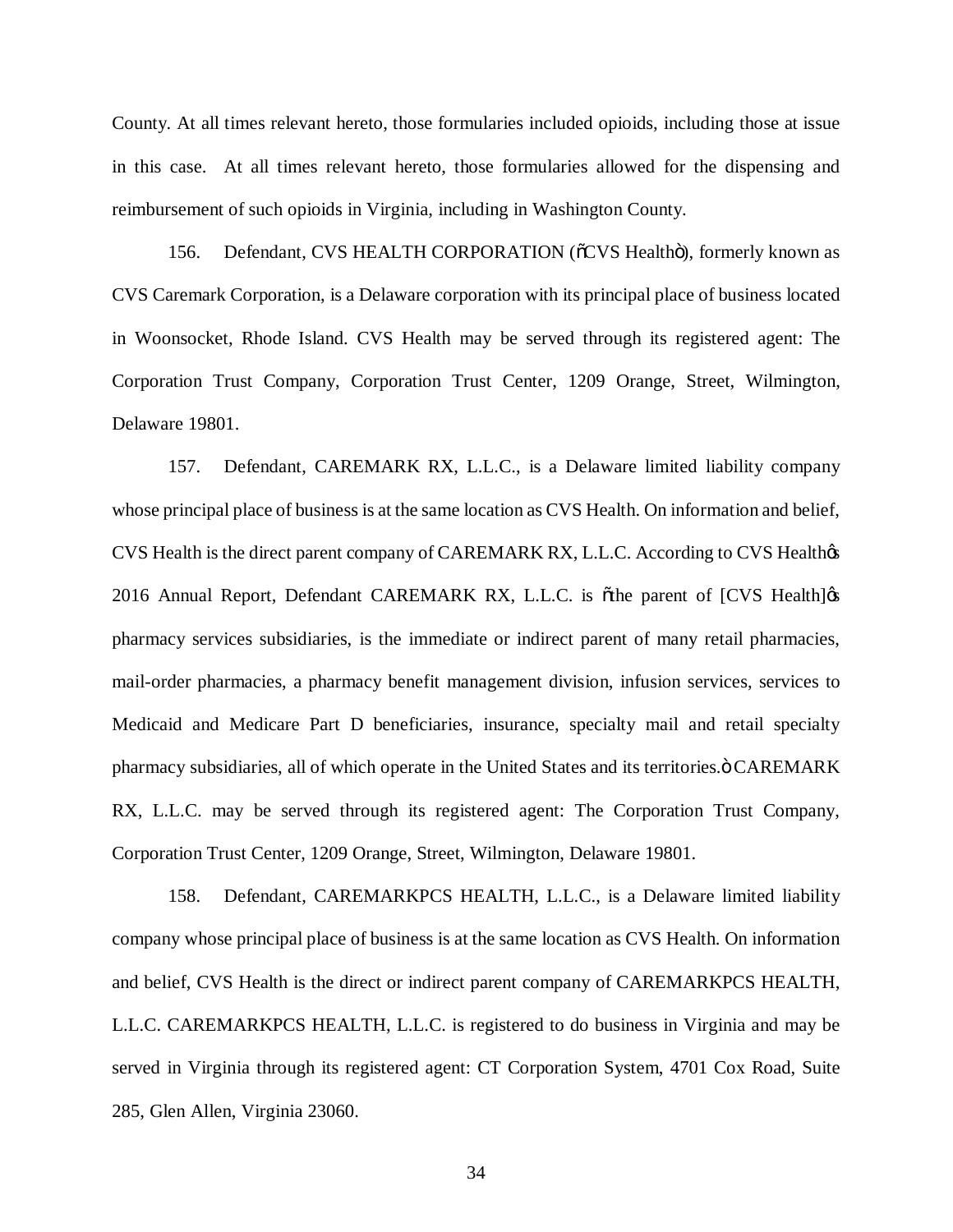159. Defendant, CAREMARK, L.L.C., is a California limited liability company whose principal place of business is at the same location as CVS Health. On information and belief, CAREMARK RX, L.L.C. is the sole member of CAREMARK, L.L.C. CAREMARK, L.L.C. is registered to do business in Virginia and may be served by its registered agent: CT Corporation System, 4701 Cox Road, Suite 285, Glen Allen, Virginia 23060.

160. Defendants CAREMARK RX, L.L.C., CAREMARKPCS HEALTH, L.L.C., and  $CARENT, L.L.C.$  are collectively referred to as  $\tilde{C}C$  are a complex number of elements.

161. CVS Health describes itself in a September 3, 2014 press release as a  $\ddot{\text{opharmacy}}$ innovation company helping people on their path to better health. Through our 7,700 retail pharmacies, 900 walk-in medical clinics, a leading pharmacy benefits manager with nearly 65 million plan members, and expanding specialty pharmacy services, we enable people business and communities to manage health in more affordable, effective ways. This unique integrated model increases access to care, delivers better health outcomes and lowers overall health care costs. $\ddot{o}$  In 2016, CVS Health reported an operating income of \$10 billion.

162. In the above-referenced September 3, 2014 press release CVS Health announced its change of name from CVS Caremark Corporation to CVS Health. CVS Health explained that it was changing its name  $\tilde{o}$  to reflect its broader health care commitment and its expertise in driving the innovations needed to shape the future of health. $\ddot{o}$  CVS Health explained that the newly-named company included  $\tilde{o}$  its pharmacy benefit management business, which is known as CVS/Caremark. $\ddot{o}$  In that same press release, CVS Health touted,  $\ddot{o}$  (f]or our patients and customers, *health is everything* and *i* we are advising on prescriptions [and] helping manage chronic and specialty conditions. $\ddot{o}$  [emphasis supplied]. In December 2017, CVS made a \$69 billion bid to purchase Aetna. If the companies merge, the clout of CVS will grow even more.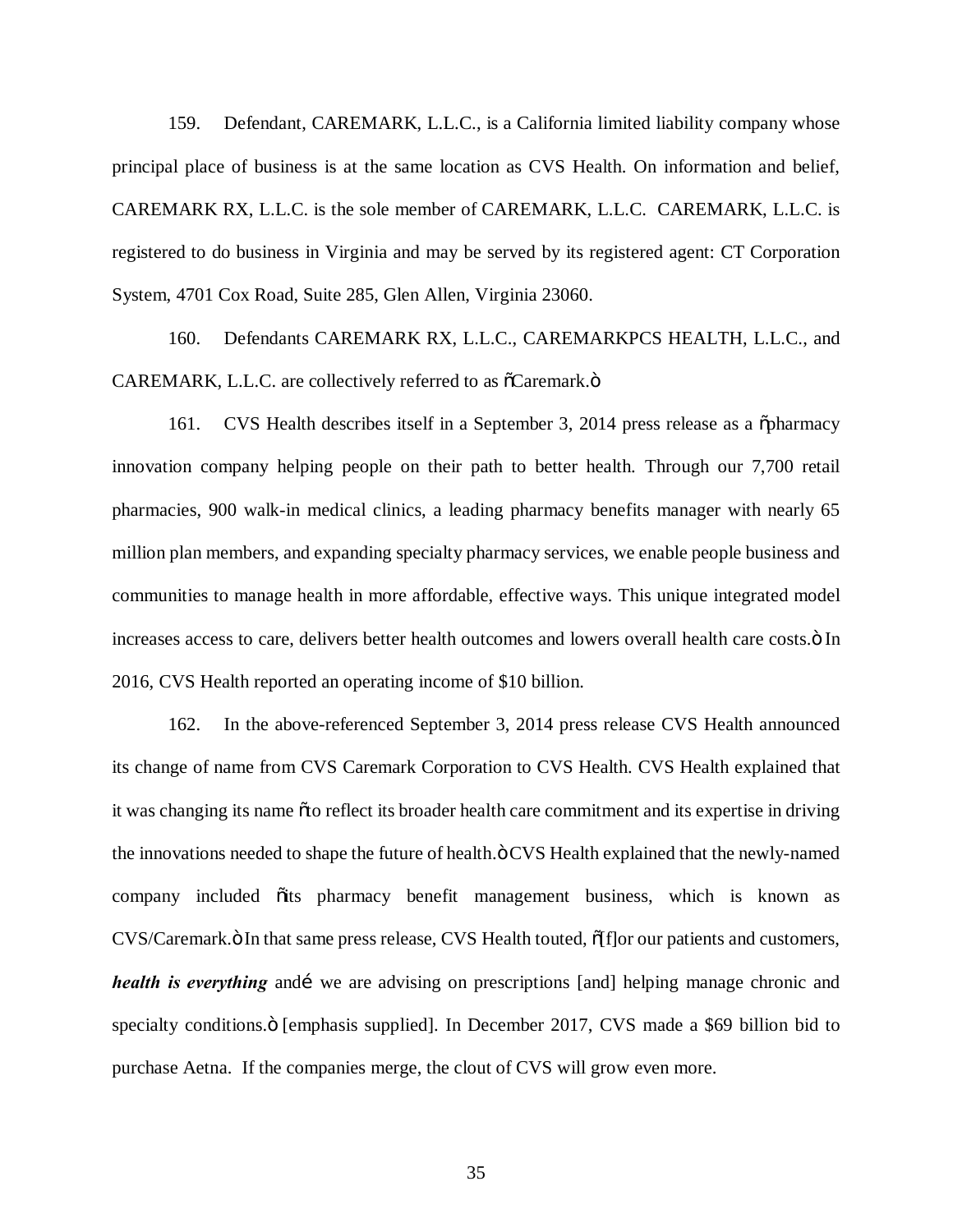163. According to the Pharmacy Benefit Management Institute, CVS Health (Caremark) was the second highest ranking PBM in 2015 with twenty-five percent (25%) of the industry market share.<sup>43</sup>

164. At all times relevant hereto, CVS Health and Caremark offered pharmacy benefit management services nationwide and maintained a national formulary or formularies that are used nationwide, including in Washington County. At all times relevant hereto, those formularies included opioids, including those at issue in this case. At all times relevant hereto, those formularies allowed for the dispensing and reimbursement of such opioids in Virginia, including in Washington County.

165. At all times relevant hereto, CVS Health, through Caremark, derives substantial revenue providing pharmacy benefits in Virginia through several different means including, but not limited to, providing services and its formulary to the Piedmont Community Health Plan<sup>44</sup>, the Fairfax County Public Schools,<sup>45</sup> and the University of Virginia Health Plan.<sup>46</sup>

166. Defendant, UNITEDHEALTH GROUP INCORPORATED (õUnitedHealthö), a Delaware corporation with its principal place of business located in Minnetonka, Minnesota, is a diversified managed health care company with two business platforms. UnitedHealth serves approximately 115 million individuals throughout the United States. For 2016, UnitedHealth reported an operating income of \$12.9 billion.

 <sup>43</sup> Pharmacy Benefit Management Institute, Industry Research, *supra* note 38.

<sup>44</sup> Piedmont Community Health Plan, Prescription Drugs, https://www.pchp.net/index.php/group-coverageproviders/provider-prescription-drugs.html

<sup>45</sup> Fairfax County Public Schools, Prescription Benefits, https://www.fcps.edu/node/32873

<sup>46</sup> University of Virginia Health Plan, Important Guidelines, 2010, http://www.hr.virginia.edu/uploads/ documents/media/UVA\_Health\_ImportantGuidelines2010.pdf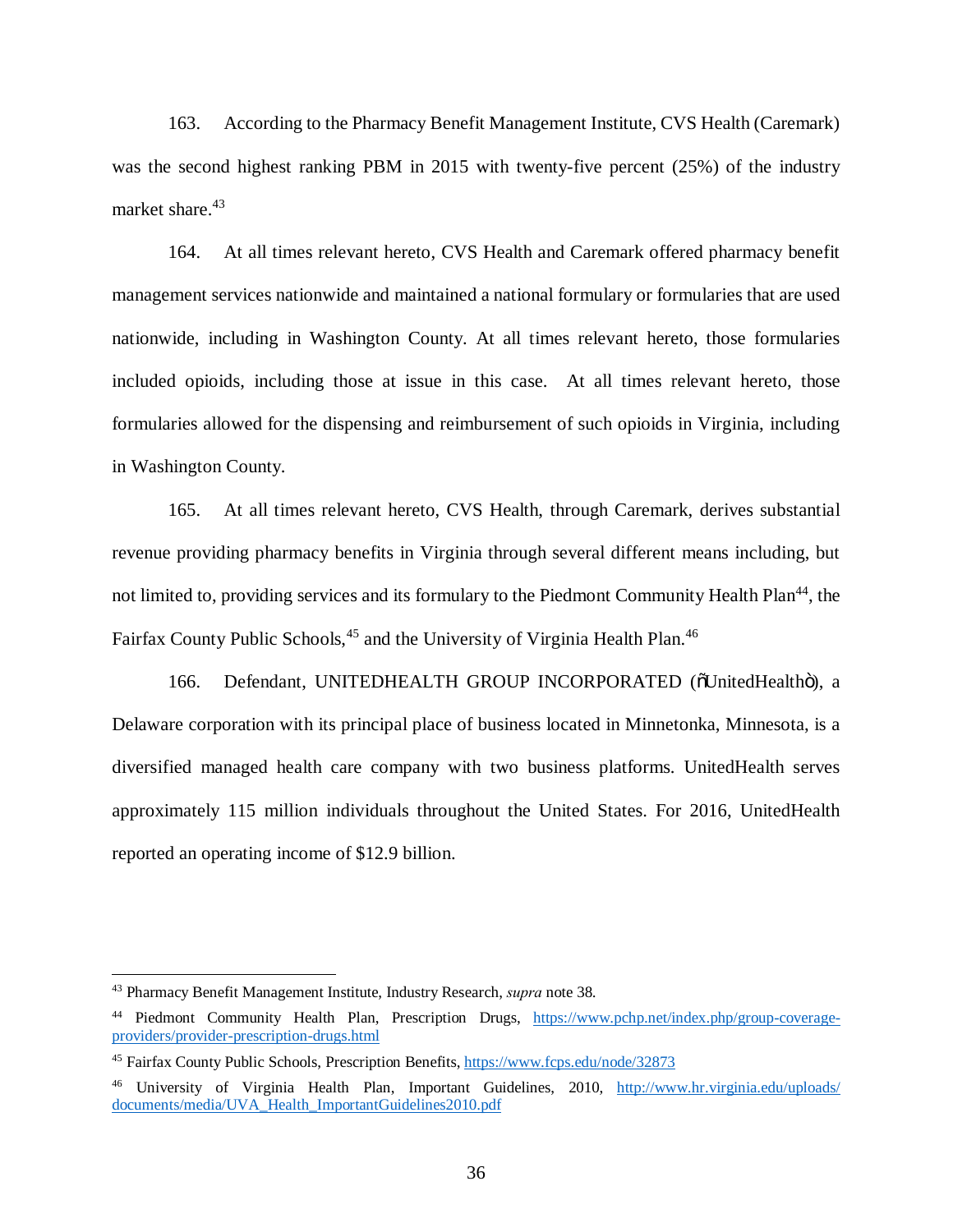167. On information and belief, UnitedHealth is the parent company of UnitedHealthcare of the Mid-Atlantic, Inc., UnitedHealthcare of Wisconsin, Inc. and UnitedHealthcare Plan of the River Valley, Inc. (collectively  $\delta$ UHC Subs $\delta$ ). All of the UHC Subs are registered to do business in Virginia, are licensed with the Virginia State Corporation Commission & Bureau of Insurance and may be served in Virginia through their registered agent: CT Corporation System, 4701 Cox Road, Suite 285, Glen Allen, Virginia 23060.

168. Defendant, OPTUM, INC., is a Delaware corporation with its principal place of business located in Eden Prairie, Minnesota. OPTUM, INC. is a health services company managing the subsidiaries that administer UnitedHealthos pharmacy benefits, including OPTUMRX, INC. On information and belief, OPTUM, INC. is a subsidiary of UnitedHealth.

169. Defendant, OPTUMRX, INC. (õOptumRxö), is a California corporation with its principal place of business located in Irvine, California. OptumRx operates as a subsidiary of OptumRx Holdings, LLC, which in turn operates as a subsidiary of OPTUM, INC. OptumRx operates as the PBM for UnitedHealth.

170. UnitedHealth and OPTUM, INC. may be served through their registered agent: CT Corporation System, Inc., 1010 Dale Street North, St. Paul, Minnesota 5517.

171. OptumRx has been registered to do business in Virginia since at least 2008 and may be served in Virginia through its registered agent: CT Corporation System, 4701 Cox Road, Suite 285, Glen Allen, Virginia 23060.

172. According to the Pharmacy Benefit Management Institute, OptumRx (UnitedHealth) was the third highest ranking PBM in 2015 with twenty-two (22%) of the industry market share.<sup>47</sup>

 <sup>47</sup> Pharmacy Benefit Management Institute, Industry Research, *supra* note 38.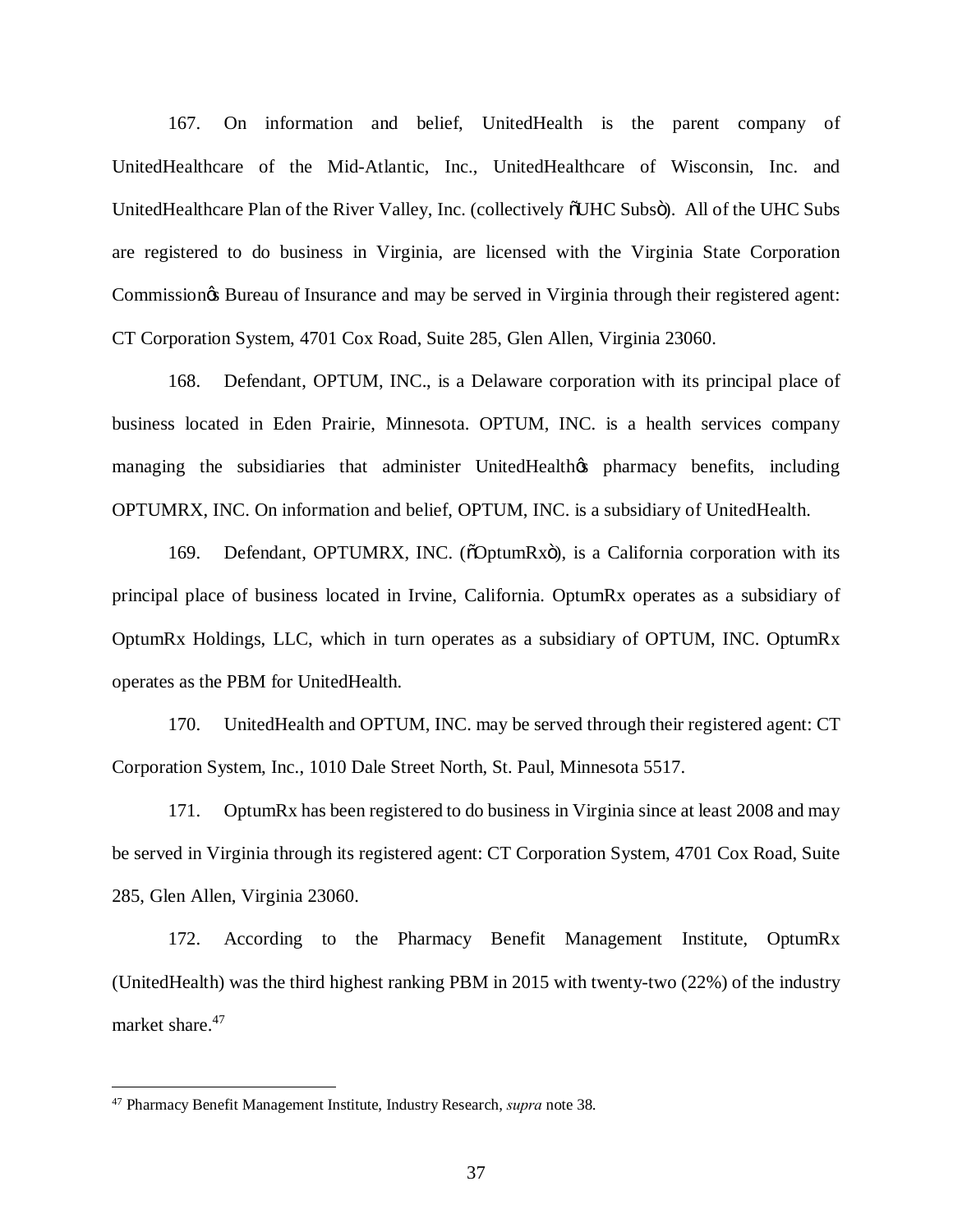173. In one case, OptumRx, which is owned by UnitedHealth, suggested that a member taking Butrans consider switching to a  $\delta$  ower cost alternative, $\delta$  such as OxyContin or extendedrelease morphine, according to a letter provided by the member. Mr. Wiggin, the UnitedHealthcare spokesman, said the company os rules and preferred drug list oare designed to ensure members have access to drugs they need for acute situations, such as post-surgical care or serious injury, or ongoing cancer treatment and end of life care, as well as for long-term use after alternatives are tried. $\ddot{\mathrm{o}}^{48}$ 

174. "UnitedHealthcare places morphine on its lowest-cost drug coverage tier with no prior permission required, while in many cases excluding Butrans. And it places Lyrica, a nonopioid, brand-name drug that treats nerve pain, on its most expensive tier, requiring patients to try other drugs first. $\ddot{\mathrm{o}}^{49}$ 

175. At all times relevant hereto, OptumRx derived substantial revenue providing pharmacy benefits in Virginia through several different means, including, but not limited to, providing services and formulary management for (i) the Eastern Virginia Medical School,<sup>50</sup> and (ii) the Washington Metropolitan Area Transit Authority (WMATA) Employee Health and Welfare Plan<sup>51</sup> and Prescription Drug Benefits.<sup>52</sup>

 <sup>48</sup> Katie Thomas and Charles Ornstein, *Amid Opioid Crisis, Insurers Restrict Pricey, Less Addictive Painkillers*, THE NEW YORK TIMES, Sep. 17, 2017, https://www.nytimes.com/2017/09/17/health/opioid-painkillers-insurancecompanies.html?mwrsm=Email

<sup>49</sup> *Id.*

<sup>50</sup> Eastern Virginia Medical School, Student Wellness Program, 2017, http://www.evms.edu/ about\_evms/administrative\_offices/human\_resources/student\_health\_insurance/; Eastern Virginia Medical School, Student Injury and Sickness Insurance Plan, 2014-2015, https://www.uhcsr.com/uhcsrBrochures/ Public/ClientBrochures/2014-193-1\_Brochure.pdf

<sup>&</sup>lt;sup>51</sup> Washington Metropolitan Area Transit Authority ( $\delta$ WMATA $\ddot{o}$ ) Transit Employees $\ddot{o}$  Health and Welfare Plan, Plan Benefit Overview, http://www.tehw.org/plan-benefits/plan-benefit-overview.aspx

<sup>&</sup>lt;sup>52</sup> Washington Metropolitan Area Transit Authority ( $\delta$ WMATA $\ddot{o}$ ) Transit Employeesø Health and Welfare Plan, Prescription Drug Benefits, http://www.tehw.org/plan-benefits/health-and-welfare-benefits/prescription-drugbenefits.aspx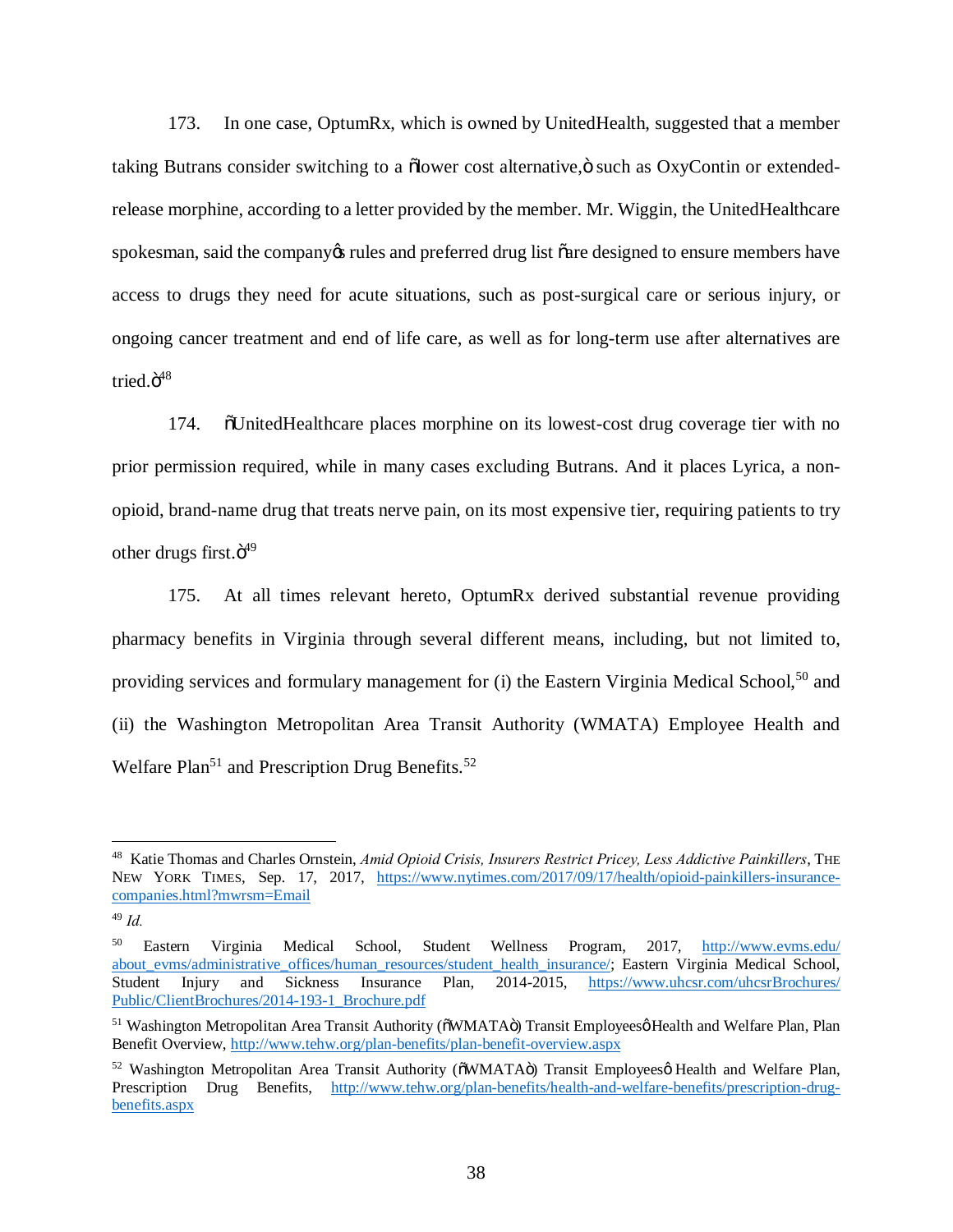176. At all times relevant hereto, OptumRx offered pharmacy benefit management services nationwide and maintained a national formulary or formularies that are used nationwide, including in Washington County. At all times relevant hereto, those formularies included opioids, including those at issue in this case. At all times relevant hereto, those formularies allowed for the dispensing and reimbursement of such opioids in Virginia, including in Washington County.

177. Most of the opioids at issue in this case were reimbursed by the PBM Defendants. Without the PBM Defendants o reimbursement for the opioids at issue herein, the opioids would not have entered the marketplace and the entire scheme would have failed.

### **E. DOE DEFENDANTS**

178. Doe DEFENDANTS 1 to 100 are sued herein under fictitious names because after diligent and good faith efforts their names, identities, and capacities, whether individual, corporate, associate, or otherwise, are presently unknown to Plaintiff. Plaintiff will make the names or identities of said Defendants known to the Court after the information has been ascertained. Plaintiff is informed and believes, and based thereupon alleges, that each of the Defendants designated herein as a DOE DEFENDANT has taken part in and participated with, and/or aided and abetted, some or all of the other Defendants in some or all of the matters referred to herein and the Plaintiff is informed and believes, and on such information and belief alleges, that each of the Defendants named as a DOE is responsible in some manner for the events and occurrences alleged in this Complaint and is liable for the relief sought herein.

## **IV. FACTUAL ALLEGATIONS**

## **A. BACKGROUND ON PRESCRIPTION OPIOIDS**

179. The term opioid includes (a) all drugs derived in whole or in part from the morphine-containing opium poppy plant such as morphine, laudanum, codeine, thebaine,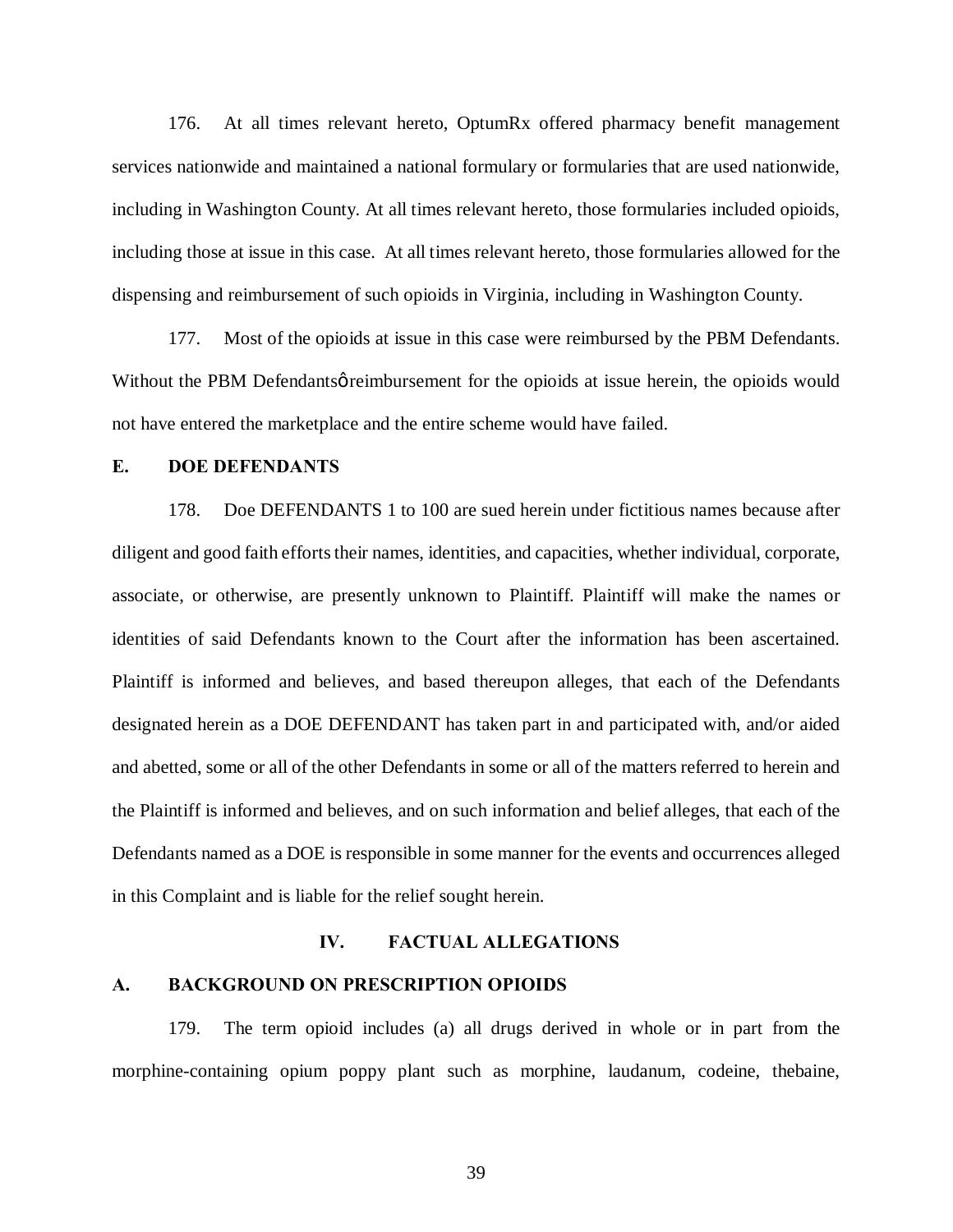hydrocodone, oxycodone, and oxymorphone, and (b) synthetic opioids like fentanyl or methadone.<sup>53</sup>

180. Prior to the 1990<sub> $\&$ </sub>, doctors prescribed opioid pain relievers sparingly, and only for short term use, for cases of acute injury or illness, during surgery or end-of-life ( $\ddot{\text{op}}$ alliative $\ddot{\text{o}}$ ) care.<sup>54</sup> Doctors or eluctance to use opioids for an extended period of time was due to the legitimate fear of causing addiction.<sup>55</sup>

181. Beginning in the late 20th century, however, and continuing through today, the pharmaceutical industry acted to dramatically expand the marketplace for opioids. As set forth below, pharmaceutical actors facilitated this expansion in three ways. *First*, pharmaceutical manufacturers engaged in a misinformation campaign which altered public perception of opioids, and deceived doctors, federal regulators, and the general public about their addictive qualities. *Second*, opioid manufacturers and wholesalers/distributors flouted their federally imposed requirements to report suspicious opioid orders to the United States Drug Enforcement Administration ( $\delta$ DEA $\ddot{o}$ ) and state agencies. These facilitated an explosion in the illegitimate marketplace for prescription opioids. *Third*, PBMs ensured that opioids were widely available and regularly prescribed and reimbursed, while failing in their obligation to monitor inappropriate drug utilization.

182. As a result of Defendants of wrongful conduct, the number of prescriptions for opioids increased sharply, reaching nearly 250 million prescriptions in 2013, almost enough for every person in the United States to have a bottle of pills. This represents an increase of three hundred percent (300%) since 1999.

 <sup>53</sup> 21 U.S.C. § 812 Schedule II (2012).

<sup>54</sup> Meldrum ML, *Progress in Pain Research and Management*, Vol. 25 Seattle, WA: IASP Press; 2003. <sup>55</sup> *Id*.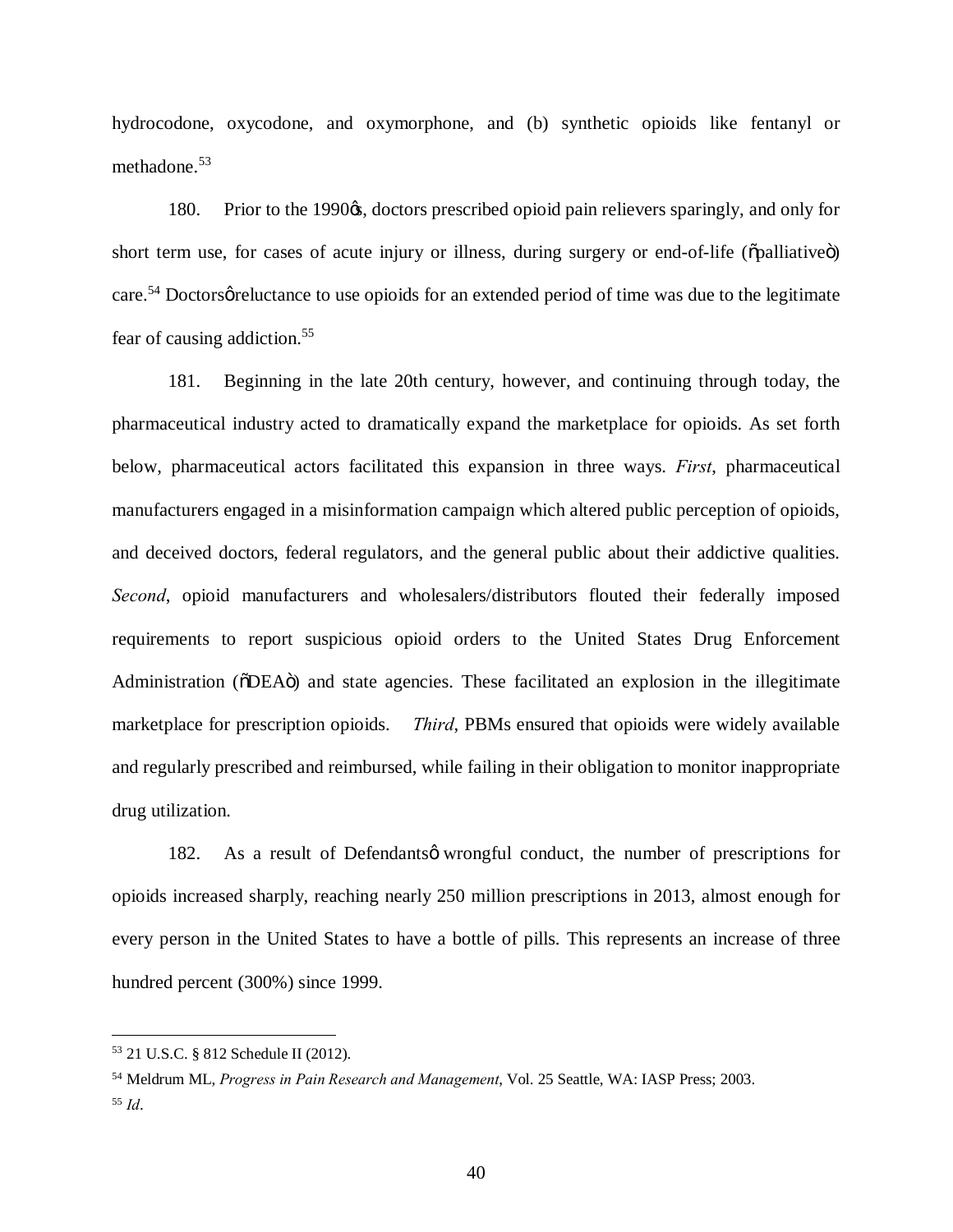## **B. IMPACT ON VIRGINIA AND WASHINGTON COUNTY**

183. While the Defendants have profited from the alarming rate of opioids used in the United States, communities across the country, especially those in lower-income areas, have suffered. According to the CDC, the nation is experiencing an opioid-induced  $\ddot{\text{op}}$  opublic health epidemic. The CDC reports that prescription opioid use contributed to 16,651 overdose deaths nationally in 2010; 16,917 in 2011; and 16,007 in 2012. Based on the latest data, nearly two million Americans met criteria for prescription opioid abuse and dependence in 2013.<sup>56</sup> Aggregate costs for prescription opioid overdose, abuse, and dependence were estimated at over \$78.5 billion (in 2013 dollars). $57$ 

184. While Defendants were reaping billions of dollars in profits off their wrongful conduct, Plaintiff has been required to allocate substantial public monies and resources to combat the opioid crisis in Washington County and deal with its fallout.

185. Plaintiff has incurred and continues to incur substantial costs because of Defendants *g* conduct as described herein, including, but not limited to, costs of increased services with respect to law enforcement, first responders such as emergency medical services, detention centers and jails, courts, prevention and treatment centers, community outreach programs, equipment and supplies, victim services supports, drug abuse prevention programs, inmate services including housing, health and support staff, intervention programs, foster care and child placement services, together with general societal costs, and lost productivity costs.

 <sup>56</sup> Wolters Kluwer Health*, Costs of US prescription opioid epidemic estimated at \$78.5 billion*, SCIENCE DAILY, Sept. 14, 2016, https://www.sciencedaily.com/releases/2016/09/160914105756.htm

<sup>57</sup> *Id.*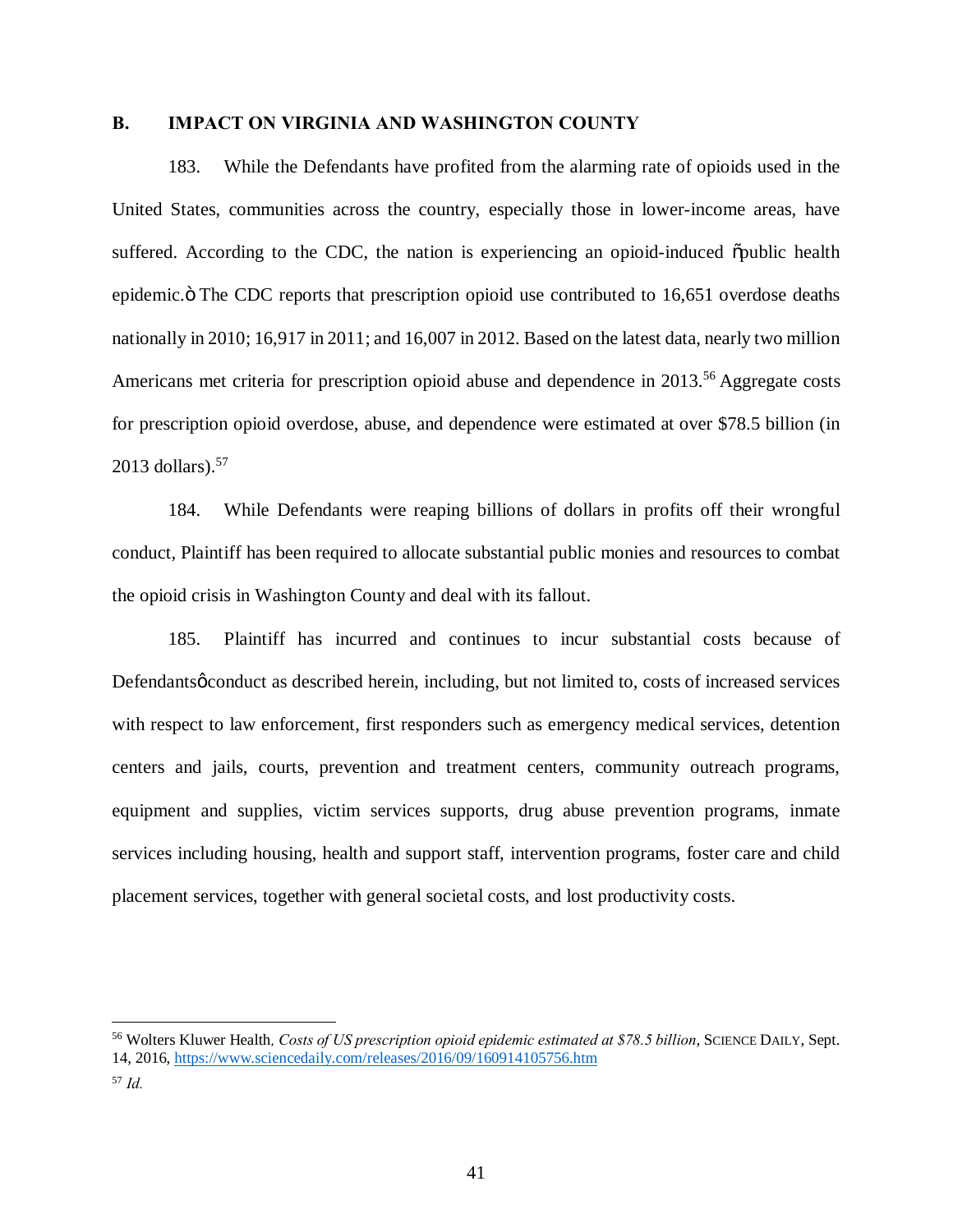186. According to the CDC, in Virginia there were 1,405 drug overdose deaths in 2016, with opioids being the main driver, a 34.7 percent increase over drug overdose deaths in 2015.<sup>58</sup>

187. The CDC in 2012 reported that there were between 72 and 82.1 painkiller prescriptions per 100 people in Virginia.<sup>59</sup>

188. The CDC reports that Washington County the mortality rates due to drug poisoning tripled in the nine (9) year period between 1999 and 2016.  $^{60}$  These drug-related deaths grew steadily from a 6-7.9 death per 100,000 population in 1999 to 18-19.9 in 2007.<sup>61</sup> During the same period (1999-2016) the population grew just 6%, from 50,842 in 1999 to 54,214 in 2016.

189. Data reveals a dramatic increase in opioid abuse and deaths in recent years. The Virginia Department of Health numbers estimates the 1,136 overdose deaths from prescription painkillers, heroin, and heroin synthetics statewide in 2016 was 40 percent higher than the 811 deaths from the same cause in 2015.<sup>62</sup> In just the first nine months of 2016, the state recorded 822 opioid overdose deaths compared to 811 in all of 2015.63 There was a 77% increase in fatal opioid overdoses in the five years from 2011-2016.<sup>64</sup>  $\sigma$ [T]he [statewide] numbers are so big they almost

 <sup>58</sup> CDC Drug Overdose Data, https://www.cdc.gov/drugoverdose/data/statedeaths.html

<sup>59</sup> German Lopez, *The growing number of lawsuits against opioid companies, explained*, VOX, Feb. 27, 2018, https://www.vox.com/policy-and-politics/2017/6/7/15724054/opioid-companies-epidemic-lawsuits

<sup>60</sup> Centers for Disease Control and Prevention Drug Poisoning Mortality Rates in the United States, 1999-2016, https://www.cdc.gov/nchs/data-visualization/drug-poisoning-mortality/

<sup>61</sup> *Id.*

<sup>62</sup> AG Mark Herring announces policy proposals on heroin and opioid abuse, *DAILY PRESS*, September 18, 2017, http://www.dailypress.com/health/dp-nws-herring-heroin-20170918-story.html

<sup>63</sup> Katie Demeria, Va. board creates new opioid prescription guidelines, RICHMOND TIMES-DISPATCH, Feb. 20, 2017, http://www.richmond.com/life/health/va-board-creates-new-opioid-prescription-guidelines/article\_34ceace4-24f7- 5125-9445-680f6f7bede4.html

<sup>64</sup> Dr. Melissa Levine, State Health Commissioner Telebriefing on Opioid Addiction Public Health Emergency (Nov. 21, 2016) (transcript available at http://www.vdh.virginia.gov/commissioner/opioid-addiction-in-virginia/).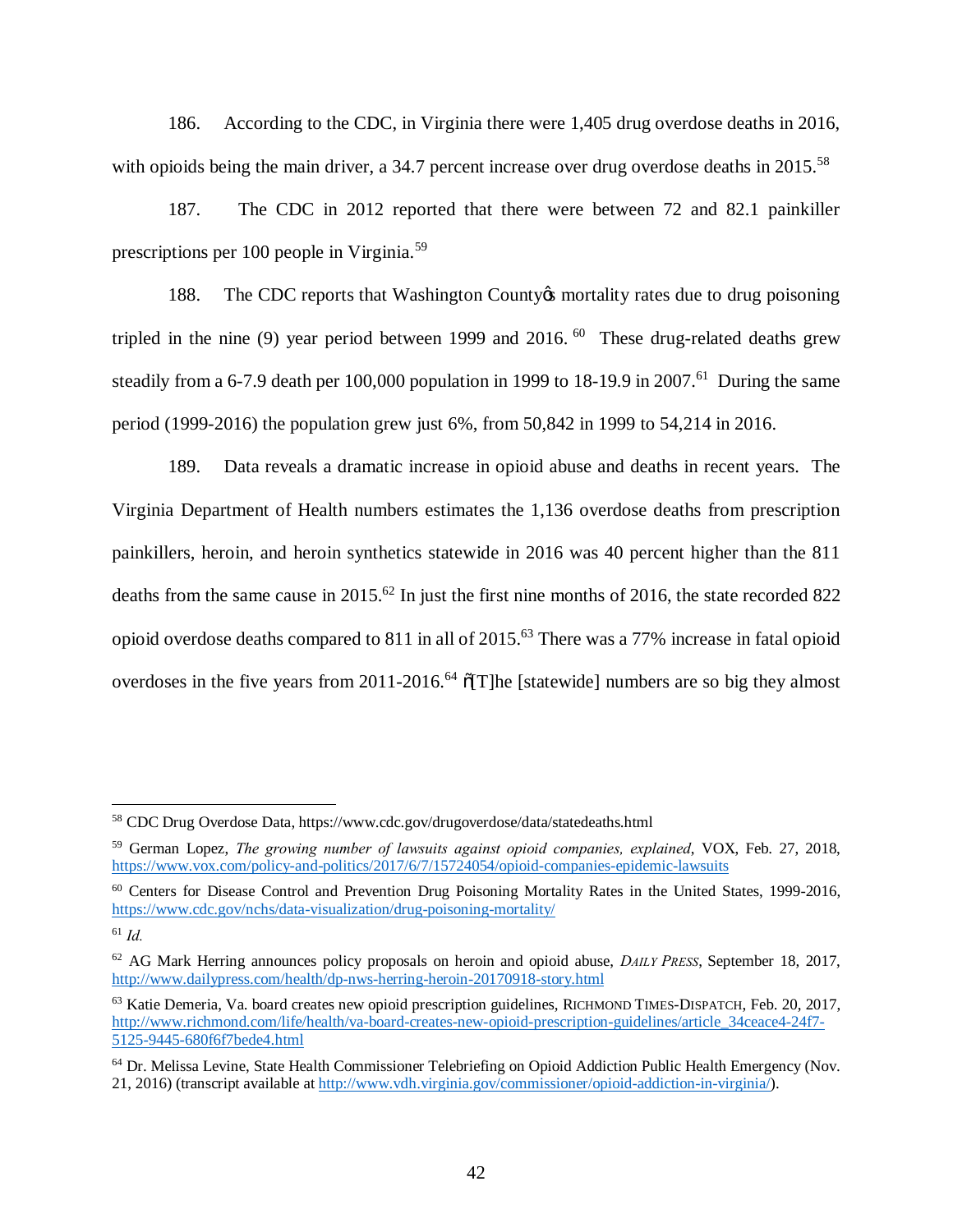dong seem real,  $\ddot{\text{o}}$  declared Attorney General Mark Herring in 2017,  $\ddot{\text{o}}$  [w]e have too many empty bedrooms, too many empty chairs at kitchen tables. $\ddot{\mathrm{o}}^{65}$ 

190. There are several factors that point to the severity of the opioid crisis in Virginia. A recent Virginia Commonwealth University study found that  $\delta$ [a]t least two Virginians die from prescription opioid and heroin overdoses every day.<sup>566</sup> The state estimates that its Medicaid program spent \$26 million on opioid use and misuse in 2013.67 The number of babies in Virginia born with neonatal abstinence syndrome (NAS), resulting from opioids being used during pregnancy, has continued to rise with the NAS birth rate doubling from 2.9 per 1,000 live births in 2011 to 6.1 per 1,000 live births in 2015.<sup>68</sup> In 2016, state health officials found that more than 770 Virginia newborns, out of nearly 96,000 live births, were diagnosed with NAS.<sup>69</sup> The number of infants diagnosed with NAS quadrupled from 2012-2016.70 In Washington County, the problem is even more severe, with the NAS rate reaching four times the statewide rate in  $2015$ .<sup>71</sup>

191. Like other Virginia localities, Washington County has also had to allocate resources to preventing and addressing opioid abuse by children and teenagers. A study of child overdose

 <sup>65</sup> Patricia Sullivan, Va. attorney general urges collaboration in battling opioid crisis, THE WASHINGTON POST, May 26, 2017, https://www.washingtonpost.com/local/virginia-news/va-attorney-general-urges-collaboration-in-battlingopioid-crisis/2017/05/24/2c1ca6b2-3fcc-11e7-9869-bac8b446820a\_story.html?utm\_term=.a760b4a4fa85

<sup>&</sup>lt;sup>66</sup>Andrew Barnes and Katherine Neuhausen, Virginia Commonwealth University School of Medicine, oThe Opioid Crisis Among Virginia Medicaid Beneficiaries, https://hbp.vcu.edu/media/hbp/policybriefs/pdfs/Senate\_ OpioidCrisisPolicyBrief\_Final.pdf

<sup>67</sup> *Id.*

<sup>68</sup> Virginia Neonatal Perinatal Collaborative Receives State Support For Pregnant Women With Substance Use Disorders, Infants With Neonatal Abstinence Syndrome, June 28, 2017, http://www.alexandrianews.org/ 2017/06/new-virginia-neonatal-perinatal-collaborative-committed-to-improving-birth-outcomes-receives-state-supp ort-to-enhance-care-for-pregnant-women-with-substance-use-disorders-and-infants-with-neonatal-ab/

<sup>69</sup> *Id.*

<sup>70</sup> *Id.*

<sup>&</sup>lt;sup>71</sup> VIRGINIA DEPARTMENT OF HEALTH, VIRGINIA OPIOID ADDICTION INDICATORS (2016), https://public.tableau.com/views/VirginiaOpioidAddictionIndicators/VAOpioidAddictionIndicators?:embed=y&:dis play\_count=yes&:showVizHome=no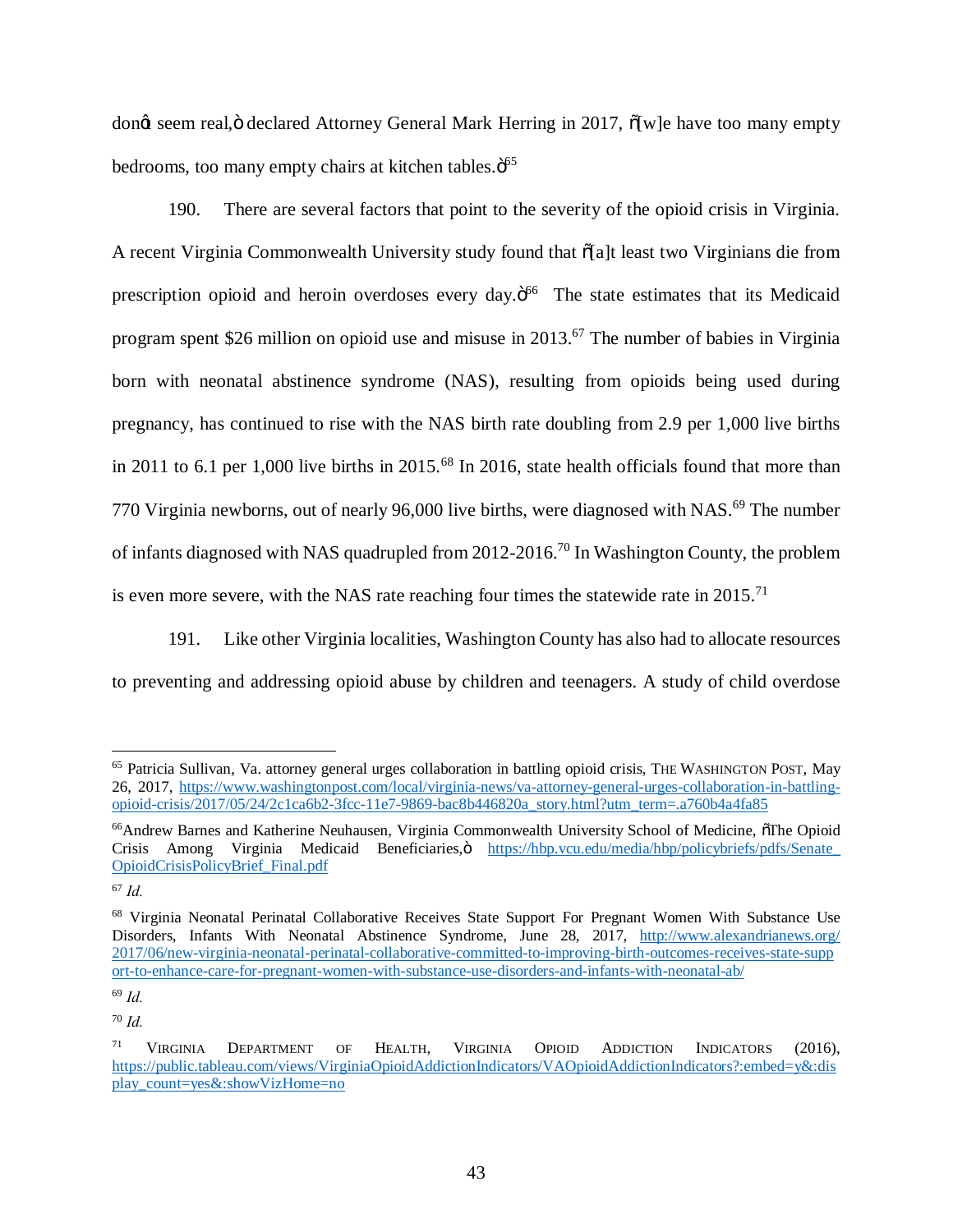deaths in Virginia between 2009 and 2013 found that  $\delta$ [n]early two-thirds of child overdose victims were teenagers between the ages of 13 and  $17.\ddot{\mathrm{o}}^{72}$  Prescription medications, specifically methadone and oxycodone,  $\tilde{o}c$ aused or contributed to more child deaths than any other substance  $(68\%)$ . $\ddot{o}$ 

192. In response to the high number of nonviolent drug offenders in the County, Washington County established a Drug Court in 2011, requiring increased training for the judiciary and staff, and pay for increased police and probation services.

193. With the increase in prescription opioid abuse, Virginia localities such as Washington County have seen a rise in illegal drug use, including the use of heroin and illegally obtained fentanyl, as well as an increase in drug-related arrests.

194. As a result of the increase in opioid-related criminal activity, Washington County  $\&$ correctional and incarceration costs have necessarily sky-rocketed. Over the last five years, the County the spending on incarceration costs has increased over 90%.<sup>73</sup>

195. Retail drug summary reports publicly available through the DEA $\alpha$  Automation of Reports and Consolidated Orders System ( $\delta$ ARCOS $\ddot{o}$ ) confirm that the western edge of Virginia, which includes Washington County, has experienced the same startling trend of soaring opioid use as is seen nationwide. The ARCOS Data table below reflects transactional data for selected opioid drugs submitted by the drug manufacturers and distributors doing business in Virginia. The volume of selected opioid drugs distributed in the western edge of Virginia between 2000 and 2016 reflects a startling increase of nearly 300% in annual opioid consumption during that period.<sup>74</sup>

 <sup>72</sup> *Id.*

 $73$  Washington County Operating Budget, FY 2013-14; 2017-18, available at: https://www.washcova.com/administrative-directory/budget-and-finance/

 $74$  The ARCOS transactional data reflected in this chart includes the following drugs categorized as opioids: codeine, buprenorphine, dihydrocodeine, oxycodone, hydromorphone, hydrocodone, levorphanol, meperidine (pethidine),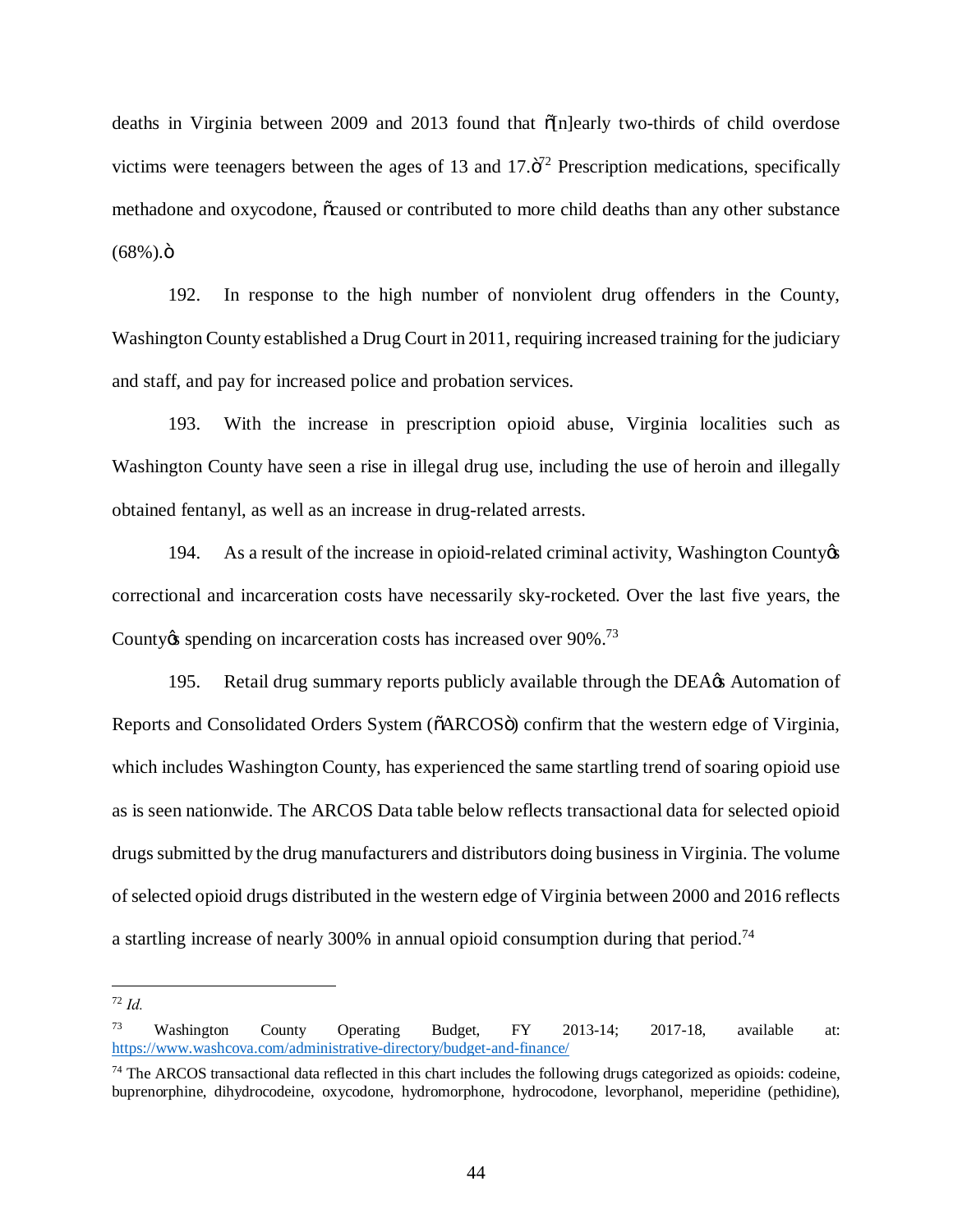

# **C. PARTICULARS REGARDING EACH DEFENDANT GROUP'S ROLE IN THE OPIOID EPIDEMIC**

# **i. THE MANUFACTURER DEFENDANTS' CAMPAIGN OF DECEPTION**

# **a. THE MANUFACTURER DEFENDANTS' CAMPAIGN TO NORMALIZE WIDESPREAD OPIOID USE**

 $\overline{\phantom{a}}$ 

methadone, morphine, opium (powdered), oxymorphone, alfentanil, remifentanil, sufentanil base, tapentadol, and fentanyl base. The ARCOS transaction data reflected in this chart includes the following regions of Virginia: Washington County, Dickenson County, City of Bristol, Lee County, City of Norton, Russell County, Scott County, and Wise County.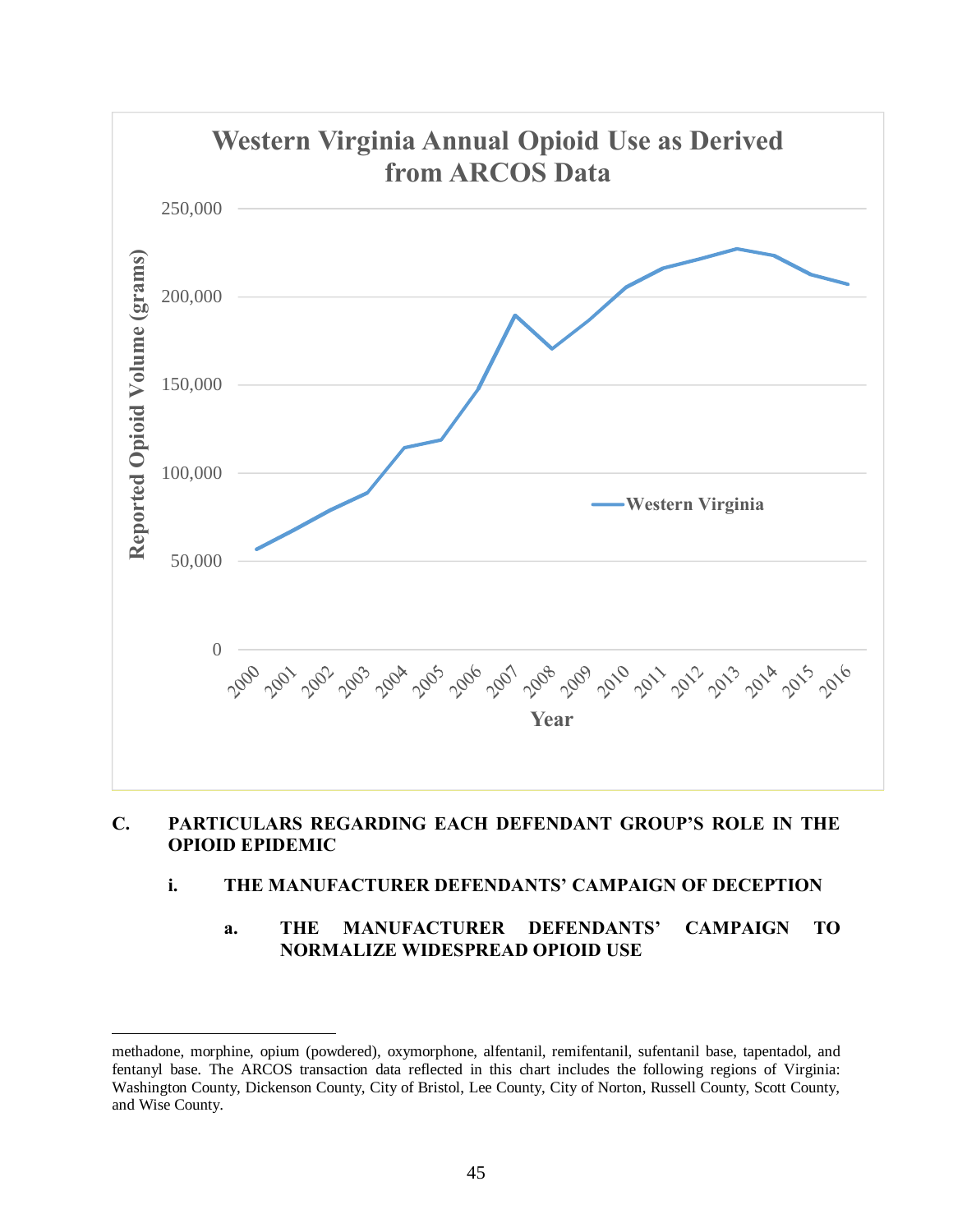196. Unsatisfied with the market for opioid use in the context of acute and palliative care, the Manufacturer Defendants introduced new opioid drugs during the 1980s and 1990s and began promoting their use for chronic pain therapy in an effort to increase the number of people taking opioids.

197. Those new drugs included, but were not limited to: Purdue in MS Contin (introduced 1987) and OxyContin (1995); Janssenøs Duragesic (1990), Nucynta (2008), and Nucynta ER  $(2011)$ ; Cephalongs Actiq (1998) and Fentora (2006); Endogs Opana and Opana ER (2006); and  $Insysø Subsys (2012).$ 

198. Recognizing the enormous financial possibilities associated with expanding the opioid market, the Manufacturer Defendants rolled out a massive and concerted campaign to misrepresent the addictive qualities of their product, and to push opioids as safe, effective drugs for the treatment of pain associated with conditions such as everyday back pain, tooth aches, sprains, headaches and the like.

199. In connection with this scheme, each Manufacturer Defendant spent, and continues to spend, millions of dollars on promotional activities and materials that falsely deny or minimize the risks of opioids while overstating the benefit of using them for chronic non-cancer related pain. As just one example, on information and belief, the Manufacturer Defendants spent more than \$14 million on medical journal advertising of opioids in 2011, nearly triple what they spent in 2001.

200. Further, each Defendant promoted the use of opioids for pain through sales representatives who visited individual doctors and medical staff in their offices and through the implementation ofsmall group speaker programs. Defendants devoted massive resources to direct such sales contacts with doctors. In 2014 alone, Defendants spent \$168 million on detailing branded opioids to doctors, including \$108 million by Purdue, \$34 million by Janssen, \$13 million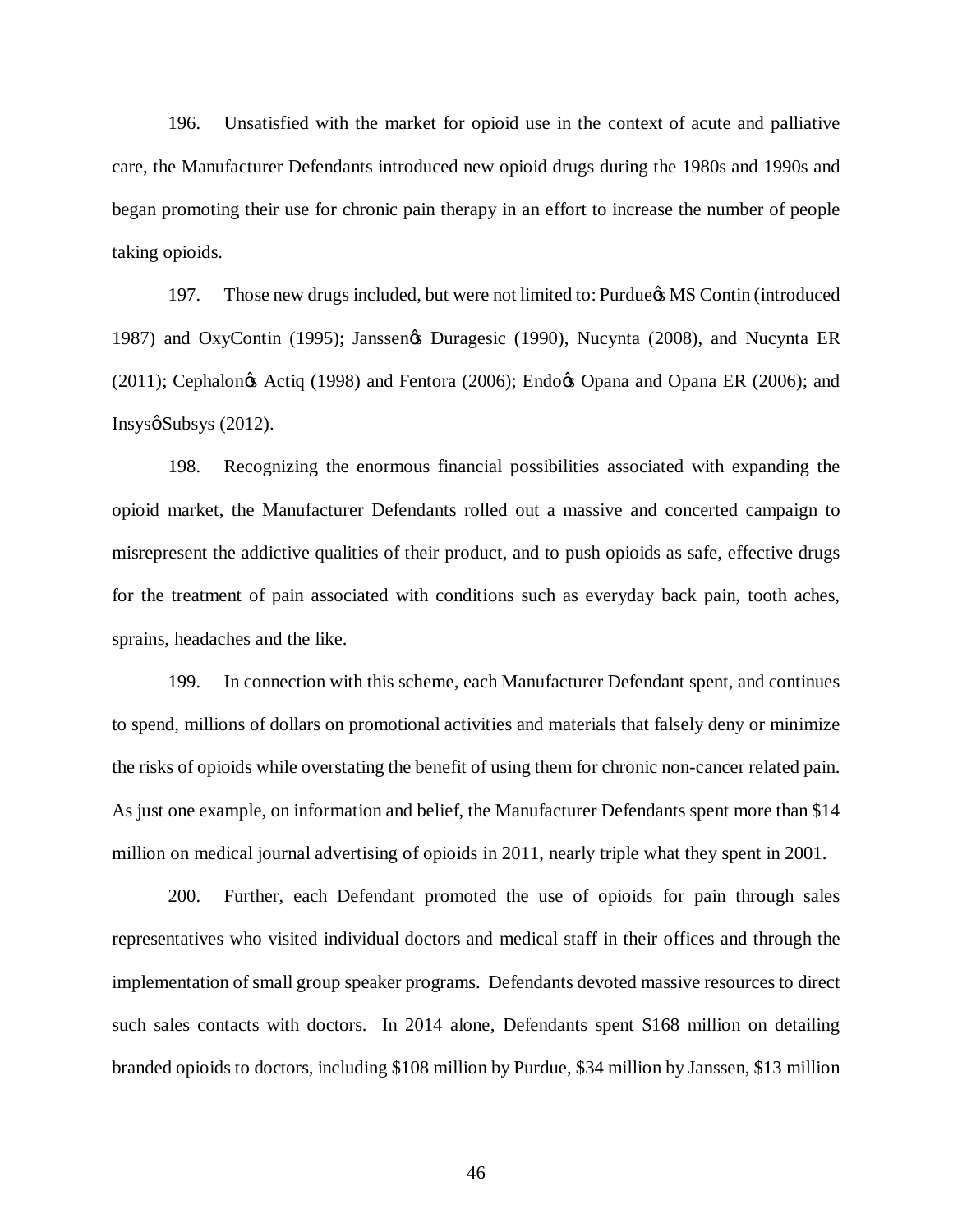by Cephalon, \$10 million by Endo, and \$2 million by Actavis. These amount to twice as much as Defendants spent on detailing in 2000.

201. The deceptive marketing schemes included, among others, (a) the hiring of certain physicians,  $\ddot{\text{ohired}}$  guns, $\ddot{\text{o}}$  to pollute the marketplace with false information regarding the efficacy and risks of opioids for chronic pain treatment; (b) false or misleading materials, speaker programs, webinars, and brochures by purportedly neutral third parties that were really designed and distributed by the Manufacturer Defendants; (c) false or misleading direct, branded advertisements and marketing materials; and (d) the misuse of treatment guidelines.

202. The Manufacturer Defendantsø misinformation campaign worked as intended. Across the country, demand for prescription opioids exploded, including in Washington County. Doctors and medical professionals, swayed by the Manufacturer Defendantsø sophisticated propaganda machine, began prescribing prescription opioids for ailments ranging from headaches to neck pain to fibromyalgia. That unleashed a wave of addiction 6 further increasing the demand for opioids. The Manufacturer Defendantsø profits soared.

# **b. THE MANUFACTURER DEFENDANTS' HIRED GUNS**

## **(1) DR. PORTENOY AND WEBSTER**

203. The Manufacturer Defendantsø campaign of deception to downplay the addictive nature of opioids was rooted in two pieces of purportedly  $\tilde{o}$  scientific is evidence. The first piece of evidence was a five-sentence letter to the editor published in 1980 in the New England Journal of Medicine. The letter was drafted by Hershel Jick, a doctor at Boston University Medical Center, with the help of a graduate student, Jane Porter. It noted, anecdotally, that a review of  $\tilde{\text{o}}$ current files did not indicate high levels of addiction among hospitalized medical patients who received narcotic preparation treatment. In full, the letter reads: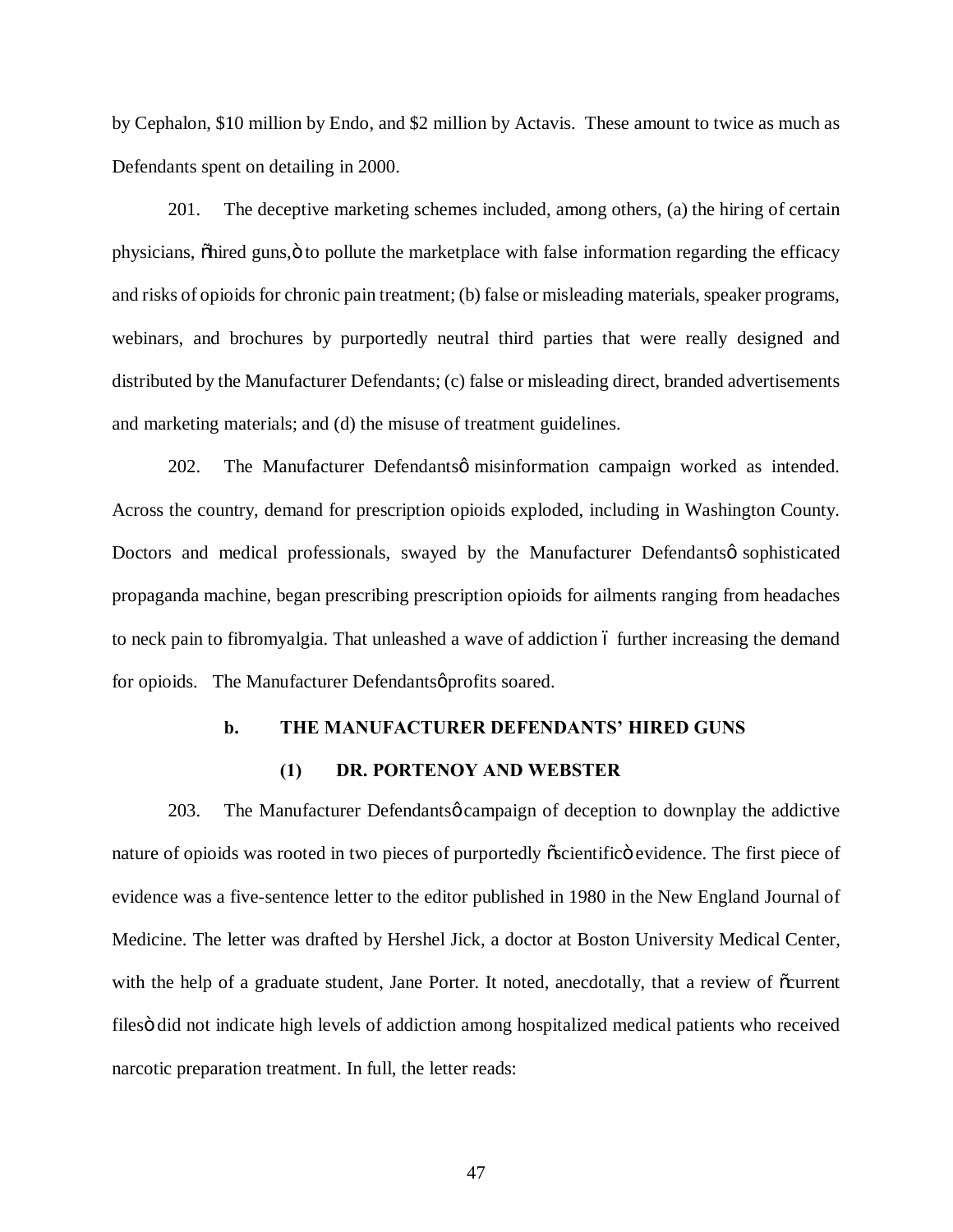Recently, we examined our current files to determine the incidence of narcotic addiction in 39,946 hospitalized medical patients who were monitored consecutively. Although there were 11,882 patients who received at least one narcotic preparation, there were only four cases of reasonably well-documented addiction in patients who had no history of addiction. The addiction was considered major in only one instance. The drugs implicated were meperidine in two patients, Percodan in one, and hydromorphone in one. We conclude that despite widespread use of narcotic drugs in hospitals, the development of addiction is rare in medical patients with no history of addiction.<sup>75</sup>

204. The second major piece of õevidenceö used by Manufacturer Defendants was a 1986 study by Dr. Russell Portenoy in the medical journal *Pain*. The study, which had a patient cohort of merely 38 patients, claimed that opioids could be used for long periods of time to treat non-cancer related pain without any risk of addiction. The rationale behind the study was that patients in pain would not become addicted to opioids because their pain drowned out the euphoria associated with opioids. As such, the study concluded that opioids should be freely administered to patients with fibromyalgia, headaches, finicky backs, and a host of other issues. According to Portenoy and his co-author, Dr. Kathleen Foley, oppioid maintenance therapy can be a safe, salutary and more humane alternative i in those patients with intractable non-malignant pain and no history of drug abuse. $\ddot{\sigma}^{76}$  Portenoy es study also cited Jick to one-paragraph letter to the New England Journal of Medicine.

205. Dr. Portenoy $\alpha$  study dovetailed perfectly with Manufacturer Defendants $\phi$ marketing strategy and, within a decade, Dr. Portenoy was financed by  $\tilde{o}at$  least a dozen companies, most of which produced prescription opioids. $\ddot{\mathrm{o}}^{77}$ 

 <sup>75</sup> *Addiction rare in patients treated with narcotics*, 302(2) NEW ENG. J. MED. 123 (Jan. 10, 1980).

<sup>76</sup> Portenoy RK, Foley KM, *Chronic use of opioid analgesics in non-malignant pain: report of 38 cases*, 25 PAIN 171 (1986).

<sup>&</sup>lt;sup>77</sup> Meier B., Pain Killer: A Wonder Druggs Trail of Addiction and Death, New York, NY: St. Martings Press; 2003.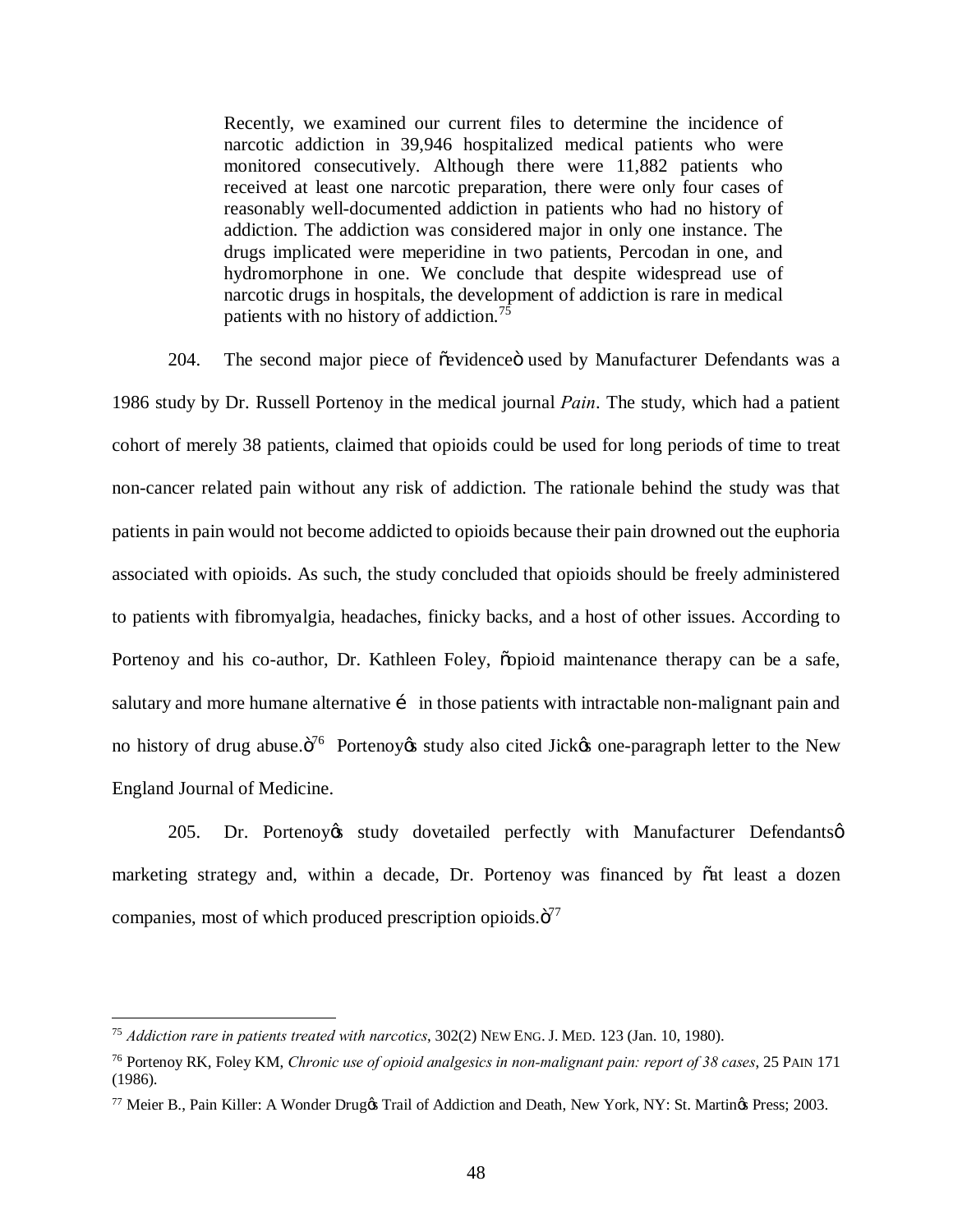206. Dr. Portenoy went on to serve as one of the pharmaceutical industry is most vocal advocates, regularly appearing at conferences and gatherings of medical professionals to promote the use of opioids for chronic, long-term pain.

207. The Manufacturer Defendants disseminated fraudulent and misleading messages to reverse the popular and medical understanding of opioids and their associated risks. They disseminated these messages directly, through their sales representatives, in speaker groups led by physicians the Manufacturer Defendants recruited for their support of their marketing messages, through unbranded marketing and through industry-funded front groups.

208. These statements were not only unsupported by or contrary to the scientific evidence, they were also contrary to pronouncements by and guidance from the FDA and CDC based on that same evidence.

209. Hired guns like Dr. Portenoy promoted opioid analgesics and the myth that opioids could be liberally prescribed for non-cancer related pain, without any risk of addiction.

210. Others like Dr. Portenoy would speak at academic conferences to primary care physicians in an effort to destigmatize opioids and encouraged liberal prescription of narcotics for the treatment of non-cancer related pain. They claimed that opioid analgesics have no  $\tilde{\text{c}}$  ceiling dosage in that prescribing physicians should increase dosages for patients as high as necessary to treat non-cancer related pain. Invariably, the key piece of  $\ddot{\text{o}}$ data $\ddot{\text{o}}$  cited in support of the proposition that opioids could be safely used to treat pain was the New England Journal of Medicine article.

211. The Manufacturer Defendants also paid Dr. Lynn Webster, the co-founder and Chief Medical Director of Lifetree Clinical Research, an otherwise unknown pain clinic in Salt Lake City, Utah, to promote opioids. Dr. Webster was President of the American Academy of Pain Medicine ( $\delta$ AAPM $\ddot{o}$ ) in 2013. He is a Senior Editor of *Pain Medicine*, the same journal that published Endo special advertising supplements touting Opana ER. Dr. Webster was the author of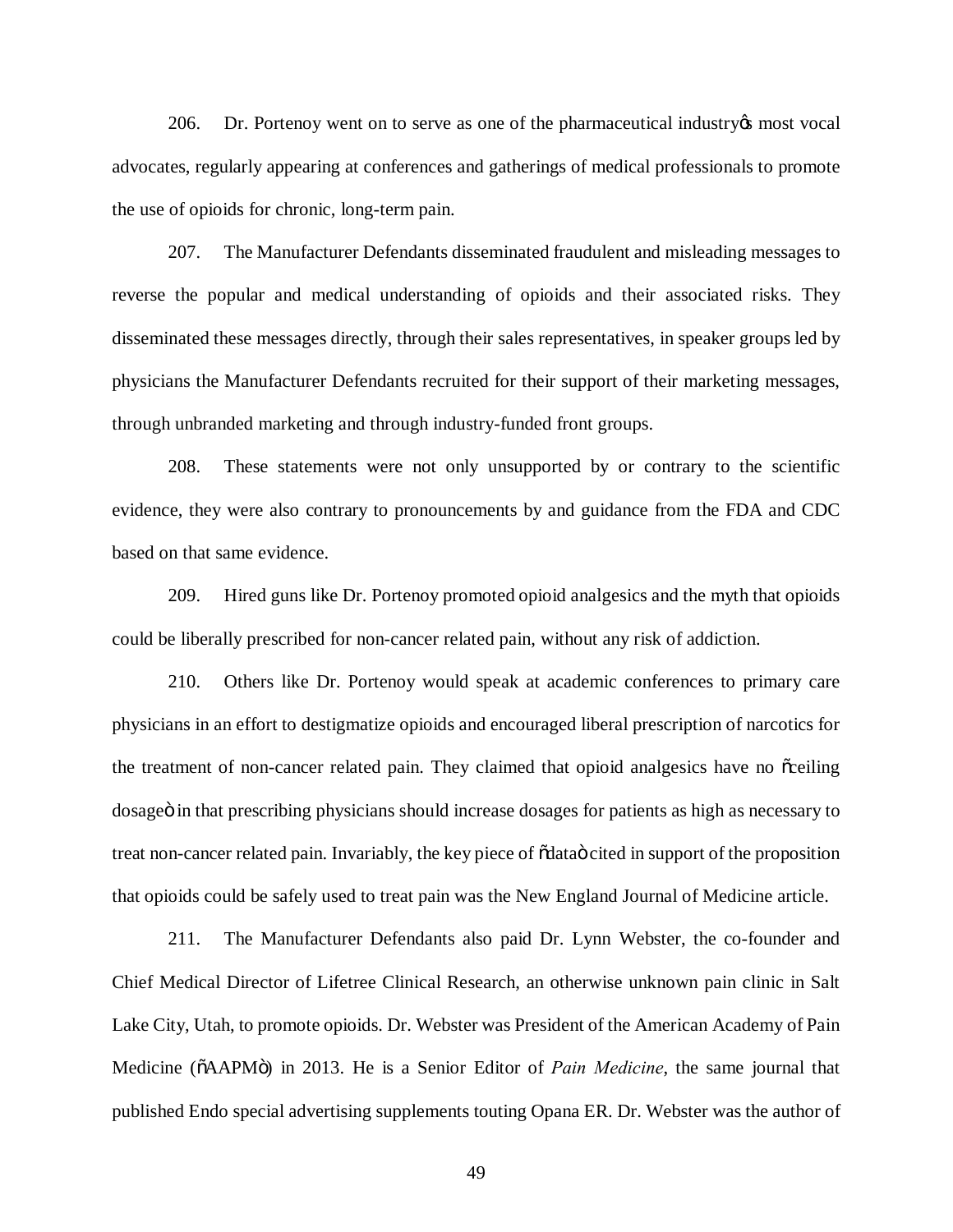numerous continuing medical education programs ( $\delta$ CMEs $\ddot{\text{o}}$ ) sponsored by Cephalon, Endo and Purdue. At the same time, Dr. Webster was receiving significant funding from the Manufacturer Defendants (including nearly \$2 million from Cephalon).

212. In the years that have followed, both the New England Journal of Medicine letter and Dr. Portenoy t 1986 study have been expressly disavowed. Neither article actually demonstrates that opioids can be safely prescribed for long-term, non-cancer related pain.

213. In a taped interview in 2011, Dr. Portenoy admitted that the information the Manufacturer Defendants were pushing was false.  $\tilde{\text{o}}$ I gave innumerable lectures in the late 1980s and :90s about addiction that werengt true,  $\ddot{o}$  Dr. Portenoy told a fellow doctor in 2010.  $\ddot{o}$ It was the wrong thing to do. $\ddot{\mathrm{o}}^{78}$ 

> I gave so many lectures to primary care audiences in which the Porter and Jick article was just one piece of data that I would then cite. I would cite 6 to 7 maybe 10 different avenues of thought or evidence, *none of which represents real evidence*. And yet what I was trying to do was to create a narrative so that the primary care audience would look at this information in total and feel more comfortable about opioids in a way they hadnot before … Because the primary goal was to de-stigmatize, *we often left evidence behind.*"

> *It was clearly the wrong thing to do* and to the extent that some of the adverse outcomes now are as bad as they have become in terms of endemic occurrences of addiction and unintentional overdose death, it is quite scary to think about how the growth in that prescribing driven by people like me led, in part, to that occurring.<sup>79</sup>

214. As to the New England Journal of Medicine letter, Dr. Jick, in an interview with

Sam Quinones decades after the letter was published, stated:  $\delta[t]$ hat particular letter, for me, is

 <sup>78</sup> Thomas Catan and Evan Perez, *A Pain-Drug Champion Has Second Thoughts*, THE WALL STREET JOURNAL (Dec. 17, 2012).

<sup>&</sup>lt;sup>79</sup> Live interview with Dr. Russell Portenoy. Physicians Responsible for Opioid Prescribing. https://www.youtube.com/watch?v=DgyuBWN9D4w, Accessed December 3, 2017 (emphases added).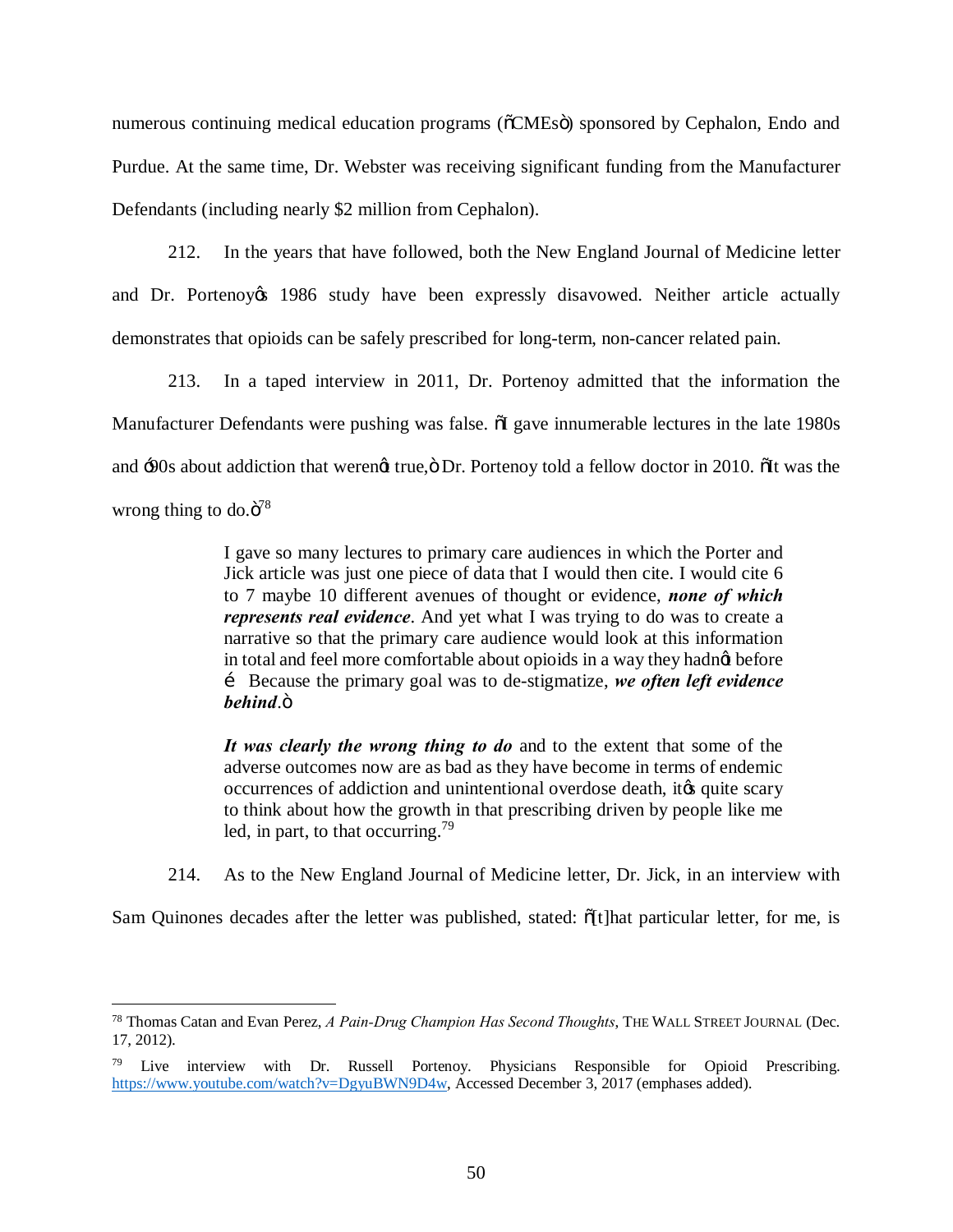very near the bottom of a long list of studies that I go done. It go useful as it stands because there  $\alpha$ nothing else like it on hospitalized patients. But if you read it carefully, it does not speak to the level of addiction in outpatients who take these drugs for chronic pain. $\ddot{\mathrm{o}}^{80}$ 

215. The New England Journal of Medicine itself has since disavowed the letter, stating  $\delta$ [the letter] was heavily and uncritically cited as evidence that addiction was rare with long-term opioid therapy. $\ddot{\mathrm{o}}^{81}$   $\ddot{\mathrm{o}}$ We believe, $\ddot{\mathrm{o}}$  the journal provided,  $\ddot{\mathrm{o}}$  that this citation pattern contributed to the North American opioid crisis by helping to shape a narrative that allayed prescribers  $\phi$  concerns about the risk of addiction associated with long-term opioid therapy. $\ddot{\text{o}}^{82}$ 

## **(2) DEFENDANT-FUNDED ORGANIZATIONS**

216. Manufacturer Defendants also funded multiple organizations to advocate for the use of opioids to treat chronic pain. The names of the organizations suggest neutrality, but they were anything but. They included the American Pain Foundation ( $\delta$ APF $\ddot{o}$ ); the American Academy of Pain Management (which received funding from Manufacturer Defendants Endo, Janssens, and Purdue); the American Pain Society ( $\delta$ APS $\delta$ ), the American Geriatrics Society ( $\delta$ AGS $\delta$ ), and the Pain Care Forum ( $\delta$ PCF $\ddot{\text{o}}$ ).

#### **(A) THE AMERICAN PAIN FOUNDATION**

217. The most prominent nonparty advocate for opioids, funded by Defendants, was the American Pain Foundation ( $\delta$ APF $\delta$ ). APF received more than \$10 million in funding from opioid manufacturers from 2007 until it closed its doors in May 2012. Endo alone provided more than half that funding; Purdue was next, at \$1.7 million.

 <sup>80</sup> Harrison Jacobs, *This one-paragraph letter may have launched the opioid epidemic*, BUSINESS INSIDER*,* Mar. 26, 2016, http://www.businessinsider.com/porter-and-jick-letter-launched-the-opioid-epidemic-2016-5

 $81$  376 New Eng. J. Med. 2194, 2194695 (2017).

<sup>82</sup> *Id.*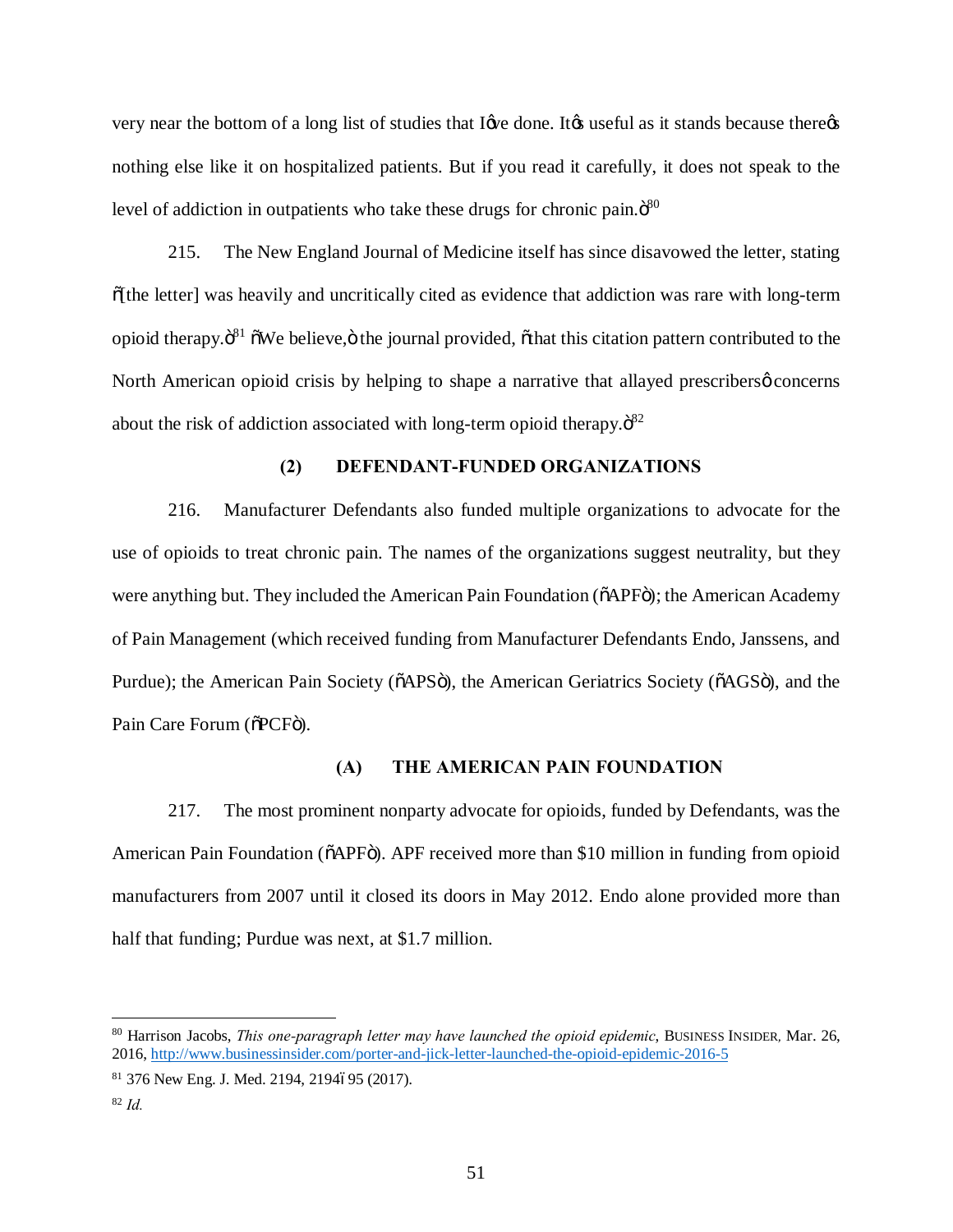218. APF issued education guides for patients, reporters, and policymakers that touted the benefits of opioids for chronic pain and trivialized their risks, particularly the risk of addiction. APF also launched a campaign to promote opioids for returning veterans, which has contributed to high rates of addiction and other adverse outcomes 6 including death 6 among returning soldiers. APF also engaged in a significant multimedia campaign 6 through radio, television, and the Internet 6 to educate patients about their orighto to pain treatment, namely opioids. All of the programs and materials were available nationally and were intended to reach Virginia consumers, physicians, patients, and third-party payers.

219. Dr. Perry Fine (an opioid advocate from the University of Utah who received funding from Janssen, Cephalon, Endo, and Purdue), Dr. Portenoy, and Dr. Scott Fishman (an advocate the University of California who authored *Responsible Opioid Prescribing*, a publication sponsored by Cephalon and Purdue), all served on APF<sub> $\alpha$ </sub> board and reviewed its publications. Another board member, Lisa Weiss, was an employee of a public relations firm that worked for both Purdue and APF.

220. In 2009 and 2010, more than eighty percent (80%) of APF% operating budget came from pharmaceutical industry sources. Including industry grants for specific projects, APF received about \$2.3 million from industry sources out of total income of about \$2.85 million in 2009; its budget for 2010 projected receipts of roughly \$2.9 million from drug companies, out of a total income of about \$3.5 million. By 2011, APF was entirely dependent on incoming grants from Defendants Purdue, Cephalon, Endo, and others to avoid using its line of credit.

221. APF held itself out as an independent patient advocacy organization. It often engaged in grassroots lobbying against various legislative initiatives that might limit opioid prescribing, and thus the profitability of its sponsors. It was often called upon to provide  $\tilde{o}$  patient representatives of for Defendants opromotional activities, including for Purdue of Partners Against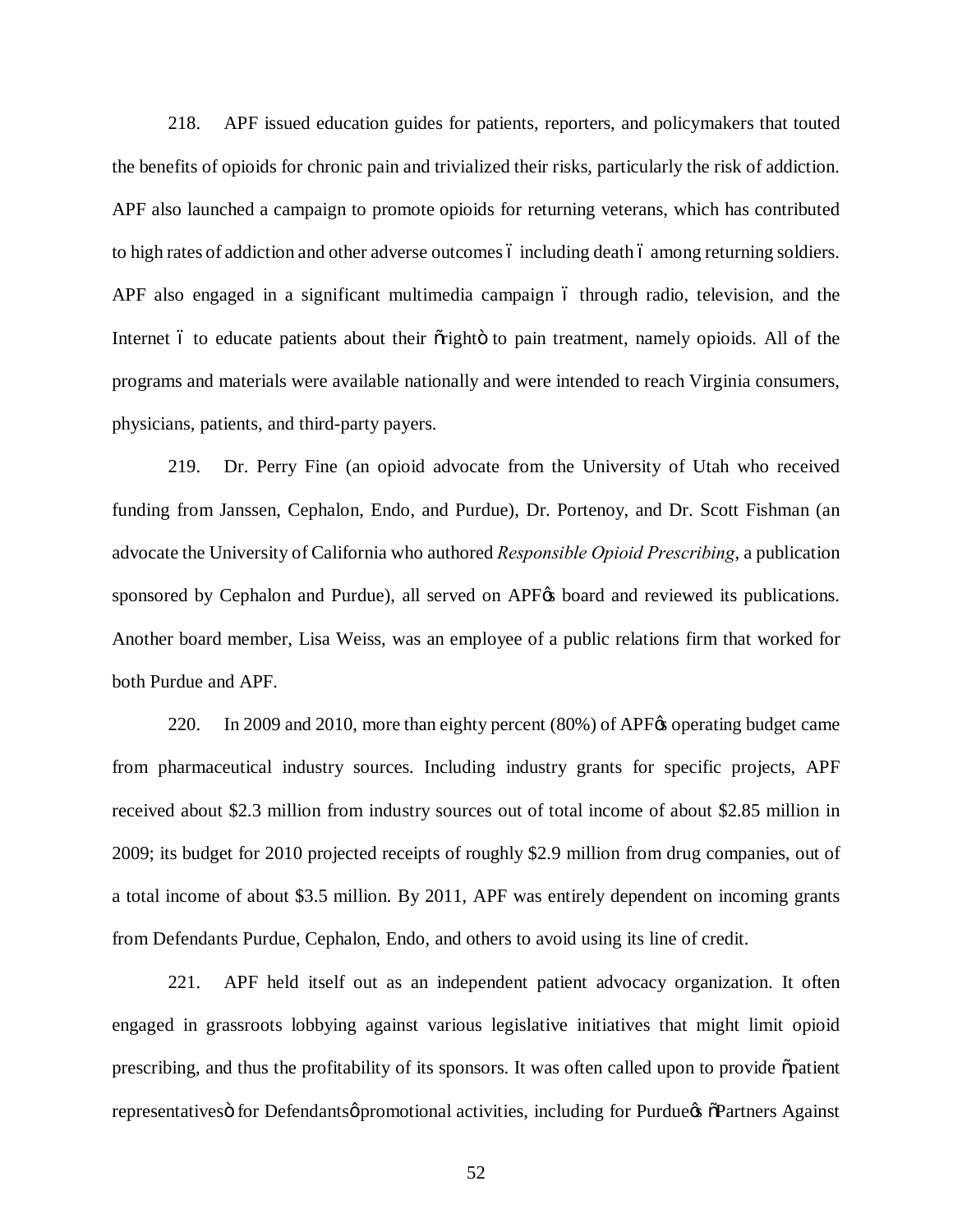Painö and Janssen $\alpha$   $\delta$ Let $\alpha$  Talk Painö. But in reality, APF functioned as an advocate for the interests of the Manufacturer Defendants, not patients. Indeed, as early as 2011, Purdue told APF that the basis of a grant was Purdue to estrategically align its investments in nonprofit organizations that share [its] business interests. $\ddot{o}$ 

222. APF caught the attention of the United States Senate Finance Committee in May 2012 as the Committee sought to determine the links, financial and otherwise, between the organization and the manufacturers of opioid painkillers. The investigation raised red flags as to APF<sub> $\&$ </sub> credibility as an objective and neutral third party; the Manufacturer Defendants stopped funding it. Within days of being targeted by the Senate investigation, APF<sub> $\otimes$ </sub> board voted to dissolve the organization õdue to irreparable economic circumstances. O APF  $\tilde{o}$ cease[d] to exist, effective immediately. $\ddot{\mathrm{o}}^{83}$ 

### **(B) THE AMERICAN ACADEMY OF PAIN MEDICINE**

223. The American Academy of Pain Medicine ( $\delta$ AAPM $\ddot{o}$ ), with the assistance, prompting, involvement, and funding of the Manufacturer Defendants, issued treatment guidelines and sponsored and hosted CME programs for doctors essential to the Manufacturer Defendantsø deceptive marketing of chronic opioid therapy.

224. AAPM has received over \$2.2 million in funding since 2009 from opioid manufacturers. AAPM maintained a corporate relations council, whose members paid \$25,000 per year (on top of other funding) to participate in activities and conferences. Defendants Endo, Purdue, Cephalon, and Actavis were members of the council.

 <sup>83</sup> Charles Ornstein and Tracy Weber, *Senate Panel Investigates Drug Companies' Ties to Pain Groups*, WASH. POST, May 8, 2012, https://www.washingtonpost.com/national/health-science/senate-panel-investigates-drug-companiesties-to-pain-groups/2012/05/08/gIQA2X4qBU\_story.html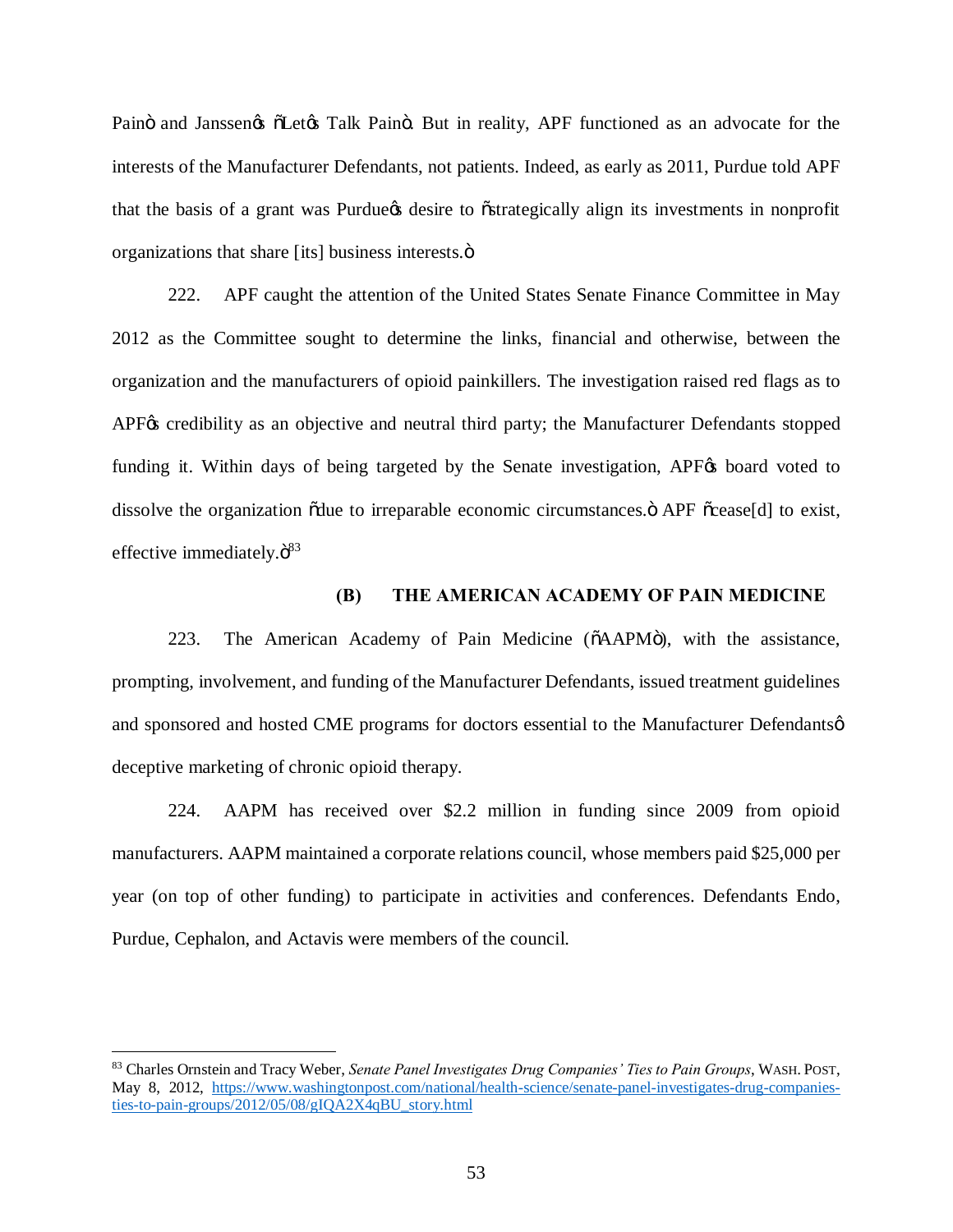225. AAPM was viewed internally by Endo as  $\ddot{\text{o}}$  industry friendly, $\ddot{\text{o}}$  with Endo advisors and speakers among its active members. Endo attended AAPM conferences, funded its corporate events, and distributed its publications. The conferences sponsored by AAPM promoted opioids  $\acute{o}$ 37 out of roughly 40 sessions at one conference alone were opioid-focused.

226. AAPM's presidents have included the same opioid advocates mentioned above, *i.e.* Drs. Fine, Portenoy, Webster and Fishman. Dr. Fishman, a past AAPM president, stated that he would place the organization  $\ddot{\text{o}}$  at the forefront  $\ddot{\text{o}}$  of teaching that  $\ddot{\text{o}}$  the risks of addiction are ... small and can be managed. $\ddot{\mathrm{o}}^{84}$ 

227. AAPM $\alpha$  staff understood that they and their industry funders were engaged in a common task. The Manufacturer Defendants were able to influence AAPM through both their significant and regular funding and the leadership of pro-opioid advocates within the organization.

## **(C) THE PAIN CARE FORUM**

228. On information and belief, the Manufacturer Defendants also combined their efforts through the Pain Care Forum ( $\delta$ PCF $\ddot{\rm o}$ ), which began in 2004 as an APF project with the stated goals of offering  $\ddot{\alpha}$  setting where multiple organizations can share information and  $\tilde{\sigma}$  promote and support taking collaborative action regarding federal pain policy issues. $\ddot{\sigma}$  APF President Will Rowe described the forum as  $\tilde{a}$  deliberate effort to positively merge the capacities of industry, professional associations, and patient organizations."

229. PCF is comprised of representatives from opioid manufacturers and distributors (including Cephalon, Endo, Janssen, and Purdue); doctors and nurses in the field of pain care; professional organizations (including AAPM, APS, and American Society of Pain Educators); patient advocacy groups (including APF and American Chronic Pain Association ( $\tilde{o}$ ACPA $\tilde{o}$ )); and

<sup>84</sup> Interview by Paula Moyer with Scott M. Fishman, M.D., Professor of Anesthesiology and Pain Medicine, Chief of the Division of Pain Medicine, Univ. of Cal., Davis (2005), available at http://www.medscape.org/viewarticle/500829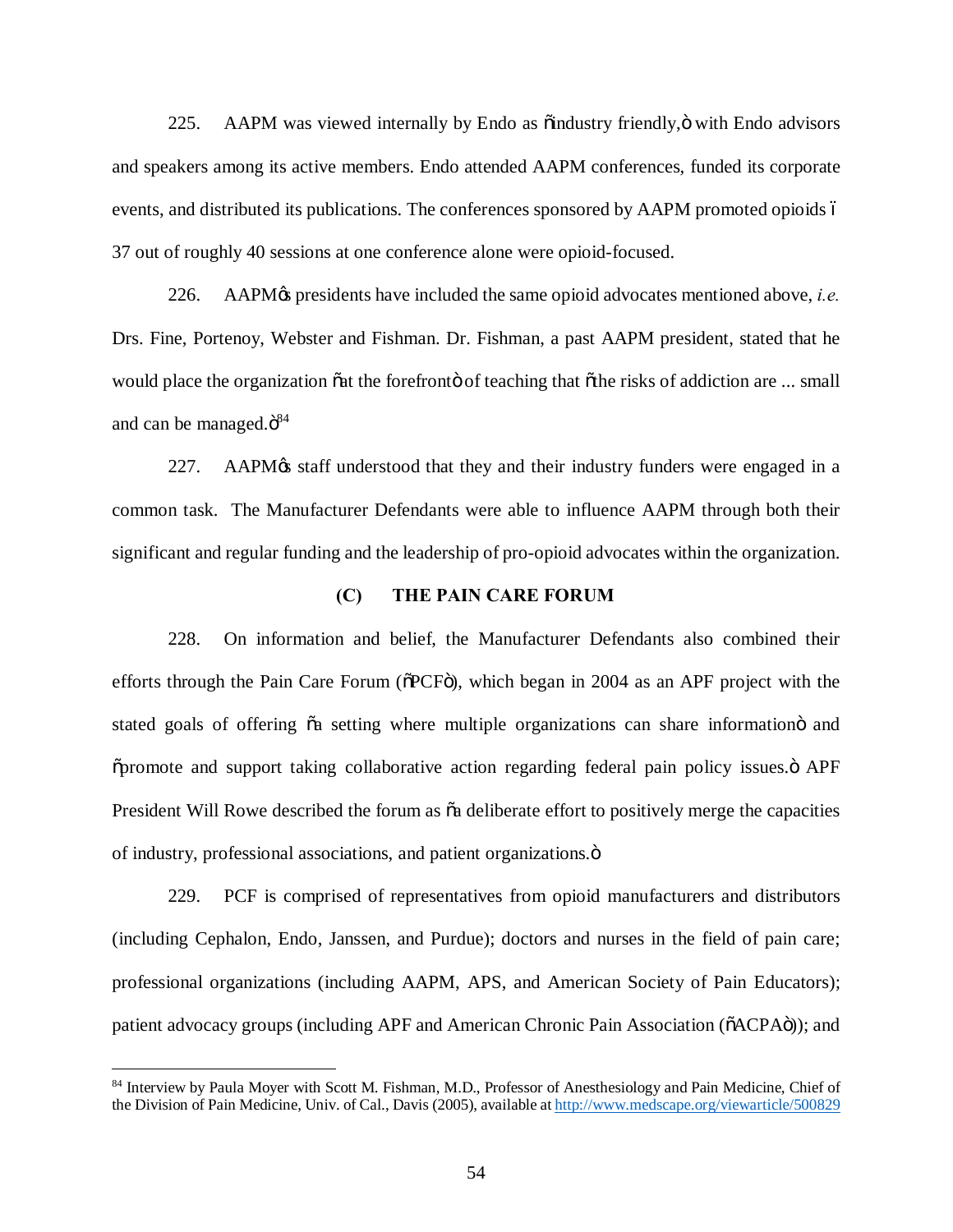other like-minded organizations, almost all of which received substantial funding from the Manufacturer Defendants.

230. PCF, for example, developed and disseminated  $\tilde{\alpha}$  consensus recommendations of or a Risk Evaluation and Mitigation Strategy ( $\delta$ REMS $\ddot{o}$ ) for long-acting opioids that the FDA mandated in 2009 to communicate the risks of opioids to prescribers and patients. This was critical because a REMS that went too far in narrowing the uses or benefits or highlighting the risks of chronic opioid therapy would undermine the Manufacturer Defendants marketing efforts. On information and belief, the recommendations claimed that opioids were  $\tilde{\text{o}}$  essential to the management of pain, and that the REMS  $\ddot{\text{o}}$ should acknowledge the importance of opioids in the management of pain and should not introduce new barriers. The Manufacturer Defendants worked with PCF members to limit the reach and manage the message of the REMS, which enabled them to maintain, not undermine, their deceptive marketing of opioids for chronic pain.

231. All of these purportedly neutral, industry-funded organizations took aggressive stances to convince doctors and medical professionals that America was suffering from an epidemic of untreated pain 6 and that opioids were the solution. Their efforts were successful nationwide, including in Washington County.

# **c. THE MANUFACTURER DEFENDANTS' FALSE AND MISLEADING DIRECT ADVERTISING AND MARKETING OF OPIOIDS**

232. The Manufacturer Defendants have intentionally made false and misleading statements regarding opioids in their advertising and marketing materials disseminated nationwide, including in Washington County. They have, among other things, (1) downplayed the serious risk of addiction; (2) created and promoted the imaginary concept of  $\tilde{\sigma}$  pseudoaddictiong, advocating that when signs of actual addiction begin to appear, the patient should be treated with more opioids; (3) exaggerated the effectiveness of screening tools to prevent addiction; (4) claimed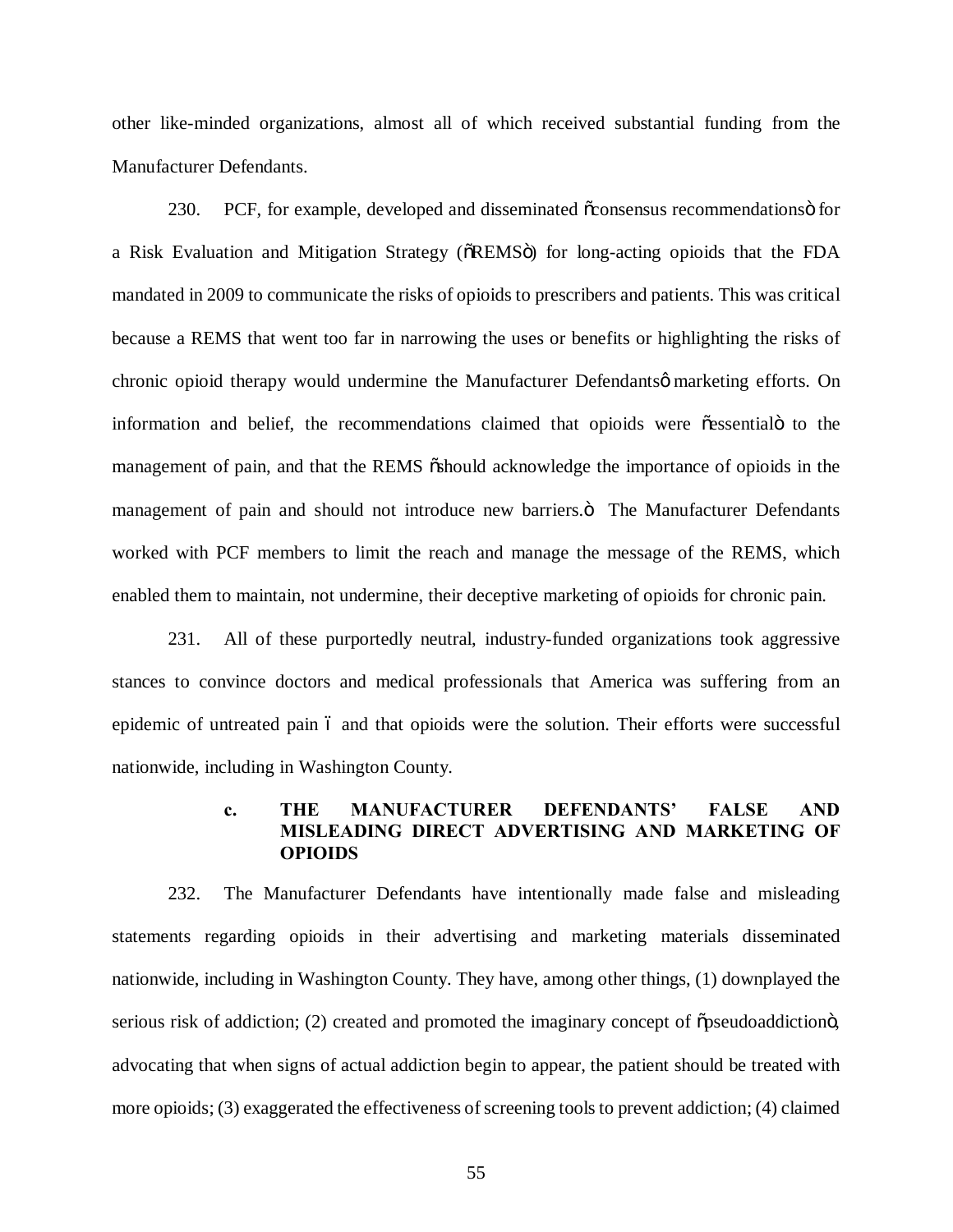that opioid dependence and withdrawal are easily managed; (5) denied the risks of higher dosages; (6) described their opioid products as  $\tilde{\text{o}}$  stategore falsely implying that these products are less likely to produce the high and lows that fuel addiction 6 or as less likely to be abused or result in addiction; (7) touted the effectiveness of screening or monitoring patients as a strategy for managing opioid abuse and addiction; (8) stated that patients would not experience withdrawal if they stopped using their opioid products; (9) stated that their opioid products are effective for chronic pain without disclosing the lack of evidence for the effectiveness of long-term opioid use; and (10) stated that abuse-deterrent formulations are tamper- or crush-resistant and harder to abuse or misuse.

233. The Manufacturer Defendants have also falsely touted the benefits of long-term opioid use, including the supposed ability of opioids to improve function and quality of life, even though there was no scientifically reliable evidence to support the Manufacturer Defendants $\varphi$ claims.

234. The Manufacturer Defendants engaged in deceptive direct-to-physician marketing, promoting the use of opioids for chronic pain through controlled and trained sales representatives who visited individual doctors and medical staff in their offices and small group speaker programs.

235. On information and belief, throughout the relevant time period these sales representatives have spread (and may continue to spread) misinformation regarding the risks and benefits of opioids to hundreds of thousands of doctors.

236. Actavis was notified by the FDA in 2010 that certain brochures were  $\delta$  false or misleading because they omit and minimize the serious risks associated with the drug, broaden and fail to present the limitations to the approved indication of the drug, and present unsubstantiated superiority and effectiveness claims. "The FDA also found that  $\delta[t]$ hese violations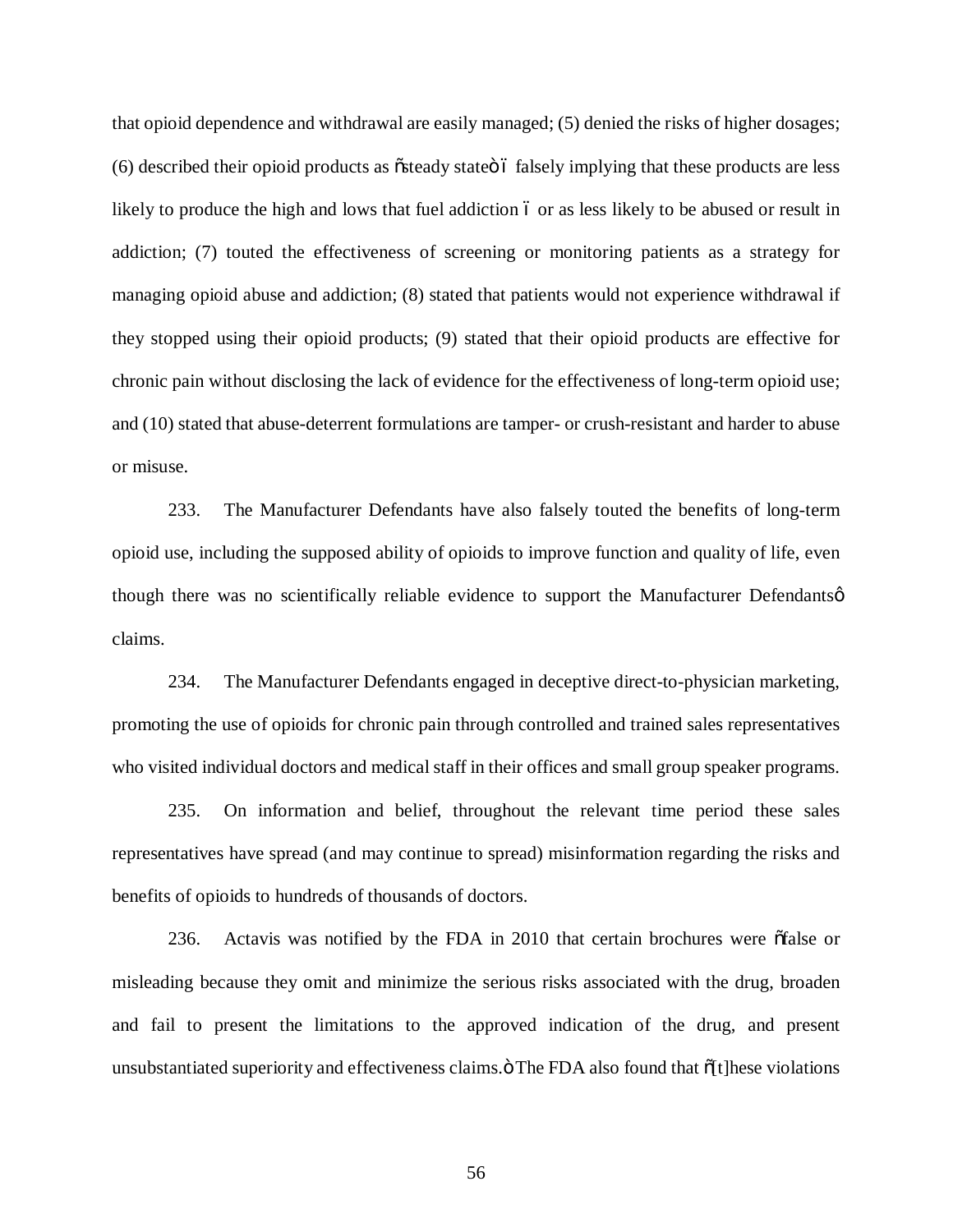are a concern from a public health perspective because they suggest that the product is safer and more effective than has been demonstrated. $\ddot{\mathrm{o}}^{85}$ 

237. Through these means, and likely others still concealed, the Manufacturer Defendants collaborated to spread deceptive messages about the risks and benefits of long-term opioid use in patient education brochures and pamphlets, websites, ads and other marketing materials

238. For example:

(a) Actavis $\alpha$  predecessor caused a patient education brochure, Managing Chronic Back Pain, to be distributed beginning in 2003 that admitted that opioid addiction is possible, but falsely claimed that it is  $\delta$ less likely if you have never had an addiction problem. Based on Actavis $\alpha$  acquisition of its predecessor $\alpha$  marketing materials along with the rights to Kadian, it appears that Actavis continued to use this brochure in 2009 and beyond.

(b) Cephalon and Purdue sponsored APF $\&$  Treatment Options: A Guide for People Living with Pain (2007), which suggests that addiction is rare and limited to extreme cases of unauthorized dose escalations, obtaining duplicative prescriptions, or theft. This publication is available today. $86$ 

 $(c)$  Endo sponsored a website,  $\delta$ PainKnowledge, $\ddot{o}$  which, upon information and belief, claimed in 2009 that  $\delta$ [p]eople who take opioids as prescribed usually do not become addicted. Ö Upon information and belief, another Endo website, PainAction.com, stated "Did you know? Most chronic pain patients do not become addicted to the opioid medications that are prescribed for them.ö Endo also distributed an õInformed Consentö document on PainAction.com that misleadingly suggested that only people who "have problems with substance abuse and addiction iare likely to become addicted to opioid medications.

(d) Upon information and belief, Endo distributed a pamphlet with the Endo logo entitled *Living with Someone with Chronic Pain*, which stated that  $\tilde{o}$ [m]ost health care providers who treat people with pain agree that most people do not develop an addiction problem.ö

<sup>85</sup> Letter from Thomas Abrams, Dir., Div. of Drug Mktg., Advert., & Commcons, U.S. Food & Drug Admin., to Doug Boothe, CEO, Actavis Elizabeth LLC (Feb. 18, 2010), available at http://www.fdanews.com/ext/resources/ files/archives/a/ActavisElizabethLLC.pdf

<sup>86</sup> Available at https://assets.documentcloud.org/documents/277605/apf-treatmentoptions.pdf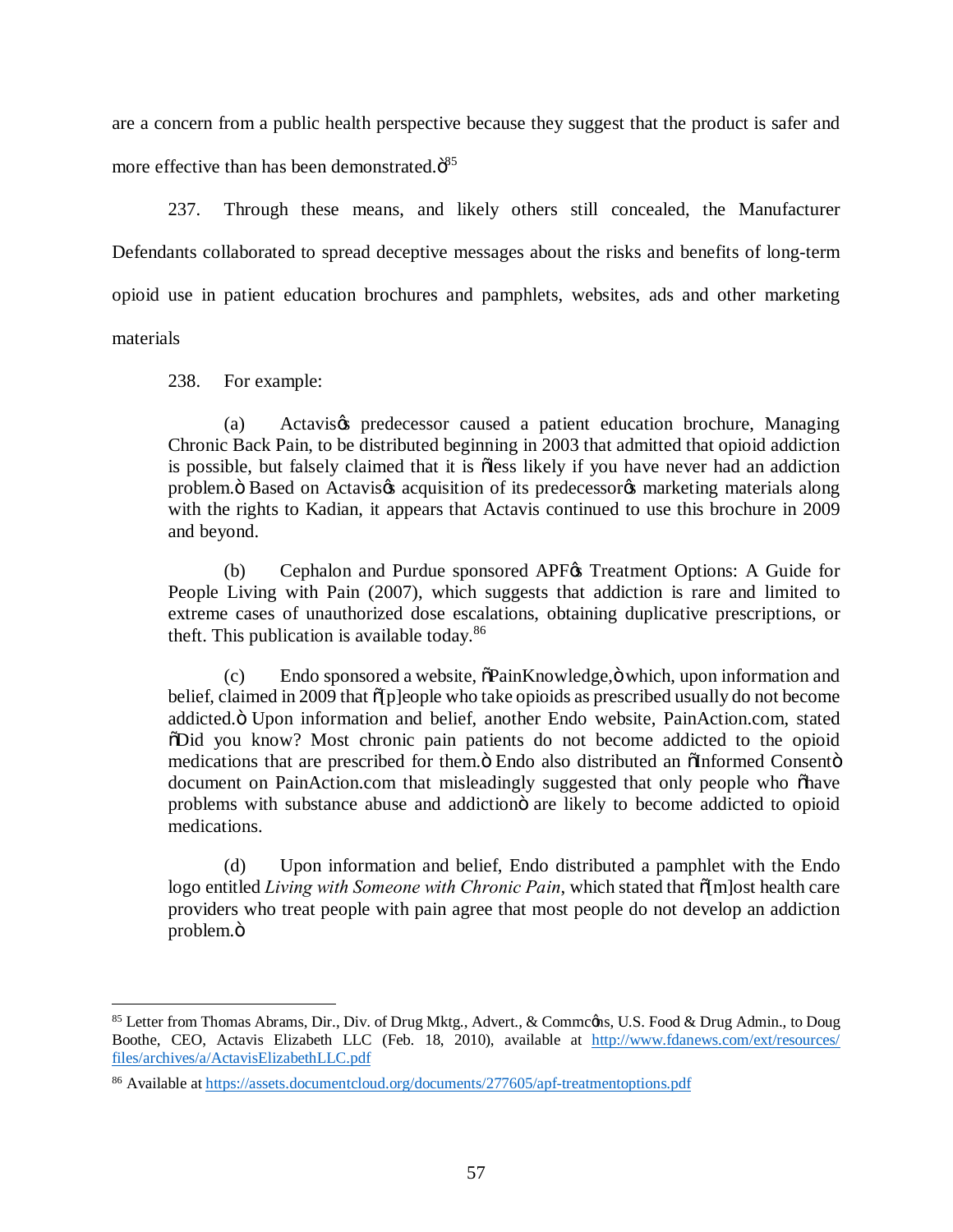(e) Janssen reviewed and distributed a patient education guide entitled Finding Relief: Pain Management for Older Adults (2009), which described as  $\tilde{c}$  myth $\ddot{o}$  the claim that opioids are addictive, and asserted as fact that  $\tilde{\sigma}$ [m]any studies show that opioids are rarely addictive when used properly for the management of chronic pain. $\ddot{o}$ 

(f) Janssen currently runs a website, *Prescriberesponsibly.com* (last updated July 2, 2015), which claims that concerns about opioid addiction are  $\tilde{\text{o}}$  overestimated. $\tilde{\text{o}}^{87}$ 

(g) Purdue sponsored APF& *A Policymaker's Guide to Understanding Pain& Its Management* 6 which claims that less than 1% of children prescribed opioids will become addicted and that pain is undertreated due to  $\tilde{o}$  misconceptions about opioid addiction<sup>[]</sup>.  $\ddot{o}$  This publication is still available online.<sup>88</sup>

(h) Consistent with the Manufacturer Defendants *published* marketing materials, upon information and belief, detailers for the Manufacturer Defendants in Virginia have minimized or omitted and continue to minimize or omit any discussion with doctors or their medical staff in Virginia about the risk of addiction; misrepresented the potential for abuse of opioids with purportedly abuse-deterrent formulations; and routinely did not correct the misrepresentations noted above.

(i) Endo, on information and belief, has distributed and made available on its website opana.com a pamphlet promoting Opana ER with photographs depicting patients with physically demanding jobs like construction worker and chef, misleadingly implying that the drug would provide long-term pain-relief and functional improvement

 $(i)$  On information and belief, Purdue also ran a series of ads, called  $\delta$ Pain vignettes," for OxyContin in 2012 in medical journals. These ads featured chronic pain patients and recommended OxyContin for each. One ad described a  $\tilde{0}54$ -year-old writer with osteoarthritis of the handsö and implied that OxyContin would help the writer work more effectively.

(k) The New York Attorney General found in its settlement with Purdue that through March 2015, the Purdue website *In the Face of Pain* failed to disclose that doctors who provided testimonials on the site were paid by Purdue, $89$  and concluded that Purdue $\alpha$ failure to disclose these financial connections potentially misled consumers regarding the objectivity of the testimonials.<sup>90</sup>

 <sup>87</sup> Available at, http://www.prescriberesponsibly.com/articles/opioid-pain-management

<sup>88</sup> Available at, http://s3.documentcloud.org/documents/277603/apf-policymakers- guide.pdf

<sup>89</sup> *See New York State Office of the Attorney General, A.G. Schneiderman Announces Settlement with Purdue Pharma That Ensures Responsible and Transparent Marketing Of Prescription Opioid Drugs By The Manufacturer* (August 20, 2015), https://ag.ny.gov/press-release/ag-schneiderman-announces-settlement-purdue-pharma-ensures-resp onsible-and-transparent (last accessed December 20, 2017)

 $90$  The New York Attorney General, in a 2016 settlement agreement with Endo, found that opioid õuse disorders appear to be highly prevalent in chronic pain patients treated with opioids, with up to 40% of chronic pain patients treated in specialty and primary care outpatient centers meeting the clinical criteria for an opioid use disorder.  $\ddot{o}$  Endo had claimed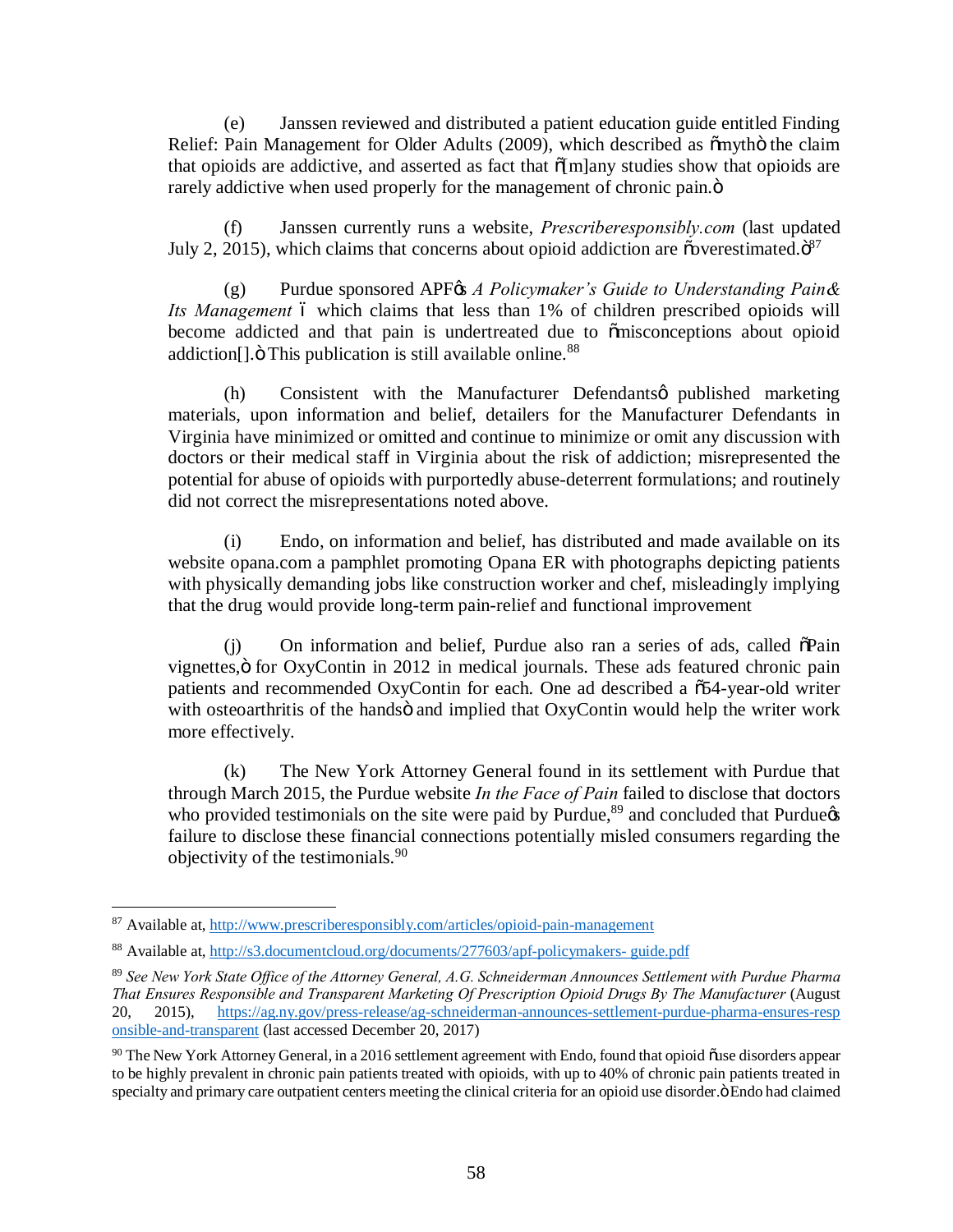239. The Manufacturer Defendants falsely instructed doctors and patients that the signs of addiction should not be seen as warnings but are actually signs of undertreated pain and should be treated by prescribing more opioids. The Manufacturer Defendants called this phenomenon  $\ddot{\text{o}}$  pseudoaddiction and falsely claimed that pseudoaddiction is substantiated by scientific evidence. Dr. Webster was a leading proponent of this notion, stating that the only way to differentiate the two was to increase a patient  $\phi$  dose of opioids.<sup>91</sup>

240. Other examples of the Manufacturer Defendants gadyocacy for the fictional concept of  $\tilde{\text{op}}$  seudoaddiction include, but are not limited to:

(a) Cephalon and Purdue sponsored *Responsible Opioid Prescribing* (2007), which taught that behaviors such as or equesting drugs by name of odemanding or manipulative behavior, ö seeing more than one doctor to obtain opioids, and hoarding, are all signs of pseudoaddiction, rather than true addiction. The 2012 edition of *Responsible Opioid Prescribing remains for sale online.*<sup>92</sup>

(b) On information and belief, Janssen sponsored, funded, and edited the *Let's Talk Pain* website, which in 2009 stated:  $\tilde{o}$  pseudoaddiction . . . refers to patient behaviors that may occur when pain *is under-treated….*Pseudoaddiction is different from true addiction because such behaviors can be resolved with effective pain management. $\ddot{o}$ 

(c) Endo sponsored a National Initiative on Pain Control ( $\delta$ NIPC $\ddot{o}$ ) CME program in 2009 entitled *Chronic Opioid Therapy: Understanding Risk While Maximizing Analgesia*, which, upon information and belief, promoted pseudoaddiction by teaching that a patientos aberrant behavior was the result of untreated pain. Endo appears to have substantially controlled NIPC by funding NIPC projects; developing, specifying, and reviewing content; and distributing NIPC materials.

(d) Purdue published a pamphlet in 2011 entitled *Providing Relief, Preventing Abuse*, which, upon information and belief, described pseudoaddiction as a concept that  $\tilde{c}$  emerged in the literature to describe the inaccurate interpretation of [drug- seeking behaviors] in patients who have pain that has not been effectively treated. $\ddot{o}$ 

 $\overline{a}$ 

on its www.opana.com website that  $\delta$ [m]ost healthcare providers who treat patients with pain agree that patients treated with prolonged opioid medicines usually do not become addicted, ö but the New York Attorney General found that Endo had no evidence for that statement. Consistent with this, Endo agreed not to õmake statements that . . . opioids generally are non-addictive or othat most patients who take opioids do not become addicted in New York. Upon information and belief, Endo continues to make these false statements elsewhere.

<sup>&</sup>lt;sup>91</sup> Lynn Webster & Beth Dove, Avoiding Opioid Abuse While Managing Pain (2007).

<sup>&</sup>lt;sup>92</sup> See Scott M. Fishman, M.D., Responsible Opioid Prescribing: A Physician<sub>g</sub> Guide (2d ed. 2012).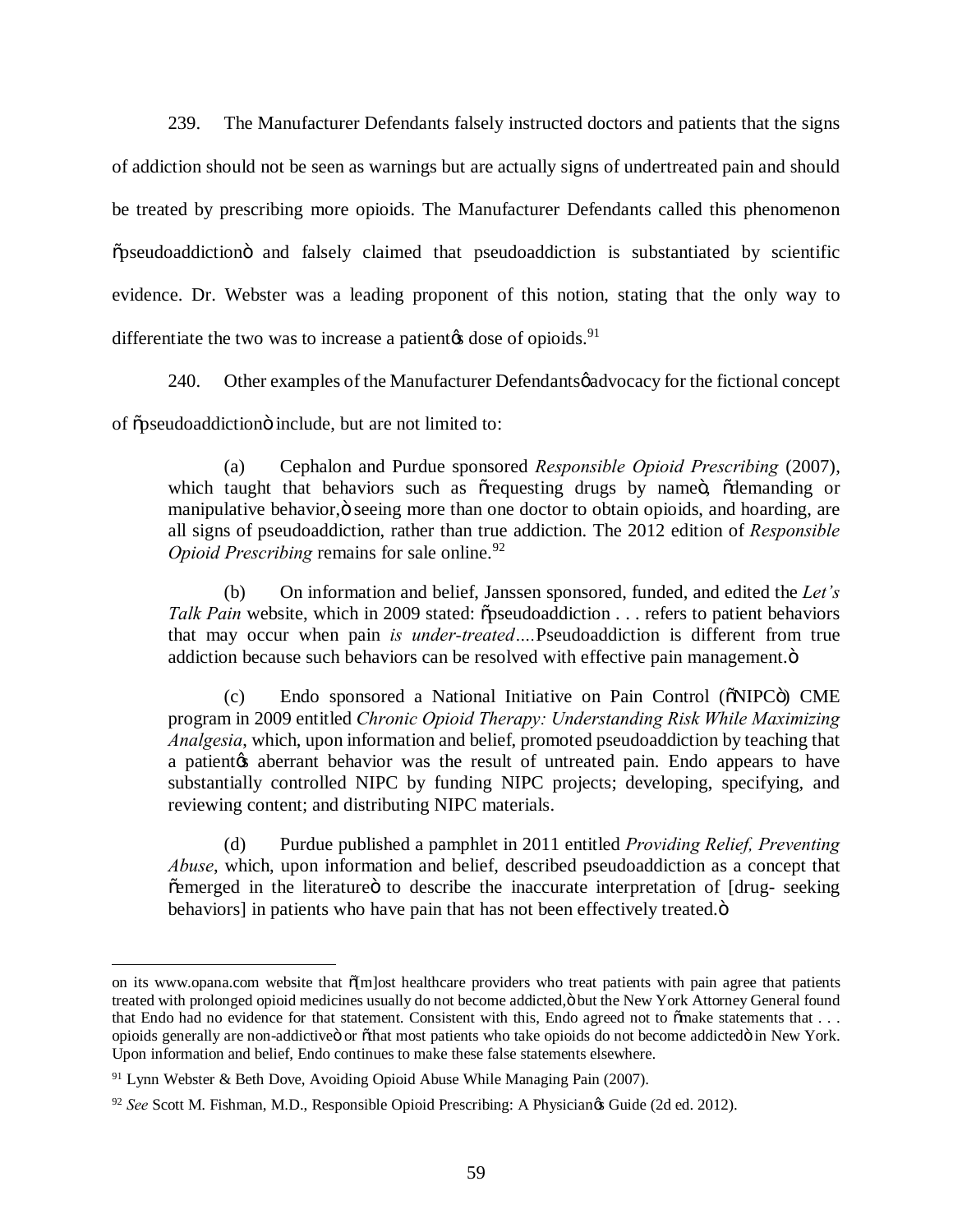(e) Upon information and belief, Purdue sponsored a CME program titled  $\delta$ Path of the Patient, Managing Chronic Pain in Younger Adults at Risk for Abuseö. In a role play, a chronic pain patient with a history of drug abuse tells his doctor that he is taking twice as many hydrocodone pills as directed. The narrator notes that because of pseudoaddiction, the doctor should not assume the patient is addicted even if he persistently asks for a specific drug, seems desperate, hoards medicine, or overindulges in unapproved escalating doses. The doctor treats this patient by prescribing a high-dose, long acting opioid.

241. However, Defendantsø own hired gun has now conceded that pseudoaddiction is fictional. Dr. Webster has acknowledged that  $\delta$  [pseudoaddiction] obviously became too much of an excuse to give patients more medication. $\ddot{\mathrm{o}}^{93}$ .

242. The 2016 CDC Guidelines also reject the concept of pseudoaddiction. The Guidelines explain that  $\tilde{p}$  platients who do not experience clinically meaningful pain relief early in treatment . . . are unlikely to experience pain relief with longer-term use,  $\ddot{o}$  and that physicians should  $\tilde{\sigma}$  reassess. [] pain and function within 1 month in order to decide whether to  $\tilde{\sigma}$  minimize risks of long-term opioid use by discontinuing opioids because the patient is  $\tilde{p}$  onot receiving a clear benefit. $\ddot{0}^{94}$ 

243. The Manufacturer Defendants also falsely claimed that there were addiction risk screening tools 6 such as patient contracts, urine drug screens, and other similar strategies 6 that allowed them to reliably identify and safely prescribe opioids to patients predisposed to addiction.

244. In addition, the Manufacturer Defendants widely spread misleading information about the risks of addiction associated with increasing dosages of opioids over time, and downplayed the risks created by the tolerance for opioids that patients would develop after consuming the drugs over a period of time.

 <sup>93</sup> John Fauber, *Painkiller Boom Fueled by Networking*, MILWAUKEE WISC. J. SENTINEL, Feb. 18, 2012

<sup>&</sup>lt;sup>94</sup> CDC Guidelines for Prescribing Opioids for Chronic Pain, available at https://www.cdc.gov/drugoverdose/ prescribing/guideline.html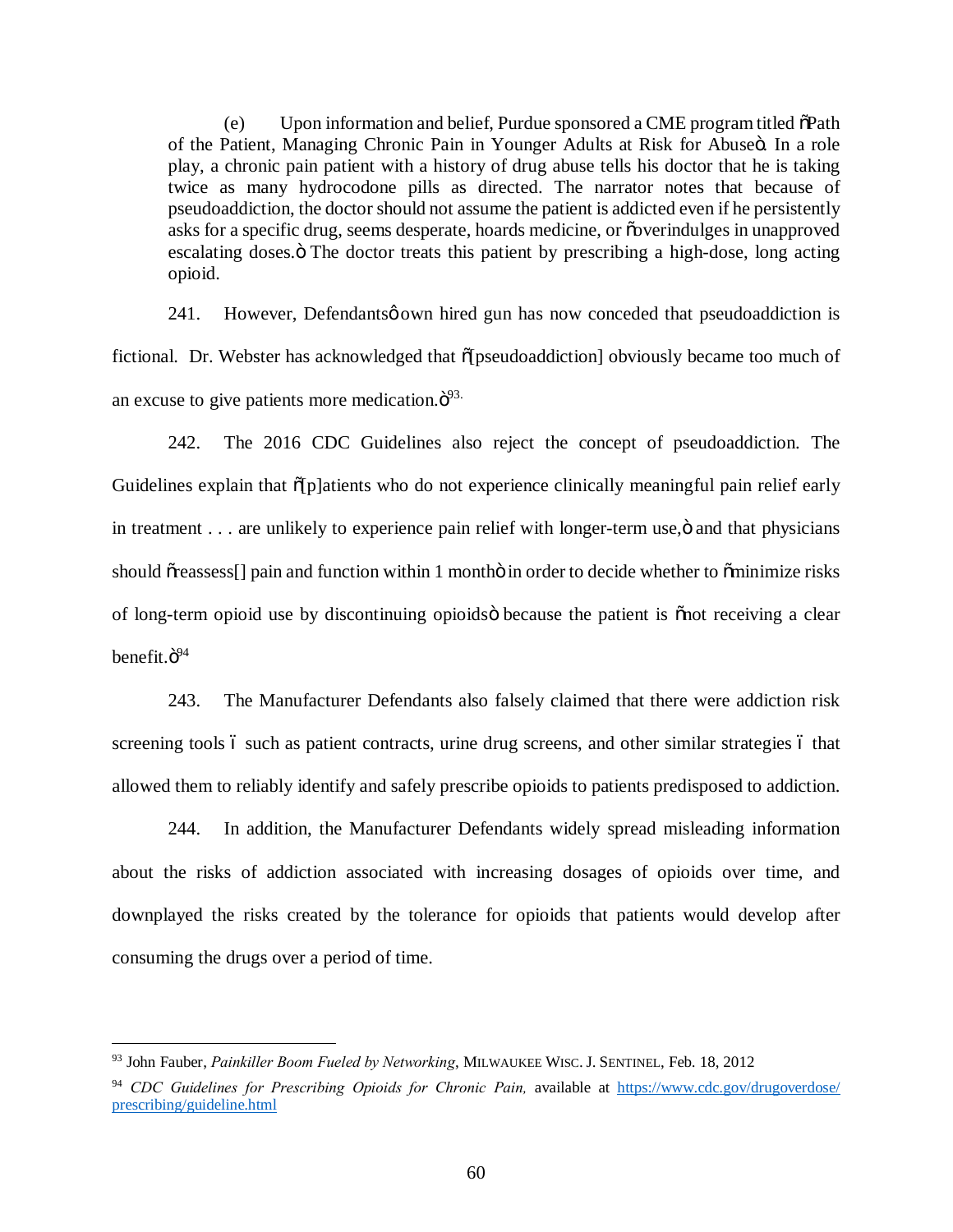245. For example,

(a) On information and belief, Actavis& predecessor created a patient brochure for Kadian in 2007 that stated,  $\delta$ Over time, your body may become tolerant of your current dose. You may require a dose adjustment to get the right amount of pain relief. This is not addiction.<sub> $ö$ </sub>

(b) Cephalon and Purdue sponsored APF<sub>68</sub> *Treatment Options: A Guide for People Living with Pain* (2007), which claims that some patients oneed a larger dose of an opioid, regardless of the dose currently prescribed. The guide stated that opioids have  $\tilde{p}$  on ceiling dose and are therefore the most appropriate treatment for severe pain. This guide is still available online.<sup>95</sup>

 $(c)$  Endo sponsored a website,  $\delta$ PainKnowledge, $\delta$  which, upon information and belief, claimed in 2009 that opioid dosages may be increased until  $\delta$ you are on the right dose of medication for your pain. $\ddot{\text{o}}$ 

(d) Endo distributed a pamphlet edited by an opioid advocate entitled Understanding Your Pain: Taking Oral Opioid Analgesics (2004 Endo Pharmaceuticals PM-0120). In Q&A format, it asked  $\delta$ If I take the opioid now, will it work later when I really need it? $\ddot{o}$  The response is,  $\ddot{o}$ The dose can be increased. . . . You wong  $\ddot{a}$  run outo of pain relief. $\ddot{\mathrm{o}}^{96}$ 

(e) Janssen, on information and belief, sponsored a patient education guide entitled *Finding Relief: Pain Management for Older Adults* (2009), which was distributed by its sales force. This guide listed dosage limitations as  $\tilde{o}$ disadvantages $\tilde{o}$  of other pain medicines but omitted any discussion of risks of increased opioid dosages.

(f) On information and belief, Purdue in the Face of Pain website promoted the notion that if a patientos doctor does not prescribe what, in the patientos view, is a sufficient dosage of opioids, he or she should find another doctor who will.

(g) Purdue sponsored APF<sub>*GS A Policymaker*'s *Guide to Understanding Pain &*</sub> *Its Management*, which taught that dosage escalations are  $\tilde{\text{c}}$  sometimes necessary,  $\ddot{\text{o}}$  even unlimited ones, but did not disclose the risks from high opioid dosages. This publication is still available online. 97

(h) In 2007, Purdue sponsored a CME entitled *Overview of Management Options* that was available for CME credit and available until at least 2012. It taught that NSAIDs and other drugs, but not opioids, are unsafe at high dosages.

 <sup>95</sup> Available at, https://assets.documentcloud.org/documents/277605/apf- treatmentoptions.pdf

<sup>96</sup> Margo McCaffery & Chris Pasero, Endo Pharm., *Understanding Your Pain: Taking Oral Opioid Analgesics* (Russell K Portenoy, M.D., ed., 2004).

<sup>97</sup> Available at, http://s3.documentcloud.org/documents/277603/apf-policymakers- guide.pdf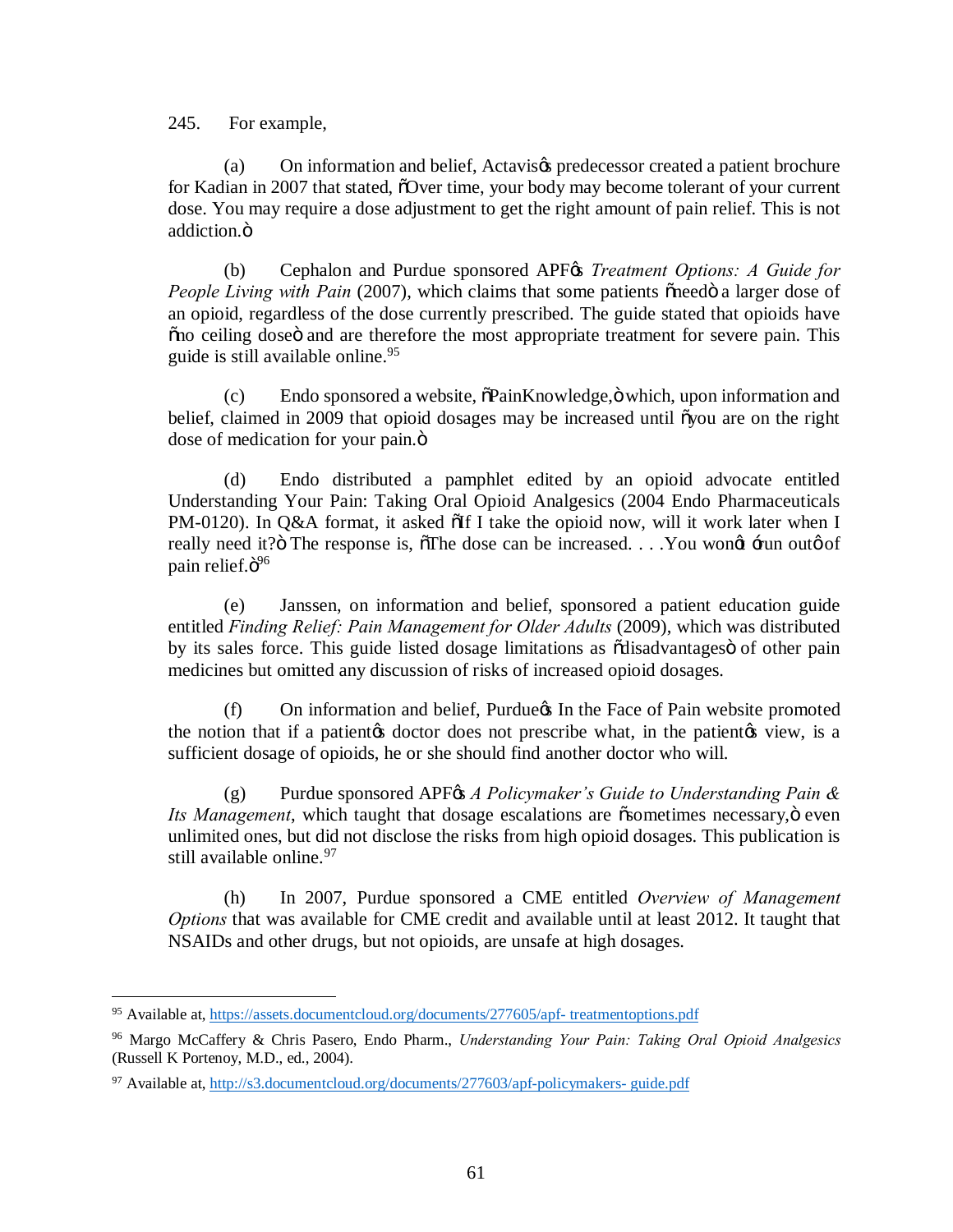(i) Seeking to overturn the criminal conviction of a doctor for illegally prescribing opioids, APF and others argued to the United States Fourth Circuit Court of Appeals that  $\tilde{\text{other}}$  is no  $\div\text{eiling}$  dose $\varnothing$  for opioids.<sup>98</sup>

246. These claims conflict with the scientific evidence, as confirmed by the FDA and CDC. As the CDC explains in its 2016 Guidelines, othere is now an established body of scientific evidence showing that overdose risk is increased at higher opioid dosages. $\ddot{\mathrm{o}}^{99}$ 

247. The Manufacturer Defendants also falsely and misleadingly emphasized or exaggerated the risks of competing products like NSAIDs, so that doctors and patients nationwide, and in Washington County, would look to opioids first for the treatment of chronic pain. The Manufacturer Defendants deceptively describe the risks from NSAIDs while failing to disclose the risks from opioids.<sup>100</sup>

248. The Manufacturer Defendants, both individually and collectively, made, promoted, and profited from their misrepresentations about the risks and benefits of opioids for chronic pain even though they knew that their misrepresentations were false and misleading. The history of opioids, as well as research and clinical experience over the last 20 years, established that opioids were highly addictive and responsible for a long list of very serious adverse outcomes. The Manufacturer Defendants and their PBM allies had access to scientific studies, detailed prescription data, and reports of adverse events, including reports of addiction, hospitalization, and deaths 6 all of which made clear the harms from long-term opioid use and that patients are suffering from addiction, overdoses, and death in alarming numbers. More recently, the FDA and CDC have

<sup>&</sup>lt;sup>98</sup> Brief of the American Pain Foundation (APF), the National Pain Foundation, and the National Foundation for the Treatment of Pain in Support of Appellant and Reversal of the Conviction, *United States v. Hurowitz*, No. 05-4474 (4th Cir. Sept. 8, 2005) at 9

<sup>99</sup> 2016 CDC Guidelines *supra* note 94.

<sup>&</sup>lt;sup>100</sup> *See*, e.g., Case Challenges in Pain Management: Opioid Therapy for Chronic Pain (Endo) (describing massive gastrointestinal bleeds from long-term use of NSAIDs and recommending opioids), gastrointestinal bleeds from long-term use of NSAIDs and recommending opioids), https://painmedicinenews.com/download/BtoB\_Opana\_WM.pdf (last accessed December 19, 2017).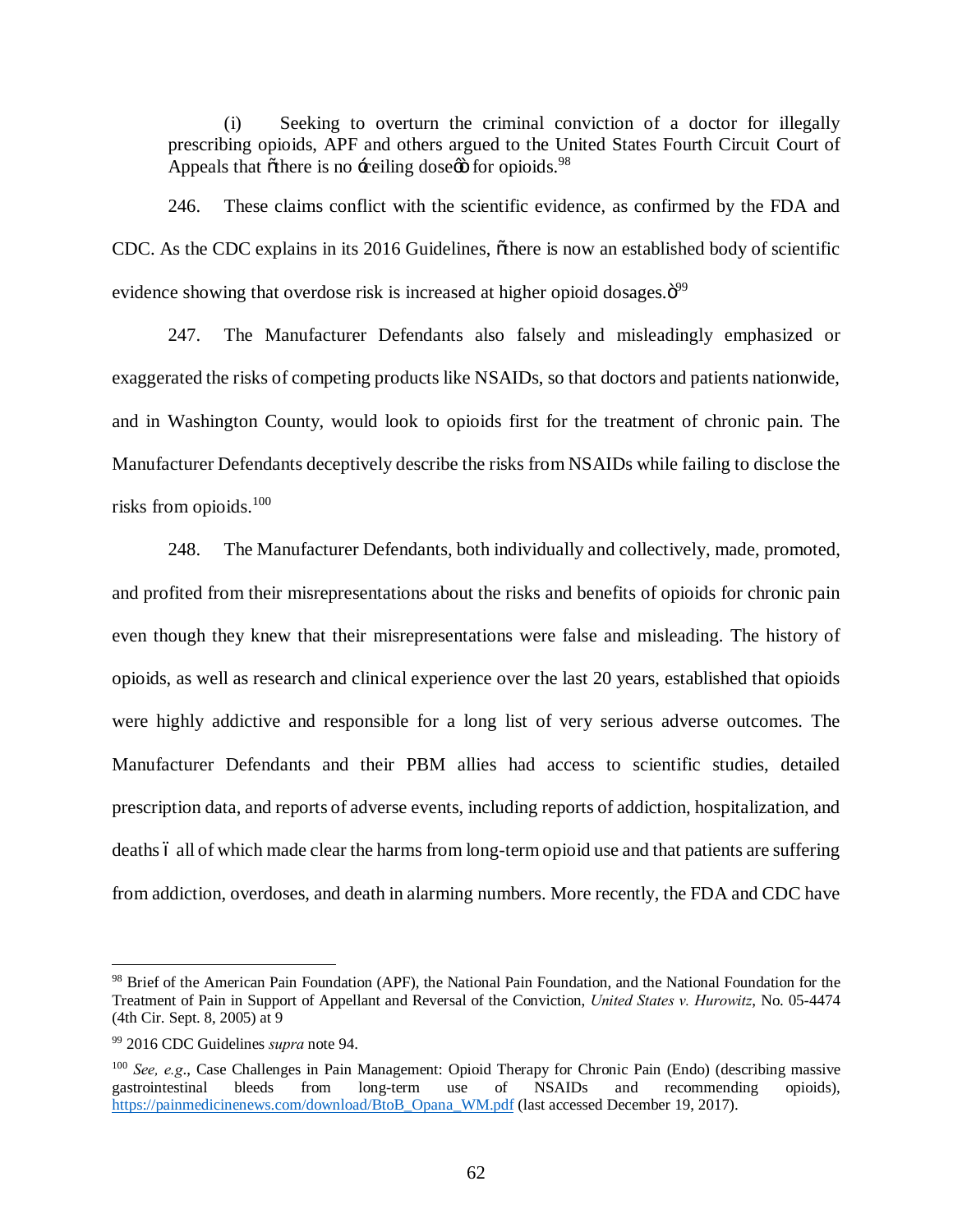issued pronouncements based on actual medical evidence that conclusively expose the known falsity of the Manufacturer Defendantsø misrepresentations.

249. Notwithstanding their knowledge, in order to maximize profits, the Manufacturer Defendants continued to advocate in the false and deceptive manners described herein with the goal of increasing opioid use, purposefully ignoring the foreseeable consequences of their activity in terms of addiction and public health throughout the United States, and in Washington County.

250. A very recent study in the Journal of the American Medical Association has further confirmed the falsity of defendantsø representations. This study followed patients with chronic back, hip or knee pain who were treated with opioids and non-opioids over a 12-month period. The study concluded that there was no significant difference in pain control, but that pain intensity was significantly better for non-opioid users, while adverse medication-related side effects were significantly more common for opioid users. The Study recommended against initiation of opioid therapy for moderate to severe chronic osteoarthritis pain.<sup>101</sup>

## **d. MANUFACTURER DEFENDANTS' MISUSE OF TREATMENT GUIDELINES**

251. In addition, treatment guidelines have been particularly important in securing acceptance for chronic opioid therapy. They are relied upon by doctors, especially the general practitioners and family doctors targeted by the Manufacturer Defendants, who are neither experts nor trained in the treatment of chronic pain. Treatment guidelines not only directly inform doctors  $\varphi$ prescribing practices, but are cited throughout the scientific literature and referenced by third-party payors in determining whether they should cover treatments for specific indications. Pharmaceutical sales representatives employed by Endo, Actavis, and Purdue discussed treatment

 <sup>101</sup> Erin E. Krebs, MD, MPH; Amy Gravely, MA; Sean Nugent, BA; et al, *Effect of Opioid vs Nonopioid Medications on Pain-Related Function in Patients With Chronic Back Pain or Hip or Knee Osteoarthritis Pain*, JAMA, March 6, 2018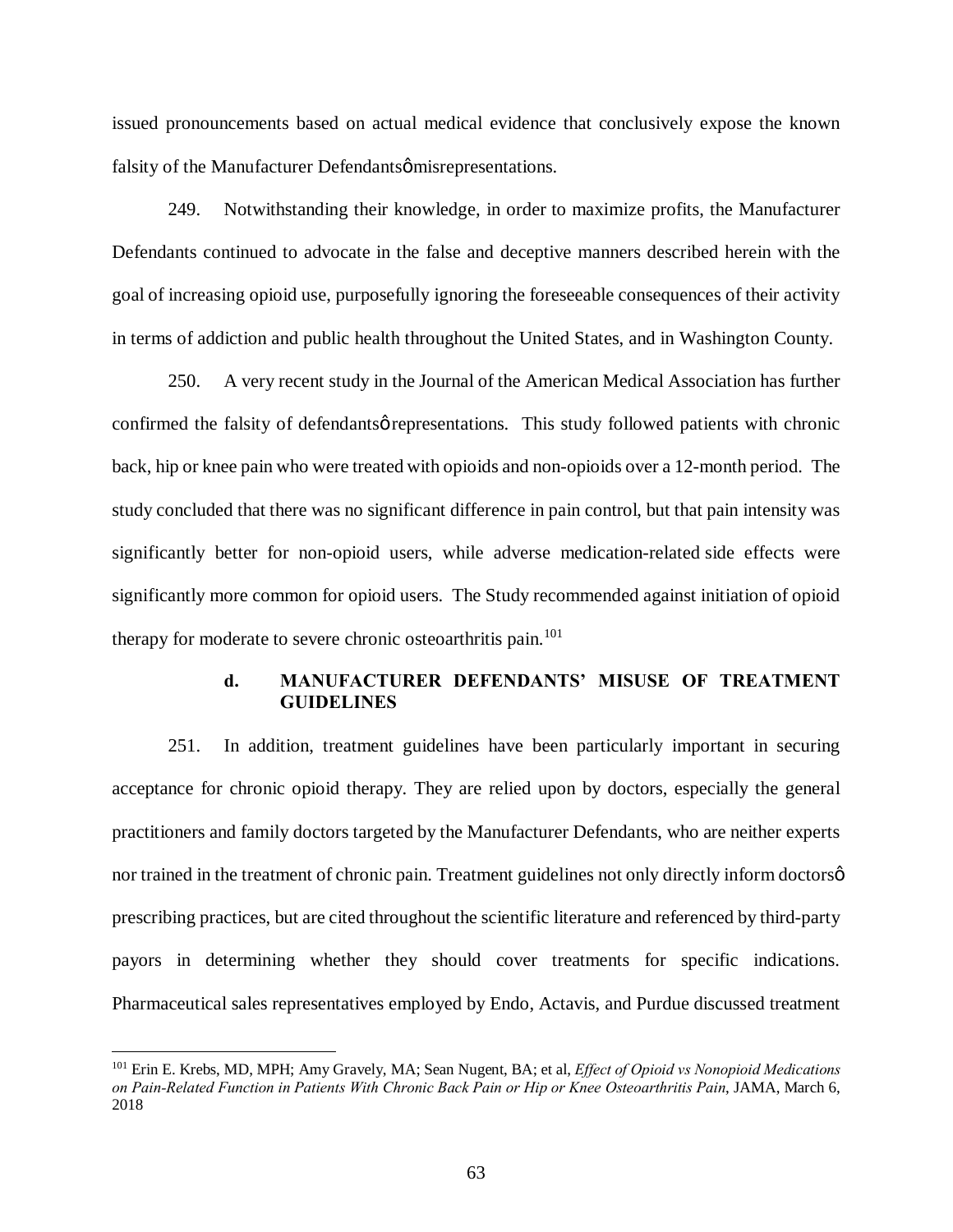guidelines with doctors during individual sales visits including visits throughout Virginia and Washington County.

#### **(1) FEDERATION OF STATE MEDICAL BOARDS (FSMB)**

252. The Federation of State Medical Boards ( $\delta$ FSMB $\ddot{o}$ ) is a trade organization representing the various state medical boards in the United States. The state boards that comprise the FSMB membership have the power to license doctors, investigate complaints, and discipline physicians. The FSMB finances opioid- and pain-specific programs through grants from Defendants.

253. Since 1998, the FSMB has been developing treatment guidelines for the use of opioids for the treatment of pain. The 1998 version, Model Guidelines for the Use of Controlled Substances for the Treatment of Pain ( $\tilde{0}1998$  Guidelines $\ddot{0}$ ) was produced  $\ddot{0}$ in collaboration with pharmaceutical companies and taught not that opioids could be appropriate in limited cases after other treatments had failed, but that opioids were  $\tilde{c}$  essential for treatment of chronic pain, including as a first prescription option.

254. A 2004 iteration of the 1998 Guidelines and the 2007 book, *Responsible Opioid Prescribing*, also made the same claims as the 1998 Guidelines. These guidelines were posted online and were available to and intended to reach physicians nationwide, including in Washington County.

255. The publication of *Responsible Opioid Prescribing* was backed largely by drug manufacturers. In all, 163,131 copies of *Responsible Opioid Prescribing* were distributed by state medical boards (and through the boards, to practicing doctors). The FSMB website describes the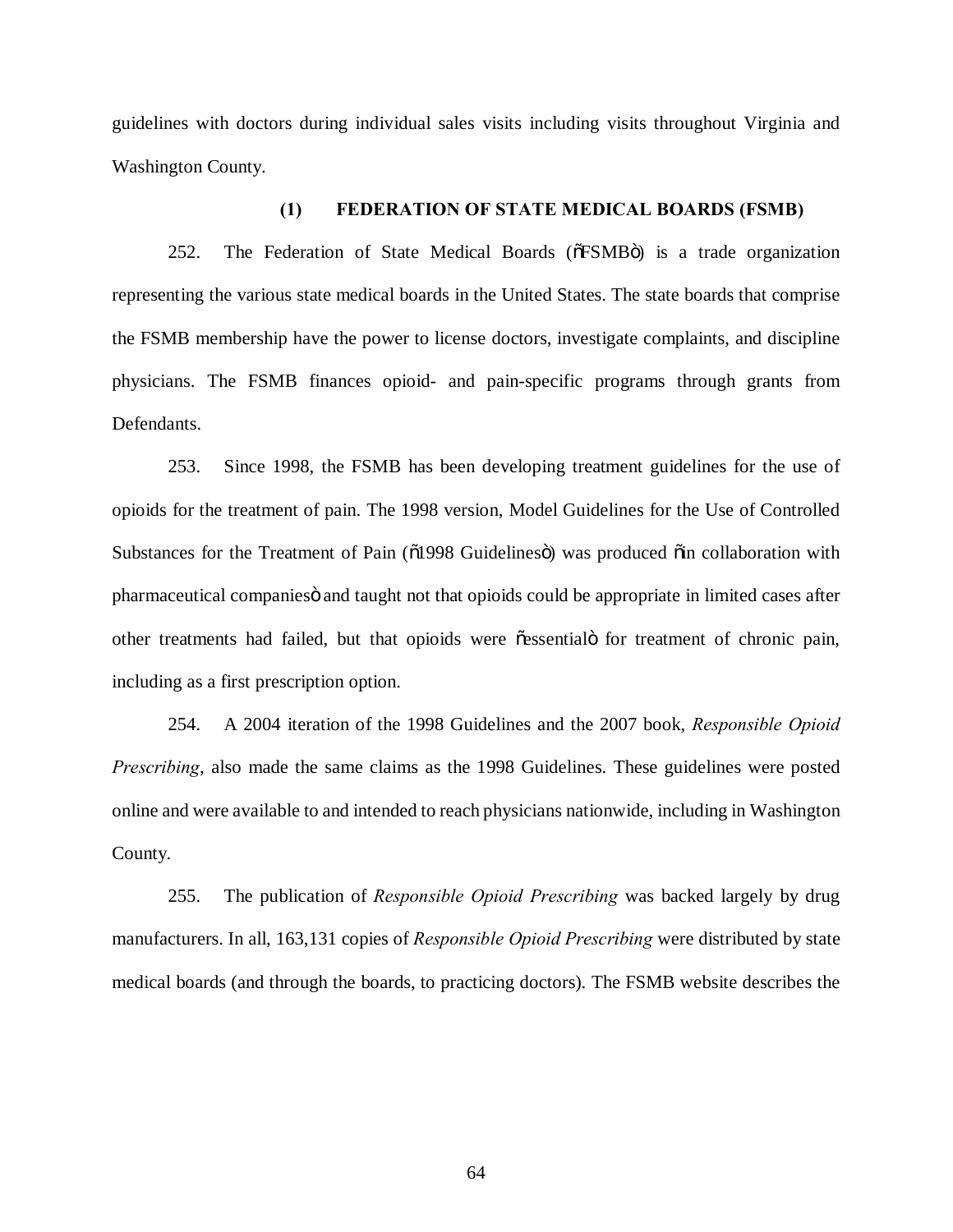book as the olleading continuing medication (CME) activity for prescribers of opioid medications. $\ddot{o}^{102}$ 

256. Defendants relied on 1998 Guidelines to convey the alarming message that  $\ddot{\text{u}}$  bundertreatment of paino would result in official discipline, but no discipline would result if opioids were prescribed as part of an ongoing patient relationship and prescription decisions were documented. FSMB turned doctors of eiscipline on its head: doctors, who used to believe that they would be disciplined if their patients became addicted to opioids, were taught instead that they would be punished if they failed to prescribe opioids to their patients with chronic pain.

## **(2) AAPM/APS GUIDELINES**

257. American Academy of Pain Medicine ( $\delta$ AAPM $\ddot{o}$ ) and the American Pain Society ( $\delta$ APS $\ddot{o}$ ) are professional medical societies, each of which received substantial funding from Defendants from 2009 to 2013. In 1997, AAPM issued a  $\tilde{o}$ consensusö statement, *The Use of Opioids for the Treatment of Chronic Pain*, that endorsed opioids to treat chronic pain and claimed that the there was little risk of addiction or overdose in pain patients. <sup>103</sup> The Chair of the committee that issued the statement, Dr. J. David Haddox, was at the time a paid speaker for Purdue. The sole consultant to the committee was Dr. Portenoy. The consensus statement, which also formed the foundation of the 1998 Guidelines, was published on the AAPM $\alpha$  website and remained until 2011 and was taken down only after a doctor complained, though it lingers on the internet elsewhere.

258. AAPM and APS issued their own guidelines in 2009 ( $\delta$ 2009 Guidelines $\ddot{\text{o}}$ ) and continued to recommend the use of opioids to treat chronic pain. Fourteen of the 21 panel members

 <sup>102</sup> Scott M. Fishman, *Responsible Opioid Prescribing*, WATERFORD LIFE SERVICES (2007)

<sup>&</sup>lt;sup>103</sup> The Use of Opioids for the Treatment of Chronic Pain, APS & AAPM (1997), http://opi.areastematicas.com/ generalidades/OPIOIDES.DOLORCRONICO.pdf (as viewed 3/31/2016).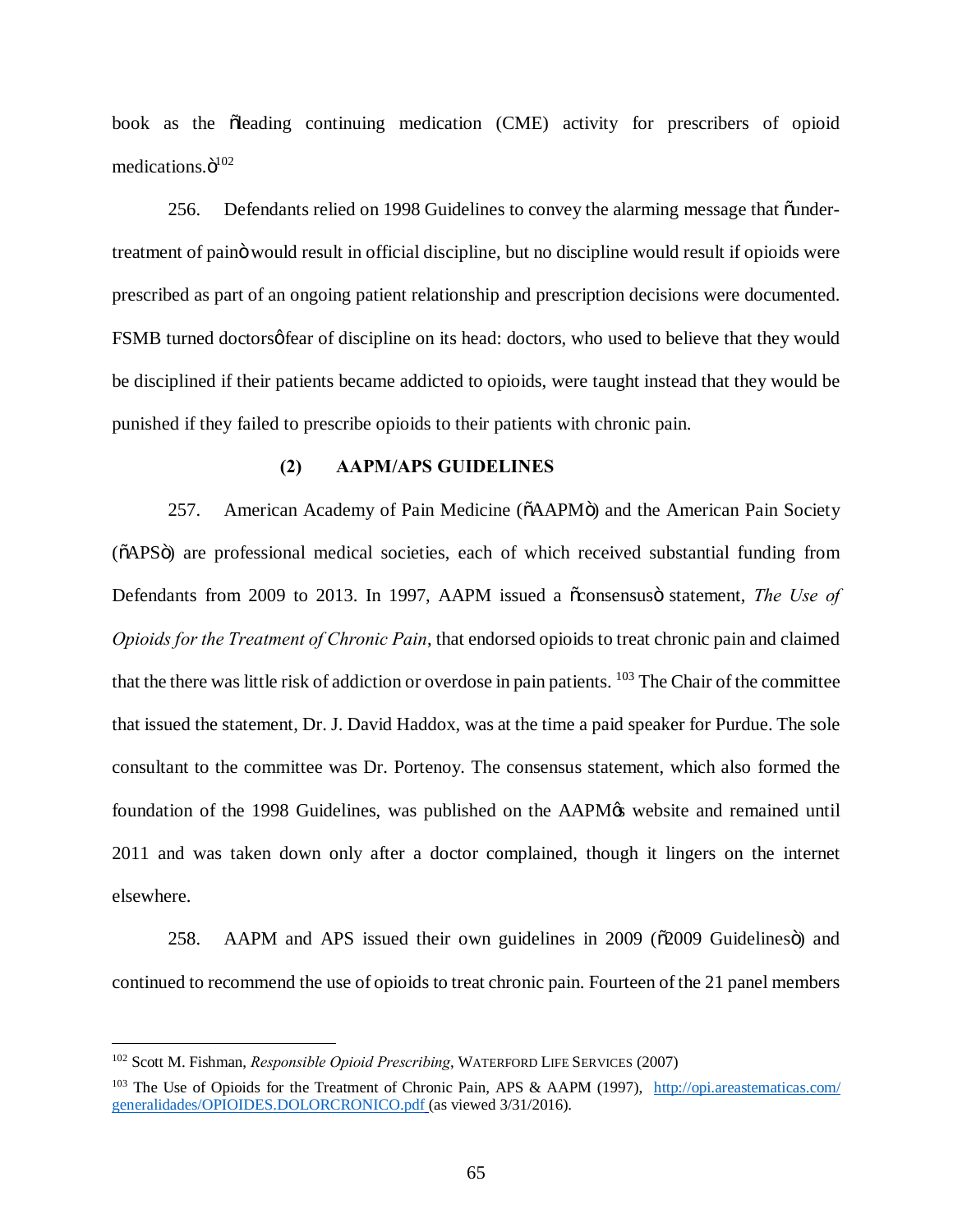who drafted the 2009 Guidelines, including Dr. Portenoy and Dr. Fine, received support from Defendants Janssen, Cephalon, Endo, and Purdue.

259. The 2009 Guidelines promote opioids as  $\tilde{\text{os}}$  and effective for treating chronic pain, despite acknowledging limited evidence, and conclude that the risk of addiction is manageable for patients regardless of past abuse histories. One panel member, Dr. Joel Saper, Clinical Professor of Neurology at Michigan State University and founder of the Michigan Headache and Neurological Institute, resigned from the panel because of his concerns that the 2009 Guidelines were influenced by contributions that drug companies, including Defendants, made to the sponsoring organizations and committee members. These AAPM/APS Guidelines have been a particularly effective channel of deception and have influenced not only treating physicians, but also the body of scientific evidence on opioids; the Guidelines have been cited 732 times in academic literature, were disseminated nationwide and in Washington County during the relevant time period, were reprinted in the *Journal of Pain* and are still available online.

260. The Manufacturer Defendants widely cited and promoted the 2009 Guidelines without disclosing the lack of evidence to support their conclusions.

261. The extent of the Manufacturer Defendants  $\phi$  influence on treatment guidelines is demonstrated by the fact that independent guidelines 6 the authors of which did not accept drug company funding 6 reached very different conclusions.

262. The 2012 Guidelines for *Responsible Opioid Prescribing* in Chronic Non- Cancer Pain, issued by the American Society of Interventional Pain Physicians ( $\delta$ ASIPP $\delta$ ), warned that  $\delta[t]$ he recent revelation that the pharmaceutical industry was involved in the development of opioid guidelines as well as the bias observed in the development of many of these guidelines illustrate that the model guidelines are not a model for curtailing controlled substance abuse and may, in fact, be facilitating it." ASIPP<sub><sup>68</sub></sup> Guidelines further advise that "otherapeutic opioid use, specifically"</sub>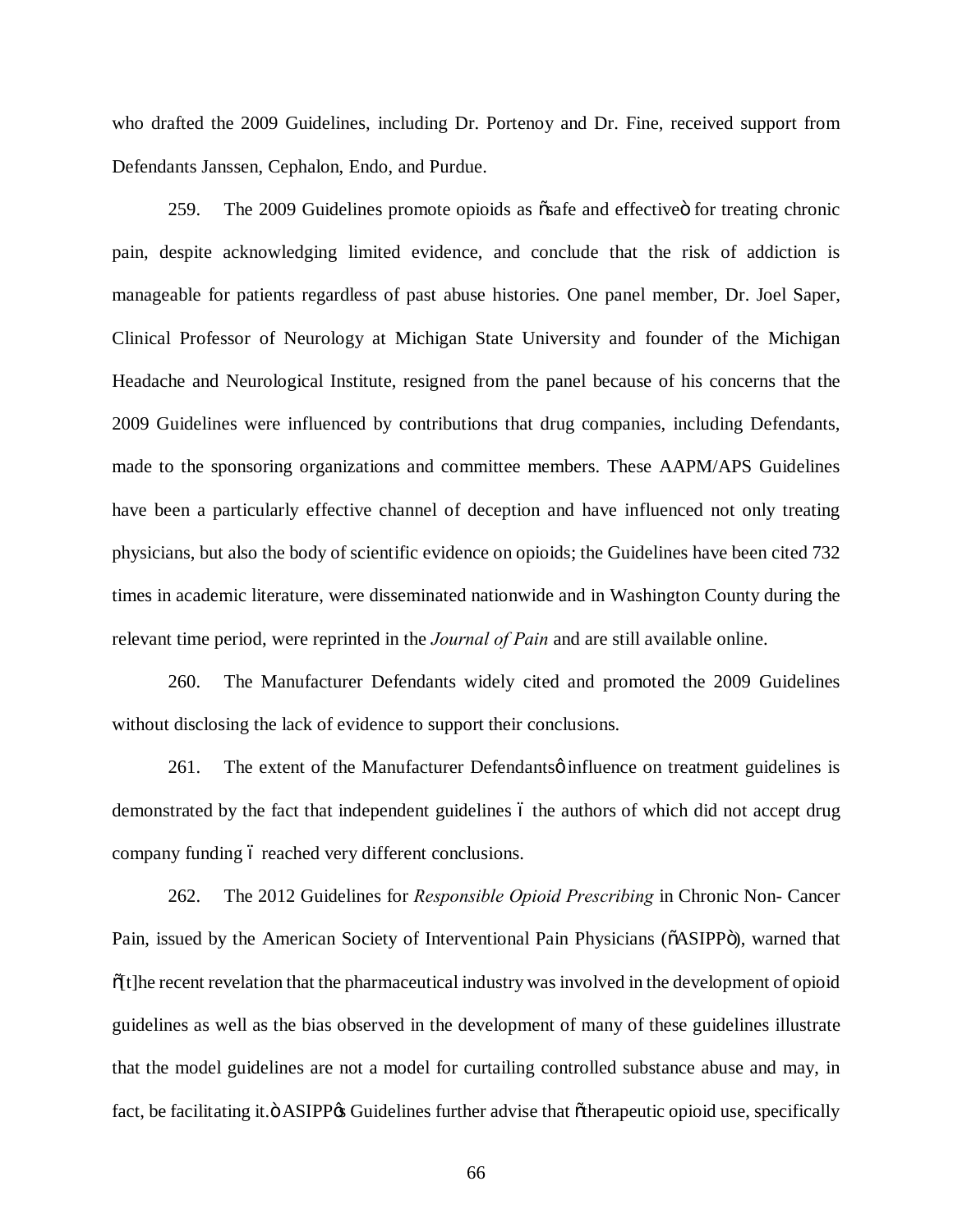in high doses over long periods of time in chronic non-cancer pain starting with acute pain, not only lacks scientific evidence, but is in fact associated with serious health risks including multiple fatalities, and is based on emotional and political propaganda under the guise of improving the treatment of chronic pain. $\ddot{o}$  ASIPP recommends long-acting opioids in high doses only  $\ddot{o}$  in specific circumstances with severe intractable paino and only when coupled with  $\tilde{\text{o}}$  continuous adherence monitoring, in well-selected populations, in conjunction with or after failure of other modalities of treatments with improvements in physical and functional status and minimal adverse effects. $\ddot{\mathrm{o}}^{104}$ 

263. Similarly, the 2011 Guidelines for the Chronic Use of Opioids, issued by the American College of Occupational and Environmental Medicine, recommend against the oroutine use of opioids in the management of patients with chronic pain, ö finding  $\tilde{a}$  at least moderate evidence that harms and costs exceed benefits based on limited evidence. $\ddot{o}^{105}$ 

264. The Clinical Guidelines on Management of Opioid Therapy for Chronic Pain, issued by the United States Department of Veterans Affairs ( $\tilde{\text{o}}V\text{A}\tilde{\text{o}}$ ) and Department of Defense ( $\delta$ DOD $\ddot{o}$ ) in 2010, notes that their review revealed a lack of solid evidence-based research on the efficacy of long-term opioid therapy. $106$ 

# **ii. MANUFACTURER AND DISTRIBUTOR DEFENDANTS VIOLATED THEIR REQUIREMENTS TO PREVENT DIVERSION AND REPORT SUSPICIOUS ORDERS UNDER VIRGINIA AND FEDERAL LAW.**

265. In addition to their common law duties, Manufacturer and Distributor Defendants are subject to statutory and regulatory requirements under Virginia law. Virginia imposes

 <sup>104</sup> Laxmaiah Manchikanti, et al., American Society of Interventional Pain Physicians (ASIPP) *Guidelines for Responsible Opioid Prescribing in Chronic Non-Cancer Pain: Part 1, Evidence Assessment*, 15 PAIN PHYSICIAN (Special Issue) S1-S66; *Part 2 – Guidance*, 15 Pain Physician (Special Issue) S67-S116 (2012).

<sup>105</sup> *American College of Occupational and Environmental Medicine's Guidelines for the Chronic Use of Opioids*  (2011).

<sup>106</sup> Management of Opioid Therapy for Chronic Pain Working Group, VA/DoD Clinical Practice Guideline for Management of Opioid Therapy for Chronic Pain, May 2010, http://www.healthquality.va.gov/ guidelines/Pain/ cot/COT\_312\_Full- er.pdf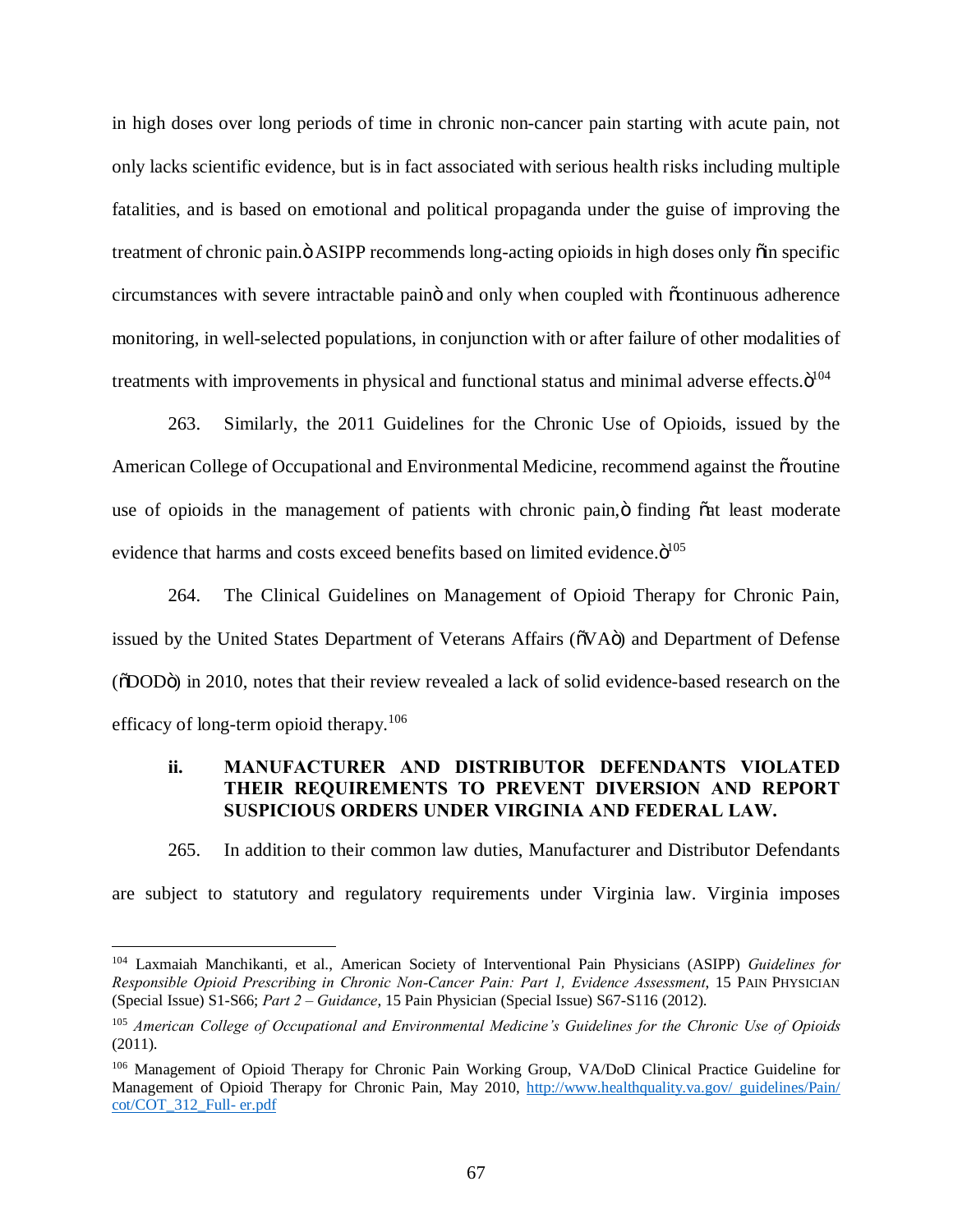numerous substantive requirements on parties involved in the distribution chain of opioids and other controlled substances. These requirements include providing adequate inventory control and security of opioids to prevent diversion, and reporting suspicious orders of opioids to the Virginia Board of Pharmacy. Virginia law also explicitly requires parties involved in the distribution chain of controlled substances such as opioids to comply with the requirements of the Controlled Substances Act, 21 U.S.C. § 801 et seq. (the  $\tilde{C}$ SA $\ddot{o}$ ), and its implementing regulations. Virginia, in adopting the requirements of the CSA and its implementing regulations, indicated that it, like Congress when it passed the CSA, had concerns about othe widespread diversion of [controlled] substances] out of legitimate channels into the illegal market. $\ddot{o}$  H.R. Rep. No. 91-1444, 1970 U.S.C.C.A.N. 4566, 4572.

266. The opioid epidemic was further fueled by Defendants of failure to follow the specific mandates in Virginia law and the CSA requiring them to help ensure that highly addictive drugs are not diverted to illegal use. The brunt of the opioid epidemic could have been, and should have been, prevented if Defendants had fulfilled their duties set by statute, regulation, and common law. Defendants, who operate at every level of the opioid supply chain, had an obligation and duty to act. They did not 6 and the country, including Washington County, paid the price.

267. Recognizing that highly addictive drugs like opioids can be easily abused and diverted to the black market, Virginia, in the Virginia Drug Control Act, and Congress, in the CSA, sought to combat diversion of prescription narcotics by providing for a closed system of drug distribution in which manufacturers, wholesalers/distributors, and retail and mail-order pharmacies must register with the Virginia Board of Pharmacy and the DEA.

268. Every registrant, in turn, is charged with being vigilant in deciding whether a customer, be it a pharmacy, wholesaler, or end customer, can be trusted to deliver or use controlled prescription narcotics only for lawful purposes. *See*, *e.g.* Va. Code Ann. § 54.1-3435; Va. Code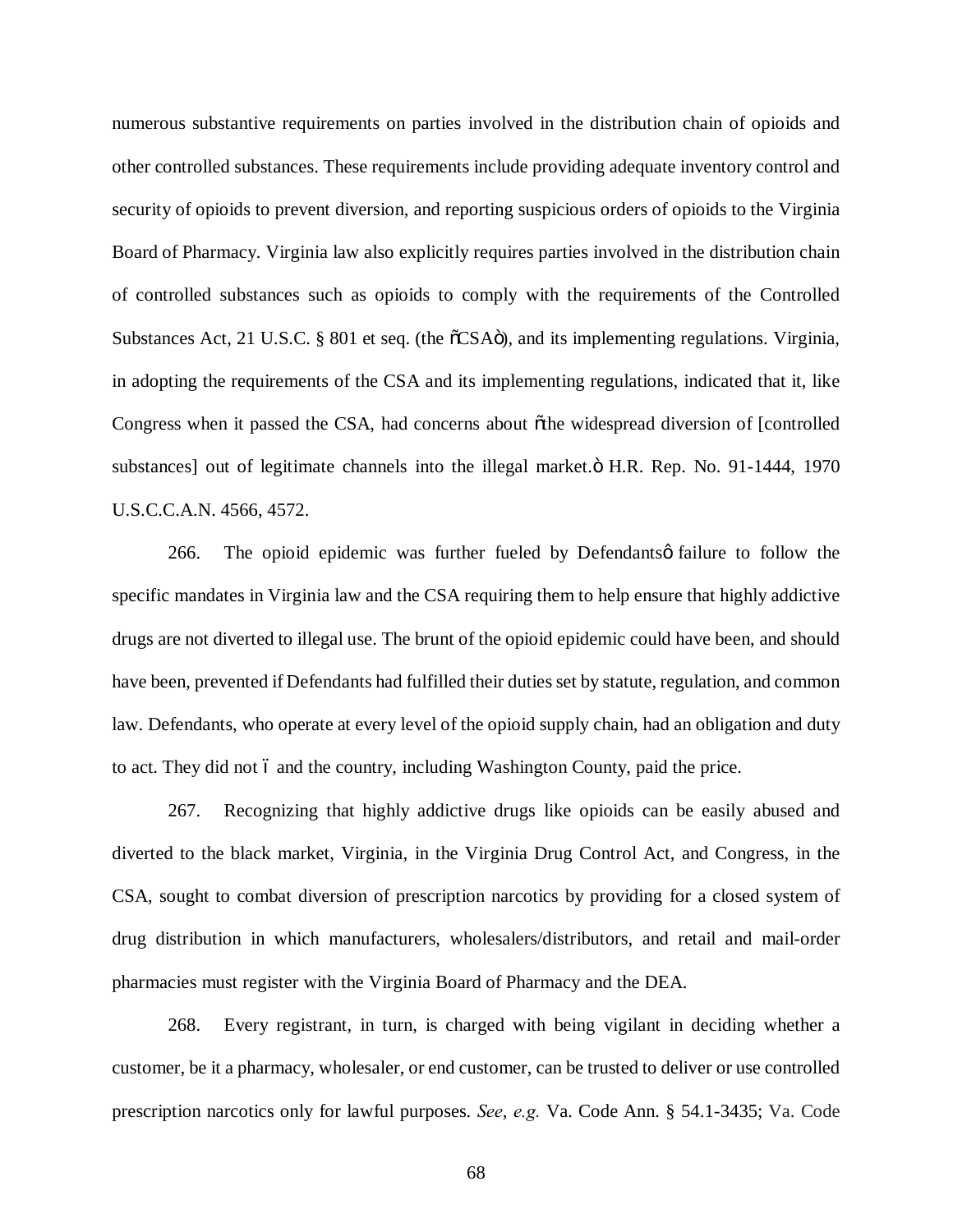Ann. § 54.1-3303; 21 U.S.C. § 823(e). Specifically, every registrant is required to  $\tilde{\text{o}}$ maintain effective control against diversion of particular controlled substances into other than legitimate medical, scientific, and industrial channels. $\ddot{\text{o}}$  21 U.S.C. § 823(b)(1).

269. In particular, the CSA and its implementing regulations require all registrants to (1) report suspicious orders of prescription opioids to the DEA, and (2) perform required due diligence prior to filling any suspicious orders. *See* 21 U.S.C. § 823(b)(1); 21 C.F.R. § 1301.74(b). Registrants must further report to the Virginia Board of Pharmacy any time they cease distribution of a suspicious order pursuant to CSA requirements. Va. Code Ann. § 54.1-3435.

270. In addition, the Code of Federal Regulations requires all registrants 6 including defendant manufacturers and wholesalers/ distributors 6 to  $\tilde{\text{odesign}}$  and operate a system to disclose to the registrant suspicious orders of controlled substances. $\ddot{o}$  21. C.F.R. § 1301.74(b). Virginia regulations require that registrants  $\delta$  provide and maintain appropriate inventory controls in order to detect and document any theft, counterfeiting, or diversion of prescription drugs. $\ddot{o}$  18 VAC 110-50-90.

271. On information and belief, Defendants knowingly, recklessly, and/or negligently supplied suspicious quantities of prescription opioids to obviously suspicious physicians and pharmacies in and around Washington County, without disclosing suspicious orders as required by regulations and otherwise circumventing their statutory obligations under Virginia and Federal law.

272. Defendantsø refusal to report and investigate suspicious orders had far-reaching effects. The DEA is required to annually set production quotas for regulated drugs. In the context of opioids, however, the DEA has cited the difficulty of determining an appropriate production level to ensure that adequate quantities are available for legitimate medical use. That is because there are no direct measures available to establish legitimate medical need. The DEA $\alpha$  difficulty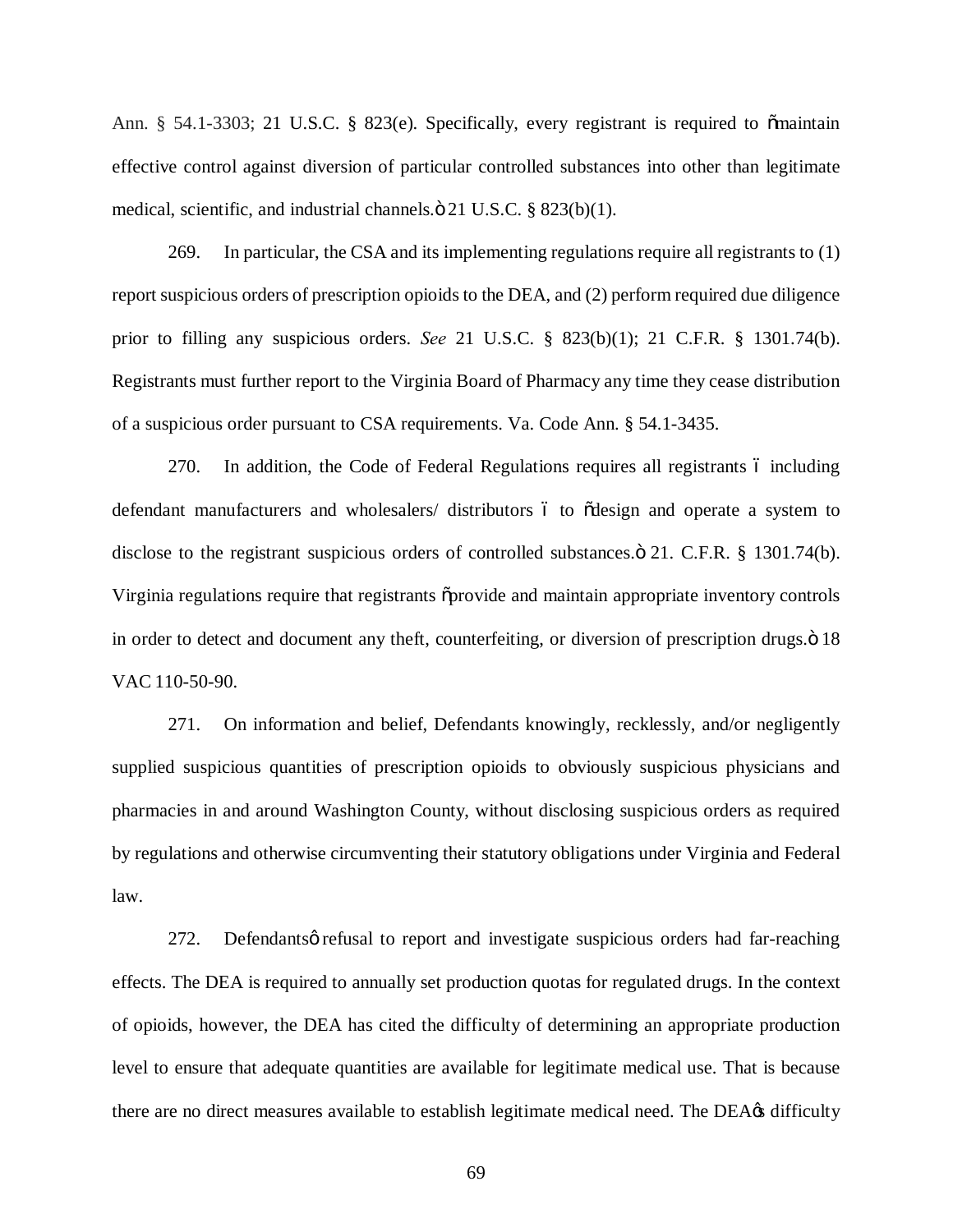in setting production quotas was compounded by the fact that the Manufacturer and Distributor Defendants failed to report suspicious orders of opioids and failed to maintain effective controls against diversion. The Defendants *o*deliberate failures thus prevented the DEA from realizing the full extent of opioid diversion for years.

273. The Defendants could have (and should have) reported and stopped the flow of prescription opioids into the black market. But Defendants intentionally, recklessly, and/or negligently failed to investigate, report, and halt suspicious orders. Accordingly, as a direct result of the Defendantsø misconduct, substantial and dangerous quantities of prescription opioids were illegally diverted to and overprescribed in Washington County.

#### **MANUFACTURER DEFENDANTS** a.

274. The Manufacturer Defendants are required to design and operate a system to detect suspicious orders, and to report such orders to law enforcement. (See 21 C.F.R. § 1301.74(b); 21 U.S.C. § 823). They have not done so.

275. Upon information and belief, the Manufacturer Defendants collected, tracked, and monitored extensive data concerning suspicious physicians and pharmacies, obtained from the Distributor Defendants who supplied the Manufacturer Defendants with distribution data in exchange for rebates or other incentives so Manufacturer Defendants could better drive sales.

276. In return for these incentives, the distributor identified to the manufacturer the product, volume and the pharmacy to which it sold the product.

277. For example, IMS Health furnished Purdue and other Manufacturer Defendants with detailed information about the prescribing habits of individual doctors and the ordering habits of individual pharmacies.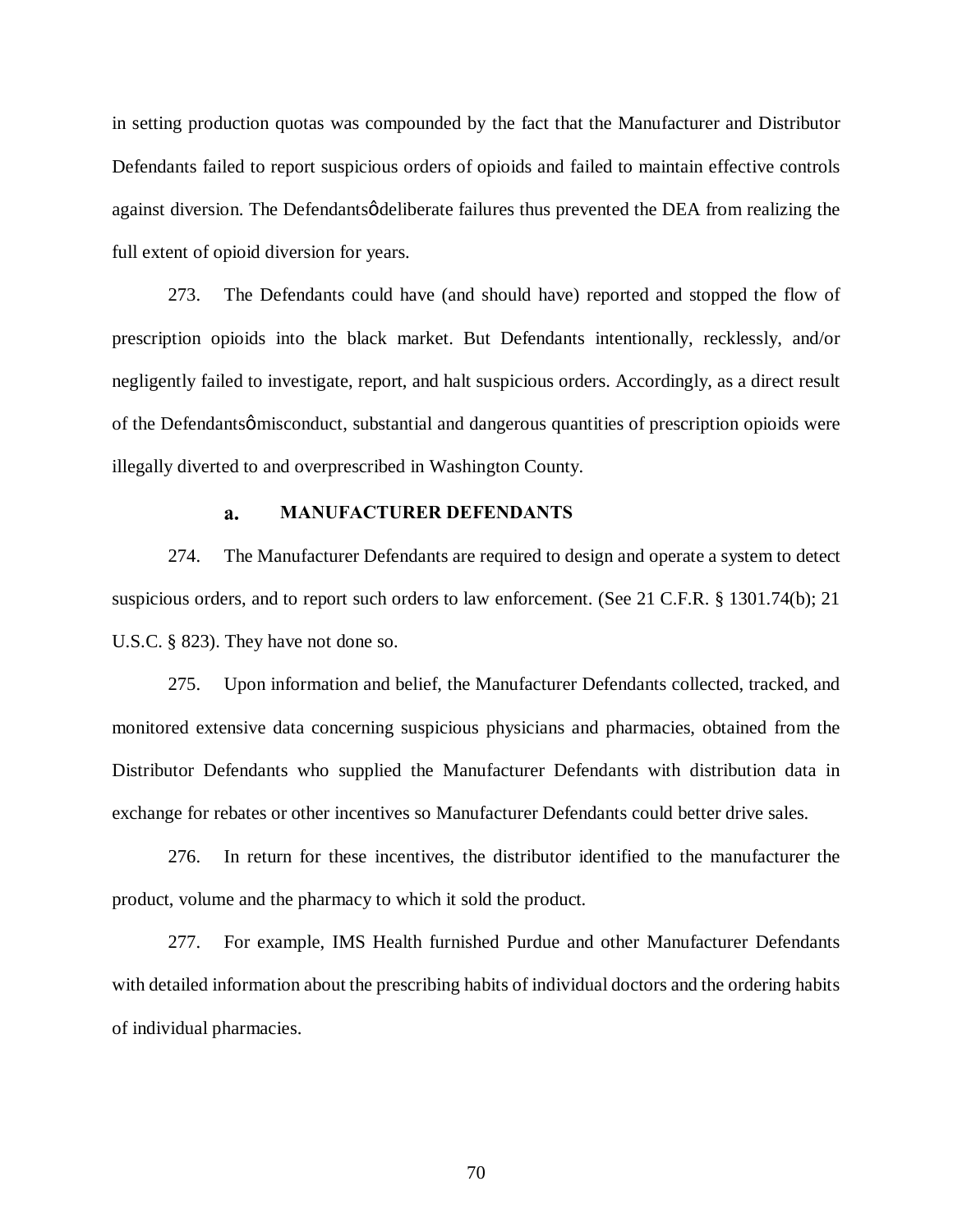278. The Manufacturer Defendants had access to and possession of the information necessary to monitor, report, and prevent suspicious orders and to prevent diversion, but instead they utilized the data to understand which regions and which doctors to target through their sales force.

279. With the knowledge of improper diversion, the Manufacturer Defendants could have but failed to report each instance of diversion to the DEA, as they were required to do, instead rolling out marketing campaigns to churn its prescription opioid sales.

280. Indeed, upon information and belief, the Manufacturer Defendants withheld from the DEA information about suspicious orders 6 and induced others to do the same 6 to obfuscate the extent of the opioid epidemic. Upon information and belief, the Manufacturer Defendants knew that if they or the other defendants disclosed suspicious orders, the DEA would become aware that many opioids were being diverted to illegal channels, and would refuse to increase the production quotas for opioids.

281. The Department of Justice has recently confirmed the suspicious order obligations clearly imposed by law, fining Mallinckrodt \$35 million for failure to report suspicious orders of controlled substances, including opioids, and for violating recordkeeping requirements.<sup>107</sup> Among the allegations resolved by the settlement, the government alleged  $\tilde{\text{o}}$ Mallinckrodt failed to design and implement an effective system to detect and report suspicious orders for controlled substances – orders that are unusual in their frequency, size, or other patterns . . . [and] Mallinckrodt supplied distributors, and the distributors then supplied various U.S. pharmacies and pain clinics, an

<sup>&</sup>lt;sup>107</sup> See U.S. Depot of Justice, *Mallinckrodt Agrees to Pay Record \$35 Million Settlement for Failure to Report Suspicious Orders of Pharmaceutical Drugs and for Recordkeeping Violations*, Jul. 11, 2017, https://www.justice.gov/opa/pr/mallinckrodt-agrees-pay-record-35-million-settlement-failure-report-suspiciousorders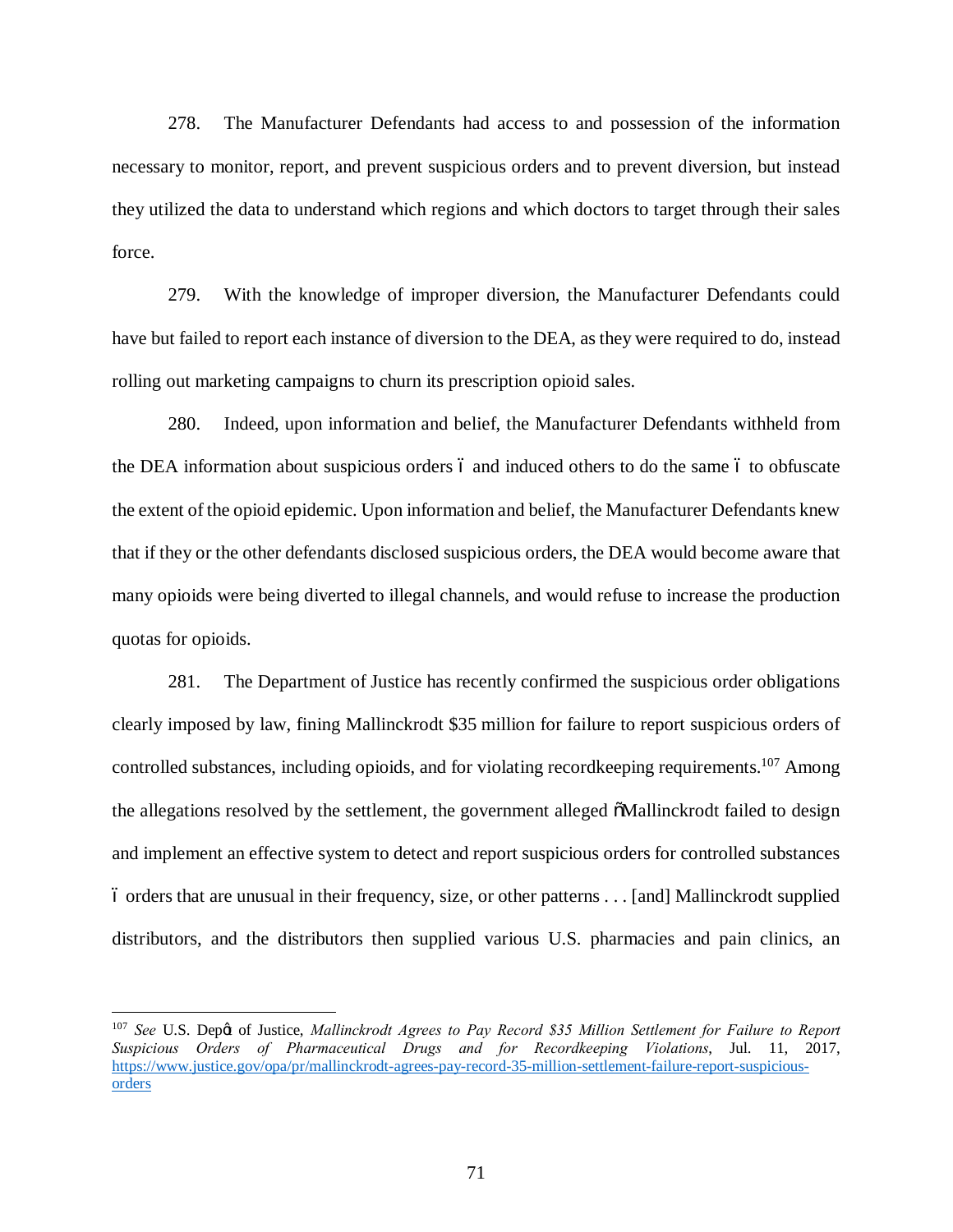increasingly excessive quantity of oxycodone pills without notifying DEA of these suspicious orders. $\ddot{o}^{108}$  Mallinckrodt agreed that its  $\ddot{o}$ system to monitor and detect suspicious orders did not meet the standards outlined in letters from the DEA Deputy Administrator, Office of Diversion Control, to registrants dated September 27, 2006 and December 27, 2007. $\ddot{o}^{109}$ 

282. Purdue also unlawfully and unfairly failed to report or address illicit and unlawful prescribing of its drugs, despite knowing about it for years. Through its extensive network of sales representatives, Purdue had and continues to have knowledge of the prescribing practices of thousands of doctors and could identify doctors who displayed red flags for diversion, such as those whose waiting rooms were overcrowded, whose parking lots had numerous out-of-state vehicles, and whose patients seemed young and healthy or homeless. Using this information, Purdue has maintained a database since 2002 of doctors suspected of inappropriately prescribing its drugs.<sup>110</sup> Rather than report these doctors to state medical boards or law enforcement authorities (as Purdue is legally obligated to do) or cease marketing to them, Purdue used the list to demonstrate the high rate of diversion of OxyContin 6 the same OxyContin that Purdue had promoted as less addictive 6 in order to persuade the FDA to bar the manufacture and sale of generic copies of the drug because the drug was too likely to be abused. In an interview with the Los Angeles Times,<sup>111</sup> Purdue<sub>n</sub> senior compliance officer acknowledged that in five years of investigating suspicious pharmacies, Purdue failed to take action 6 even where Purdue employees personally witnessed the diversion of its drugs. The same was true of prescribers; despite its

<sup>&</sup>lt;sup>108</sup> *Id.* (internal quotation omitted).

<sup>&</sup>lt;sup>109</sup> 2017 Settlement Agreement between the United States of America and Mallinckrodt, plc, at p. 2-3, https://www.justice.gov/usao-edmi/press-release/file/986021/download

<sup>110</sup> *See* Scott Glover and Lisa Girion, *OxyContin maker closely guards its list of suspect doctors*, LOS ANGELES TIMES, Aug. 11, 2013, http://articles.latimes.com/2013/aug/11/local/la-me-rx-purdue-20130811

<sup>111</sup> *See* Harriet Ryan et al., *More than 1 million OxyContin pills ended up in the hands of criminal and addicts. What the drugmaker knew*, LOS ANGELES TIMES, Jul. 10, 2016, http://www.latimes.com/projects/la-me-oxycontin-part2/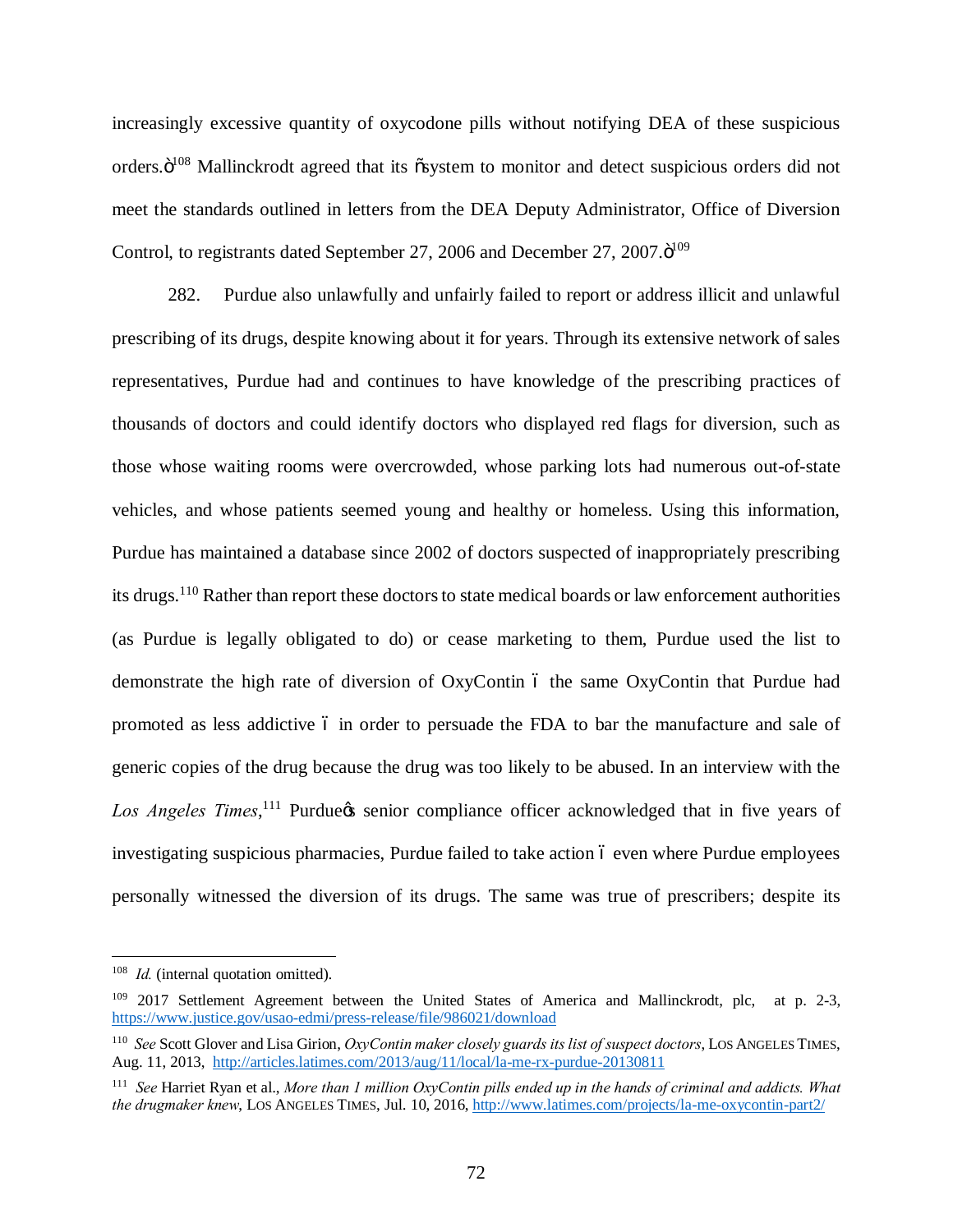knowledge of illegal prescribing, Purdue did not report a Los Angeles clinic that prescribed more than 1.1 million OxyContin tablets and that Purdue is district manager described internally as  $\tilde{a}$ an organized drug ring" until years after law enforcement shut it down. In doing so, Purdue protected its own profits at the expense of public health and safety.

283. In 2016, the New York Attorney General found that, between January 1, 2008 and March 7, 2015, Purdue & sales representatives, at various times, failed to timely report suspicious prescribing and continued to detail those prescribers even after they were placed on a  $\delta$  no-call  $\delta$  $list.<sup>112</sup>$ 

284. As Dr. Mitchell Katz, director of the Los Angeles County Department of Health Services, said in a *Los Angeles Times* article,  $\delta$ Any drug company that has information about physicians potentially engaged in illegal prescribing or prescribing that is endangering people's lives has a responsibility to report it. $\ddot{\mathrm{o}}^{113}$  The New York Attorney Generalgs settlement with Purdue specifically cited the company for failing to adequately address suspicious prescribing. Yet, on information and belief, Purdue continues to profit from the prescriptions of such prolific prescribers.

285. Like Purdue, Endo has been cited for its failure to set up an effective system for identifying and reporting suspicious prescribing. In its settlement agreement with Endo, the New York Attorney General found that Endo failed to require sales representatives to report signs of abuse, diversion, and inappropriate prescribing; paid bonuses to sales representatives for detailing prescribers who were subsequently arrested or convicted for illegal prescribing; and failed to

 <sup>112</sup> *See* NY Purdue Settlement, at 6-7, available at https://ag.ny.gov/pdfs/Purdue- AOD-Executed.pdf

<sup>113</sup> Glover and Girion, *supra* note 110.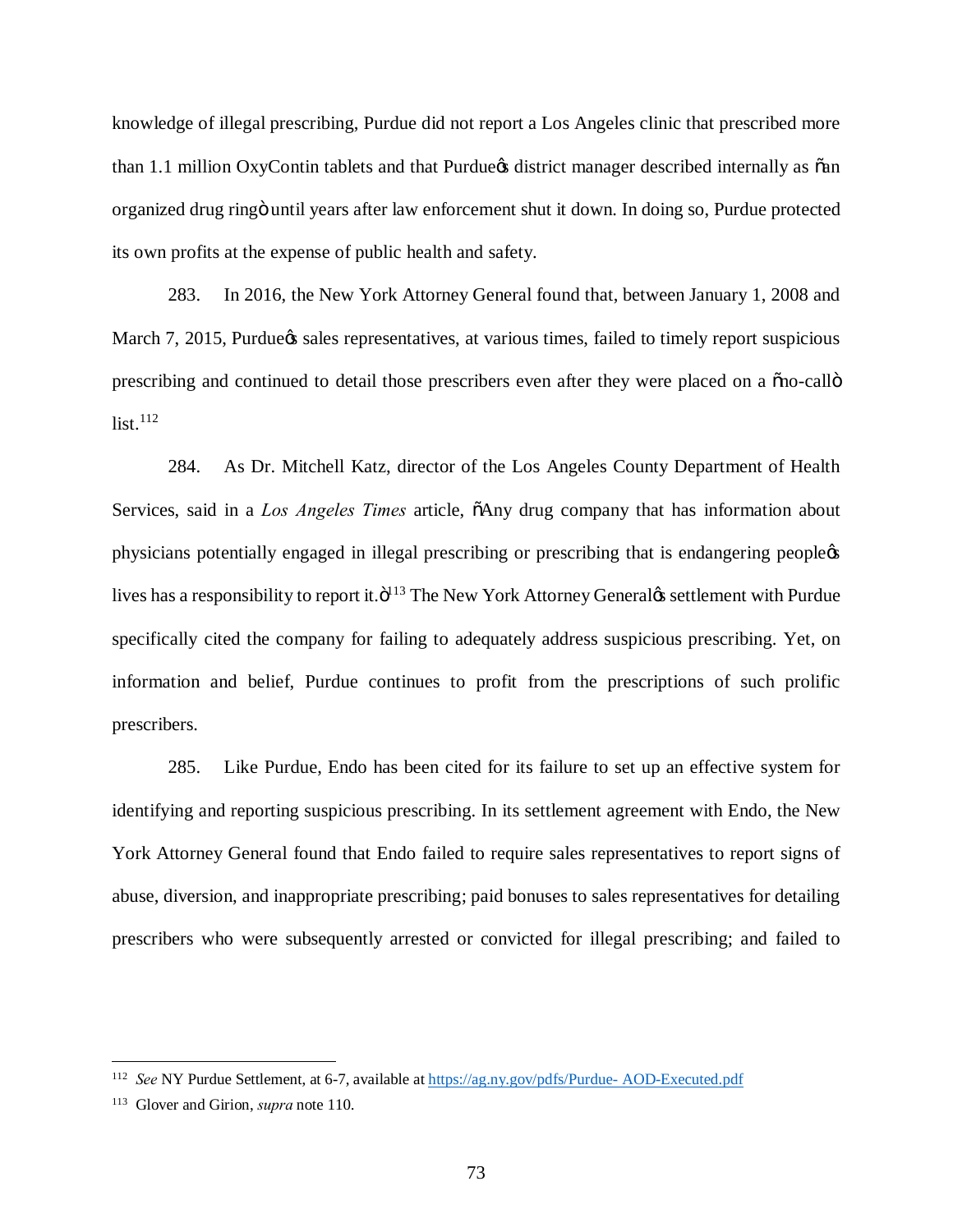prevent sales representatives from visiting prescribers whose suspicious conduct had caused them to be placed on a no-call list.

286. The New York Attorney General also found that, in certain cases where Endo $\alpha$ sales representatives detailed prescribers who were convicted of illegal prescribing of opioids, those representatives could have recognized potential signs of diversion and reported those prescribers but failed to do so.

287. On information and belief, the other Manufacturer Defendants have engaged in similar conduct in violation of their responsibilities to prevent diversion.

288. The Manufacturer Defendants pactions and omissions in failing to effectively prevent diversion and failing to monitor, report, and prevent suspicious orders have enabled the unlawful diversion of opioids into Washington County & community.

#### $\mathbf{b}$ . **DISTRIBUTOR DEFENDANTS**

289. The same legal duties to prevent diversion, and to monitor, report, and prevent suspicious orders of prescriptions opioids that were incumbent upon the Manufacturer Defendants are also legally required of the Distributor Defendants under Virginia and federal law.

290. All opioid distributors are required to maintain effective controls against opioid diversion. They are required to create and use a system to identify and report to law enforcement downstream suspicious orders of controlled substances, such as orders of unusually large size, orders that are disproportionate, orders that deviate from a normal pattern, and/or orders of unusual frequency. To comply with these requirements, distributors must know their customers, must conduct due diligence, must report suspicious orders, and must terminate orders if there are indications of diversion.

291. Under Virginia law and the CSA, anyone authorized to handle controlled substances must track their shipments. The DEA $\alpha$  ARCOS is an automated drug reporting system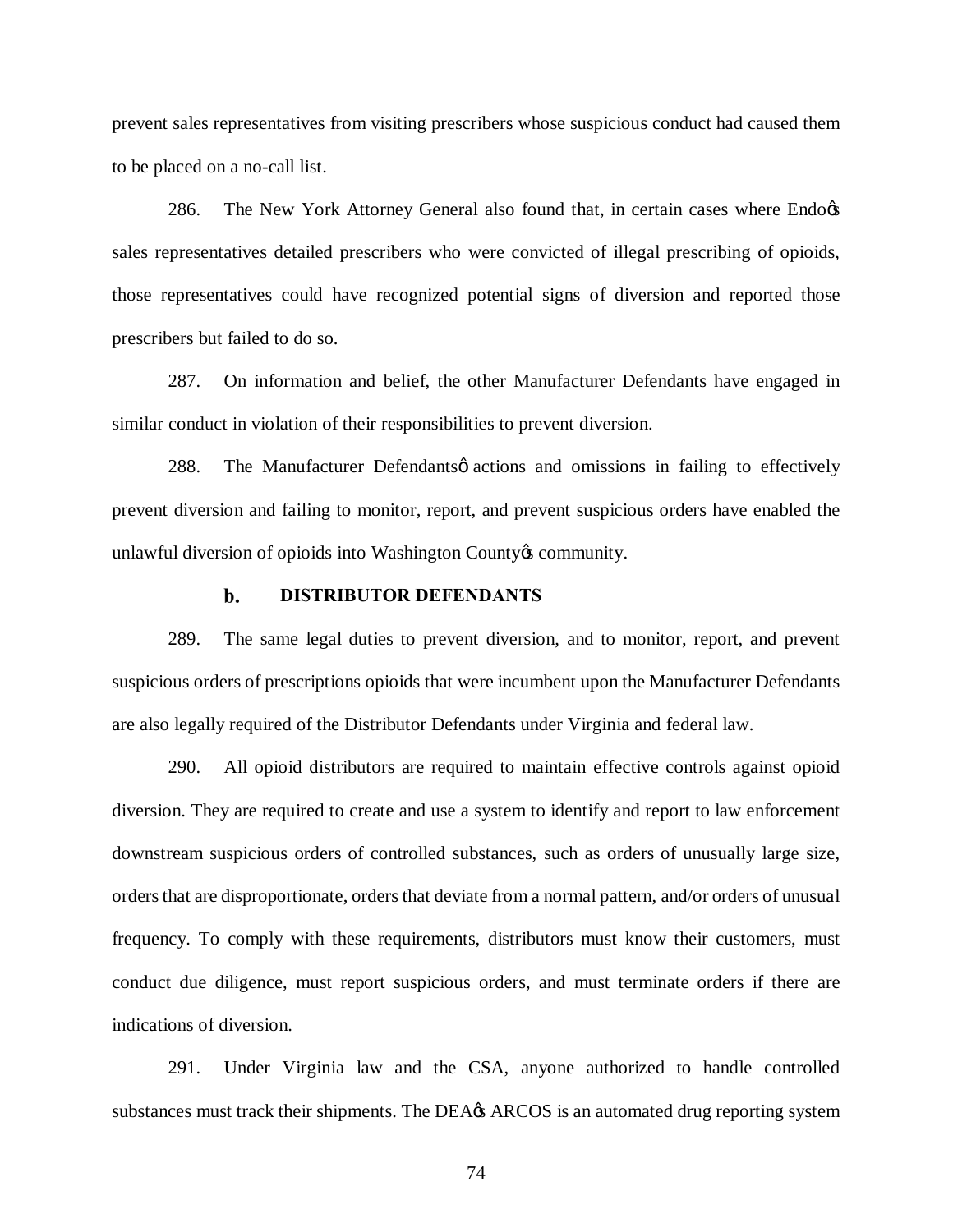that records and monitors the flow of Schedule II controlled substances from the point of manufacture through distribution to the point of sale. ARCOS accumulates data on distributors  $\phi$ controlled substances and transactions, which are then used to identify diversion. Each person or entity that is registered to distribute controlled substances such as opioids must report each acquisition and distribution transaction to the DEA. *See* 21 U.S.C. § 827; 21 C.F.R. § 1304.33. Each registrant must also maintain a complete, accurate and current record of each substance manufactured, imported, received, sold, delivered, exported, or otherwise disposed of.

292. Each registrant must also comply with the security requirements to prevent diversion set forth in 18 VAC 110-50-90 and 21 C.F.R. § 1301.71.

293. The DEA has provided guidance to distributors on how to combat opioid diversion. On information and belief, since 2006 the DEA has conducted one-on-one briefings with distributors regarding downstream customer sales, due diligence, and regulatory responsibilities. On information and belief, the DEA also provides distributors with data on controlled substance distribution patterns and trends, including data on the volume and frequency of orders and the percentage of controlled versus non-controlled purchases. On information and belief, the DEA has also hosted conferences for opioid distributors and has participated in numerous meetings and events with trade associations.

294. On September 27, 2006 and December 27, 2007, the DEA Office of Diversion Control sent letters to all registered distributors providing guidance on suspicious order monitoring and the responsibilities and obligations of registrants to prevent diversion.

295. As part of the legal obligation to maintain effective controls against diversion, the distributor is required to exercise due care in confirming the legitimacy of each and every order prior to filling. Circumstances that could be indicative of diversion include ordering excessive quantities of a limited variety of controlled substances while ordering few if any other drugs;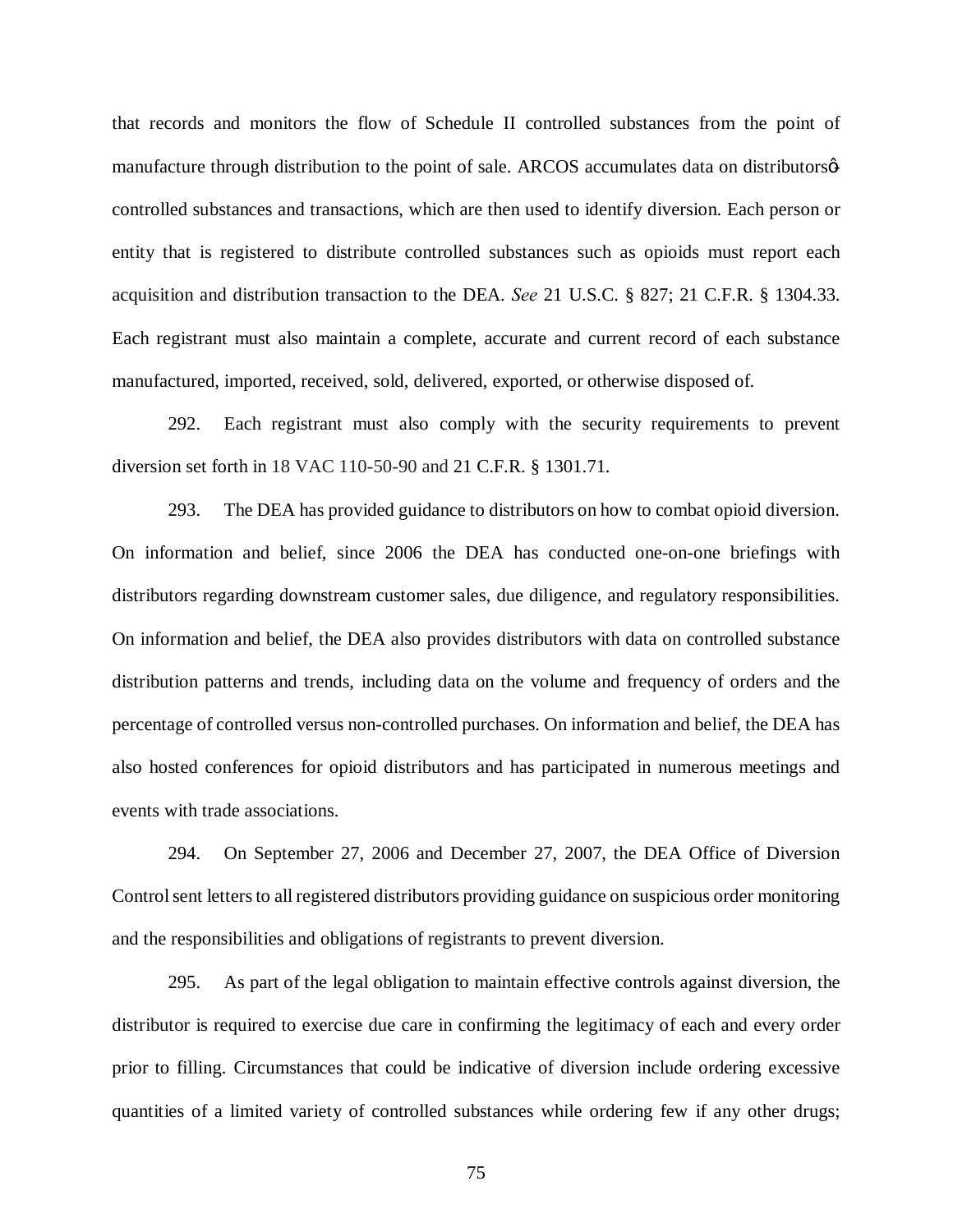ordering a disproportionate amount of controlled substances versus non-controlled prescription drugs; ordering excessive quantities of a limited variety of controlled substances in combination with lifestyle drugs; and ordering the same controlled substance from multiple distributors.

296. Reporting an order as suspicious will not absolve a distributor of responsibility if the distributor knew, or should have known, that the prescription opioids were being diverted. Indeed, reporting a suspicious order and then filling said order with knowledge it may be suspicious constitutes a failure to maintain effective controls against diversion under 18 VAC 110- 50-90 and 21 U.S.C. §§ 823 and 824.

297. On information and belief, the Distributor Defendants own industry group, the Healthcare Distribution Management Association, published Industry Compliance Guidelines titled  $\tilde{o}$ Reporting Suspicious Orders and Preventing Diversion of Controlled Substances, $\ddot{o}$ emphasizing the critical role of each member of the supply chain in distributing controlled substances. These industry guidelines stated:  $\delta$ At the center of a sophisticated supply chain, distributors are uniquely situated to perform due diligence in order to help support the security of controlled substances they deliver to their customers. $\ddot{o}$ 

298. Opioid distributors have admitted to the magnitude of the problem and, at least superficially, their legal responsibilities to prevent diversion. They have made statements assuring the public they are supposedly undertaking a duty to curb the opioid epidemic.

299. On their face, these assurances 6 of identifying and eliminating criminal activity and curbing the opioid epidemic 6 create a duty for the Distributor Defendants to take reasonable measures to do just that.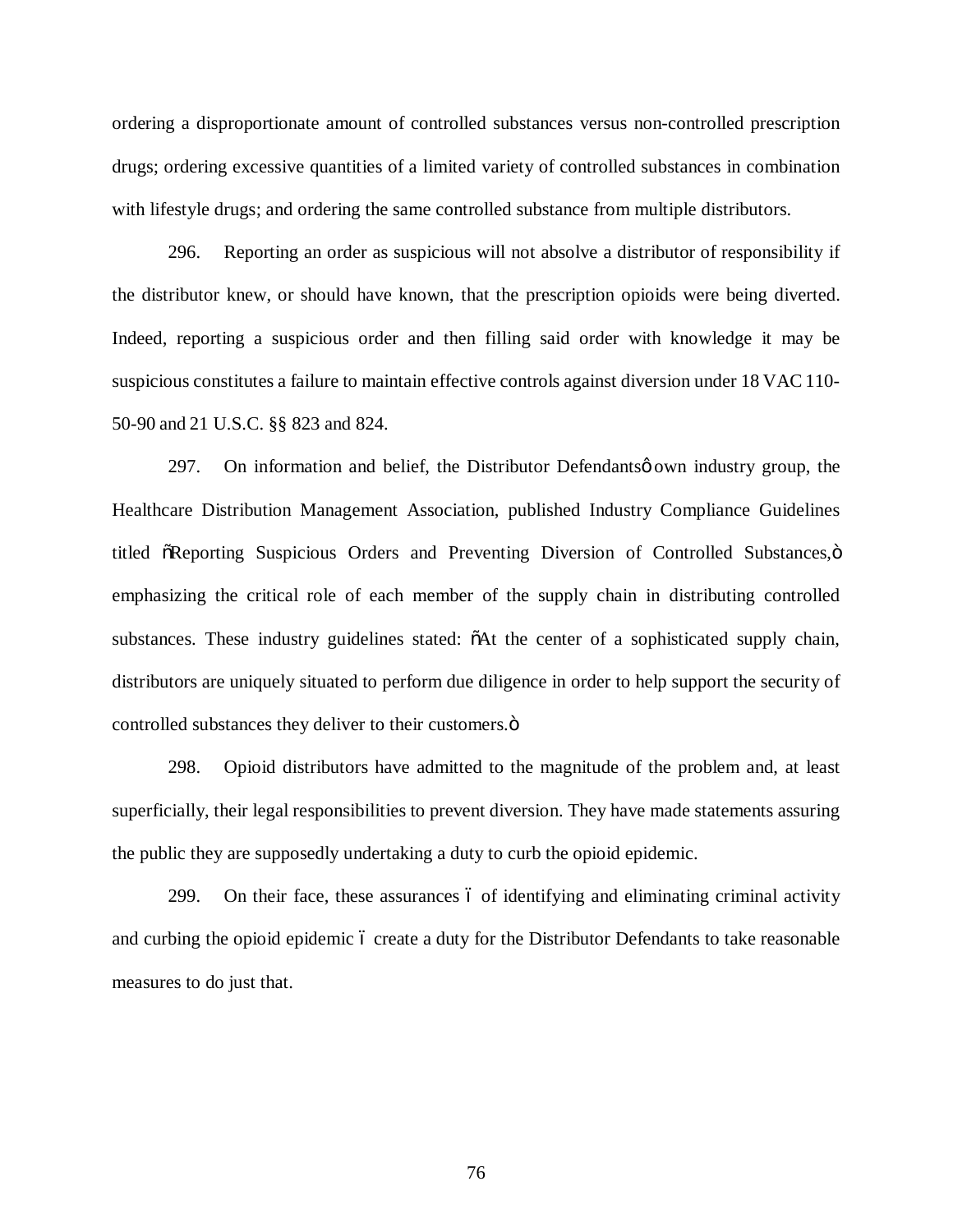300. Despite their duties to prevent diversion, the Distributor Defendants have knowingly or negligently allowed diversion.<sup>114</sup> The DEA has repeatedly taken action to attempt to force compliance, including 178 registrant actions between 2008 and 2012, 76 orders to show cause issued by the Office of Administrative Law Judges, and 41 actions involving immediate suspension orders.<sup>115</sup> The Distributor Defendants wrong ful conduct and inaction have resulted in numerous civil fines and other penalties, including:

(a) In May 2008, McKesson entered into a settlement with the DEA on claims that McKesson failed to maintain effective controls against diversion of controlled substances. McKesson allegedly failed to report suspicious orders from rogue Internet pharmacies around the Country, resulting in millions of doses of controlled substances being diverted. McKesson $\alpha$  system for detecting  $\tilde{\alpha}$ suspicious orders $\ddot{\alpha}$  from pharmacies was so ineffective and dysfunctional that at one of its facilities in Colorado between 2008 and 2013, it filled more than 1.6 million orders, for tens of millions of controlled substances, but it reported just 16 orders as suspicious, all from a single consumer.

(b) In a 2017 Administrative Memorandum of Agreement between McKesson and the DEA, McKesson admitted that it  $\ddot{\text{o}}$  did not identify or report to [the] DEA certain orders placed by certain pharmacies which should have been detected by McKesson as suspicious based on the guidance contained in the DEA Letters. $\ddot{o}$  McKesson was fined \$150,000,000.

(c) On November 28, 2007, the DEA issued an Order to Show Cause and Immediate Suspension Order against a Cardinal Health facility in Auburn, Washington, for failure to maintain effective controls against diversion.

(d) On December 5, 2007, the DEA issued an Order to Show Cause and Immediate Suspension Order against a Cardinal Health facility in Lakeland, Florida, for failure to maintain effective controls against diversion.

 <sup>114</sup> Scott Higham and Lenny Bernstein, *The Drug Industry's Triumph Over the DEA*, WASH. POST, Oct. 15, 2017, https://www.washingtonpost.com/graphics/2017/investigations/dea-drug-industrycongress/?utm\_term=.75e86f3574 d3; Lenny Bernstein, David S. Fallis, and Scott Higham, *How drugs intended for patients ended up in the hands of illegal users: 'No one was doing their job,'* WASH. POST, Oct. 22, 2016, https://www.washingtonpost.com/ investigations/how-drugs-intended-for-patients-ended-up-in-the-hands-of-illegal-users-no-one-was-doing-their-job/ 2016/10/22/10e79396-30a7-11e6-8ff7-7b6c1998b7a0\_story.html?utm\_term=.3076e67a1a28

<sup>&</sup>lt;sup>115</sup> Evaluation and Inspections Div., Office of the Inspector Gen., U.S. Dep¢t of Justice, The Drug Enforcement Administration's Adjudication of Registrant Actions 6 (2014), available at https://oig.justice.gov/reports/ 2014/e1403.pdf (last accessed January 8, 2018)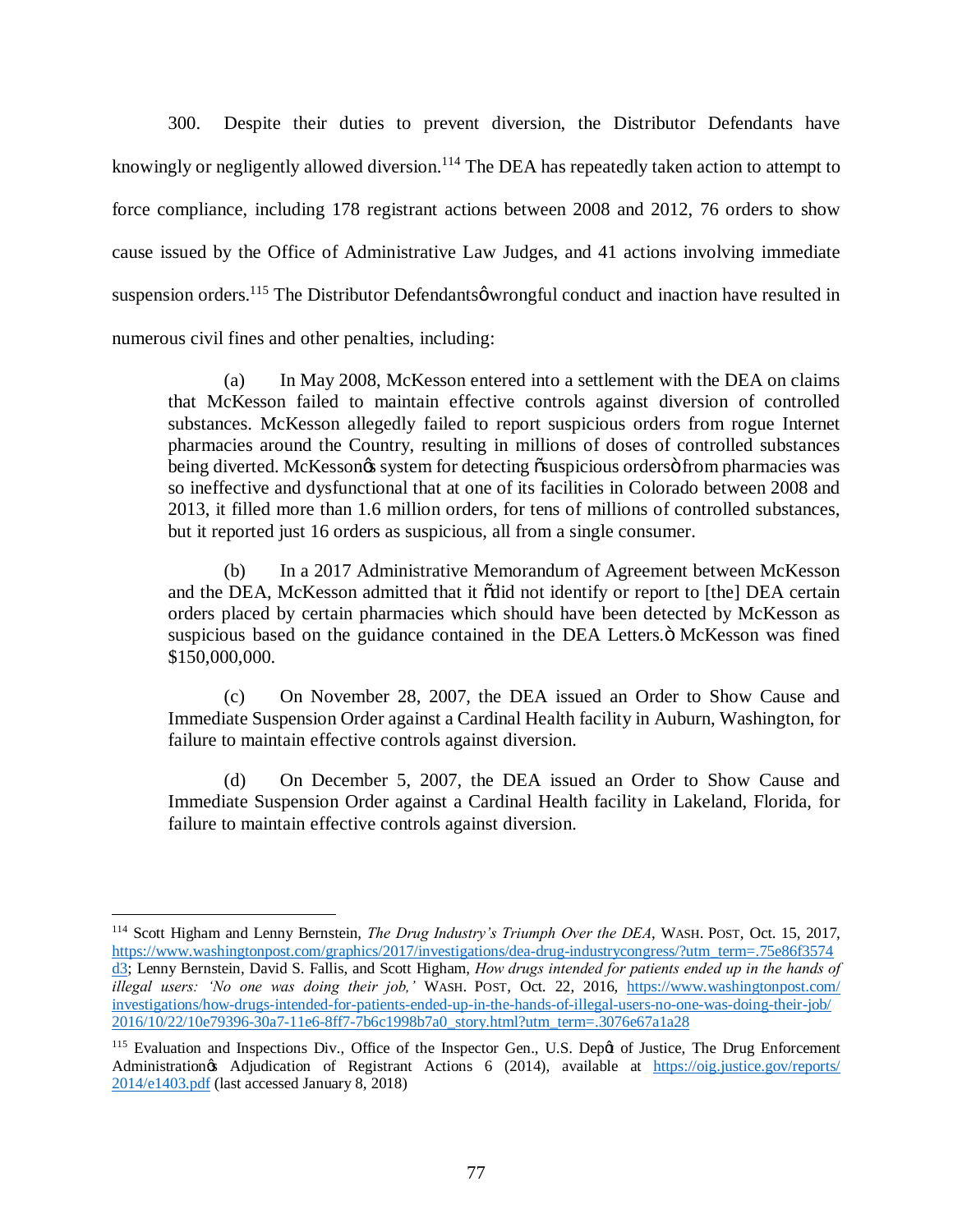(e) On December 7, 2007, the DEA issued an Order to Show Cause and Immediate Suspension Order against a Cardinal Health facility in Swedesboro, New Jersey, for failure to maintain effective controls against diversion.

(f) On January 30, 2008, the DEA issued an Order to Show Cause and Immediate Suspension Order against a Cardinal Health facility in Stafford, Texas, for failure to maintain effective controls against diversion.

(g) In 2008, Cardinal paid a \$34 million penalty to settle allegations about opioid diversion taking place at seven of its warehouses in the United States.116

(h) On February 2, 2012, the DEA issued another Order to Show Cause and Immediate Suspension Order against a Cardinal Health facility in Lakeland, Florida, for failure to maintain effective controls against diversion.

(i) In 2012, Cardinal reached an administrative settlement with the DEA relating to opioid diversion between 2009 and 2012 in multiple states.

(j) In December 2016, the Department of Justice announced a multi-milliondollar settlement with Cardinal for violations of the Controlled Substances Act.<sup>117</sup> On information and belief, in connection with the investigations of Cardinal, the DEA uncovered evidence that Cardinal<sub>*C*</sub>s own investigator warned Cardinal against selling opioids to a particular pharmacy in Wisconsin that was suspected of opioid diversion. Cardinal did nothing to notify the DEA or cut off the supply of drugs to the suspect pharmacy. Cardinal did just the opposite, pumping up opioid shipments to the pharmacy to almost 2,000,000 doses of oxycodone in one year, while other comparable pharmacies were receiving approximately 69,000 doses/year.

(k) In 2007, AmerisourceBergen lost its license to send controlled substances from a distribution center in Florida amid allegations that it was not controlling shipments of prescription opioids to Internet pharmacies.<sup>118</sup>

(l) In 2012, AmerisourceBergen was implicated for failing to protect against diversion of controlled substances into non-medically necessary channels.

 <sup>116</sup> Lenny Bernstein and Scott Higham, *Cardinal Health fined \$44 million for opioid reporting violations*, WASH. POST, Jan. 11, 2017, https://www.washingtonpost.com/national/health-science/cardinal-health-fined-44-million-foropioid-reporting-violations/2017/01/11/4f217c44-d82c-11e6-9a36-1d296534b31e\_story.html?utm\_term=.0c8e1724 5e66

<sup>&</sup>lt;sup>117</sup> Press Release, United States Depot of Justice, *Cardinal Health Agrees to \$44 Million Settlement for Alleged Violations of Controlled Substances Act*, Dec. 23, 2016, https://www.justice.gov/usao-md/pr/cardinal-health-agrees-44-million-settlement-alleged-violations-controlled-substances-act

<sup>118</sup> *AmerisourceBergen Plant license pulled*, BOSTON NEWS, Apr. 25, 2007, http://archive.boston.com/news/ education/higher/articles/2007/04/25/amerisourcebergen\_plant\_license\_pulled/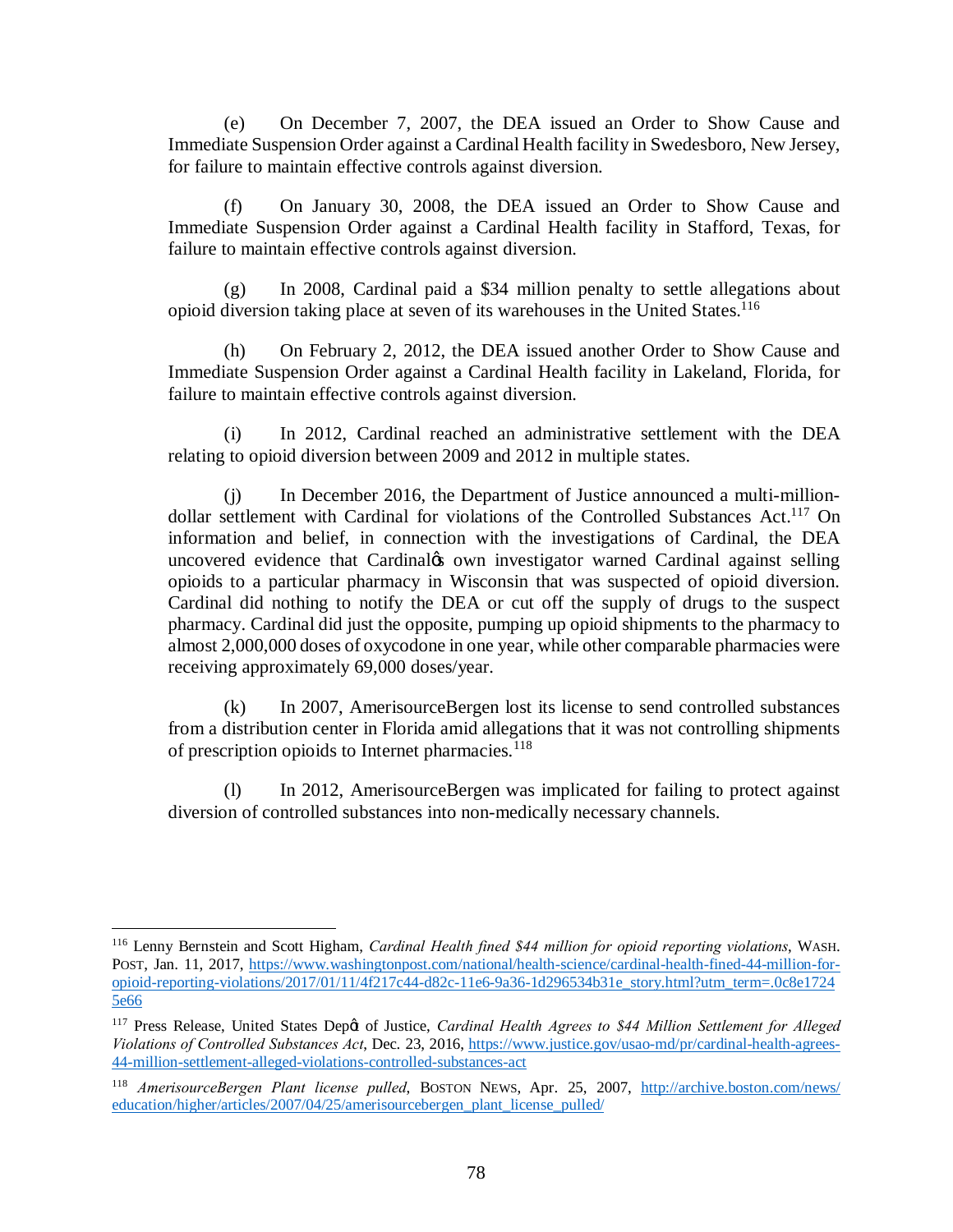301. Although distributors have been penalized by law enforcement authorities, these penalties have not changed their conduct. They pay fines as a cost of doing business in an industry that generates billions of dollars in revenue and profit.

302. Once the DEA started to enforce suspensions of registrations to distribute controlled substances, rather than comply, manufacturers and defendants spent at least \$102 million to undermine the DEA $\alpha$  ability to do so.

303. On February 19, 2014, acting at the behest of industry lobbyists, U.S. Representative Tom Marino introduced the  $\tilde{o}$ Ensuring Patient Access and Effective Drug Enforcement Actö as a supposed effort to define  $\ddot{\text{o}}$  imminent danger  $\ddot{\text{o}}$  in the 1970 act. A DEA memo noted that this bill would essentially destroy the agency to power to file an immediate suspension order of any suspicious drug shipments.

304. This bill required that the DEA show the company tactions had demonstrated a  $\ddot{\text{o}}$ substantial likelihood of an immediate threat, $\ddot{\text{o}}$  whether in death, serious bodily harm or drug abuse, before a suspension order can be sought. It also gave drug companies the ability to submit  $\alpha$  corrective action plans before any penalties could be issued. The law essentially makes it impossible for the DEA to halt any suspicious narcotic shipments before opioids are diverted to the illegal black market.

305. The Distributor Defendants *o* failure to prevent the foreseeable injuries from opioid diversion created an enormous black market for prescription opioids, which extended to Washington County. Each Distributor Defendant knew or should have known that the opioids reaching Washington County were not being consumed for medical purposes alone and that the number of opioids flowing to Washington County was far in excess of what could be consumed for medically necessary purposes.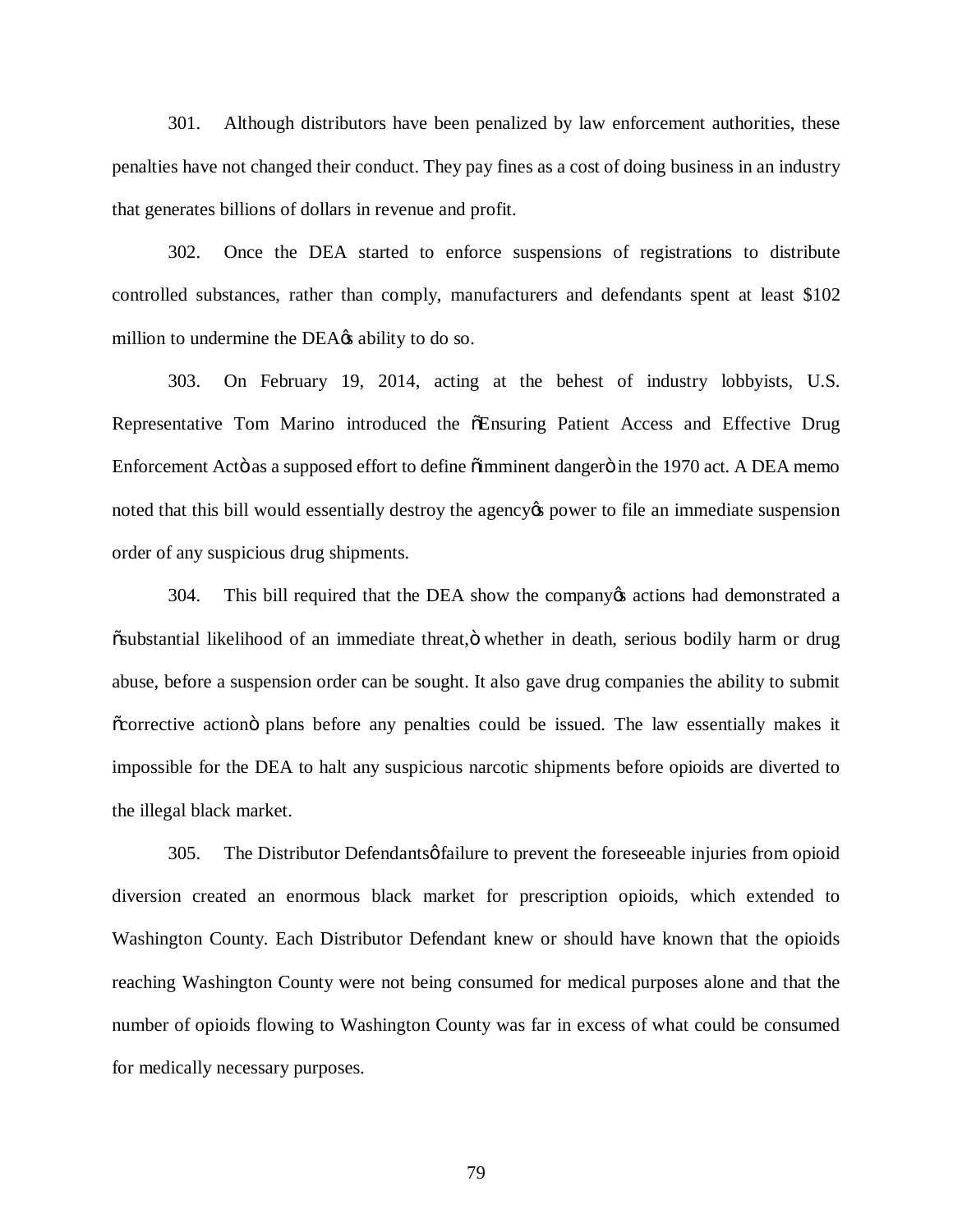306. The Distributor Defendants negligently or intentionally failed to adequately control their supply lines to prevent diversion. A reasonably prudent distributor of Schedule II controlled substances would have anticipated the danger of opioid diversion and protected against it by, for example, taking greater care in hiring, training, and supervising employees; providing greater oversight, security, and control of supply channels; looking more closely at the pharmacists and doctors who were purchasing large quantities of commonly-abused opioids in amounts greater than the populations in those areas would warrant; investigating demographic or epidemiological facts concerning the increasing demand for narcotic painkillers in and around Washington County; providing information to pharmacies and retailers about opioid diversion; and in general, simply following applicable statutes, regulations, professional standards, and guidance from government agencies and using a little bit of common sense.

307. It was reasonably foreseeable that the Distributor Defendants  $\phi$  conduct in flooding the market in and around Washington County with highly addictive opioids would allow opioids to fall into the hands of children, addicts, criminals, and other unintended users.

308. It is reasonably foreseeable that when unintended users gain access to opioids, tragic preventable injuries will result, including addiction, overdoses, and death.

309. The Distributor Defendants knew or should have known that the opioids being diverted from their supply chains would contribute to the opioid epidemic faced by Washington County, and would create access to opioids by unauthorized users, which, in turn, perpetuates the cycle of addiction, demand, illegal transactions, economic ruin, and human tragedy.

310. The Distributor Defendants were aware of widespread prescription opioid abuse in and around Washington County, but, on information and belief, they nevertheless persisted in a pattern of distributing commonly abused and diverted opioids in geographic areas and in such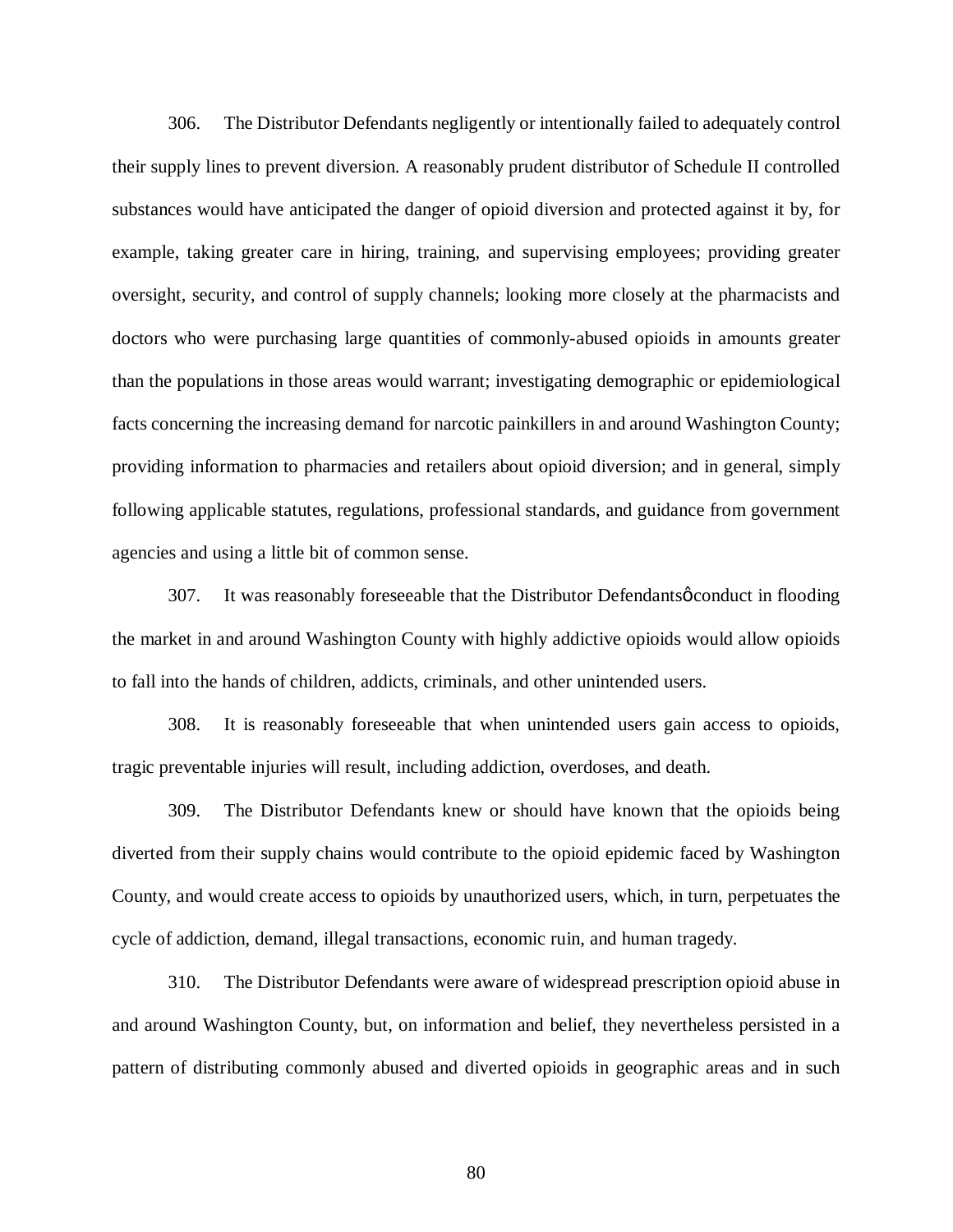quantities, and with such frequency that they knew, or should have known, these commonly abused controlled substances were not being prescribed and consumed for legitimate medical purposes.

311. The use of opioids by Washington County's citizens who were addicted or who did not have a medically necessary purpose could not occur without the knowing cooperation and assistance of the Distributor Defendants. If the Distributor Defendants adhered to effective controls to guard against diversion, Washington County and its citizens would have avoided significant injury.

312. The Distributor Defendants made enormous profits over the years based on the diversion of opioids into Washington County.

313. The Distributor Defendants intentional distribution of excessive amounts of prescription opioids to Washington County showed an intentional or reckless disregard for the safety of Washington County and its citizens. Their conduct poses a continuing threat to the health, safety, and welfare of Washington County.

# **iii. PBMS ENSURED THAT OPIOIDS WERE REGULARLY PRESCRIBED AND FLOODED THE MARKET.**

314. PBMs are the middlemen between the defendant drug manufacturers and the availability of opioids. The PBM plan designs determine what drugs (a) will be available (or not available) to patients; (b) for what diagnosis, efficacious or otherwise; (c) in what quantities; (d) at what co-pay; (e) what level of authorization will be required; and (f) what beneficial drugs or treatments will not be available.

315. PBMs collude with manufacturers who pay fees in the form of rebates, administrative fees and other incentives in order to maximize utilization to the financial benefit of the PBMs and manufacturers. This leads to more prescriptions and more pills available to the general public, many of which find their way to the black market.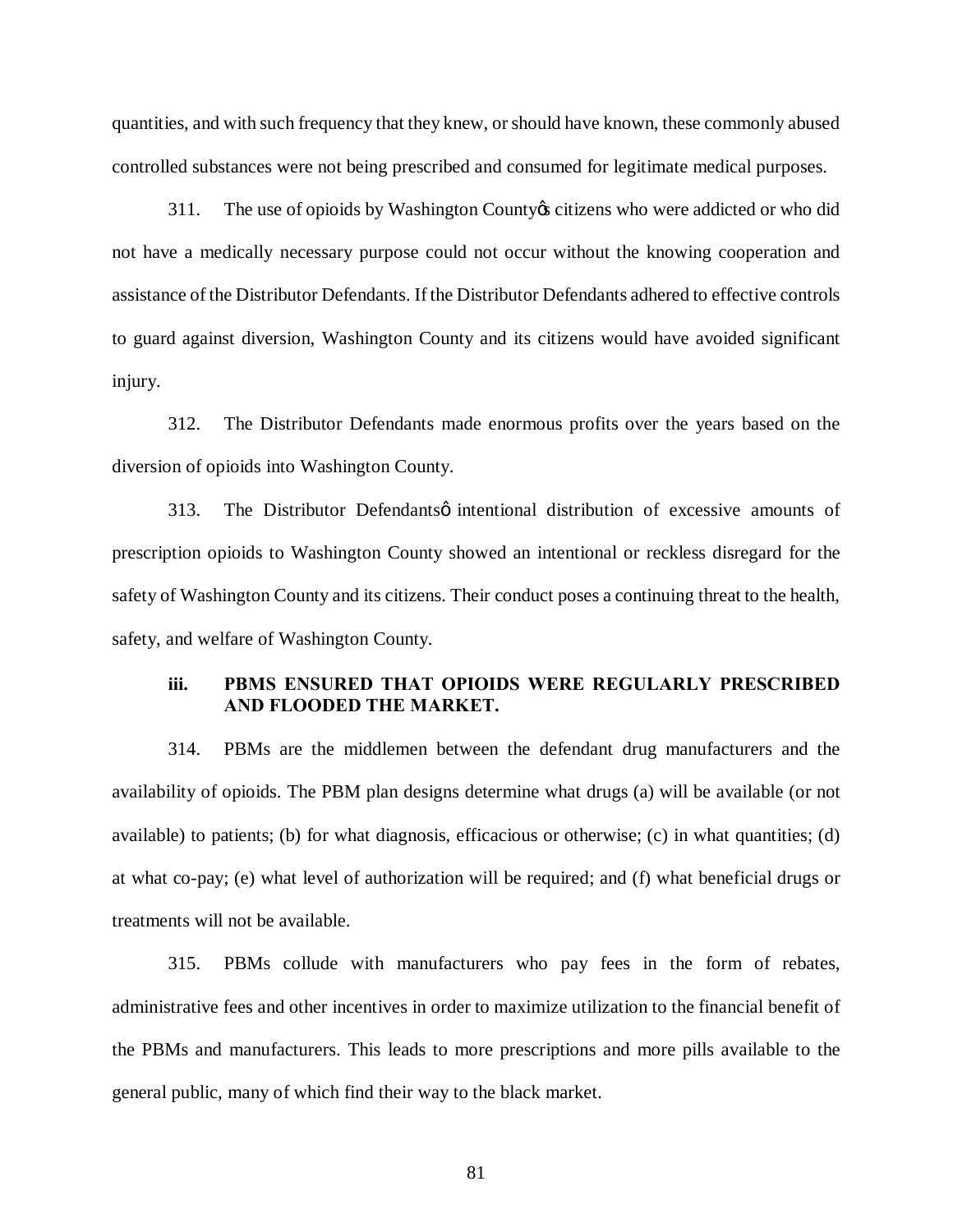316. PBMs have the ability to limit the number of pills available. PBMs were well aware that benefit plan design, formulary placement, and drug utilization management would result in more addictive opioids entering the marketplace and more addicts being created. Yet, notwithstanding their contractually bound commitment to their customers, whose public and private plans cover over 90% of Americans, they chose to place profits over their professional and ethical duties.

317. PBMs not only control the majority of this country's prescriptions through their benefit plan design and formulary management, they generate massive profits from that work. PBMs are paid by drug companies to move product.  $\delta[N]$ early one third of all expenditures on branded drugs in 2015 were eventually rebated back. And, most of these rebates directly benefited the PBM. $\ddot{o}^{119}$  In addition to rebates, PBMs negotiate the payment of administrative fees, volume bonuses and other forms of consideration from manufacturers. The PBMs o ability to negotiate these incentives from drug manufacturers derives from their control of the factors driving usage, including formulary development, plan design and utilization management programs.

318. The power of the PBMs has evolved over time. Originally mere claims processors, PBMs now play a major role in managing pharmaceutical spending. They also tout their ability to enhance the health benefits for end-users. Drug manufacturers recognize the power of the PBMs to drive utilization.

319. PBMs quietly became an integral part of the pharmaceutical supply chain 6 that is, the path a drug takes from the manufacturing facility to a bathroom medicine cabinet 6 following the passage of the Medicare Modernization Act in 2003.

 <sup>119</sup> Wayne Winegarden, *To Improve Pharmaceutical Pricing, Reform PBMs And Fix Health Care's Systemic Problem*s, FORBES*,* Apr. 4, 2017, https://www.forbes.com/sites/econostats/2017/04/04/to-improve-pharmaceuticalpricing-reform-pbms-and-fix-health-cares-systemic-problems/#4da58c5a3322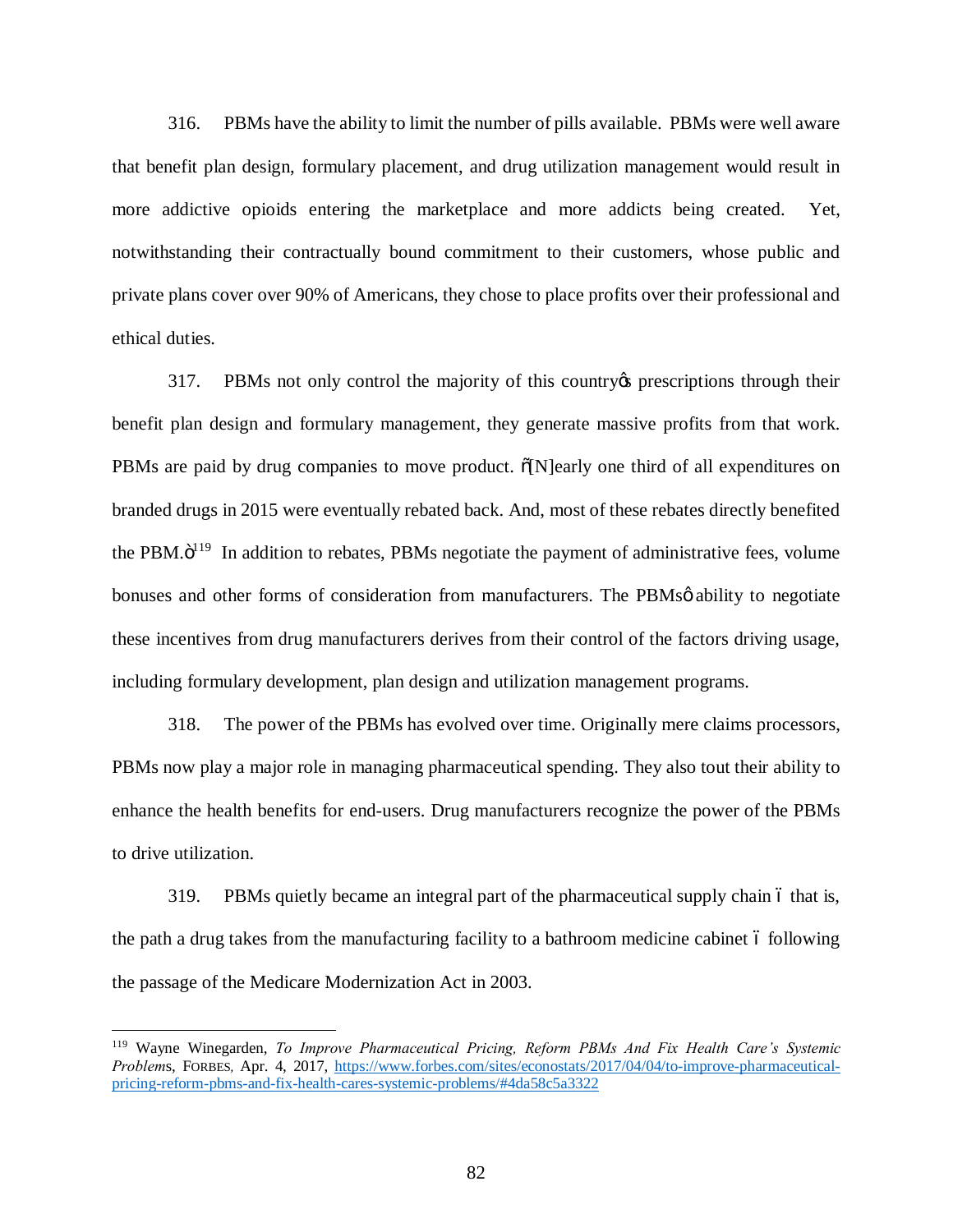320. Today, the big three PBMs manage the drug benefits for nearly 95% of the population.<sup>120</sup> They drive what drugs are covered by virtually all health insurance providers for over 260 million people. PBMs made almost \$260 billion last year.<sup>121</sup> In 2015 they covered most of the 4 billion retail prescriptions that were covered in the United States.<sup>122</sup> They are key participants and play a crucial role in the administration and reimbursement of prescription drugs. $123$ 

321. PBM influence results from the lack of competition in the PBM space. Market concentration is an important indicator of a company os ability to earn extraordinary returns, and several segments in the United States pharmaceutical distribution system are highly concentrated.124

322. In this environment, the top three PBMs have substantial if not exclusive control over the dissemination of opioids. In concert with drug manufacturers who provide them with assorted complicated payments as incentives, $125$  PBMs design benefit plans determining which drugs will be paid for, reimbursed, or covered by public and private pharmacy benefit plans, allowing the drugs to enter the marketplace to be abused. For example, notwithstanding its express assurance to its customers that it  $\tilde{o}$  agrees to act as a fiduciary in good faith, with candor and due

 <sup>120</sup> Hoffman-Eubanks, *supra* note 15.

<sup>121</sup> John Breslin, *Health care experts call for more transparency into PBMs*, PATIENTDAILY, Dec. 20, 2017, https://patientdaily.com/stories/511298841-health-care-experts-call-for-more-transparency-into-pbms

<sup>&</sup>lt;sup>122</sup> Lydia Ramsey and Skye Gould, *A huge pharma middleman just lost its biggest customer — and it shows how drug pricing really works*, BUSINESS INSIDER, Apr. 25, 2017, http://www.businessinsider.com/express-scripts-esrx-anthemnot-renewing-pbm-2017-4

<sup>123</sup> Health Policy Brief, *supra* note 36.

<sup>124</sup> Neeraj Sood, Tiffany Shih, Karen Van Nuys, Dana Goldman, *Follow the Money: The Flow of Funds In the Pharmaceutical Distribution System*, HEALTH AFFAIRs, Jun. 13, 2017, https://www.healthaffairs. org/do/10.1377/hblog20170613.060557/full/

<sup>125</sup> Health Policy Brief, *supra* note 36.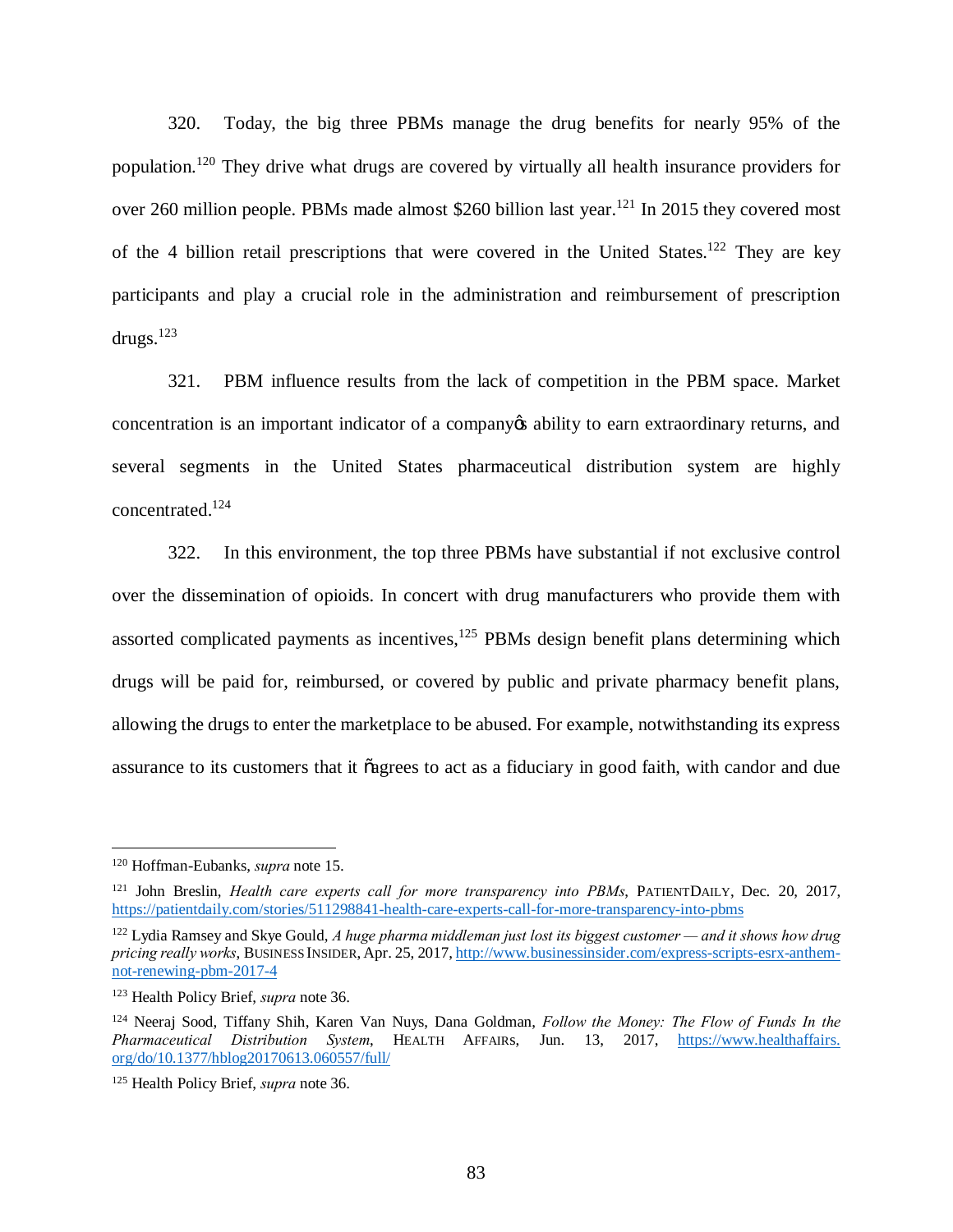diligence in connection with the performance of [its PBM contract] and any negotiations related thereto, $\ddot{o}^{126}$  OptumRx proceeds to define its formulary as follows:

> A list of prescription drugs administered by PBM that has been evaluated by the PBM for inclusion on its formulary  $(Formulary)$  [T]he drugs included on the PBM $\alpha$  Formulary may be modified by PBM, with prior approval by [client], from time-to-time as a result of factors including, but not limited to, medical appropriateness, *manufacturer rebate arrangements* and patent expirations.<sup>127</sup>[emphasis added]

323. Notably, OptumRx does not explain how  $\delta$ manufacturer rebate arrangements o impact its formulary design.

324. Express Scripts likewise is paid by drug manufacturers based on formulary design:

Express Scripts contracts for its own account with pharmaceutical manufacturers to obtain rebates attributable to the utilization of certain prescription products by individuals who receive benefits from clients for whom we provide PBM services. *Rebate amounts vary based on the volume of utilization as well as the benefit design and formulary position applicable to utilization of a product*. Express Scripts often pays all or a portion of the rebates it receives to a client based on the client **PBM** services agreement. Express Scripts retains the financial benefit of the use of any funds held until payment is made to a client. In connection with our maintenance and operation of the systems and other infrastructure necessary for managing and administering the rebate process, *Express Scripts also receives administrative fees* from pharmaceutical manufacturers participating in the rebate program discussed above. *The services provided to participating manufacturers include* making certain drug utilization data available, as allowed by law, for purposes of verifying and evaluating the rebate payments. The administrative fees paid to Express Scripts by manufacturers

 <sup>126</sup> United Healthcare Services, Inc. and Employees Retirement System of Texas, *Pharmacy Benefit Management Services Executed Contract*, Section 2.3 (2016), https://ers.texas.gov/Doing-Business-with-ERS/PDFs/Contract-for-Pharmacy-Benefit-Management-Services-for-the-HealthSelect-Prescription-Drug-Program.pdf

<sup>127</sup> *Id.* at Section 4.1(h)(i).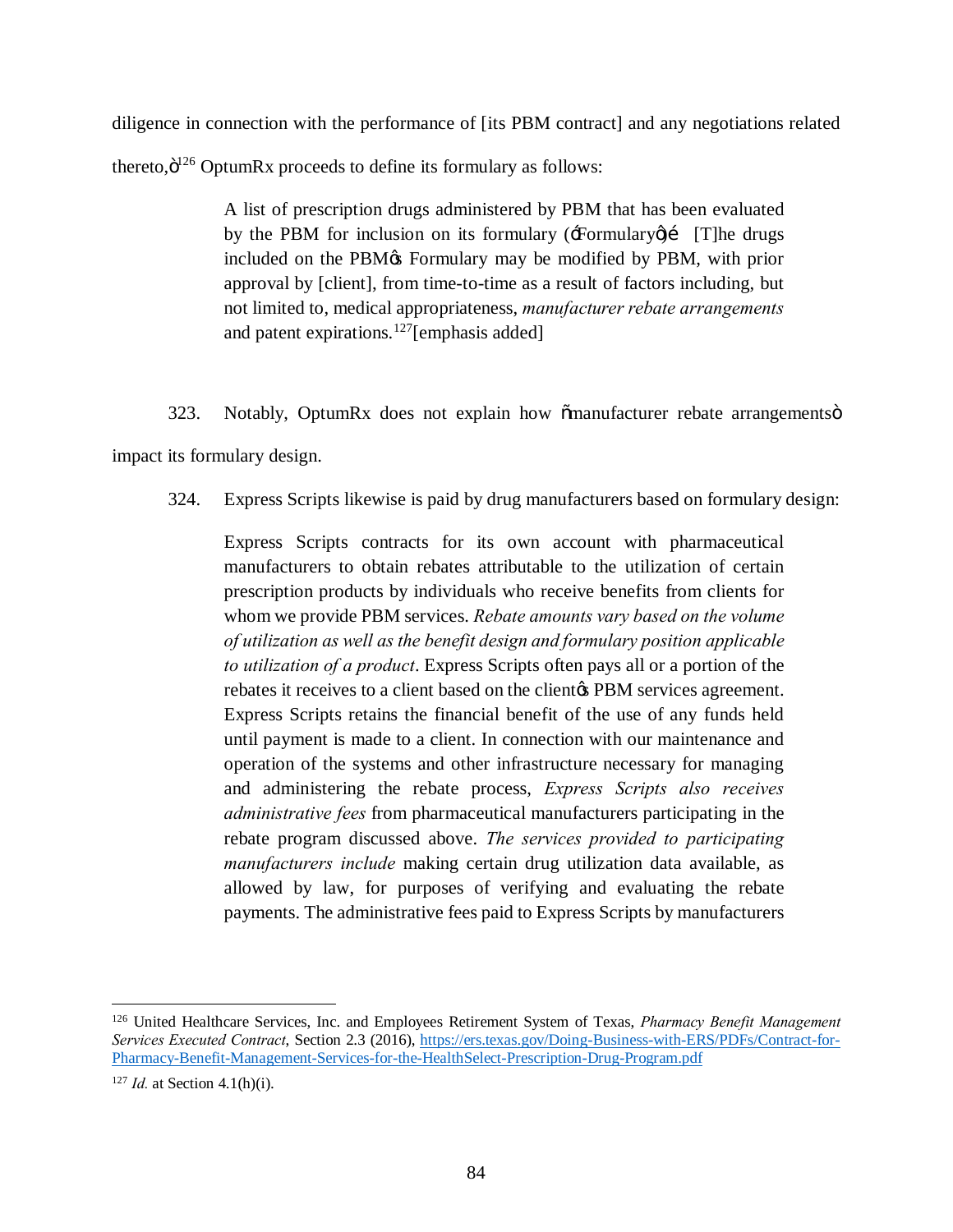for participation in the rebate program do not exceed 3.5% of the AWP of the rebated products.128

325. It is notable that Express Scripts does not commit to share all of the rebates it receives from drug manufacturers with its clients, nor does it commit to share any of the administrative fees. Nor does it explain all of the services for which it receives the administrative fees. Nor does it explain how any of these payments actually influence its formulary design. Also noteworthy is that Express Scripts pegs its administrative fees to Average Wholesale Price (AWP), which is a reported price higher than any Express Scripts customer pays for any drug.

326. Express Scripts ostandard contract language contemplates that it will derive even further revenue from drug manufacturers in other vaguely described arrangements, none of which are shared with its customers:

> [I]f any, ESI and ESI $\alpha$  wholly-owned subsidiaries derive margin from fees and revenue in one or more of the ways as further described [herein] ESI and ESI $\alpha$  wholly-owned subsidiaries act on their own behalf, and not for the benefit of or as agents for [its customers]. *ESI and ESI's wholly-owned subsidiaries retain all proprietary rights and beneficial interest in such fees and revenues* described in the Financial Disclosure and, accordingly, *[customer] acknowledges that neither it, any Member, nor the Plan, has a right to receive, or possesses any beneficial interest in, any such fees or revenues.*<sup>129</sup>

327. A standard Caremark PBM Contract reflects similar perverse incentives. It explains

that  $\delta$ Manufacturer $\varphi$  means a pharmaceutical company that has contracted with Caremark (or its

<sup>&</sup>lt;sup>128</sup> Express Scripts, Inc. and Oklahoma City Municipal Facility Authority, Pharmacy Benefit Management Agreement, pg. 30, Exhibit E (2008), http://nationalprescriptioncoveragecoalition.com/wp-content/uploads/2017/ 07/WebPage-2.pdf

<sup>129</sup> *Id*. at pp. 8-9, Section 6.4.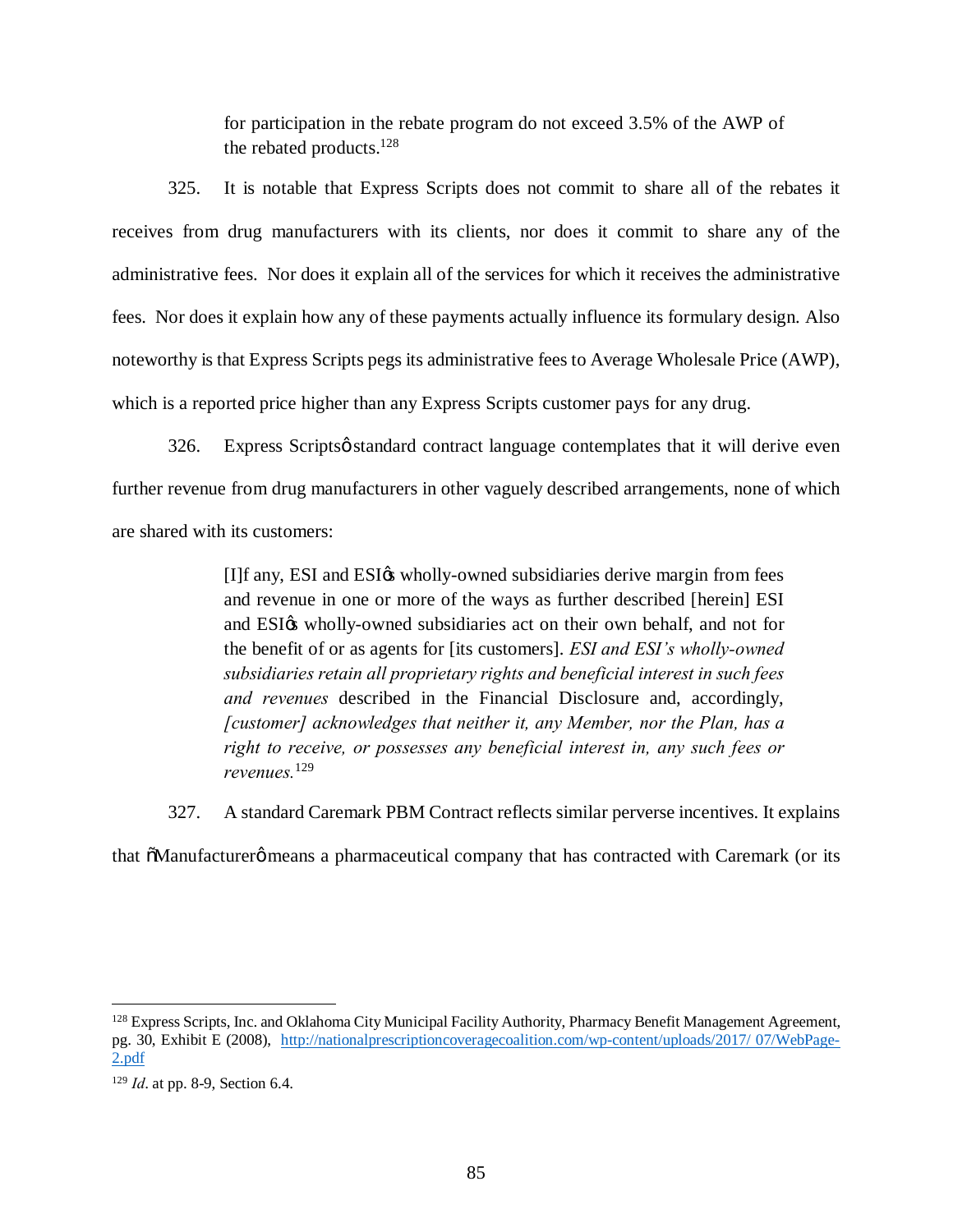affiliate or agent) *to offer discounts for pharmaceutical products in connection with Caremark's* 

*Formulary Services.* $\ddot{o}^{130}$ [emphasis added]

328. And,  $\delta$ Manufacturer Paymentsö include revenues received by Caremark,

[F]rom each of the following sources: 1) payments received in accordance with agreements with pharmaceutical manufacturers for formulary placement and, if applicable, drug utilization; 2) rebates, regardless of how categorized; 3) market share incentives; 4) commissions; 5) any fees received for the sale of utilization data to a pharmaceutical manufacturer; 6) educational grants; 7) administrative management fees; and 8) all compensation from manufacturers including rebates paid by a manufacturer as a result of product inflation caps and/or guarantees negotiated by the Service Provider.<sup>131</sup>

329. Caremark $\circ$ s standard PBM contract further explains:

[T]hat, in lieu of billing Member County a -per Claim of fee for Services, Caremark shall retain 100% of the Rebates as reasonable compensation for the Services. Customer and Member County understand and agree that neither they nor any Participant will share in the Rebate monies collected from Manufacturers by Caremark.<sup>132</sup>

330. Caremark also explains that it will encourage the use of its  $\delta$ Preferred Drugsö (those

where it has the most lucrative arrangement with a drug manufacturer) over  $\tilde{\text{on}}$  -Preferred" drugs.

Its standard contract language states that Caremark will encourage the use of  $\delta$ Preferred Drugs $\ddot{\sigma}$ 

by:

(i) identifying appropriate opportunities for converting a prescription from a non-Preferred Drug to a Preferred Drug, and (ii) contacting the Participant and the prescriber to request that the prescription be changed to the Preferred Drug. A Preferred Drug is one on the Performance Drug List, which has been developed by Caremark as a clinically appropriate *and*

 <sup>130</sup> CaremarkPCS Health, L.P. and the National Association of Counties, Managed Pharmacy Benefit Service Agreement, pg. 10, Section 10(f) (2006), http://www.nassauclerk.com/agendaindex/Ordinances/other/CS-08-125.pdf

<sup>131</sup> CaremarkPCS Health, L.L.C. and Florida Department of Management Services, *Pharmacy Benefit Management Services contract,* pg. 7, Section 1.1 (2015), https://www.dms.myflorida.com/content/download/107930/607791/ 2015\_PBM\_Contract\_REDACTED\_FINAL.pdf

<sup>&</sup>lt;sup>132</sup> CaremarkPCS Health, L.P. and the National Association of Counties, Managed Pharmacy Benefit Service Agreement, pg. 4, Section 2.1 (2006), http://www.nassauclerk.com/agendaindex/Ordinances/other/CS-08-125.pdf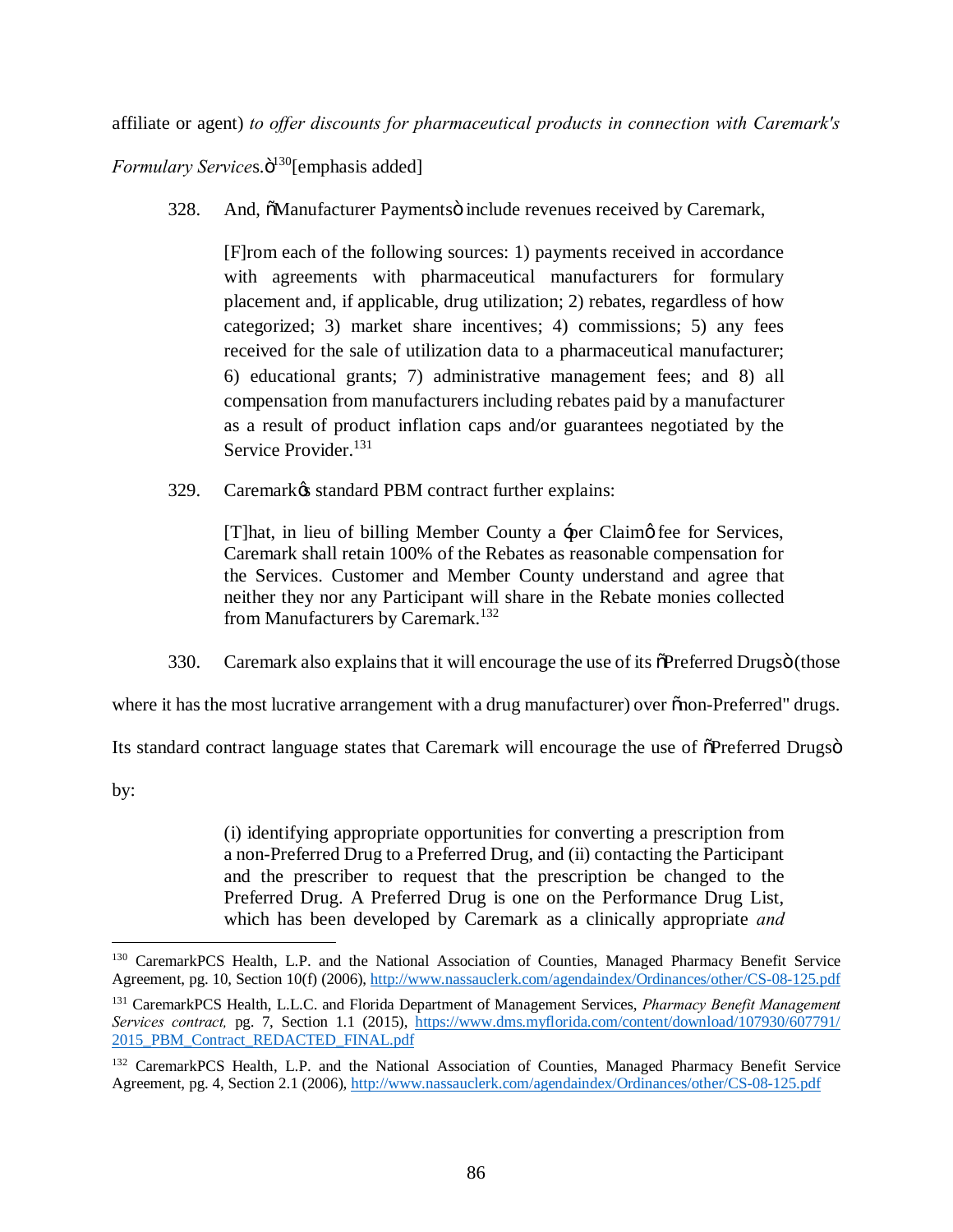*economically advantageous subset of the Caremark Formulary*, as revised by Caremark from time to time.<sup>133</sup> [emphasis added]

331. The harm caused by the PBMs is not just monetary:  $\delta[t]$ he PBMs and insurers are harming the health of patients with chronic and rare diseases by limiting access and charging them retail for drugs they buy at deep discounts. $\ddot{\mathrm{o}}^{134}$  PBMs also fail to control quantities, or numbers of refills for highly addictive drugs and ignore or neglect their assorted contractual undertakings to ensure patient wellness.

332. PBMs also provide discount drug cards so individuals can directly purchase medications without going through insurance companies. This allows individuals to fill multiple prescriptions while avoiding the oversight that insurance coverage brings, thus fueling the epidemic. PBMs allow this loophole because they are paid for every prescription filled in this manner.

333. MedPageToday, a source for clinical and policy coverage that directly affects the lives and practices of health care professionals, describes the PBMs gcomplicity in the opioid crisis this way:

> We live in a world where payers -- not physicians -- determine what drugs and treatments patients receive. If patients have a life-threatening condition, it is not unusual for a payer to demand that a physician first prescribe a cheaper and less effective alternative. Physicians know that the drugs they are allowed to use may not work very well, but frequently, payers demand that they be tried first anyway.

> What happens if the patient doesn't respond to the cheap drug? Often, the physician continues to prescribe it, because -- to gain access to the more effective drug -- physicians need to go through a painful process of preauthorization. For many practitioners, it isn't worth it.

 <sup>133</sup> *Id.* at p. 3, Section 1.11.

<sup>134</sup> Jonathan Wilcox, *PBMs Must Put Patients First*, HUFFINGTON POST, Feb. 28, 2017, https://www.huffingtonpost. com/entry/pbms-must-put-patients-first\_us\_58b60bd8e4b02f3f81e44dcc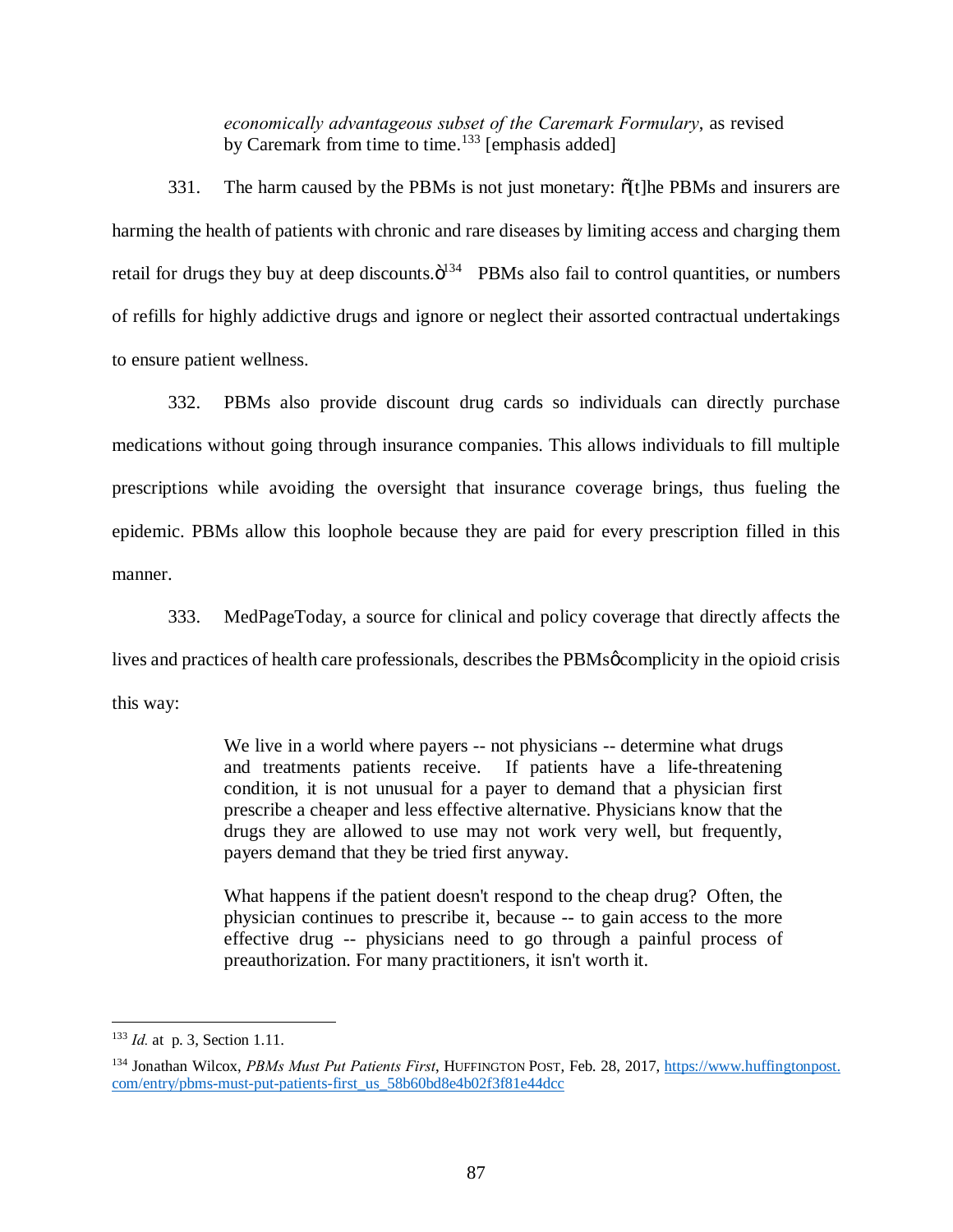So we spend more for healthcare than any other country in the world, but Americans do not get the care they need. There is a simple reason. Treatment decisions are not being driven based on a physician's knowledge or judgment. They are being driven by what payers are willing to pay for.<sup>135</sup>

334. Thus, people with pain are at the mercy of PBMs, yet PBMs make it easier to get opioids than to get other pain medication that is less addictive, because opioids are generally cheaper than non-opioid alternatives and opioid manufacturers have provided rich incentives, as described above. According to a study by the New York Times and ProPublica of 35.7 million people on Medicare prescription drug plans, in the second quarter of 2017 only one-third of them had access to pain medication less addictive than opioids.<sup>136</sup>

335. Even when they were asked to limit accessibility to opioids, PBMs refused. The seeds of the opioid epidemic were sown with early over prescription of OxyContin. In 2001, when officials in the West Virginia state employee health plan tried to get Purdue, which manufactured OxyContin, to require pre-authorization, Purdue refused.<sup>137</sup> Using the financial *quid pro quo* it had with the West Virginia PBM, it paid Merck Medco (now Express Scripts) to prevent insurers from limiting access to the drug. This practice was consistent nationwide.

> The strategy to pay Merck Medco extended to other big pharmacy benefit managers and to many other states, according to a former Purdue official responsible for ensuring favorable treatment for OxyContin. The payments were in the form of  $\tilde{\sigma}$  rebates paid by Purdue to the companies. In return, the pharmacy benefit managers agreed to make the drug available without prior authorization and with low copayments.

> $\tilde{\sigma}$ That was a national contract, $\tilde{\sigma}$  Bernadette Katsur, the former Purdue official, who negotiated contracts with pharmacy benefit managers, said in an interview.  $\delta$ We would negotiate a certain rebate percentage for keeping

 <sup>135</sup> Milton Packer MD, *Are Payers the Leading Cause of Death in the United States?,* MEDPAGETODAY, Nov. 1, 2017, https://www.medpagetoday.com/blogs/revolutionandrevelation/68935

<sup>136</sup> Thomas and Ornstein, *supra* note 48.

<sup>137</sup> David Armstrong, *Drug maker thwarted plan to limit OxyContin prescriptions at dawn of opioid epidemic*, STAT, Oct. 26, 2016, https://www.statnews.com/2016/10/26/oxycontin-maker-thwarted-limits/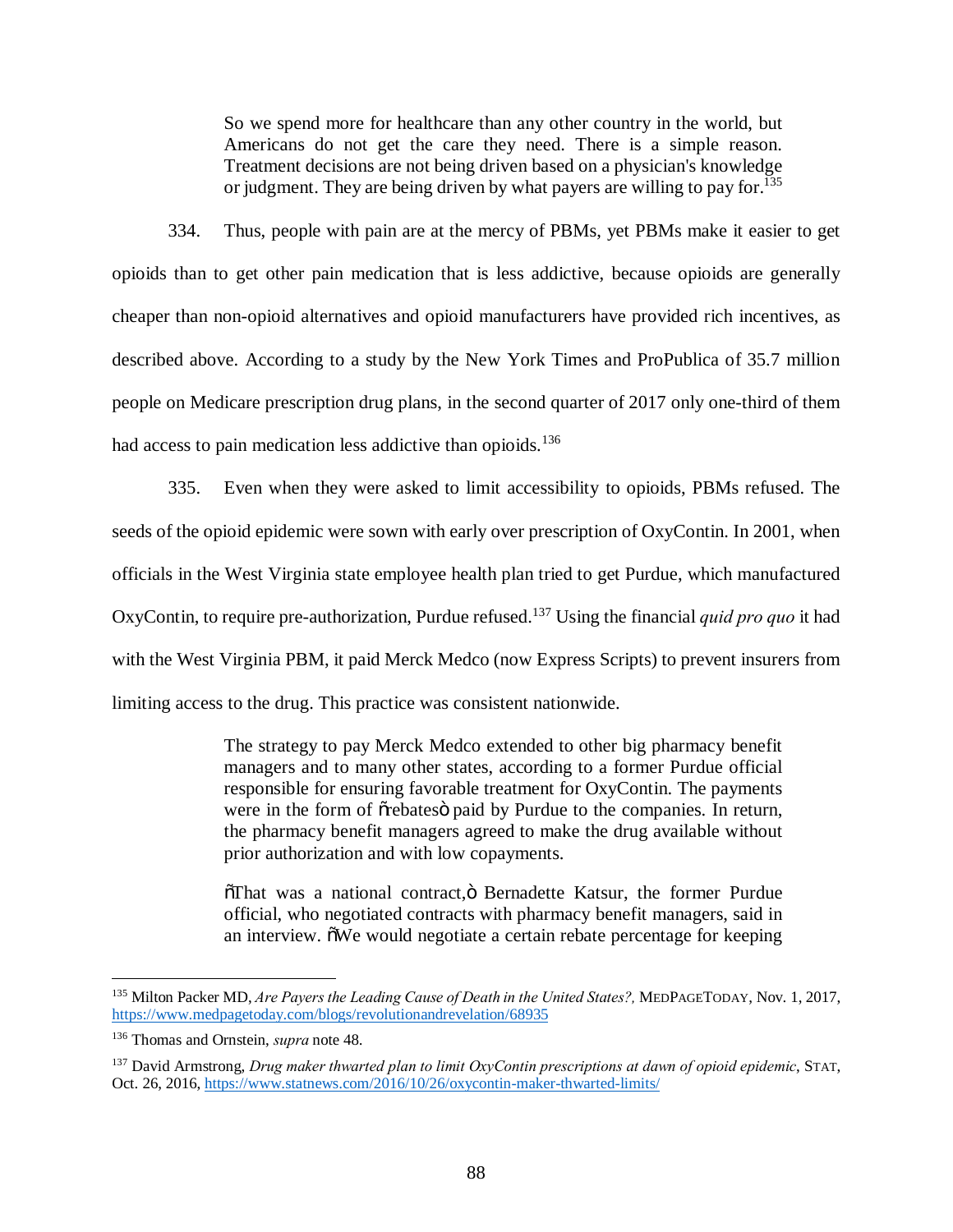it on a certain tier related to copay or whether it has prior authorization. We like to keep prior authorization off of any drug. $\ddot{\mathrm{o}}^{138}$ 

336. PBMs are "driving patients to opioids, away from abuse-deterrent form (ADF) and less addictive forms of opiates through formulary and pricing strategies. $\ddot{o}^{139}$ 

337. Not only do PBMs place roadblocks in the way of limiting excessive opioid prescriptions, they also make it more difficult to obtain ADF opioids. These pills are more difficult to physically alter (crushing to snort or dissolving to inject) and therefore are less prone to abuse.<sup>140</sup> The three major PBMs carry at most 3 of the 10 FDA approved ADF opioids, while CVS Caremark, which has nearly 90 million members, carries none.<sup>141</sup> A study by Tufts CSSD found that ninety-six percent (96%) of all prescription opioids were non-ADF in  $2015$ .<sup>142</sup>

338. Making matters worse, in addition to making it easy to obtain generic highly addictive opioids, PBMs make it *harder* to obtain *treatment*. The NY Times/ProPublica study found that insurers have erected more hurdles to approving addiction treatments than for the addictive substances themselves.<sup>143</sup> Only after being subject to much public pressure and congressional investigations did some insurers remove the barriers to addiction treatment.

 <sup>138</sup> *Id*.

<sup>139</sup> Charles L. Bennett MD PhD MPP, *Do you have pain, cancer, or diabetes? Your PBM may now be your doctor for these illnesses,* COLLABRX*,* Dec. 27, 2017, http://www.collabrx.com/pain-cancer-diabetes-pbm-may-now-doctorillnesses/

<sup>140</sup> Peter J. Pitts, *Pharmacy benefit managers are driving the opioid epidemic*, SW News Media, Nov. 21, 2017, http://www.swnewsmedia.com/shakopee\_valley\_news/news/opinion/guest\_columns/pharmacy-benefit-managersare-driving-the-opioid-epidemic/article\_2f6be2a1-c7a3-5f8d-9f3e-, 61d29d25c84b.html

<sup>141</sup> Bennett, *supra* note 139.

<sup>142</sup> Pitts, *supra* note 140.

<sup>143</sup> Thomas and Ornstein, *supra* note 48.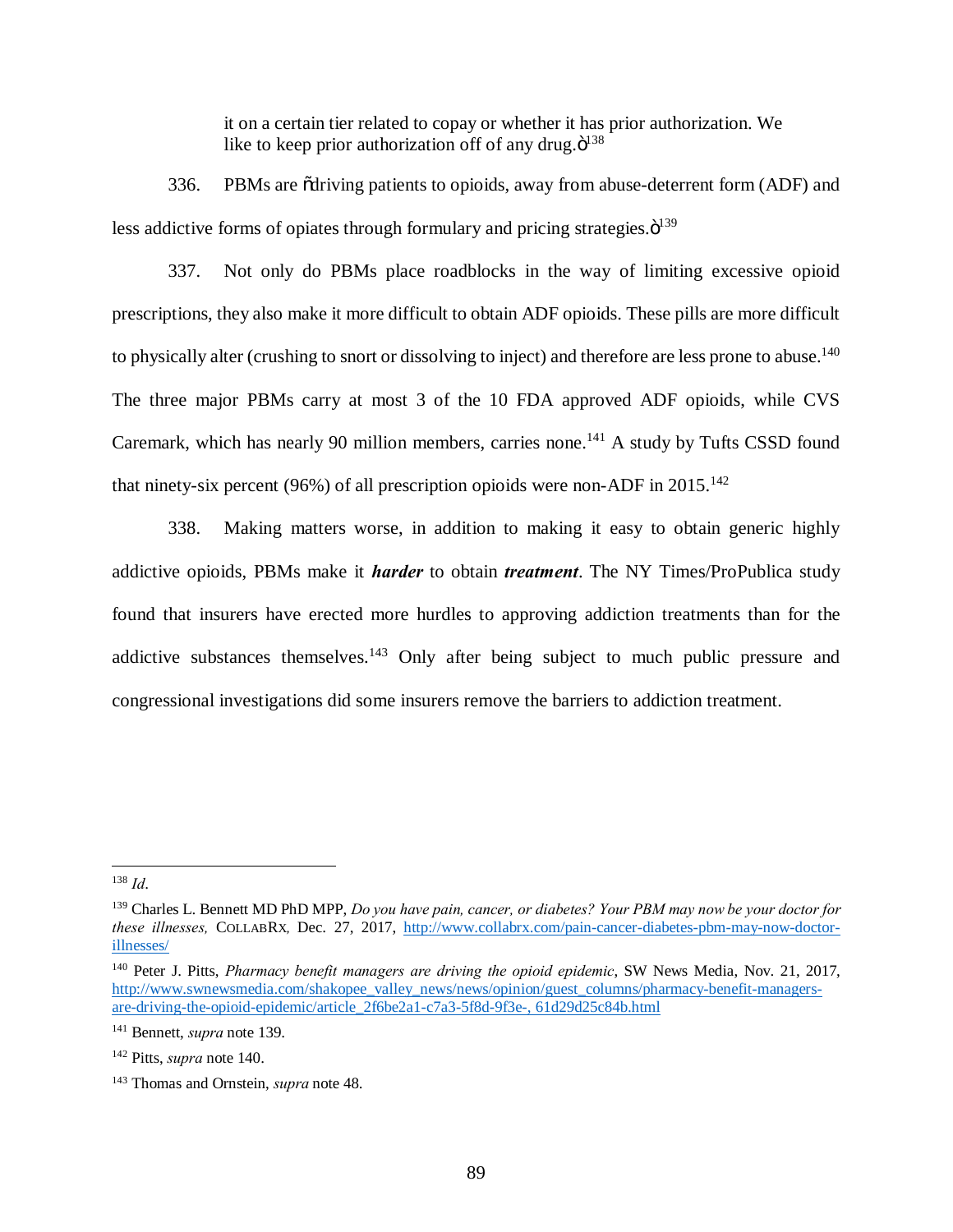339. A 2008 study by the Mayo Clinic<sup>144</sup> found that patients who were weaned off opioids and followed a non-drug treatment experienced less pain than when they were on opioids and had improved functioning. Some plans cover these costs but other do not.<sup>145</sup>

340. In addition to their role designing prescription drug benefit programs, one responsibility of all PBMs and their employed pharmacists is to properly monitor and control the distribution of prescription opioids. PBMs market their abilities to ensure that the medications they dispense are appropriately dosed, and monitored for drug interactions, therapeutic duplications, and possible misuse or abuse.

341. PBMs also market their ability to manage and oversee the quality of the retail pharmacies that are contracted to be in their network. At critical times, PBMs were 6 at best 6 asleep at the switch when it came to auditing pharmacies that were dispensing huge quantities of opioids. The fact that very few if any "pill-mill" pharmacies or over-prescribing physicians were reported by PBMs to the State Boards of Pharmacies or State Medical Boards is testament to the PBMsølack of oversight of opioids.

342. There have always been steps the PBMs could take to abate the flow of opioids. They could make it easier to access other non-addictive forms of pain relief. They could require doctors to start treating pain first with non-opioid pain medications as recommended by the CDC and turn to opioids as a last resort. They could cover alternative, non-medication treatments for pain. They could make addiction treatment more accessible. They could monitor prescriptions. They could forbid 90-day supplies of opioids. They could audit pharmacies. They could require

 <sup>144</sup> Available at https://www.ncbi.nlm.nih.gov/pubmed/18804915

<sup>145</sup> Barry Meier and Abby Goodnough, *New Ways To Treat Pain Meet Resistance*, THE NEW YORK TIMES, Jun. 22, 2016, https://www.nytimes.com/2016/06/23/business/new-ways-to-treat-pain-without-opioids-meet-resistance.html? mcubz=1,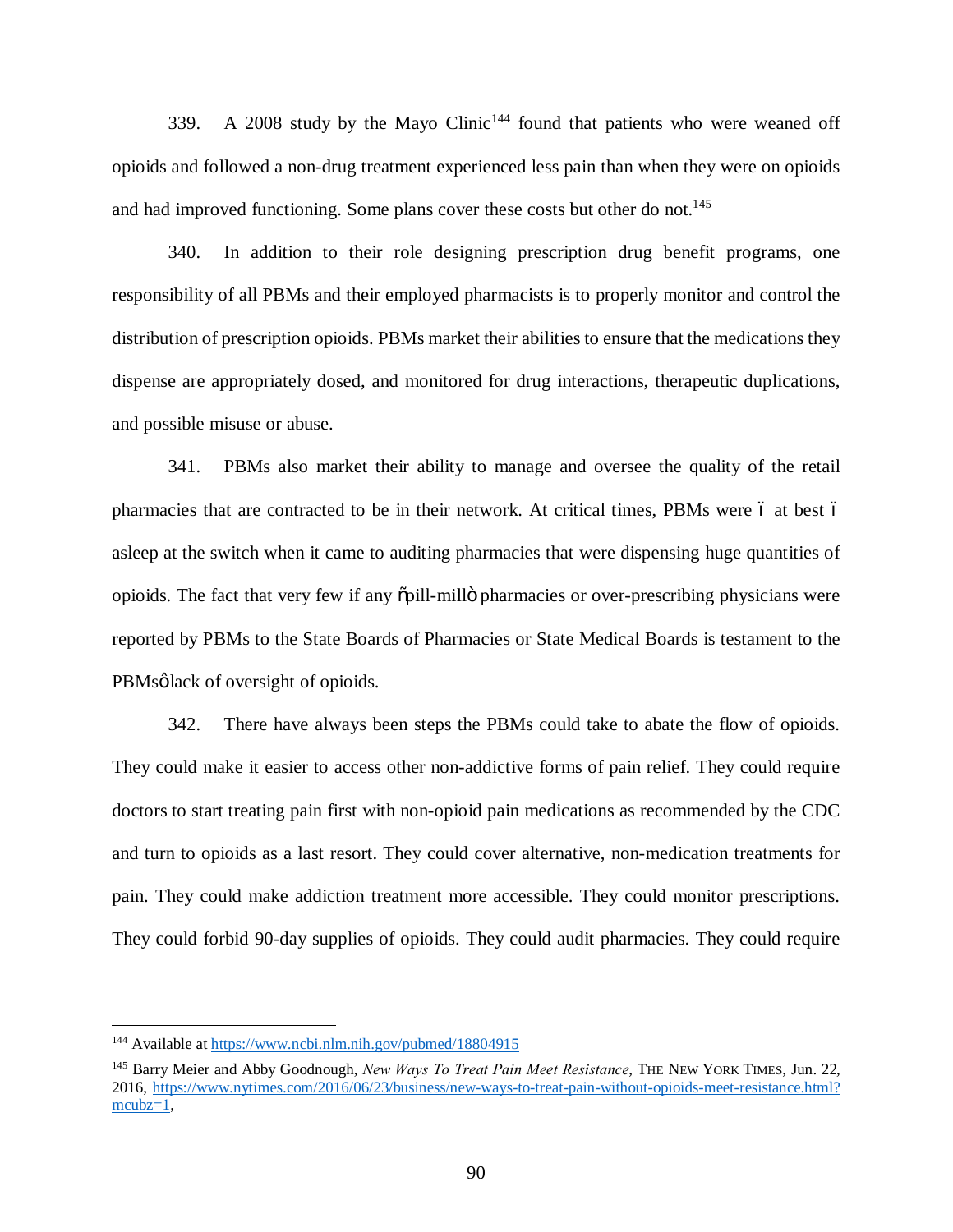doctors and pharmacies in their networks to use PDMPs. They could make their pricing more transparent so everyone could see if they were being improperly influenced by manufacturers to make choices for financial, not medical reasons. No single actor is to blame for this epidemic, and PBMs play a unique role.

343. As one news outlet described it,  $\delta$ [o]ne overlooked culprit worsening the epidemic, however, comes straight from our health care system: pharmacy benefit managers, or PBMs. To improve their bottom line, they are blocking access to prescriptions that can help prevent overdoses. $\ddot{o}^{146}$ 

344. In sum, because PBMs are the intermediary between drug manufacturers, pharmacies, and ultimately patients, these companies influence everything from pharmacy reimbursements, to what drugs are covered under formularies. In these ways, the PBMs drive which drugs enter the marketplace. Their fingerprints are on nearly every opioid prescription filled and they profit in myriad ways on every pill.

345. PBMsg complicity in the overall fraudulent scheme is knowing and purposeful. Drug manufacturers compete for PBM formulary placement (preferred placement results in greater utilization and greater profits) and pay PBMs incentives to avoid pre-authorization requirements and other hurdles that would slow down flow. A review of the defendant PBM formularies confirms that they include all of the opioids at issue in this case, often in preferred tiers, without quantity limits or prior authorization requirements.

346. As with the manufacturer and wholesaler defendants, PBMs must contribute to the damage their intentional and purposeful conduct has foreseeably caused plaintiff.

 <sup>146</sup> Pitts, *supra* note 140.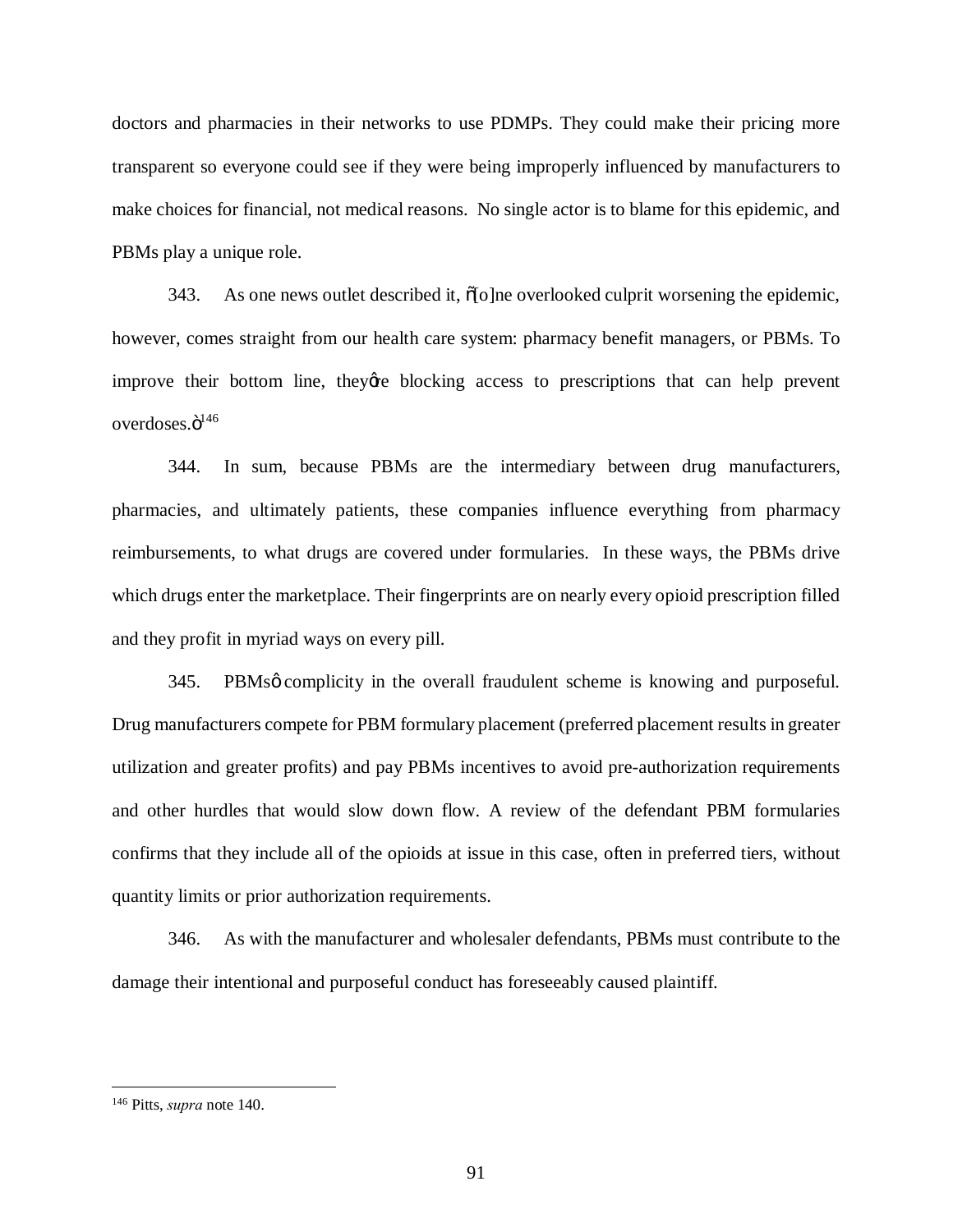#### **V. CAUSES OF ACTION**

# **COUNT I PUBLIC NUISANCE VIOLATION OF VA. CODE ANN. § 15.2-900 (AGAINST ALL DEFENDANTS)**

347. Plaintiff incorporates all preceding and subsequent paragraphs by reference.

348. This action is brought by Plaintiff pursuant to Va. Code Ann. § 15.2-900 to abate the public nuisance created by Defendants, and to recover costs Plaintiff has already incurred and future costs the Plaintiff expects to incur in its provision of emergency services that are reasonably required to abate the public nuisance created by Defendants.

349. Each Defendant, acting alone or with one or more co-defendants, created a condition that was and continues to be dangerous to the public and has injured those inhabitants of Washington County who have come within its influence. Each Defendant, acting alone or in concert, injured the property of Washington County.

350. The Manufacturer Defendants knew or should have known that their promotion of opioid use would create a public nuisance:

(a) The Manufacturer Defendants have engaged in massive production, promotion, and distribution of opioids for use by the residents of Washington County;

(b) The Manufacturer Defendants pactions created and expanded the market for opioids, promoting their wide use for pain management;

(a) The Manufacturer Defendants misrepresented the benefits of opioids for chronic pain and fraudulently concealed, misrepresented, and omitted the serious adverse effects of opioids, including the addictive nature of the drugs;

(b) The Manufacturer Defendants knew or should have known that their promotion would lead to addiction and other adverse consequences and that the larger community would suffer as a result.

351. The Manufacturer Defendants o actions were a substantial factor in making opioids widely available and widely used. The Manufacturer Defendants pactions were a substantial factor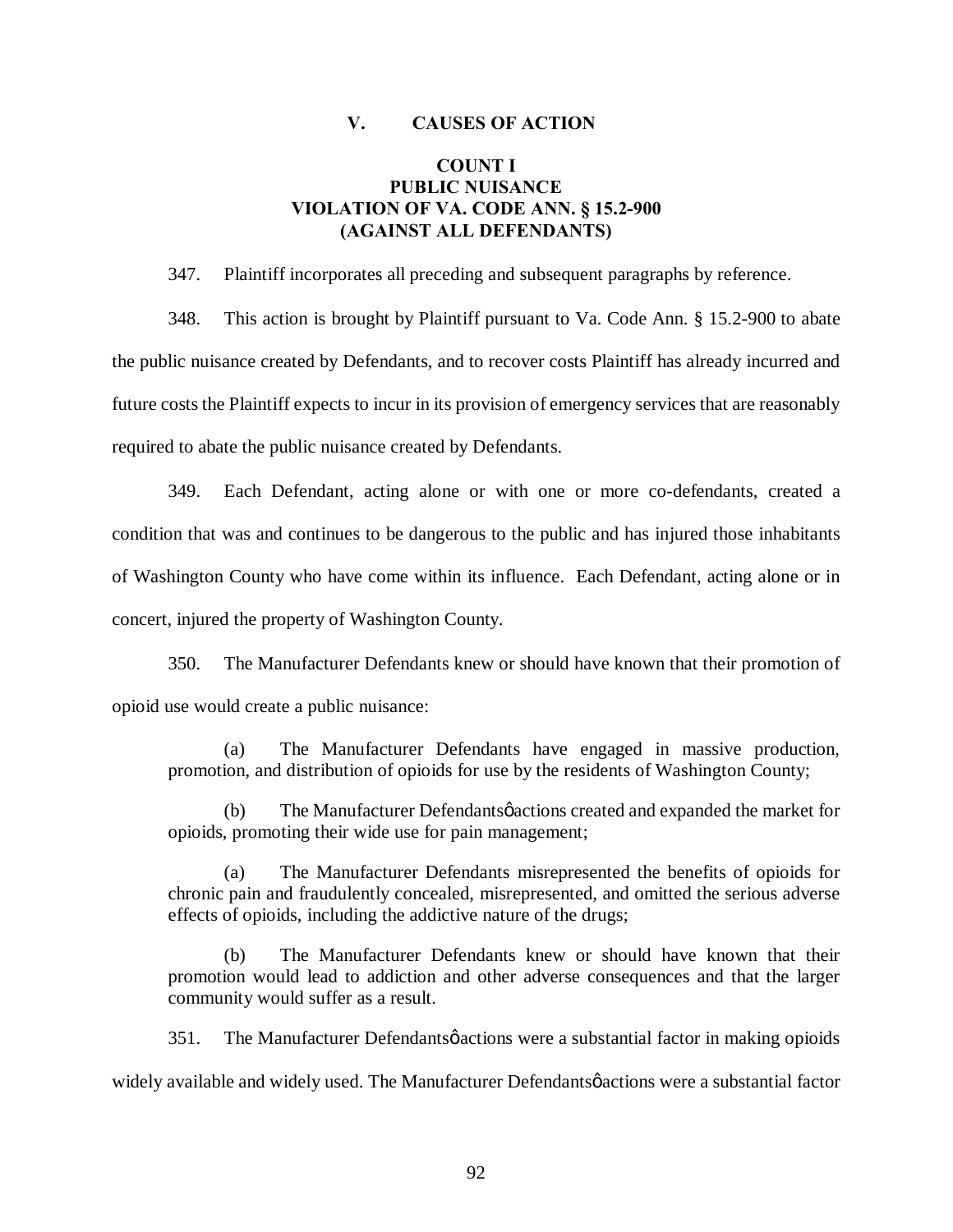in doctors and patients not accurately assessing and weighing the risks and benefits of opioids for chronic pain. Without the Manufacturer Defendants operations, opioid use would not have become so widespread, and the enormous public health hazard of opioid overuse, abuse, and addiction that now exists would have been averted.

352. The Manufacturer Defendants also knowingly, intentionally, recklessly, and/or negligently funneled massive quantities of prescription opioids to physicians and other prescribers who they knew or should have known wrote suspicious prescriptions and/or wrote prescriptions for known abusers of prescription opioids.

353. The Manufacturer Defendants knowingly, intentionally, recklessly, and/or negligently disseminated prescription opioids to distributors who they knew or should have known failed to implement effective controls and procedures to guard against theft, diversion, and abuse of prescription opioids.

354. The Manufacturer Defendants also knowingly enabled and/or failed to prevent the illegal diversion of prescription opioids into the black market, including opill millsö known for providing opioids to known drug abusers, and known drug dealers, knowing that such opioids would be illegally trafficked and abused.

355. The Manufacturer Defendants knowingly and intentionally financially incentivized the PBM Defendants to place their opioids on the PBMs formularies irrespective of medical necessity, resulting in widespread and unnecessary overuse.

356. The Distributor Defendants nuisance-causing activities include failing to implement effective controls and procedures in their supply chains to guard against theft, diversion and misuse of prescription opioids, and failing to adequately design and operate a system to detect, halt, and report suspicious orders of prescription opioids.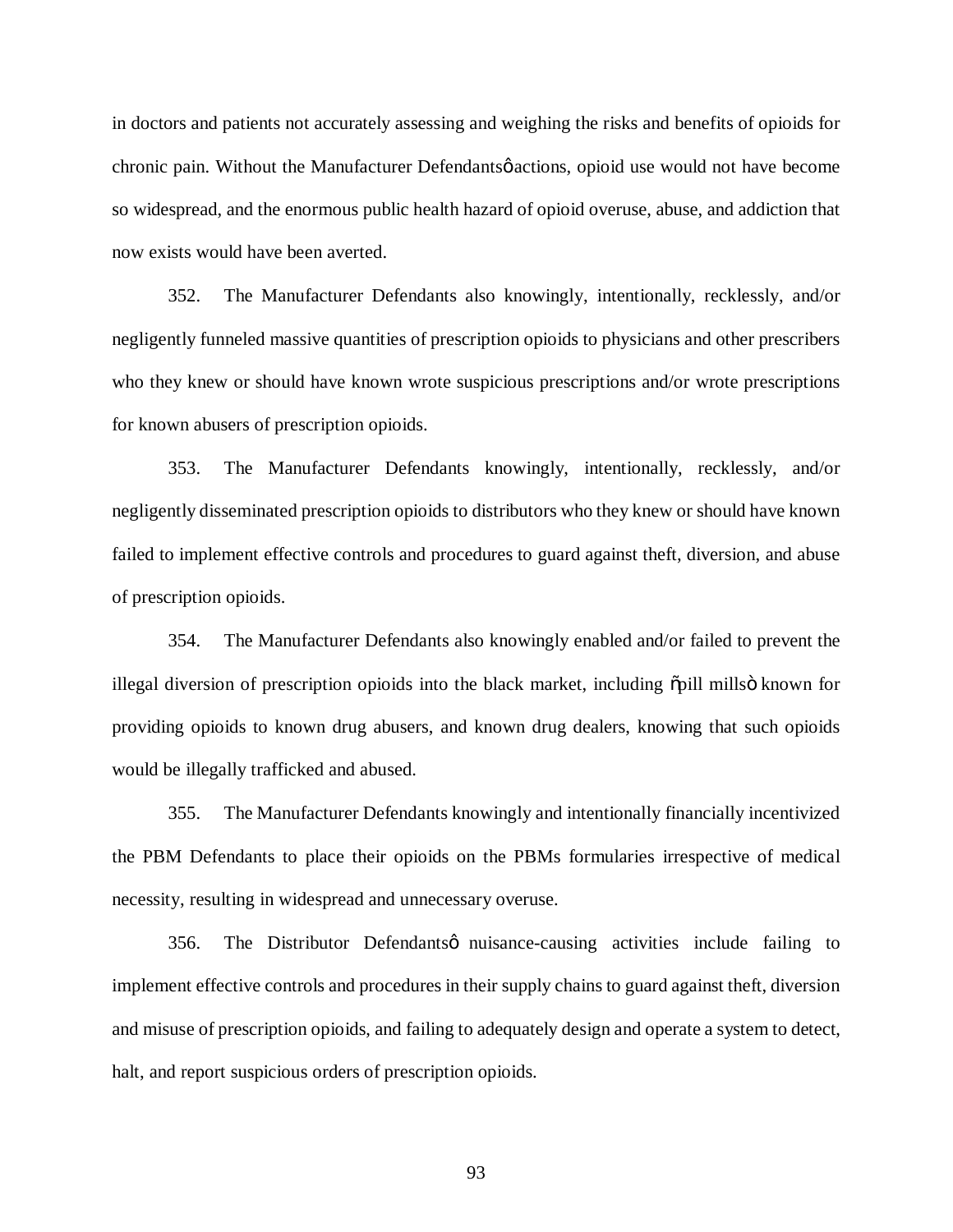357. The Distributor Defendants also knowingly and intentionally enabled and/or failed to prevent the illegal diversion of prescription opioids into the black market, including  $\delta$  pill mills  $\delta$ known for providing opioids to known drug abusers, and known drug dealers, knowing that such opioids would be illegally trafficked and abused.

358. The PBM Defendants knowingly and intentionally designed benefit plans that would maximize the number of opioids in the marketplace.

359. The PBM Defendants knowingly and intentionally created their formularies to ensure that an excessive number of pills were made available to users for use and abuse.

360. The PBM Defendants knowingly and intentionally chose to include opioids on their formularies that were more addictive to users because they generated greater profits. This failure led directly to the increased likelihood of addiction.

361. The PBM Defendants knowingly and intentionally chose to include opioids that were easier to misuse (for example, by crushing them into powder and mixing them with liquid in order to inject them) instead of Abuse Deterrent Formulations ( $\tilde{o}$ ADFs $\tilde{o}$ ) which tended to be more expensive. This choice directly led to the ease with which the pills could be misused.

362. The PBM Defendants knowingly and intentionally made it more expensive or more difficult to obtain knowingly efficacious non-opioid medications for pain. This led directly to the increased sale and use of opioids.

363. The PBM Defendants knowingly and intentionally chose not to include certain medications that would prevent overdoses or made them more difficult or expensive to obtain.

364. The PBM Defendants chose not to cover or provided less coverage for drug treatment.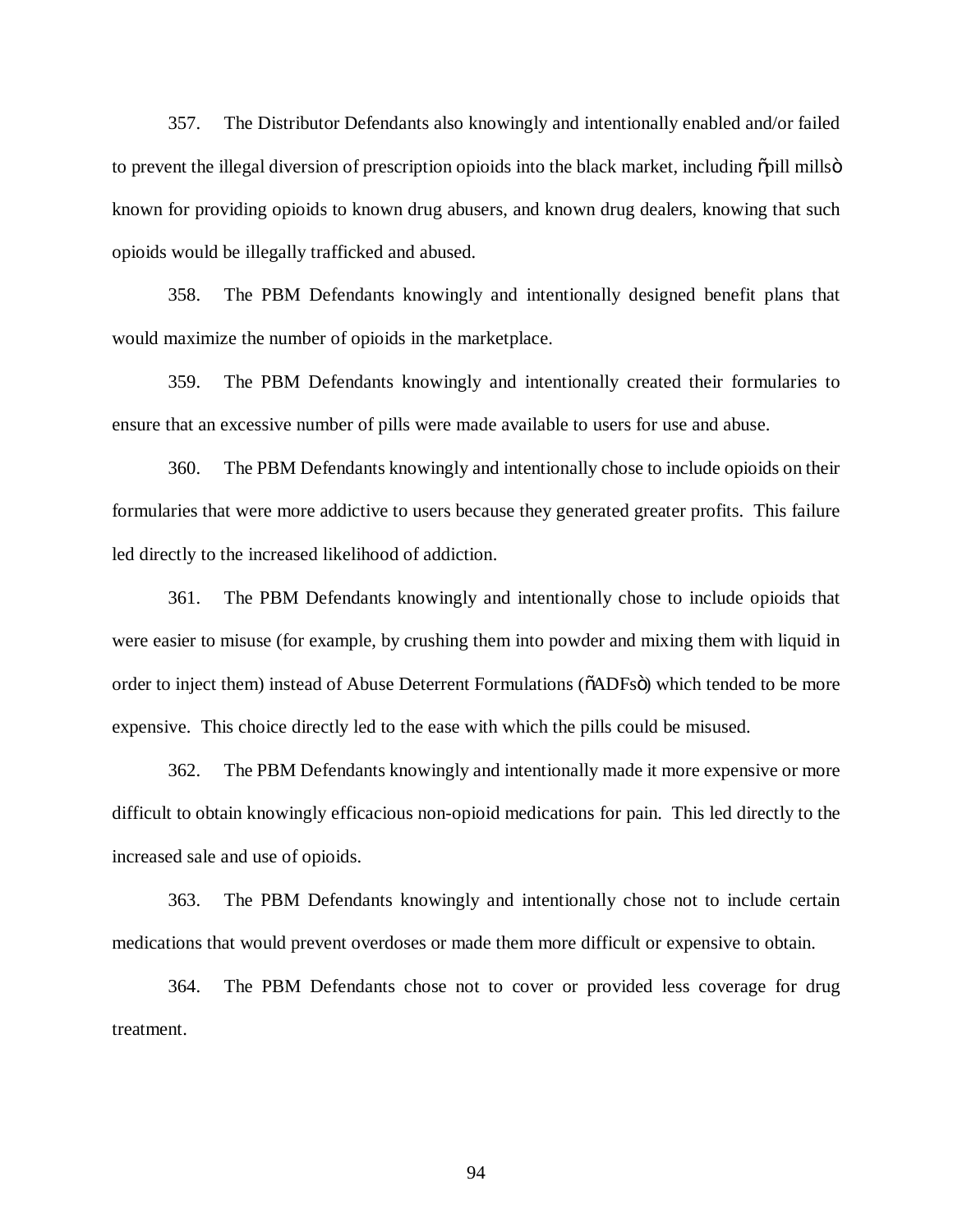365. The PBM Defendants knowingly, intentionally, recklessly and/or negligently failed to manage and/or monitor these plans to minimize the use and abuse of opioids.

366. The public nuisance created by the Defendants endangers the life, health and safety of Washington County & residents.

367. The public nuisance created by Defendants interferes with the reasonable and comfortable use of Washington County to property and resources.

368. The public nuisance created by Defendants  $\phi$  actions has caused and continues to cause significant harm to the community that includes but is not limited to:

(a) Opioid-related drug overdose deaths;

(b) The disease of opioid addiction and other diseases related to long-term opioid use;

(c) Infants born addicted to opioids due to prenatal exposure, causing severe withdrawal symptoms and lasting developmental impacts;

(d) Other child abuse and neglect resulting from opioid abuse;

(e) Crime associated with illegal drug use and opioid sales;

(f) Unemployment resulting from an inability to work while addicted to opioids;

(g) Blight, vagrancy, property damage, and property crime.

369. Defendants o controlled the creation and supply of a new secondary market for opioids—providing both the supply of narcotics to sell and the demand of addicts to buy them. The result of Defendantsø actions is not only an explosion of prescription opioids on the black market, but also a marked increase in the availability of heroin and synthetic opioids.

370. The diversion of opioids into the secondary, criminal market by Defendants and the increase in the number of individuals who abuse or are addicted to opioids has placed unnecessary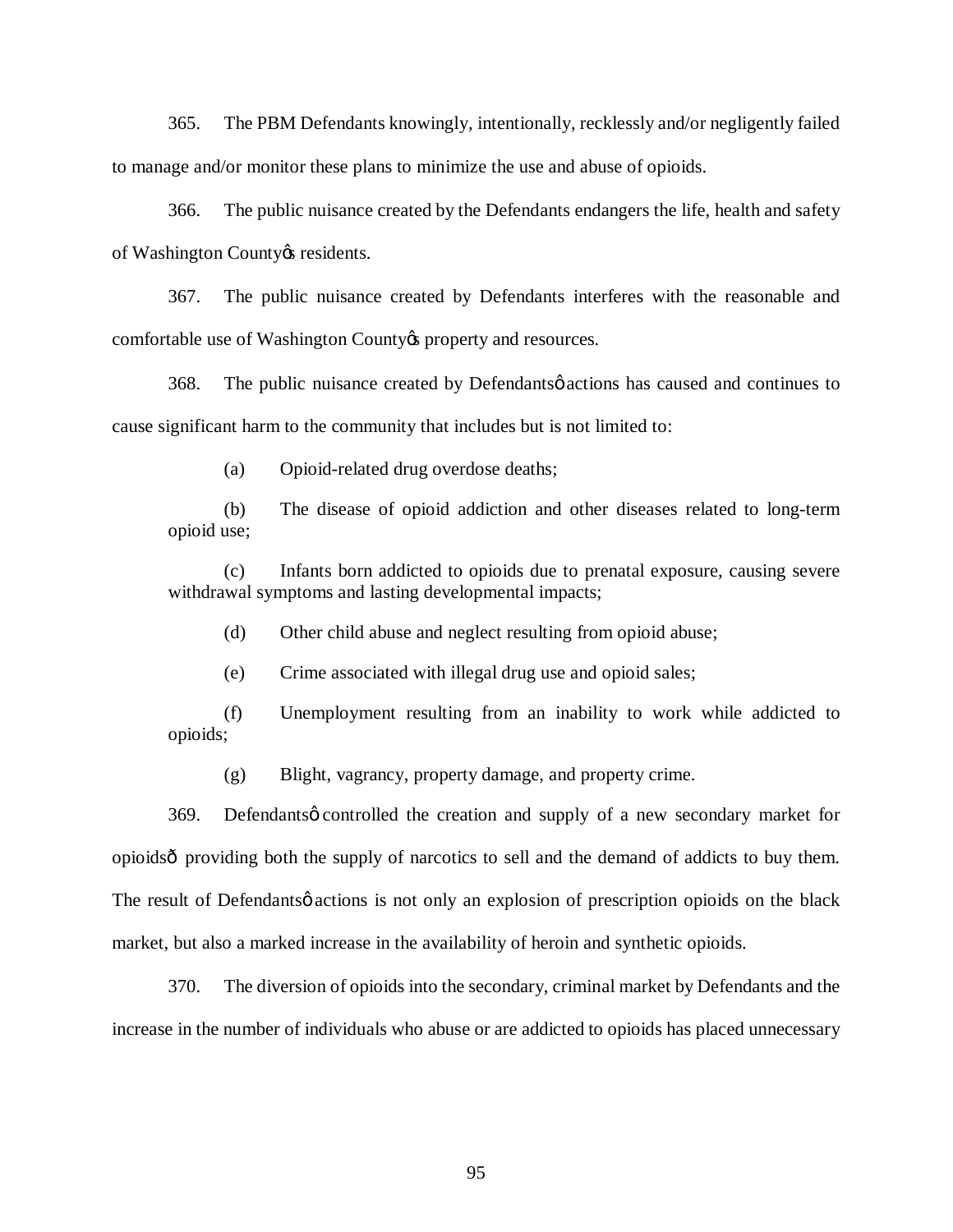and excessive demands on the medical, public health, law enforcement, and financial resources of Washington County.

371. Adults and children in Washington County who have never taken opioids have also suffered the costs of the Defendantsø public nuisance. Many have endured both the emotional and financial costs of caring for loved ones addicted to or injured by opioids, and the loss of companionship, wages, or other support from family members who have used, abused, become addicted to, overdosed on, or been killed by opioids.

372. Public resources are being unreasonably consumed in efforts to address the opioid epidemic, thereby eliminating available resources which could be used to benefit the public at large in Washington County.

373. The public nuisance created, perpetuated, and maintained by Defendants can be abated and further recurrence of such harm and inconvenience can be abated.

374. Washington County has incurred significant costs to date in its efforts to provide services that were reasonably necessary to abate the public nuisance created, perpetuated, and maintained by Defendants. Washington County expects to incur significant costs going forward to ameliorate the harm caused by Defendants.

375. As a direct and proximate result of the public nuisance, Washington County has sustained (and continues to sustain) harm by spending a substantial amount of money trying to fix the societal harms caused by the Defendantsønuisance-causing activity, including, but not limited to, the costs of healthcare, emergency medical services, social services, prevention, treatment, intervention, law enforcement, lost tax revenues, direct spending on opioids and opioid antagonists, and lost communal benefits of Washington County & limited and diverted resources as set forth more fully above.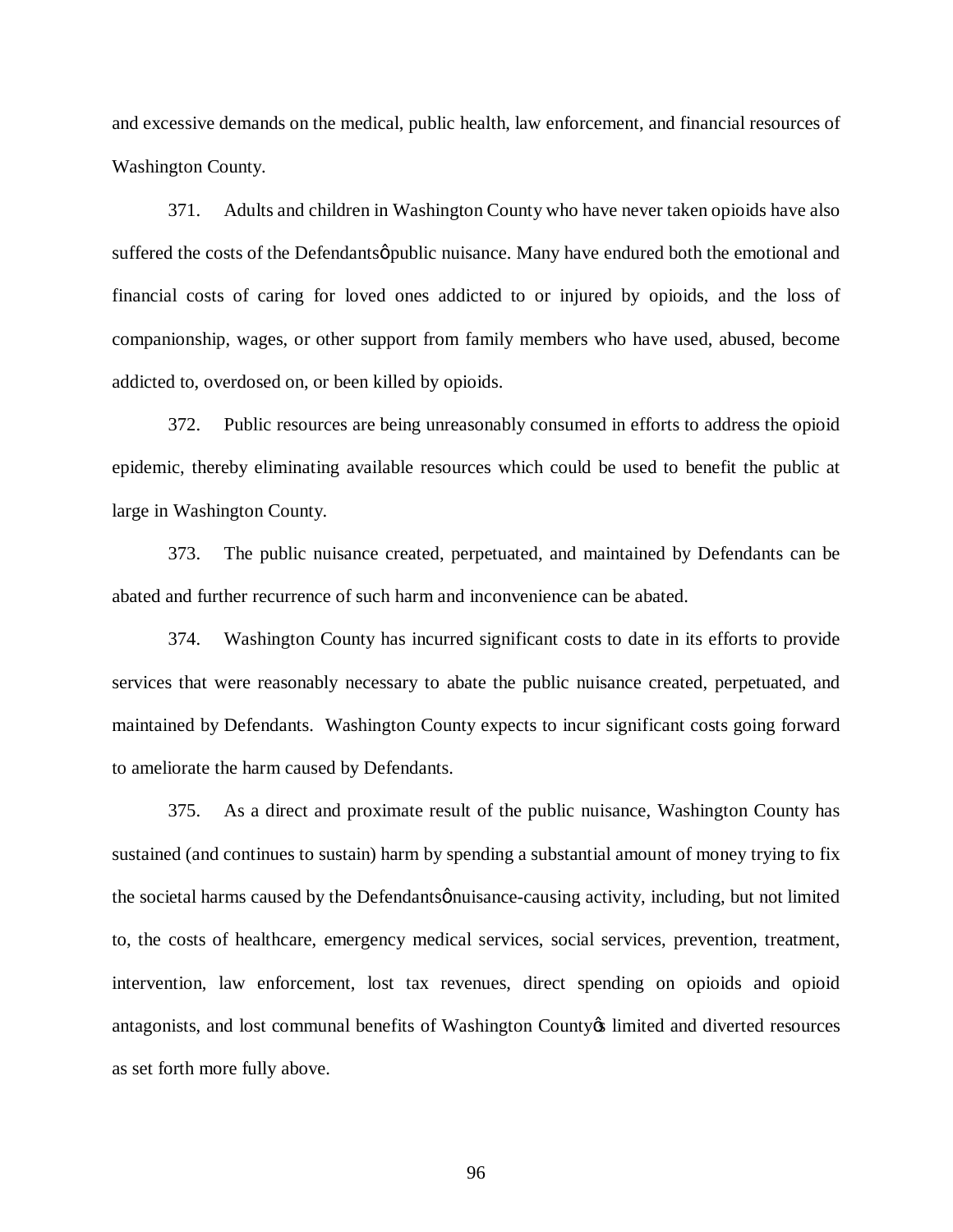### **COUNT II COMMON LAW PUBLIC NUISANCE (AGAINST ALL DEFENDANTS)**

376. Plaintiff incorporates all preceding and subsequent paragraphs by reference.

377. This action is brought by Plaintiff to abate the public nuisance created by Defendants, and to recover costs Plaintiff has already incurred and future costs the Plaintiff expects to incur in its provision of emergency services that are reasonably required to abate the public nuisance created by Defendants.

378. Under common law, a public nuisance is a condition that is dangerous to the public. A public nuisance adversely impacts an entire community or significant portion of the public. Therefore, a cause of action for public nuisance exists where a defendant  $\alpha$  conduct negatively affects the community at large. The public nuisance complained of herein includes the oversaturation, unlawful availability, and abuse of opioids in Washington County as well as the adverse social and environmental outcomes associated with widespread and/or illegal opioid use.

379. Each Defendant, acting alone or with one or more co-defendants, created a condition that was and continues to be dangerous to the public and has injured those inhabitants of Washington County who have come within its influence. Each Defendant, acting alone or in concert, injured the property of Washington County.

380. The Manufacturer Defendants knew or should have known that their promotion of opioid use would create a public nuisance:

(a) The Manufacturer Defendants have engaged in massive production, promotion, and distribution of opioids for use by the residents of Washington County;

(b) The Manufacturer Defendantsø actions created and expanded the market for opioids, promoting their wide use for pain management;

(c) The Manufacturer Defendants misrepresented the benefits of opioids for chronic pain and fraudulently concealed, misrepresented, and omitted the serious adverse effects of opioids, including the addictive nature of the drugs;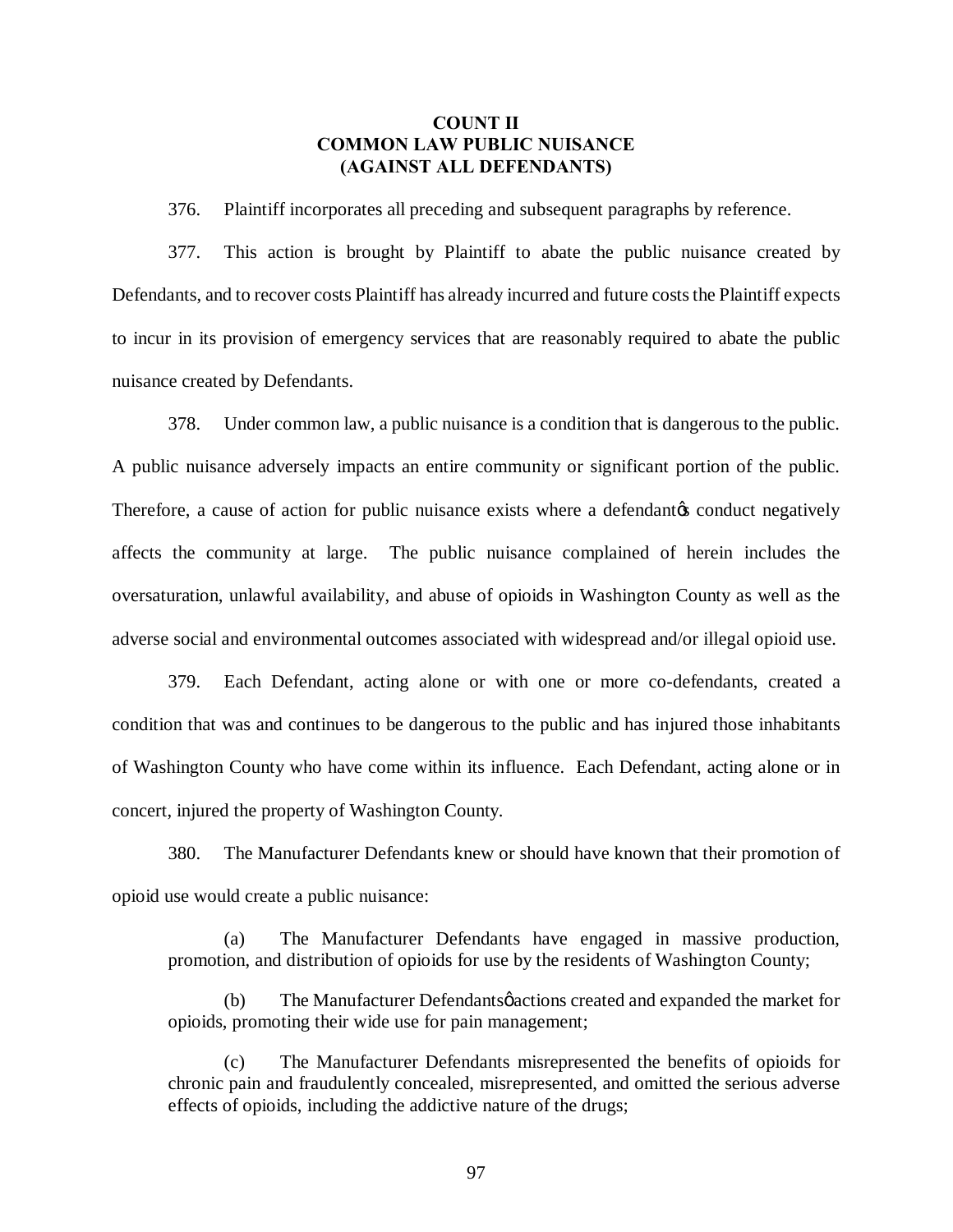(d) The Manufacturer Defendants knew or should have known that their promotion would lead to addiction and other adverse consequences and that the larger community would suffer as a result.

381. The Manufacturer Defendants o actions were a substantial factor in making opioids widely available and widely used. The Manufacturer Defendants  $\phi$  actions were a substantial factor in doctors and patients not accurately assessing and weighing the risks and benefits of opioids for chronic pain. Without the Manufacturer Defendants  $\phi$  actions, opioid use would not have become so widespread, and the enormous public health hazard of opioid overuse, abuse, and addiction that now exists would have been averted.

382. The Manufacturer Defendants also knowingly, intentionally, recklessly, and/or negligently funneled massive quantities of prescription opioids to physicians and other prescribers who they knew or should have known wrote suspicious prescriptions and/or wrote prescriptions for known abusers of prescription opioids.

383. The Manufacturer Defendants knowingly, intentionally, recklessly, and/or negligently disseminated prescription opioids to distributors who they knew or should have known failed to implement effective controls and procedures to guard against theft, diversion, and abuse of prescription opioids.

384. The Manufacturer Defendants also knowingly enabled and/or failed to prevent the illegal diversion of prescription opioids into the black market, including  $\delta$ pill mills $\ddot{o}$  known for providing opioids to known drug abusers, and known drug dealers, knowing that such opioids would be illegally trafficked and abused.

385. The Manufacturer Defendants knowingly and intentionally incentivized the PBM Defendants to place their opioids on the PBMs formularies irrespective of medical necessity, resulting in widespread and unnecessary overuse.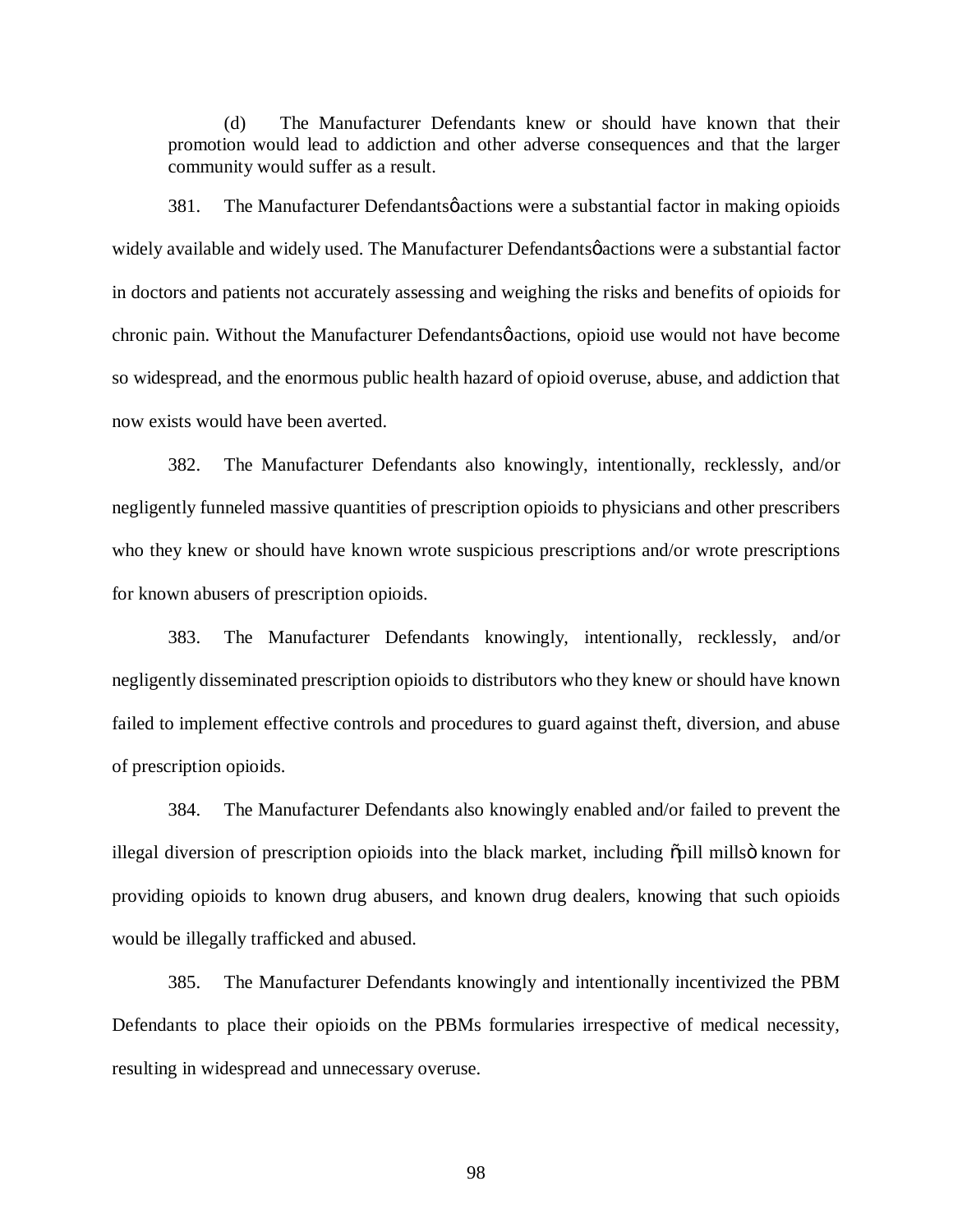386. The Distributor Defendantsø nuisance-causing activities include failing to implement effective controls and procedures in their supply chains to guard against theft, diversion and misuse of prescription opioids, and failing to adequately design and operate a system to detect, halt, and report suspicious orders of prescription opioids.

387. The Distributor Defendants also knowingly and intentionally enabled and/or failed to prevent the illegal diversion of prescription opioids into the black market, including  $\delta$  pill mills  $\delta$ known for providing opioids to known drug abusers, and known drug dealers, knowing that such opioids would be illegally trafficked and abused.

388. The PBM Defendants knowingly and intentionally designed benefit plans that would maximize the number of opioids in the marketplace.

389. The PBM Defendants knowingly and intentionally created their formularies to ensure that an excessive number of pills were made available to users for use and abuse.

390. The PBM Defendants knowingly and intentionally chose to include opioids on their formularies that were more addictive to users because they generated greater profits. This failure led directly to the increased likelihood of addiction.

391. The PBM Defendants knowingly and intentionally chose to include opioids that were easier to misuse (for example, by crushing them into powder and mixing them with liquid in order to inject them) instead of Abuse Deterrent Formulations ( $\delta$ ADFs $\ddot{o}$ ) which tended to be more expensive. This choice directly led to the ease with which the pills could be misused.

392. The PBM Defendants knowingly and intentionally made it more expensive or more difficult to obtain knowingly efficacious non-opioid medications for pain. This led directly to the increased sale and use of opioids.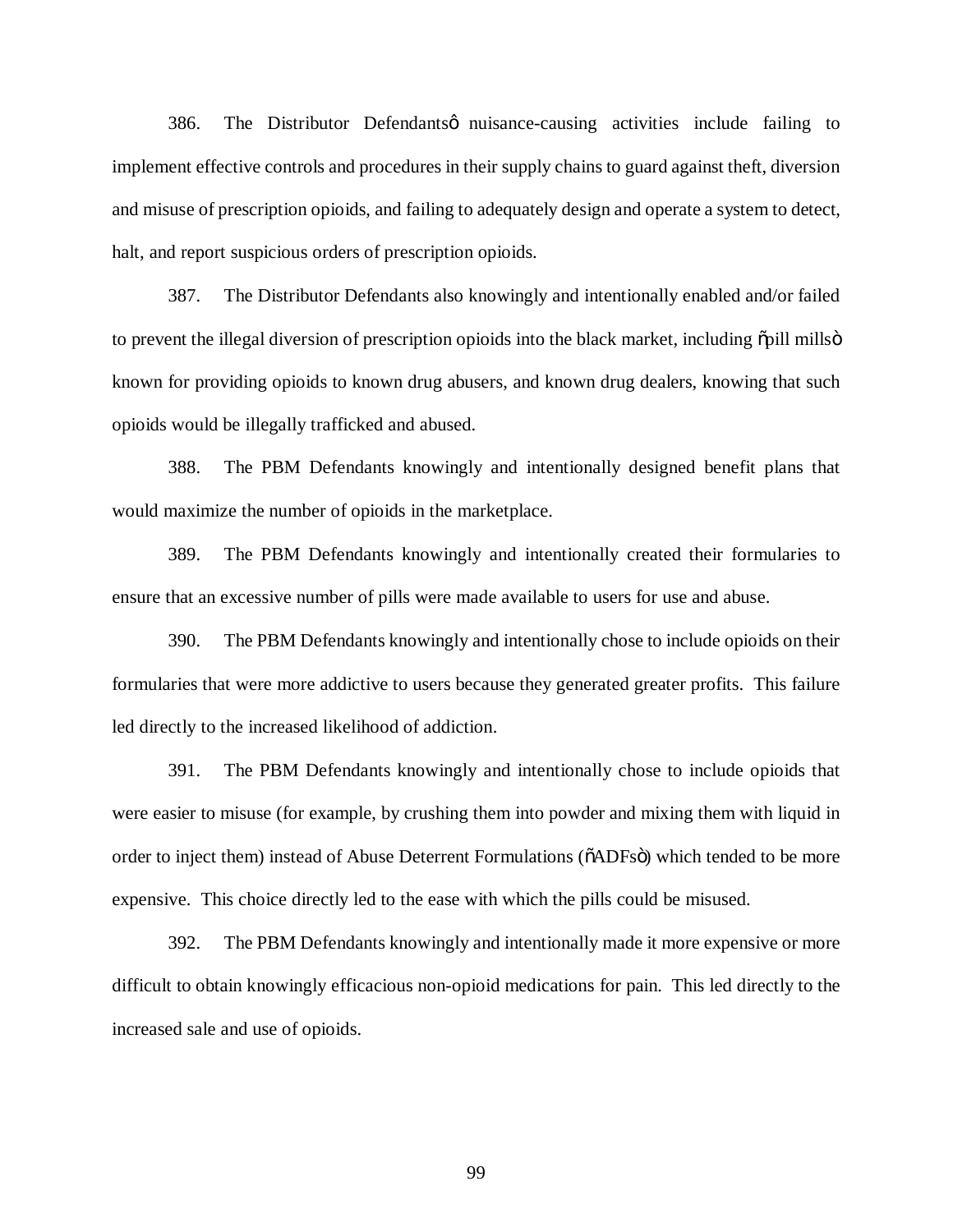393. The PBM Defendants knowingly and intentionally chose not to include certain medications that would prevent overdoses or made them more difficult or expensive to obtain.

394. The PBM Defendants chose not to cover or provided less coverage for drug treatment.

395. The PBM Defendants knowingly, intentionally, recklessly and/or negligently failed to manage and/or monitor these plans to minimize the use and abuse of opioids.

396. The public nuisance created by the Defendants endangers the life, health and safety of Washington County & residents.

397. The public nuisance created by Defendants interferes with the reasonable and comfortable use of Washington County oproperty and resources.

398. The public nuisance created by Defendants  $\phi$  actions has caused and continues to cause significant harm to the community that includes but is not limited to:

(a) Opioid-related drug overdose deaths;

(b) The disease of opioid addiction and other diseases related to long-term opioid use;

(c) Infants born addicted to opioids due to prenatal exposure, causing severe withdrawal symptoms and lasting developmental impacts;

(d) Other child abuse and neglect resulting from opioid abuse;

(e) Crime associated with illegal drug use and opioid sales;

(f) Unemployment resulting from an inability to work while addicted to opioids;

(g) Blight, vagrancy, property damage, and property crime.

399. Defendantsø controlled the creation and supply of a new secondary market for opioids—providing both the supply of narcotics to sell and the demand of addicts to buy them.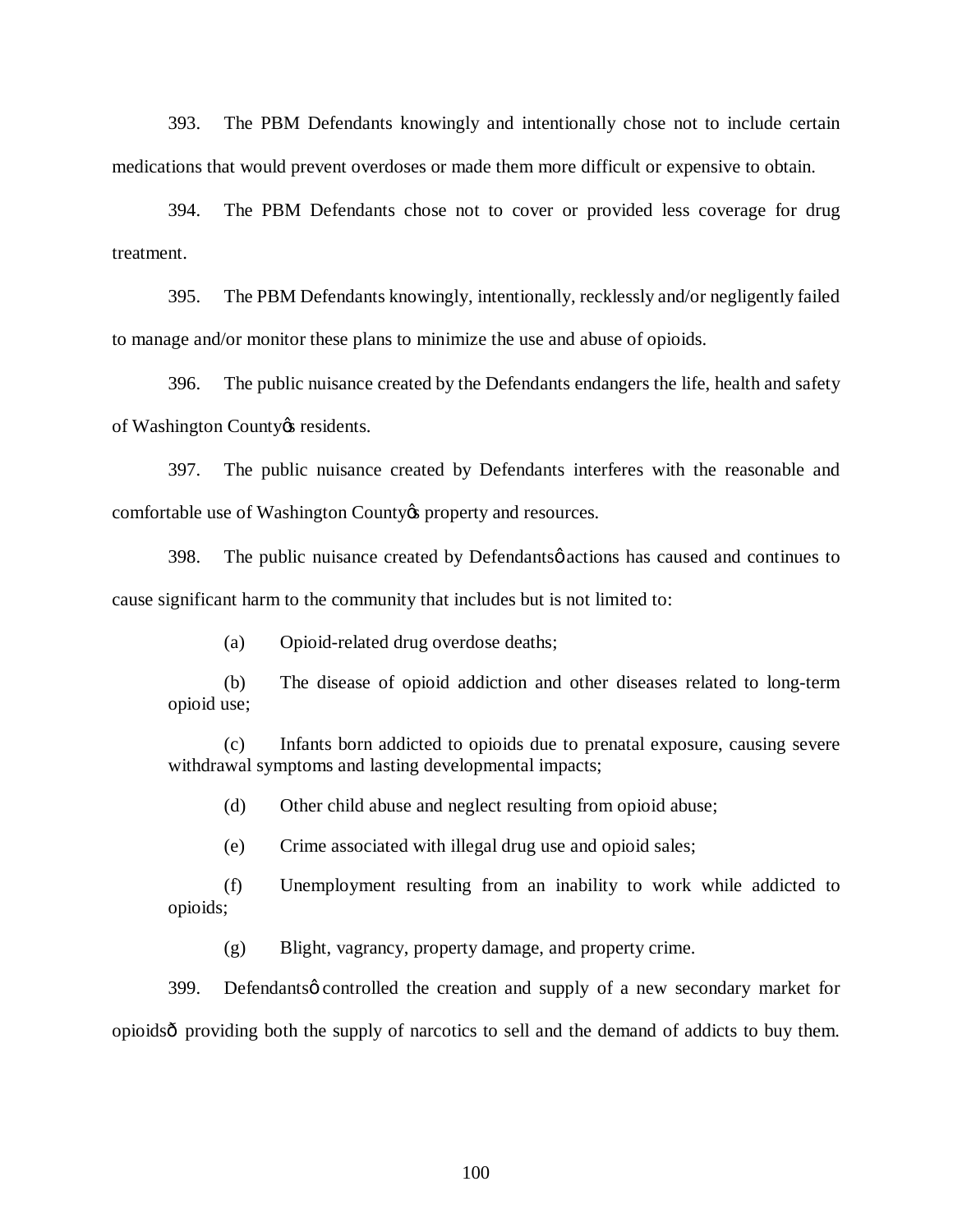The result of Defendants *q* actions is not only an explosion of prescription opioids on the black market, but also a marked increase in the availability of heroin and synthetic opioids.

400. The diversion of opioids into the secondary, criminal market by Defendants and the increase in the number of individuals who abuse or are addicted to opioids has placed unnecessary and excessive demands on the medical, public health, law enforcement, and financial resources of Washington County.

401. Adults and children in Washington County who have never taken opioids have also suffered the costs of the Defendantsø public nuisance. Many have endured both the emotional and financial costs of caring for loved ones addicted to or injured by opioids, and the loss of companionship, wages, or other support from family members who have used, abused, become addicted to, overdosed on, or been killed by opioids.

402. Public resources are being unreasonably consumed in efforts to address the opioid epidemic, thereby eliminating available resources which could be used to benefit the public at large in Washington County.

403. The public nuisance created, perpetuated, and maintained by Defendants can be abated and further recurrence of such harm and inconvenience can be abated.

404. Washington County has incurred significant costs to date in its efforts to provide services that were reasonably necessary to abate the public nuisance created, perpetuated, and maintained by Defendants. Washington County expects to incur significant costs going forward to ameliorate the harm caused by Defendants.

405. As a direct and proximate result of the public nuisance, Washington County has sustained (and continues to sustain) harm by spending a substantial amount of money trying to fix the societal harms caused by the Defendants *p* nuisance-causing activity, including, but not limited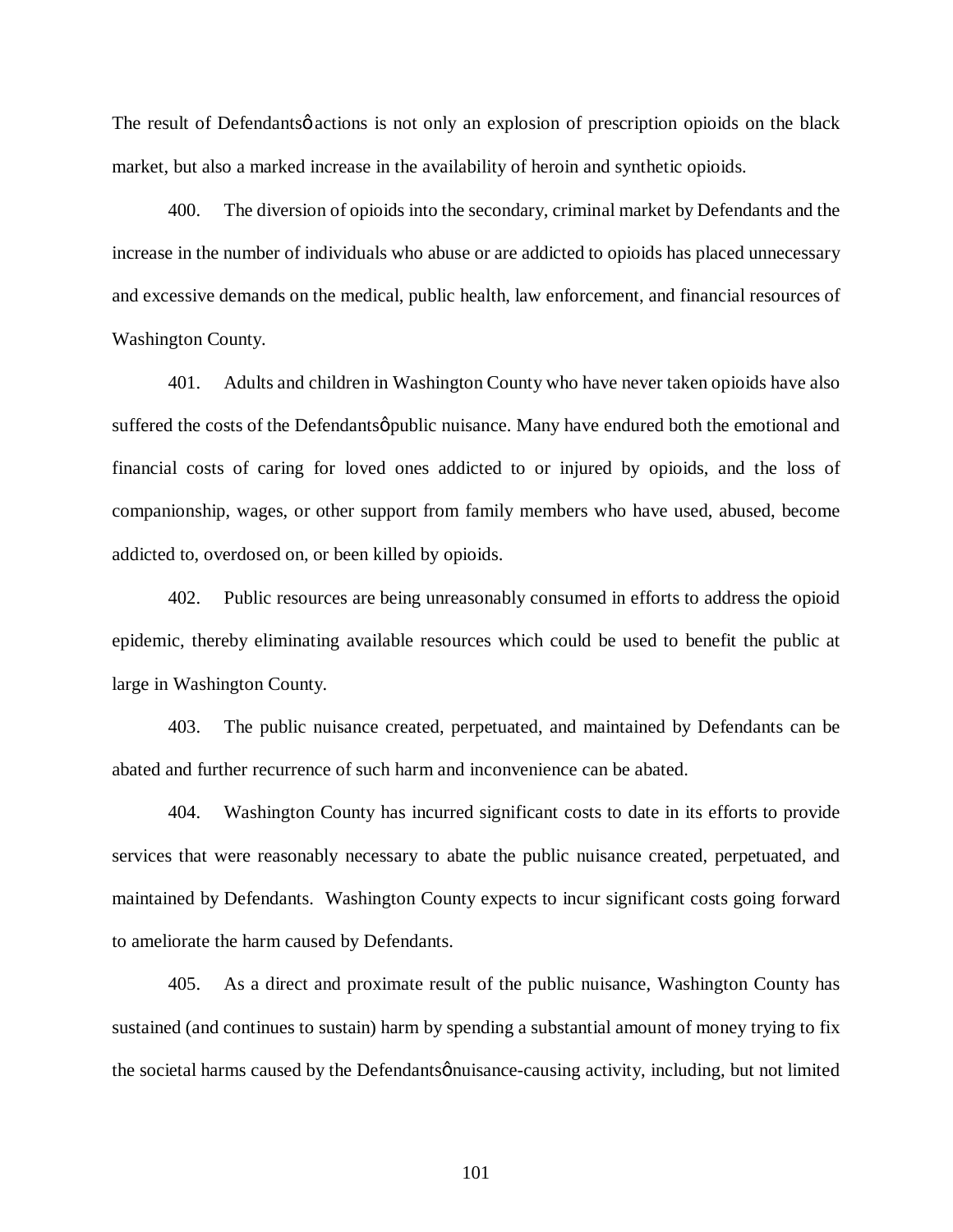to, the costs of healthcare, emergency medical services, social services, prevention, treatment, intervention, law enforcement, lost tax revenues, direct spending on opioids and opioid antagonists, and lost communal benefits of Washington County is limited and diverted resources as set forth more fully above.

# **COUNT III VIOLATION OF THE VIRGINIA CONSUMER PROTECTION ACT VA. CODE ANN. § 59.1-196,** *ET SEQ.* **(AGAINST MANUFACTURER DEFENDANTS)**

406. Plaintiff incorporates all preceding and subsequent paragraphs by reference.

407. The Virginia Consumer Protection Act ( $\delta$ CPA $\ddot{\text{o}}$ ) seeks to provide a remedy to unfair and unethical standards of business interactions between suppliers and the consuming public. Va. Code Ann. § 59.1-197.

408. The CPA specifically prohibits sellers from  $\delta$ [m] isrepresenting that goods or services have certain quantities, characteristics, ingredients, uses, or benefits. $\ddot{\text{o}}$  Va. Code Ann. § 59.1-200(A)(5). As alleged herein, each Manufacturer Defendant violated the CPA by representing that opioids have uses or benefits in treating chronic that they do not have, and by representing that opioids do not have the characteristic of being dangerously addictive.

409. Defendants engaged in the above-described acts intentionally and with knowledge that harm might result, and thus willfully violated the CPA under Va. Code Ann. § 59.1-204.

410. Unless enjoined from doing so, Defendants will continue to violate the CPA.

411. Plaintiff seeks reimbursement of all monies paid for Defendants oproducts by Plaintiff and its residents.

412. Pursuant to the CPA, Plaintiff is entitled to three times the damages it sustained by the Defendants, as the Defendants o willfully and knowingly violated the CPA. Va. Code Ann. § 59.1-204(A).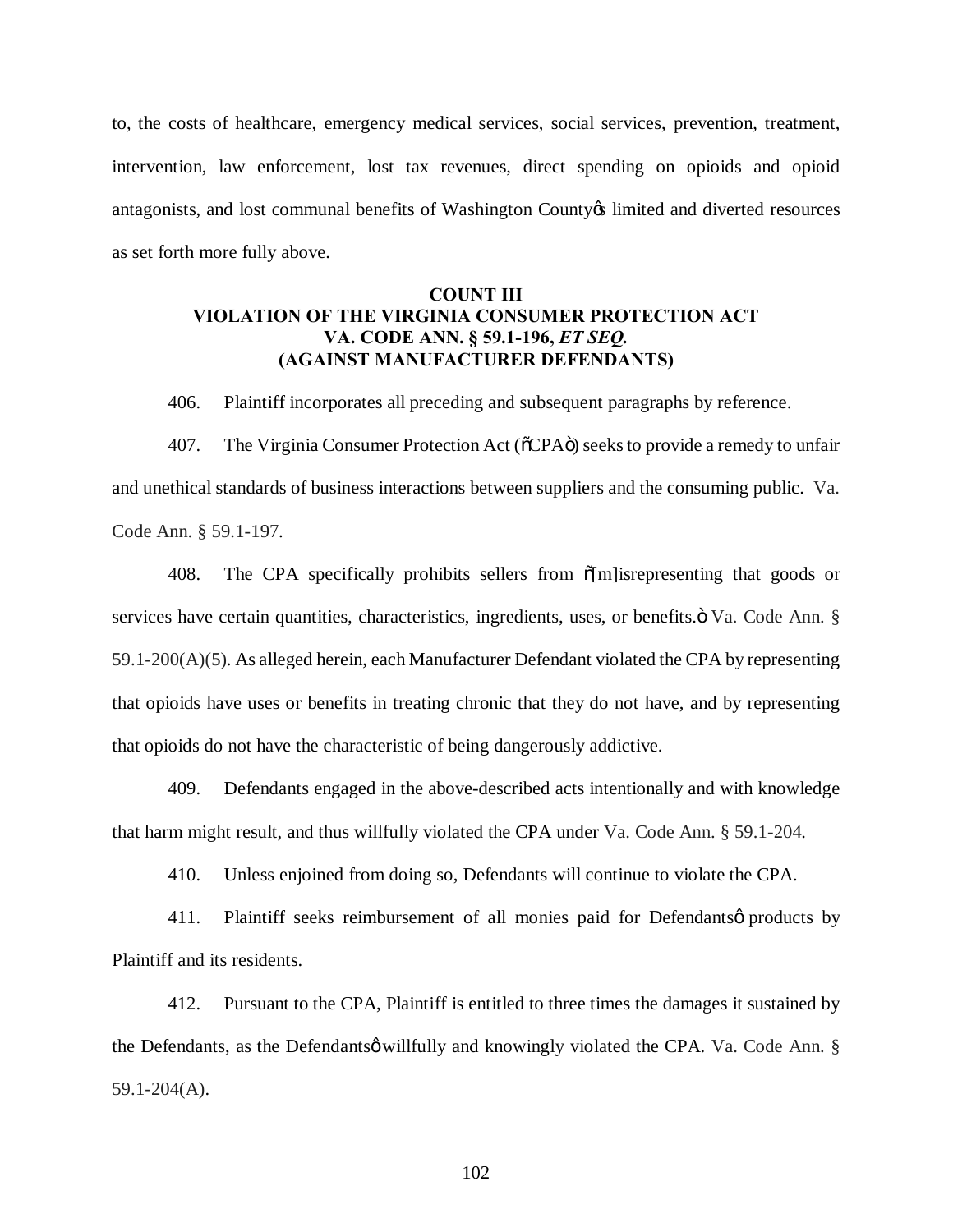413. As a proximate result of Defendants of deceptive acts, Defendants have caused Plaintiff to incur excessive costs related to responding to the opioid crisis. These costs include, but are not limited to, the costs of healthcare, emergency medical services, social services, prevention, treatment, intervention, law enforcement, lost tax revenues, direct spending on opioids and opioid antagonists, and lost communal benefits of Washington County is limited and diverted resources as set forth more fully above.

#### **COUNT IV FRAUD (AGAINST MANUFACTURER DEFENDANTS)**

414. Plaintiff incorporates all preceding and subsequent paragraphs by reference.

415. Defendants, individually and acting through their employees and agents, and in concert with each other, made misrepresentations and omissions of facts material to Plaintiff and its residents to induce them to purchase, administer, and consume opioids as set forth herein.

416. Defendants *p* representations and assertions to Plaintiff, healthcare providers, and consumers contained intentional misrepresentations and material omissions as to the risks associated with opioids.

417. Defendants intentionally made inaccurate representations regarding the adverse medical conditions associated with the use of opioids and such false representations were made with the intent to mislead.

418. Defendants knew or reasonably should have known that the representations made to Plaintiff and the public-at large regarding the risks of opioids were false or incomplete and misrepresented material facts regarding the use of opioids for chronic pain.

419. Defendants had a duty to provide accurate information regarding the risks and side effects associated with opioids to consumers, including healthcare providers and the Plaintiff.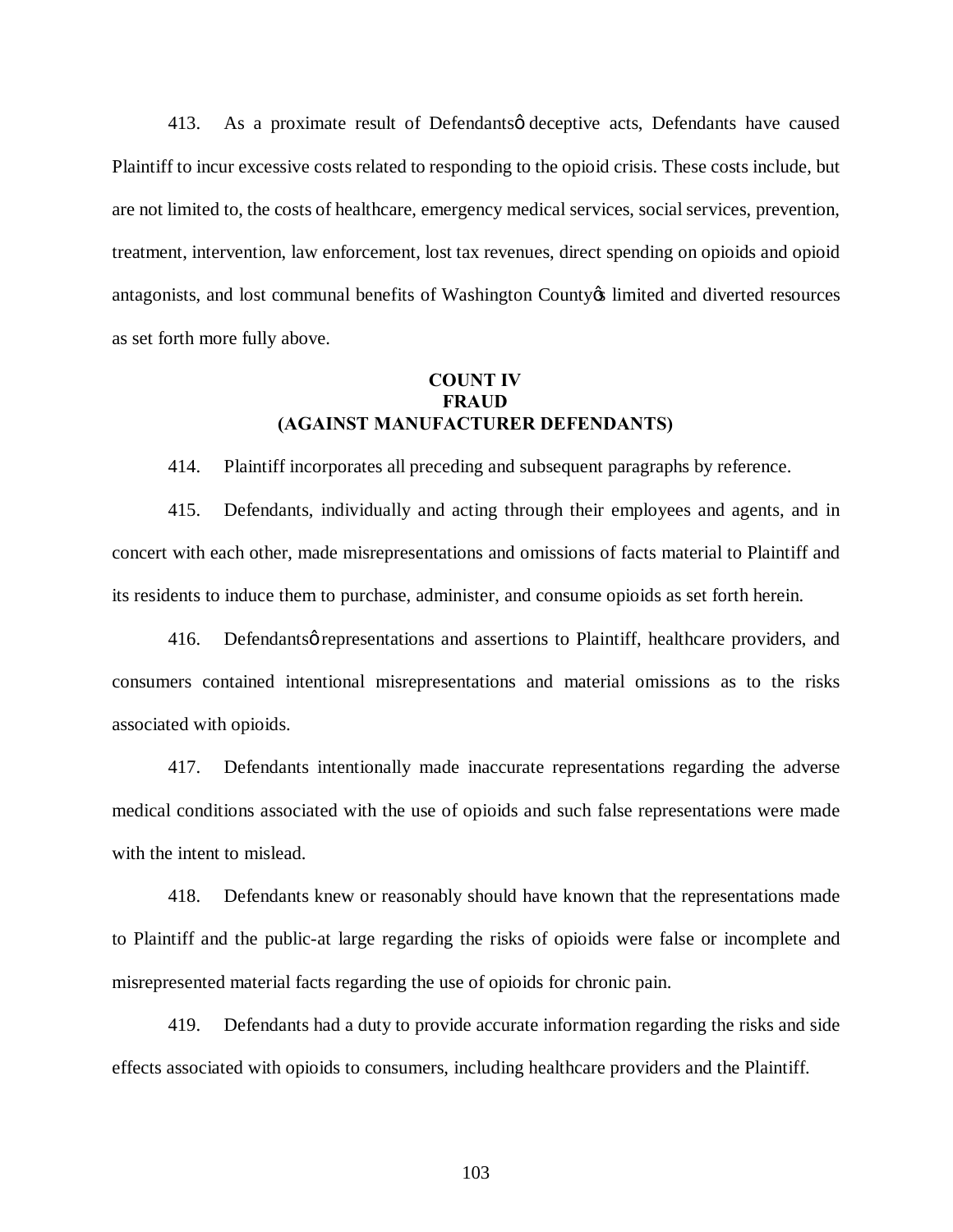420. Defendants willfully, knowingly, and deceptively withheld material facts regarding the risks and side effects associated with opioids from Plaintiff, healthcare providers, and consumers.

421. Plaintiff and its residents reasonably relied on the representations made by Defendants, which caused Plaintiff, through its programs, departments, and agencies, to incur costs, including, but not limited to the costs of healthcare, emergency medical services, social services, prevention, treatment, intervention, law enforcement, lost tax revenues, direct spending on opioids and opioid antagonists, and lost communal benefits of Washington County os limited and diverted resources as set forth more fully above.

422. Plaintiff, healthcare providers, and consumers were justified in their reliance on Defendants to educate them as to the risks and dangerous and potentially life-threatening side effects associated with opioid use.

423. Defendants o conduct was willful, wanton, and malicious and was directed at Plaintiff and their residents.

424. The reprehensible nature of the Defendants of conduct further entitles Plaintiff to an award of punitive damages.

425. As a proximate and legal result of Defendants of fraudulent misrepresentations, Plaintiff has suffered and will continue to suffer damages and is therefore entitled to recover for those damages.

#### **COUNT V COMMON LAW CIVIL CONSPIRACY (AGAINST ALL DEFENDANTS)**

426. Plaintiff incorporates all preceding and subsequent paragraphs by reference.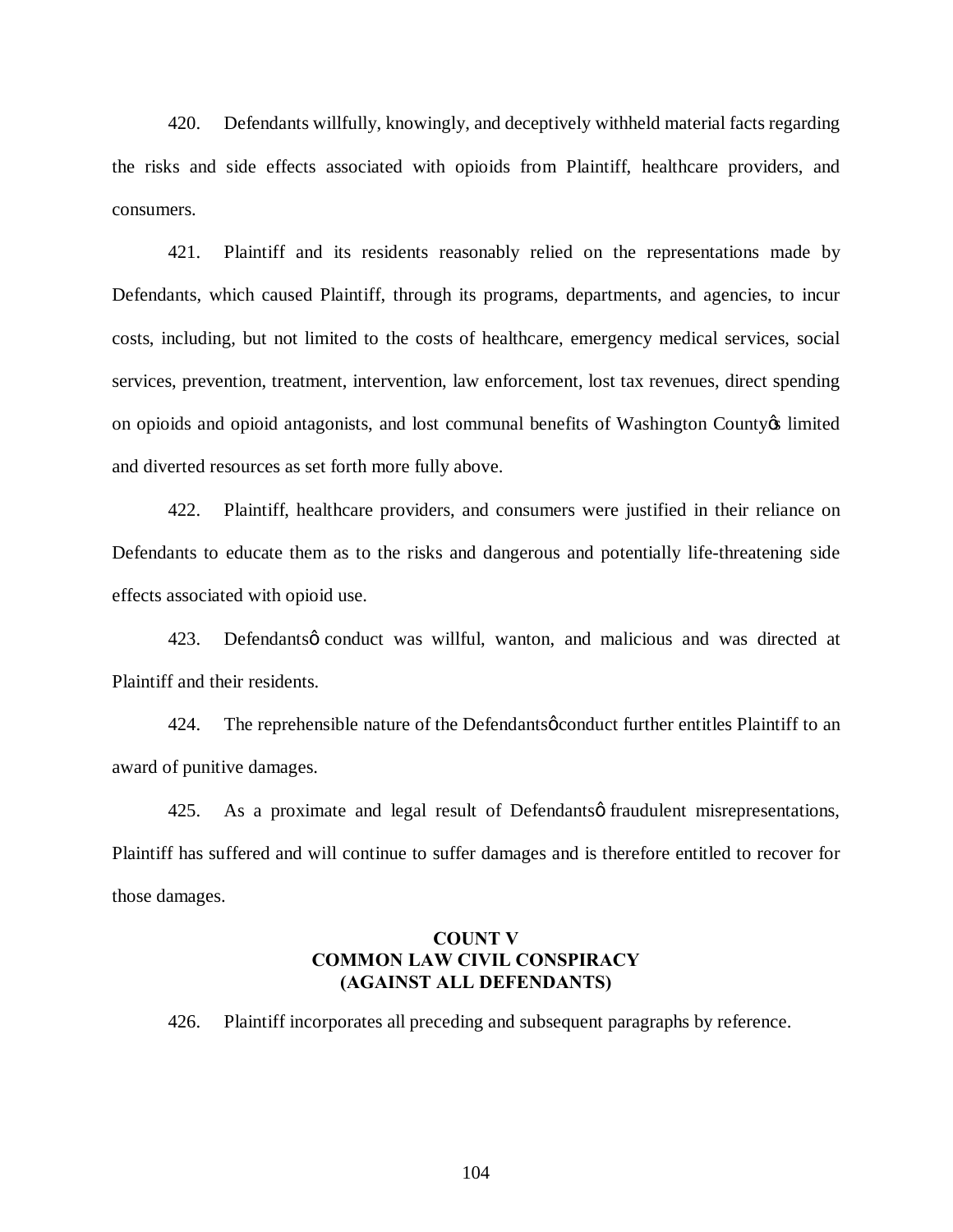427. The Defendants acted in concert for the purpose of increasing the use of opioids and fraudulently selling and distributing as many opioids as possible, causing significant harm to Washington County.

428. The Manufacturer and Distributor Defendants violated Virginia law and the CSA by, *inter alia*:

(a) fraudulently making false or misleading statements, falsely marketing opioids as safe for treatment of chronic pain; suppressing evidence to the contrary, and improperly inducing physicians to prescribe opioids for chronic pain;

(b) evading controls on opioid diversion, increasing opioid quotas; and

(c) failing to design and operate a system to disclose suspicious orders of controlled substances, failing to provide and maintain appropriate inventory controls.

429. The conspiracy would not have succeeded absent the PBM $\alpha$  control of the flow of opioids from manufacturer to the end user. The PBM $\alpha$  plan design, including formulary placement, controlled which opioids were paid for, reimbursed, and covered by public and private pharmacy benefit plans. The PBMs exacerbated the opioid crisis by (a) intentionally designing benefit plans that would maximize the number of opioids in the marketplace, (b) failing to manage and/or monitor these plans to minimize the use and abuse of opioids, and (c) choosing drugs to put on their formularies that provided the largest profit to themselves, regardless of the addictive quality of the drug and whether there was an alternative available and limiting access to competing less-additive alternatives.

430. The PBM and Manufacturer Defendants coordinated to ensure that the maximum number of Manufacturersø opioids were prescribed and sold, and the PBM Defendants got the maximum profit at the expense of patients.

431. Each of the participants in the conspiracy received revenue, directly or indirectly, and/or otherwise benefitted from the scheme to promote opioids as safe and non-addictive.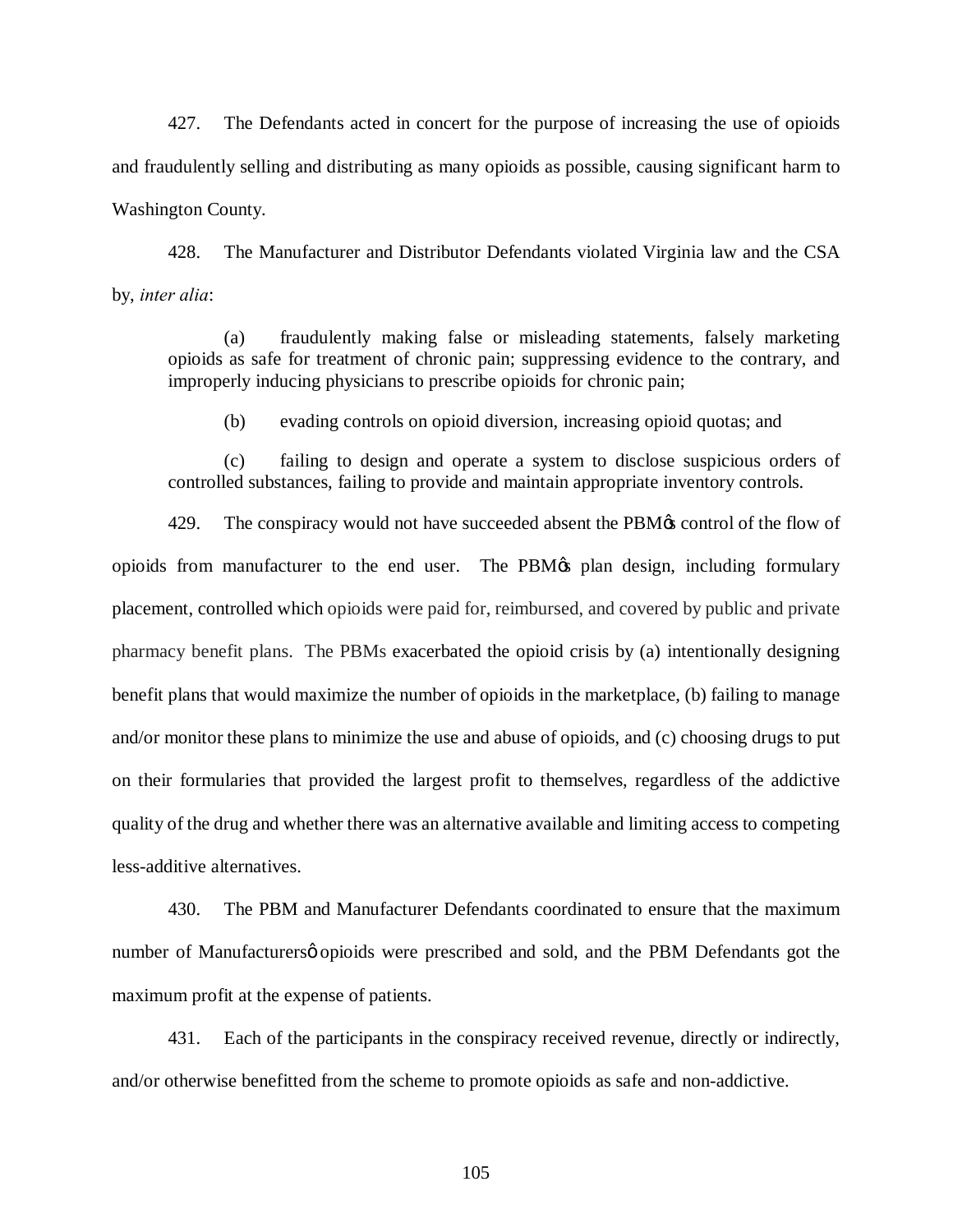432. At all relevant times, each Defendant was a knowing and willing participant in the conspiracy, and reaped profits from the conspiracy in the form of increased sales, distributions, rebates and kick-backs. Distributor Defendants received kick-backs from Manufacturer Defendants if they reached particular monthly goals. PBM Defendants received rebates, chargebacks, kickbacks, administrative fees, and other financial incentives to promote the Manufacturer Defendantsødrugs.

433. All participants of the enterprise described herein were aware of Defendants  $\emptyset$ control over the activities of the conspiracy in promoting opioids for use in every situation in which a patient is in pain. Each part of the conspiracy benefited from the existence of the other parts.

434. The persons engaged in the conspiracy are systematically linked through contractual relationships, financial ties, and continuing coordination of activities.

435. Washington County has been injured by reason of these violations in that it has incurred costs, including, but not limited to the costs of healthcare, emergency medical services, social services, prevention, treatment, intervention, law enforcement, lost tax revenues, direct spending on opioids and opioid antagonists, and lost communal benefits of Washington County  $\&$ limited and diverted resources as set forth more fully above. Washington County would not have incurred these costs had Defendants not conspired together. The injuries suffered by Washington County were directly and proximately caused by Defendants  $\phi$  actions and inactions.

436. Plaint if was directly and proximately harmed by the Defendants  $\phi$  civil conspiracy.

# **COUNT VI NEGLIGENCE PER SE (AGAINST MANUFACTURER DEFENDANTS)**

437. Plaintiff incorporates all preceding and subsequent paragraphs by reference.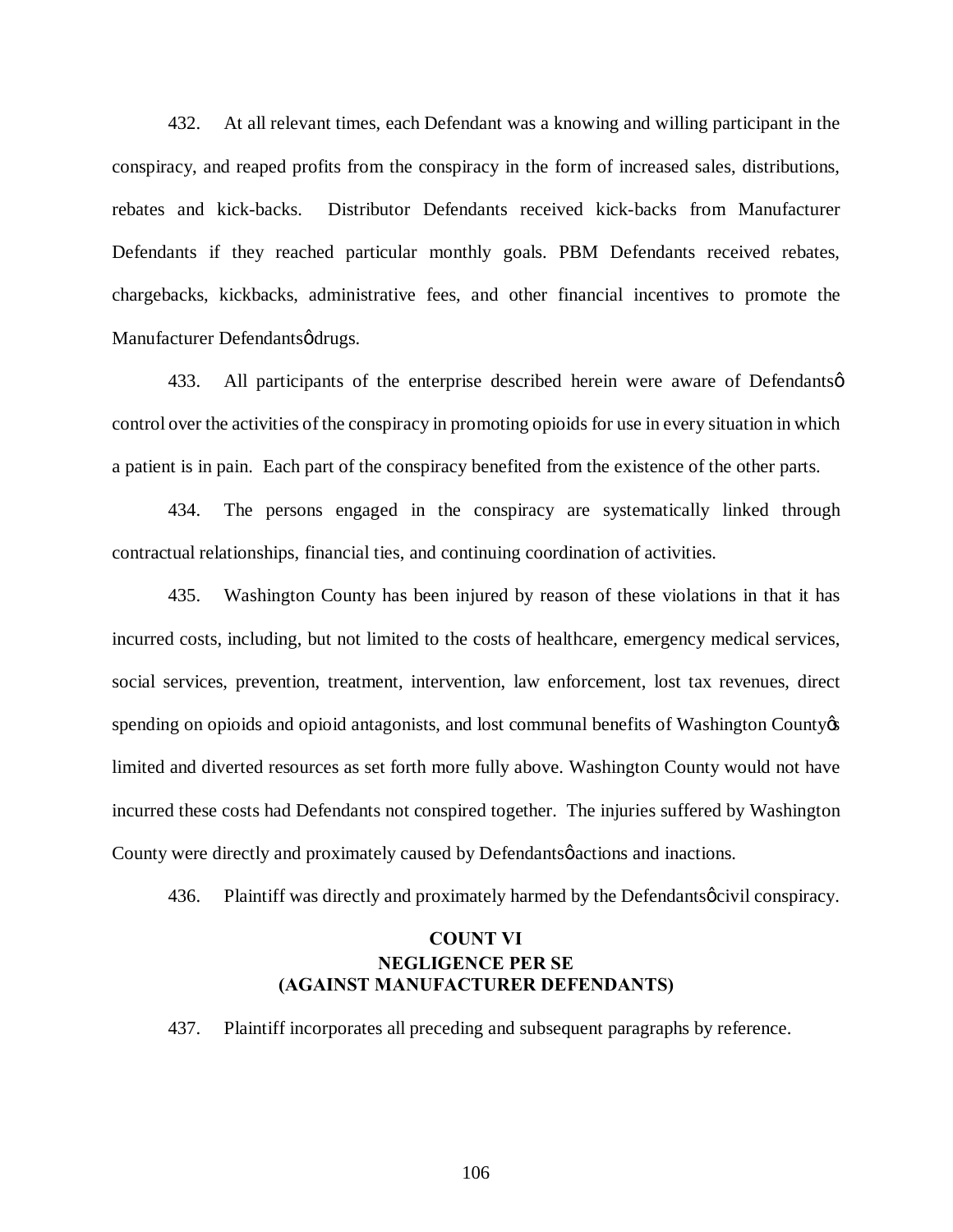438. The Manufacturer Defendants failed to perform their statutory and regulatory obligations under the Virginia Drug Control Act, Va. Code Ann. § 54.1-3400 et seq., and the CSA, which were enacted to promote safety and to prevent exactly the type of harm that occurred as a result of Defendants of failures.

439. The Virginia Drug Control Act imposes certain specific responsibilities upon drug manufacturers, such as the Manufacturer Defendants, who manufacture and sell pharmaceutical drugs in Virginia. Va. Code Ann. § 54.1-3457. Among those responsibilities is the requirement that drug manufacturers refrain from the odissemination of any false advertisemento in the promotion of their drugs. *Id.*  $\delta$ Advertisemento is defined as  $\delta$ all representations disseminated in any manner or by any means, other than by labeling, for the purpose of inducing, or which are likely to induce, directly or indirectly, the purchase of drugs or devices. $\ddot{\text{o}}$  Va. Code Ann. § 54.1-3401.

440. The Manufacturer Defendants continually violated their duty to Plaintiff and its residents by making and/or disseminating false advertisements about opioids, including but not limited to:

(a) Making misleading statements about the true risk of addiction;

(b) Making deceptive statements concerning the ability of opioids to improve patient function long-term;

(c) Making deceptive statements about the efficacy of opioids for long-term treatment of chronic pain; and

(d) Promoting chronic opioid therapy as safe and effective for long term use for high-risk patients.

441. Manufacturer Defendants, by disseminating false and/or misleading advertisements, encouraged physicians to over-prescribe opioids to Plaintiffos residents, leading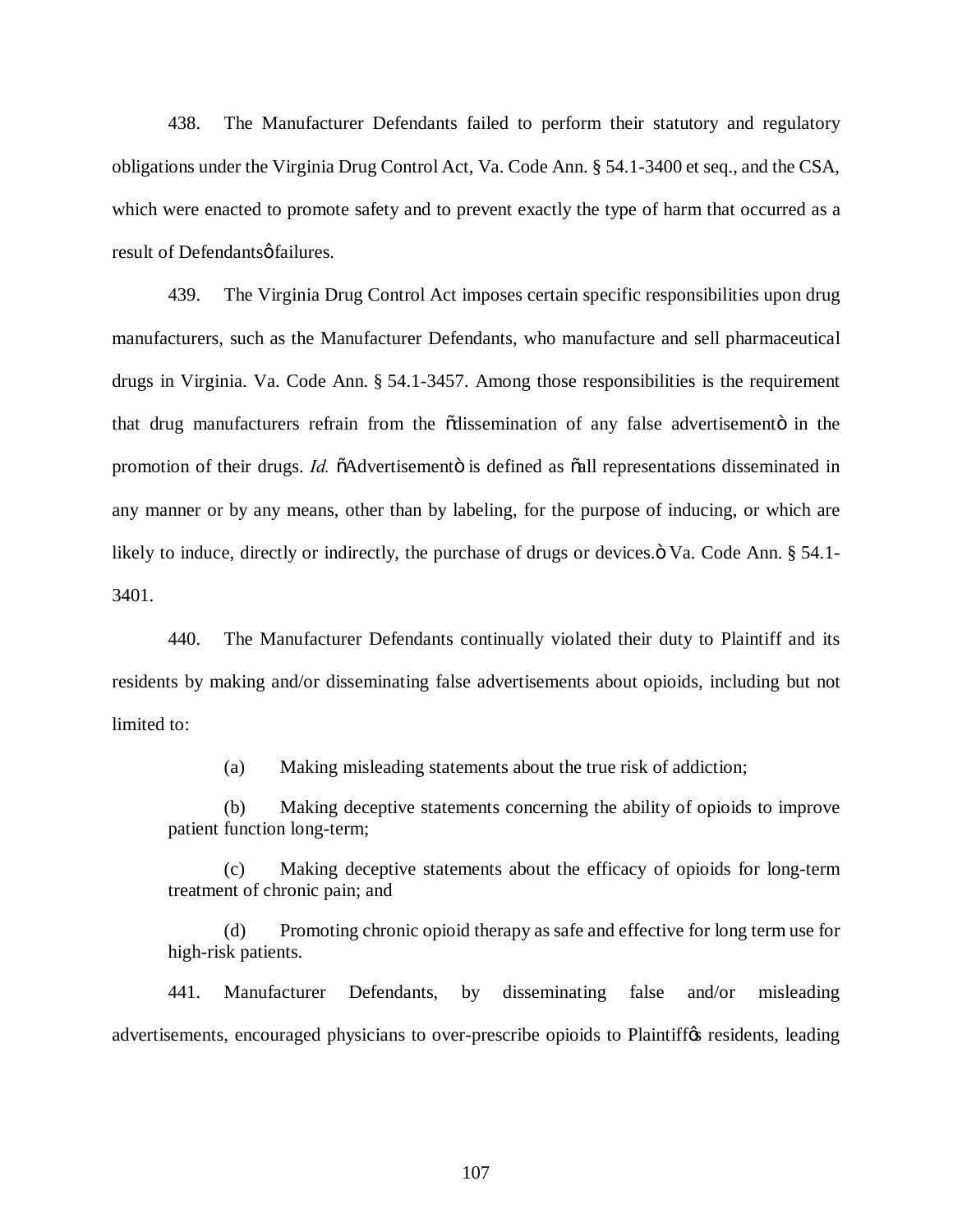to addiction. As a result, Plaintiff was saddled with the costs of harms arising from its residents  $\varphi$ addictions.

442. The Manufacturer Defendants also failed to maintain effective controls against diversion, failed to report suspicious orders to law enforcement and perform due diligence prior to filling orders, and failed to design and operate a system to disclose suspicious orders of controlled substances, as required by the CSA.

443. Va. Code Ann.§ 54.1-3457 and the CSA were enacted, at least in part, to prevent the harms that can arise as a result of false advertisements and statements by drug manufacturers such as the Manufacturer Defendants and the other violations of the CSA as described herein.

444. Plaintiff is among the persons and entities intended to benefit from the protections of Va. Code Ann. § 54.1-3457 and the CSA, and the harm that has occurred as a result of the Manufacturer Defendantsø violations are among the types of harm that the statutes were intended to prevent.

445. Therefore, as a proximate result of the false advertising and violations of the CSA, the Manufacturer Defendants have caused Plaintiff to incur excessive costs related to responding to the opioid crisis. These costs include, but are not limited to, the costs of healthcare, emergency medical services, social services, prevention, treatment, intervention, law enforcement, lost tax revenues, direct spending on opioids and opioid antagonists, and lost communal benefits of Washington County is limited and diverted resources as set forth more fully above.

#### **COUNT VII NEGLIGENCE PER SE (AGAINST DISTRIBUTOR DEFENDANTS)**

446. Plaintiff incorporates all preceding and subsequent paragraphs by reference.

447. The Distributor Defendants failed to perform their statutory and regulatory obligations under the Virginia Drug Control Act, Va. Code Ann. § 54.1-3400 et seq., and the CSA,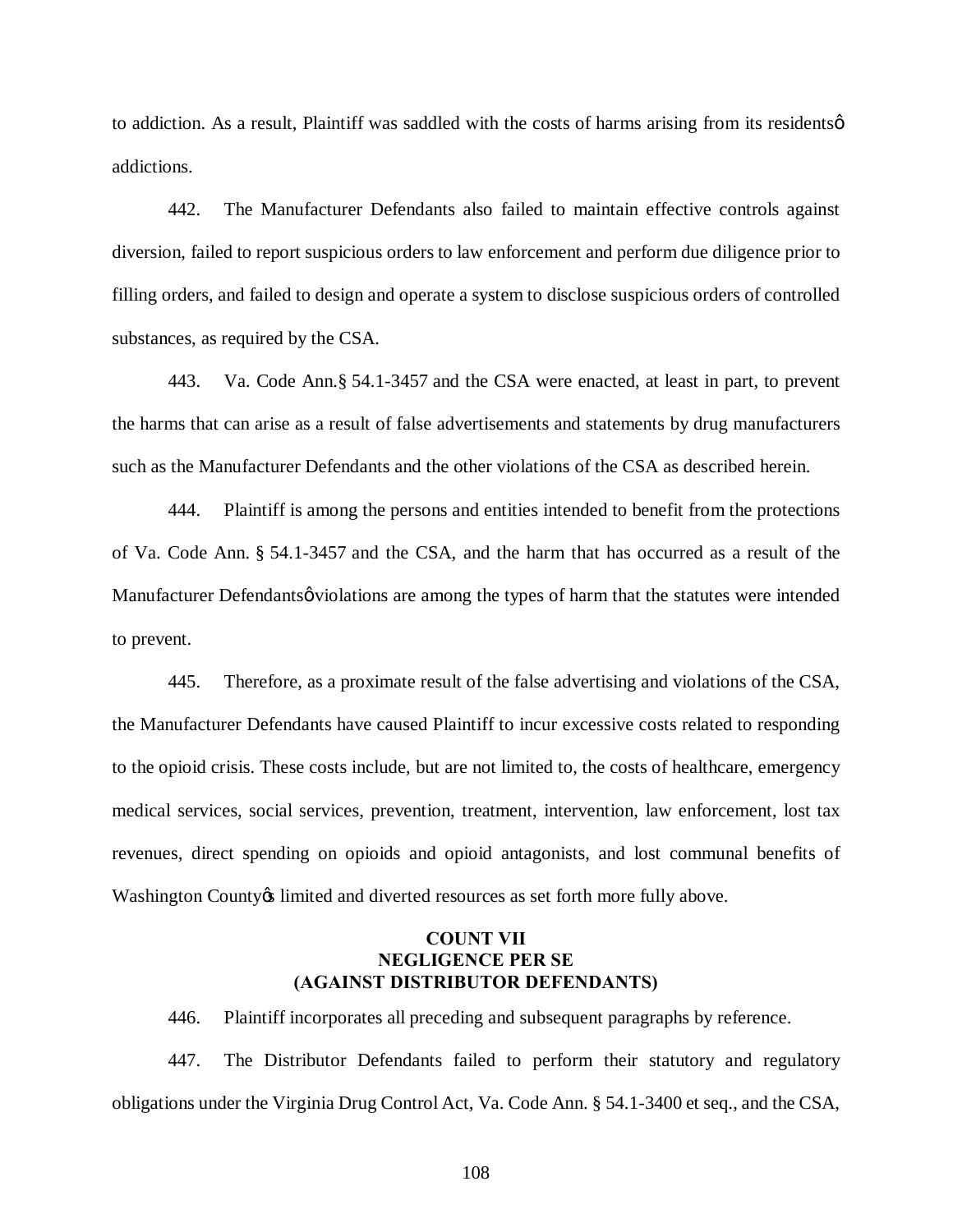which were enacted to promote safety and to prevent exactly the type of harm that occurred as a result of Defendants of failures.

448. Virginia and federal law impose certain specific responsibilities on Distributor Defendants, including the responsibility to design and operate a system to disclose suspicious orders of controlled substances. Va. Code Ann. § 54.1-3435.1(4); 21 C.F.R. § 1301.74(b). Furthermore, if Distributor Defendants cease distribution of opioids and certain other drugs õto a pharmacy, licensed physician dispenser, or licensed physician dispensing facility located in the Commonwealth due to suspicious orders of controlled substances and inform the Virginia Board of Pharmacy within five days of the cessation. Va. Code Ann.  $\S$  54.1-3435.  $\tilde{o}$  S luspicious orders of controlled substances means, relative to the pharmacy  $\alpha$ , licensed physician dispenser  $\alpha$ , or licensed physician dispensing facility to order history and the order history of similarly situated pharmacies, licensed physician dispensers, or licensed physician dispensing facilities, (i) orders of unusual size, (ii) orders deviating substantially from a normal pattern, and (iii) orders of unusual frequency. $\ddot{\sigma}$  *Id.* 

449. Distributor Defendants are further required to  $\tilde{\sigma}$  provide and maintain appropriate inventory controls in order to detect and document any theft, counterfeiting, or diversion of prescription drugs. $\ddot{\text{o}}$  18 VAC 110-50-90.

450. Distributor Defendants failed or refused to disclose suspicious orders to the DEA, the Board of Pharmacy, and boards whose licensees have prescribing authority, in violation of Virginia law and regulation and therefore failed to meet their duties as registered distributors of controlled substances.

451. The laws and regulations described above were enacted, at least in part, to prevent the harms that can arise as a result of an overabundance of opioids being made available in communities.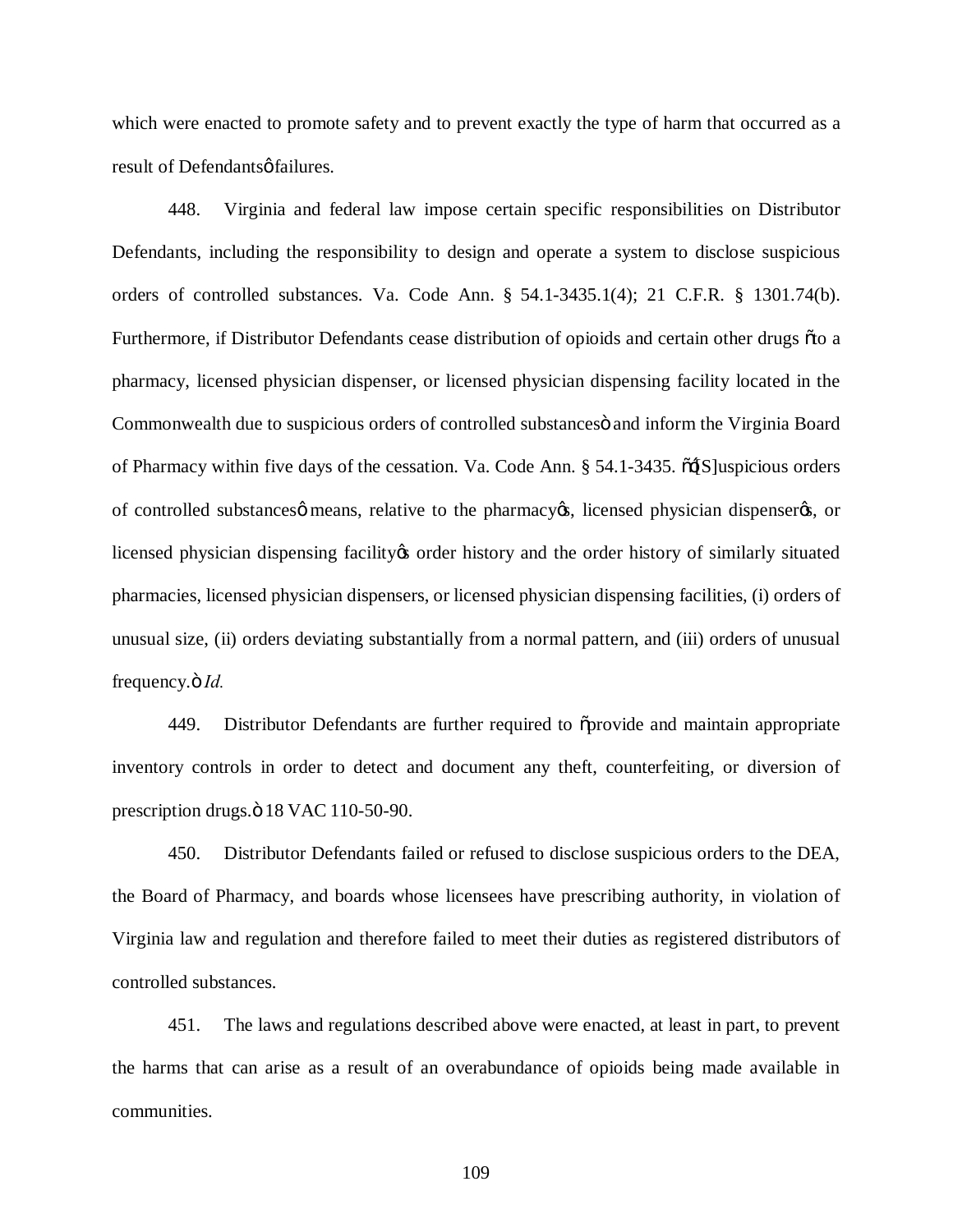452. Plaintiff is among the persons and entities intended to benefit from the protections of these laws and regulations. The harm that has occurred is a proximate result of the Distributor Defendants *o* failure to abide by their legal obligations.

453. As a proximate result of failing to report and/or continuing to fill suspicious transactions, the Distributor Defendants have caused Plaintiff to incur excessive costs related to responding to the opioid crisis. These costs include, but are not limited to, the costs of healthcare, emergency medical services, social services, prevention, treatment, intervention, law enforcement, lost tax revenues, direct spending on opioids and opioid antagonists, and lost communal benefits of Washington County ts limited and diverted resources as set forth more fully above.

# **COUNT VIII NEGLIGENCE (AGAINST ALL DEFENDANTS)**

454. Plaintiff incorporates all preceding and subsequent paragraphs by reference.

455. Defendants have a duty to Plaintiff to employ a reasonable standard of care in the sale, distribution, dispensing, reimbursement and promotion of prescription opioids. This includes a duty to not create a foreseeable risk of harm to others.

456. Defendants breached this duty by failing to take any action to prevent or reduce the unnecessary, non-medical or criminal use of opioids. Collectively, and individually, Defendants made prescription opioids available to the marketplace with the knowledge that they were likely being used for non-medical purposes and/or posed an inherent danger to patients who were using them for other than acute pain or palliative care.

457. Defendants were negligent in failing to monitor and guard against third-party misconduct and participated and enabled such misconduct.

458. Defendants placed their profit motives above their legal duty and enabled, encouraged and caused the over-prescribing and distribution of opioids.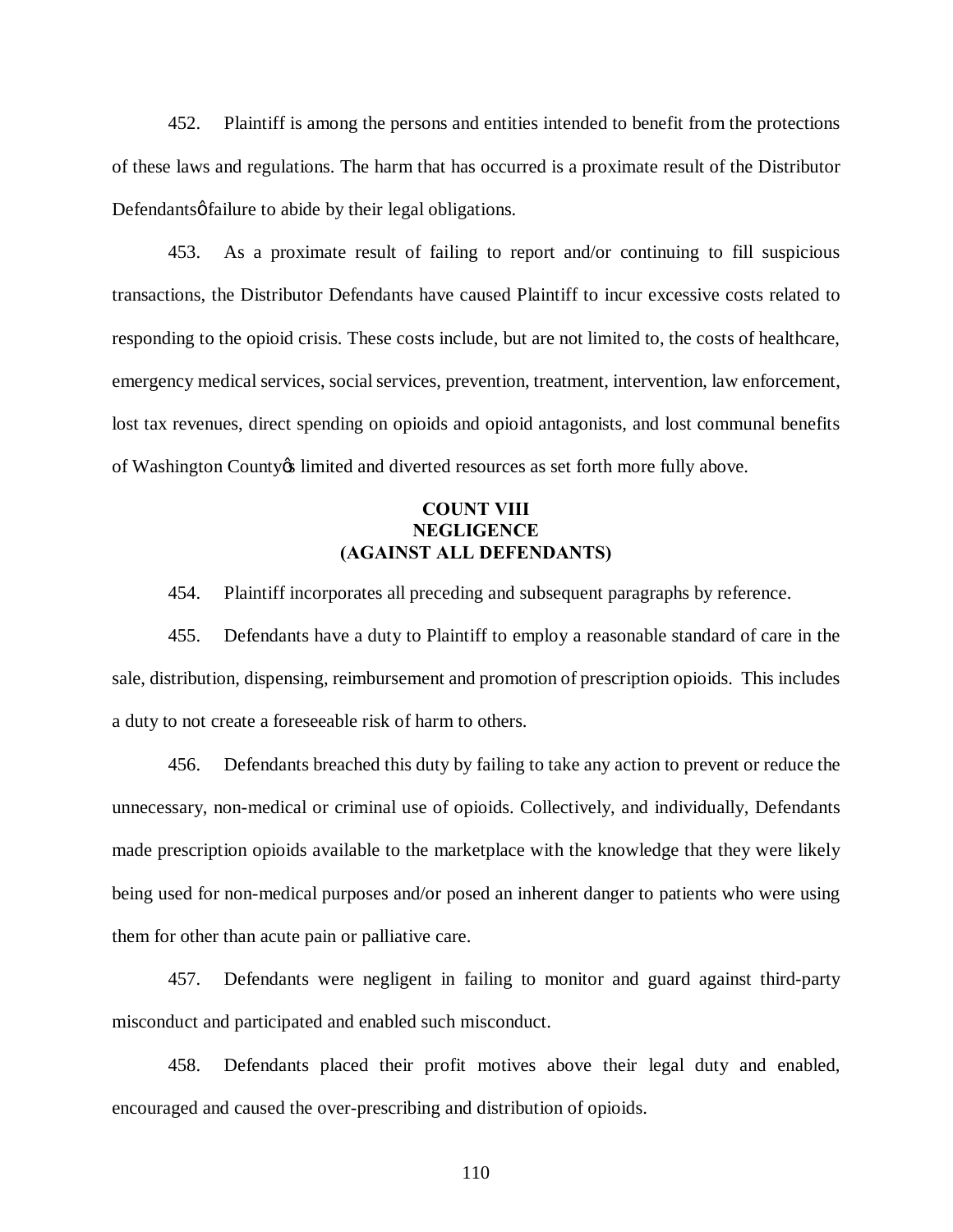459. All Defendants knew of the highly addictive nature of prescription opioids and knew of the high likelihood of foreseeable harm to patients and communities from prescription opioid addiction and diversion. Defendants breached their duties when they failed to act with reasonable care to prevent the diversion of prescription opioids.

460. A negligent and/or intentional violation of the Defendants *o*duties poses distinctive and significant dangers to the Plaintiff and its residents, including epidemic levels of addiction and the diversion of opioids for illegitimate purposes.

461. As a proximate result of the failure to prevent the over prescription and excessive distribution of opioids, the Defendants have caused the Plaintiff to incur excessive costs related to responding to the opioid crisis. These costs include but are not limited to, the costs of healthcare, emergency medical services, social services, prevention, treatment, intervention, law enforcement, lost tax revenues, direct spending on opioids and opioid antagonists, and lost communal benefits of Washington County ts limited and diverted resources as set forth more fully above.

### **COUNT IX GROSS NEGLIGENCE (AGAINST ALL DEFENDANTS)**

462. Plaintiff incorporates all preceding and subsequent paragraphs by reference.

463. Defendantsø scheme to optimize profits regardless of the effect on Washington County was undertaken and executed intentionally.

464. Defendantsø failure to take any action to prevent or reduce the unnecessary, nonmedical, or criminal use of opioids was grossly negligent in that it was done with indifference and an utter disregard of prudence that amounts to complete neglect of the safety of others and had a great probability of causing substantial harm.

465. Defendantsø utter disregard of prudence was such that it is shocking to any fairminded person.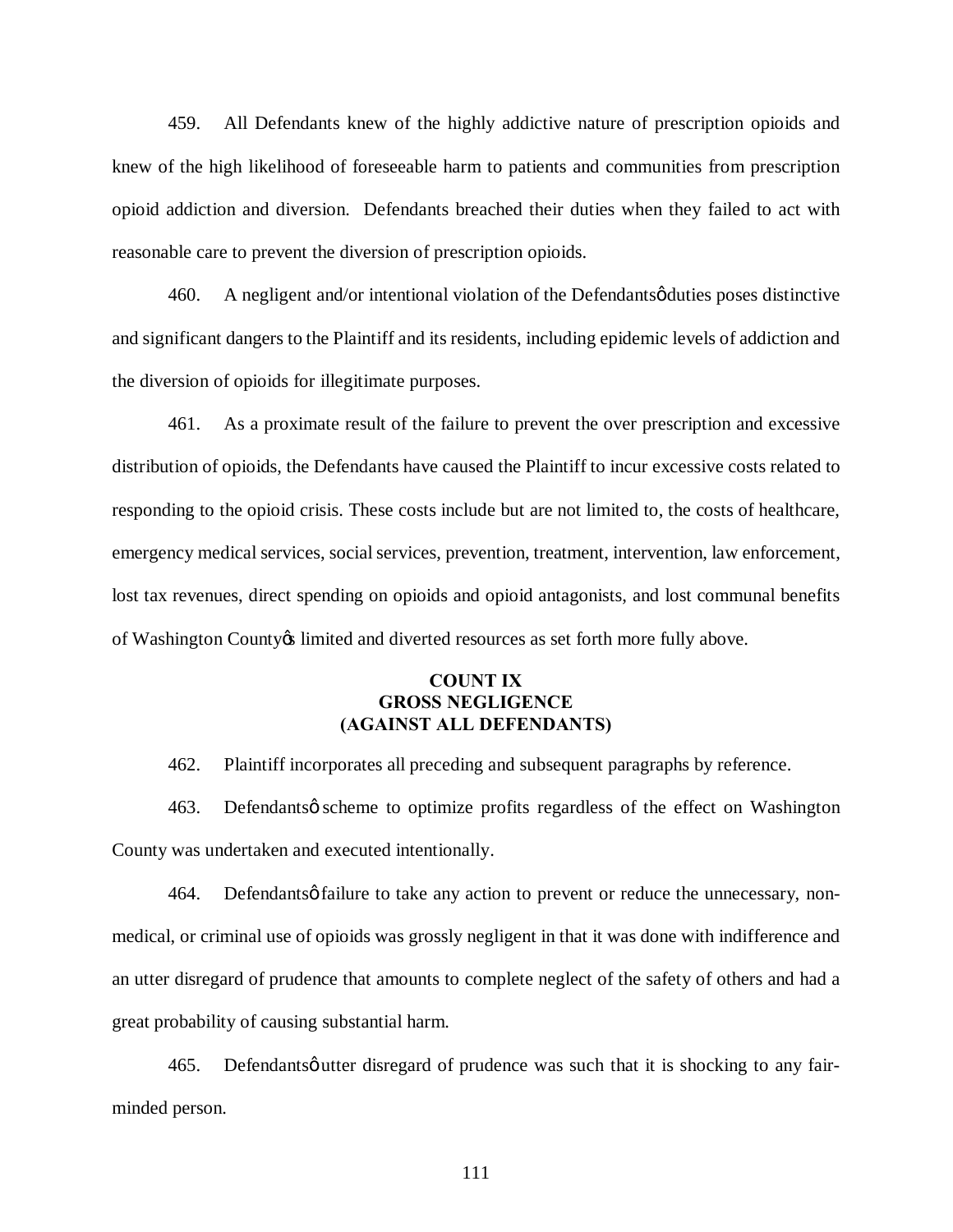466. As a proximate result of their grossly negligent conduct, the Defendants have caused the Plaintiff to incur excessive costs related to responding to the opioid crisis. These costs include but are not limited to, the costs of healthcare, emergency medical services, social services, prevention, treatment, intervention, law enforcement, lost tax revenues, direct spending on opioids and opioid antagonists, and lost communal benefits of Washington County os limited and diverted resources as set forth more fully above.

### **COUNT X WILLFUL AND WANTON NEGLIGENCE (AGAINST ALL DEFENDANTS)**

467. Plaintiff incorporates all preceding and subsequent paragraphs by reference.

468. Defendants os cheme to optimize profits regardless of the effect on Washington County was undertaken and executed intentionally.

469. Defendantsø failure to take any action to prevent or reduce the unnecessary, nonmedical, or criminal use of opioids was willfully and wantonly negligent in that it was done in conscious disregard of the rights of Washington County and its residents and/or with reckless indifference to the consequences of their actions.

470. At all relevant times, Defendants were aware, from their knowledge of existing circumstances and conditions, that their conduct would probably cause injury to Washington County and its residents.

471. As a proximate result of their willfully and wantonly negligent conduct, the Defendants have caused the Plaintiff to incur excessive costs related to responding to the opioid crisis. These costs include but are not limited to, the costs of healthcare, emergency medical services, social services, prevention, treatment, intervention, law enforcement, lost tax revenues, direct spending on opioids and opioid antagonists, and lost communal benefits of Washington County & limited and diverted resources as set forth more fully above.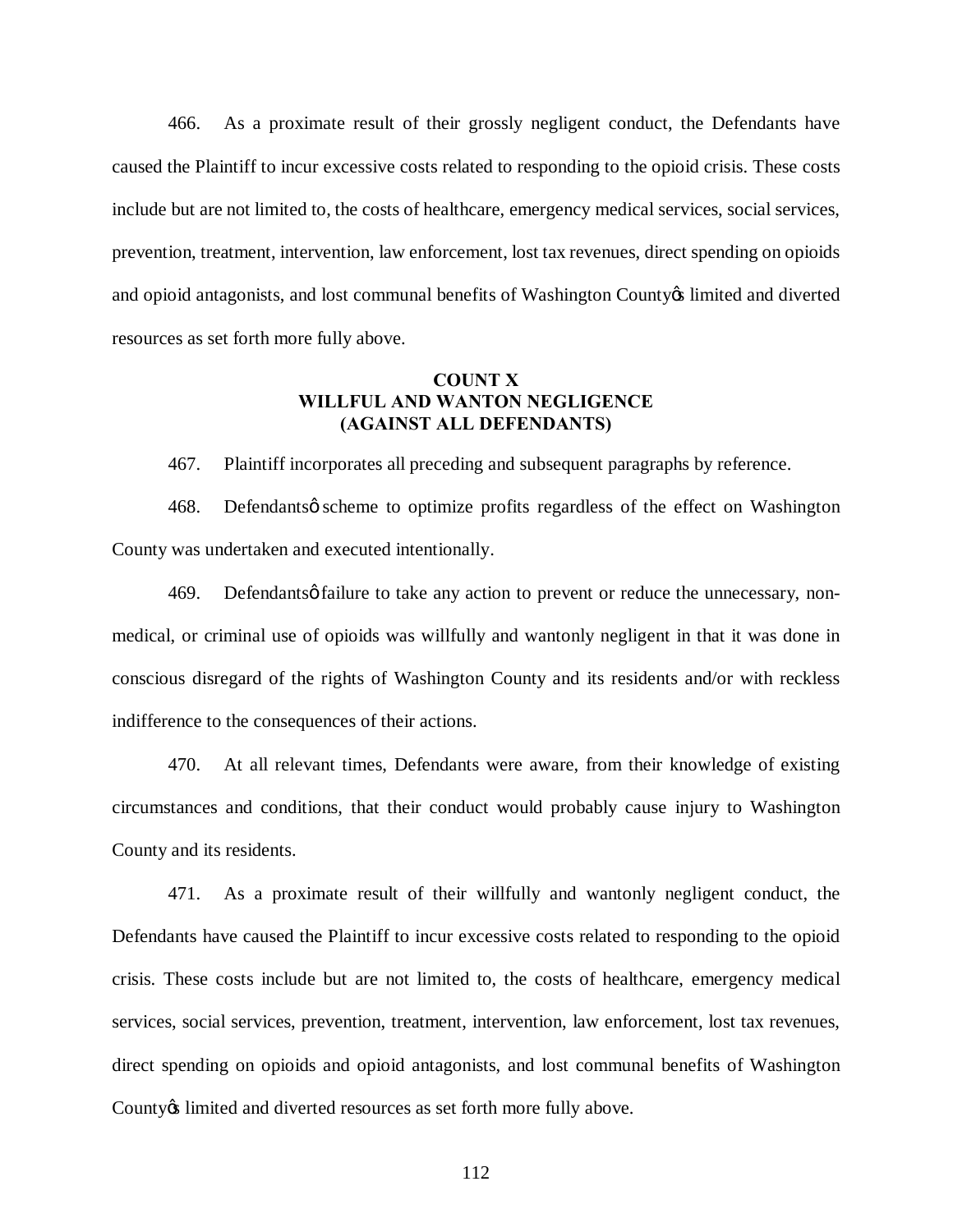472. Furthermore, Defendants should be held liable for punitive damages to Washington County because they had prior knowledge of the specific dangerous conditions their willful and wanton negligence created, they consciously disregarded that knowledge and continued to engage in their exceedingly dangerous course of conduct, and the harm inflicted on Washington County and its residents by Defendants of conduct was the natural and probable result of that conduct.

# **COUNT XI UNJUST ENRICHMENT (AGAINST ALL DEFENDANTS)**

473. Plaintiff incorporates all preceding and subsequent paragraphs by reference.

474. As an intended result of their intentional wrongful conduct as set forth in this Complaint, Defendants have knowingly profited and benefited from opioid purchases made by Plaintiff and its residents.

475. In exchange for opioid purchases, and at the time Plaintiff and its residents made these payments, Plaintiff and its residents expected that Defendants had not misrepresented any material facts regarding opioids, and had complied with their legal obligations in the manufacture, marketing, distribution, dispensation, and reimbursement of opioids.

476. Defendants have been unjustly enriched in the form of profits because of their wrongful conduct, and as a matter of equity, Defendants should be required to disgorge their unjustly obtained profits from purchases of opioids made by Washington County.

#### **PRAYER FOR RELIEF**

WHEREFORE, Plaintiff, Washington County, prays that the Court enter judgement against the Defendants, jointly and severally, as follows:

(1) awarding compensatory damages in an amount not less than \$50,000,000, or as determined at trial;

(2) awarding punitive damages in the amount of \$350,000 per defendant;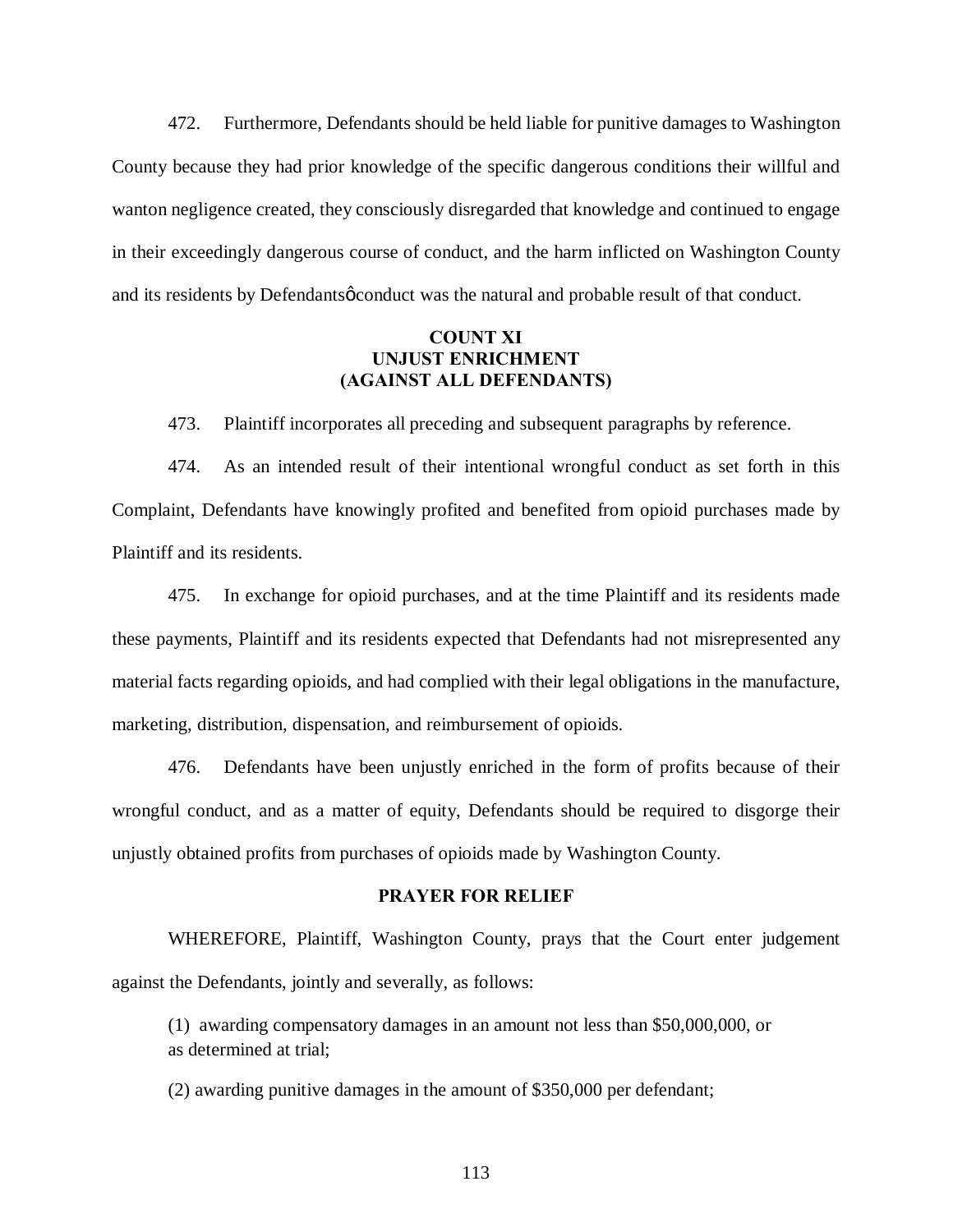(3) awarding treble damages, as well as all costs and expenses of maintaining this action, including reasonable attorneysø fees, pursuant to statute where appropriate;

(4) awarding pre- and post-judgment interest;

(5) compelling the defendants to abate and remove the public nuisance they have caused by immediately ceasing the unlawful conduct described throughout this Complaint;

(6) such other and further relief as the Court deems just and proper.

*[signature page follows]*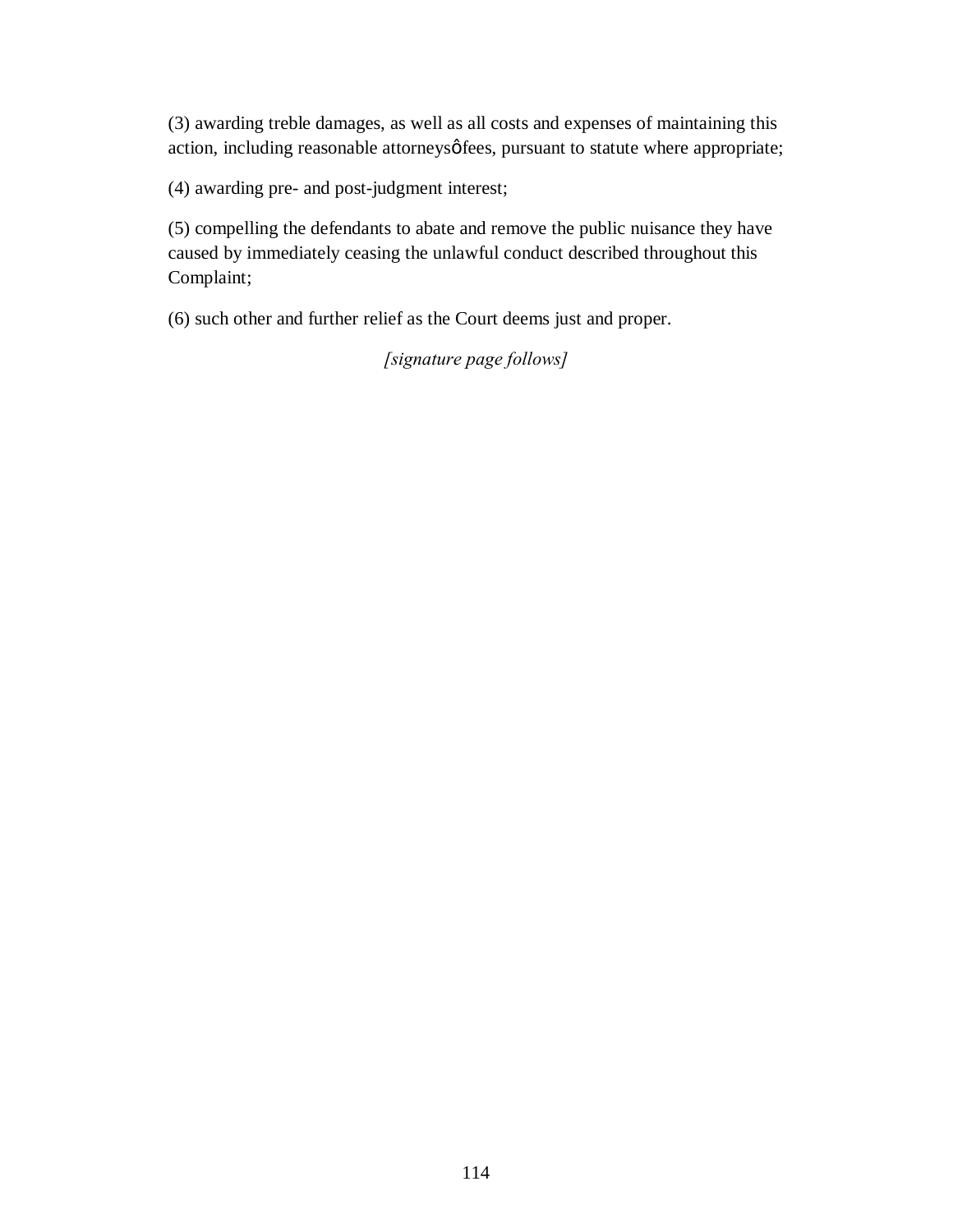#### **Washington County**

#### **SANFORD HEISLER SHARP, LLP**

 $\mathcal{L} = \{ \mathcal{L} \}$ 

Grant Morris, Va. Bar No. 16290 gmorris@sanfordheisler.com Kevin Sharp (*pro hac vice to be submitted)* ksharp@sanfordheisler.com Ross Brooks (*pro hac vice to be submitted)* RBrooks@sanfordheisler.com Saba Bireda (*pro hac vice to be submitted)* sbireda@sanfordheisler.com Andrew Miller (*pro hac vice to be submitted)* amiller@sanfordheisler.com 611 Commerce Street, Suite 3100 Nashville, Tennessee 37203 Tel: (615) 434-7000 Fax: (615) 434-7020

#### **THE CICALA LAW FIRM PLLC**

Joanne Cicala (*pro hac vice to be submitted)* joanne@cicalapllc.com Jocelyn R Normand (*pro hac vice to be submitted)* jnormand@cicalapllc.com 101 College Street Dripping Springs, Texas 78620 Tel: (512) 275-6550 Fax: (512) 858-1801

#### **KAUFMAN CANOLES, P.C.**

W. Edgar Spivey, Va. Bar No. 29125 wespivey@kaufcan.com Patrick H. OgDonnell, Va. Bar No. 29637 phodonnell@kaufcan.com R. Johan Conrod, Jr., Va. Bar No. 46764 rjconrod@kaufcan.com Lauren Tallent Rogers, Va. Bar No. 82711 ltrogers@kaufcan.com 150 W. Main Street, Suite 2100 Norfolk, VA 23510-1665 Tel: (757) 624-3196 Fax: (888) 360-9092